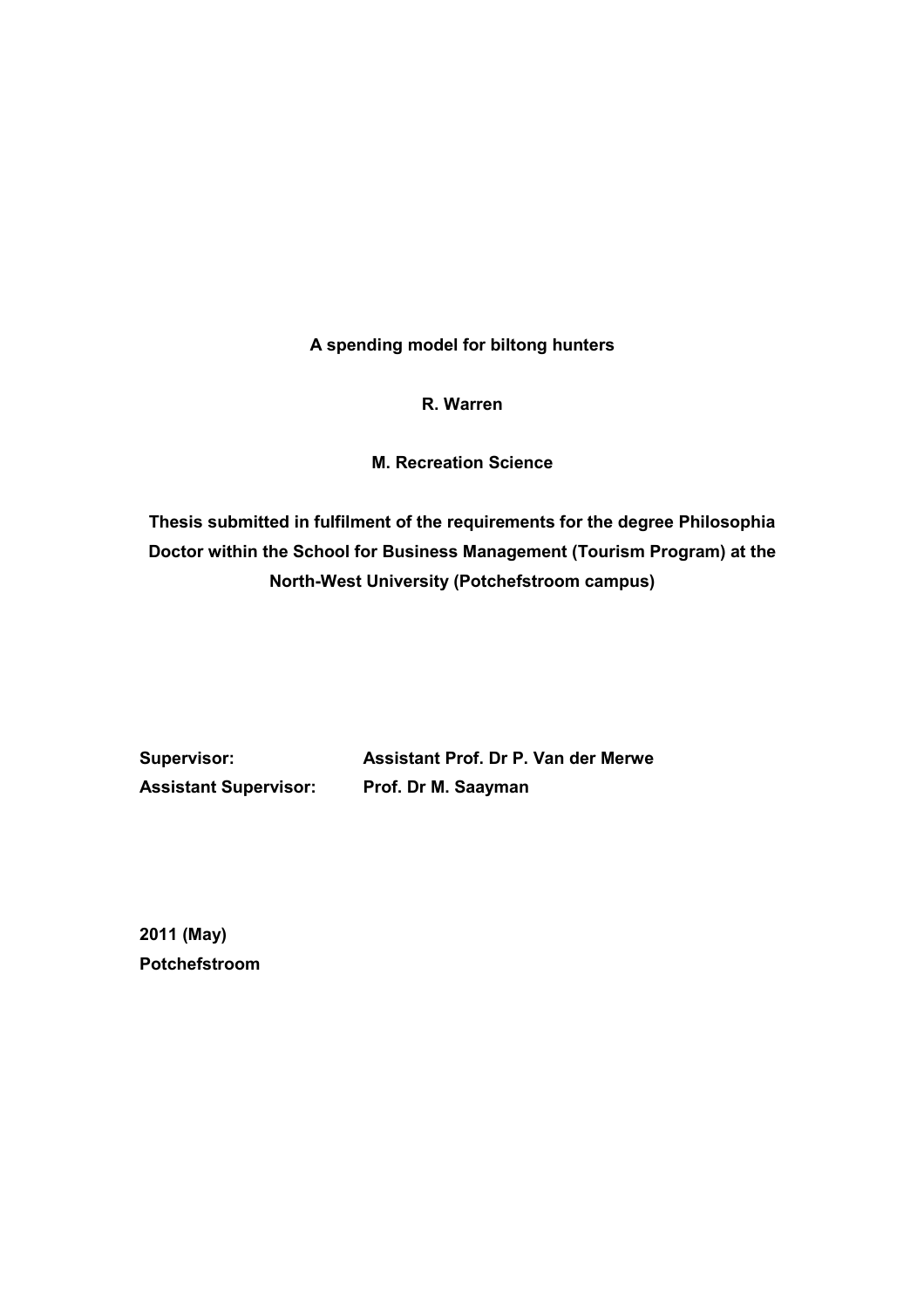Financial assistance from the North-West University (Potchefstroom campus) and the National Research Foundation is acknowledged. Statements and suggestions in this dissertation are those of the author and should not be regarded as those of the North-West University, Potchefstroom campus.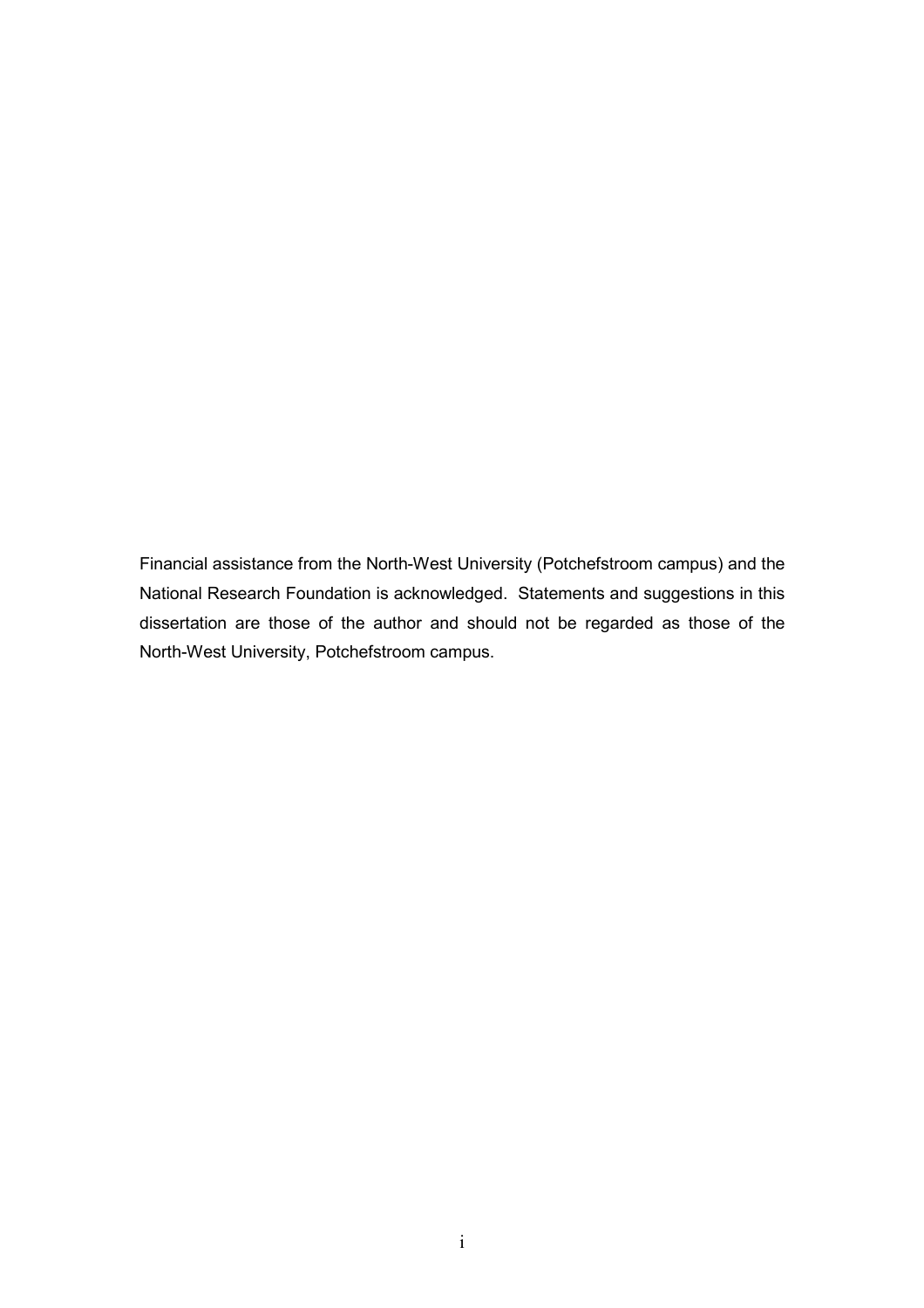# **Acknowledgements**

- My heavenly Father for giving me the strength and knowledge to complete this thesis.
- Professor Peet Van der Merwe, my supervisor, for his guidance and encouragement throughout my studies.
- Professor Melville Saayman for his contribution and guidance.
- My husband Clinton for support, love and motivation.
- My colleague and friend Michael Brett for sharing his knowledge and expertise.
- My parents and two sisters for their constant support and interest in my studies.
- Professor Waldo Krugell for his guidance and support with the statistical analysis of Article 1.
- Professor Faans Steyn for his help and patience with the statistical analysis and processing of the statistical data of Articles 2 and 3.
- For all the staff at the Ferdinand Postma Library for always being so helpful, especially Mrs. Hester Lombard.
- Cecilia van der Walt for the summary translation in Afrikaans.
- Mr. Rod Taylor for the language and references editing.
- South African Hunters and Game Conservation Association (SAHGCA), Professional Hunters Association of South Africa (PHASA) and Confederation of Hunting Associations of South Africa (CHASA) for their support.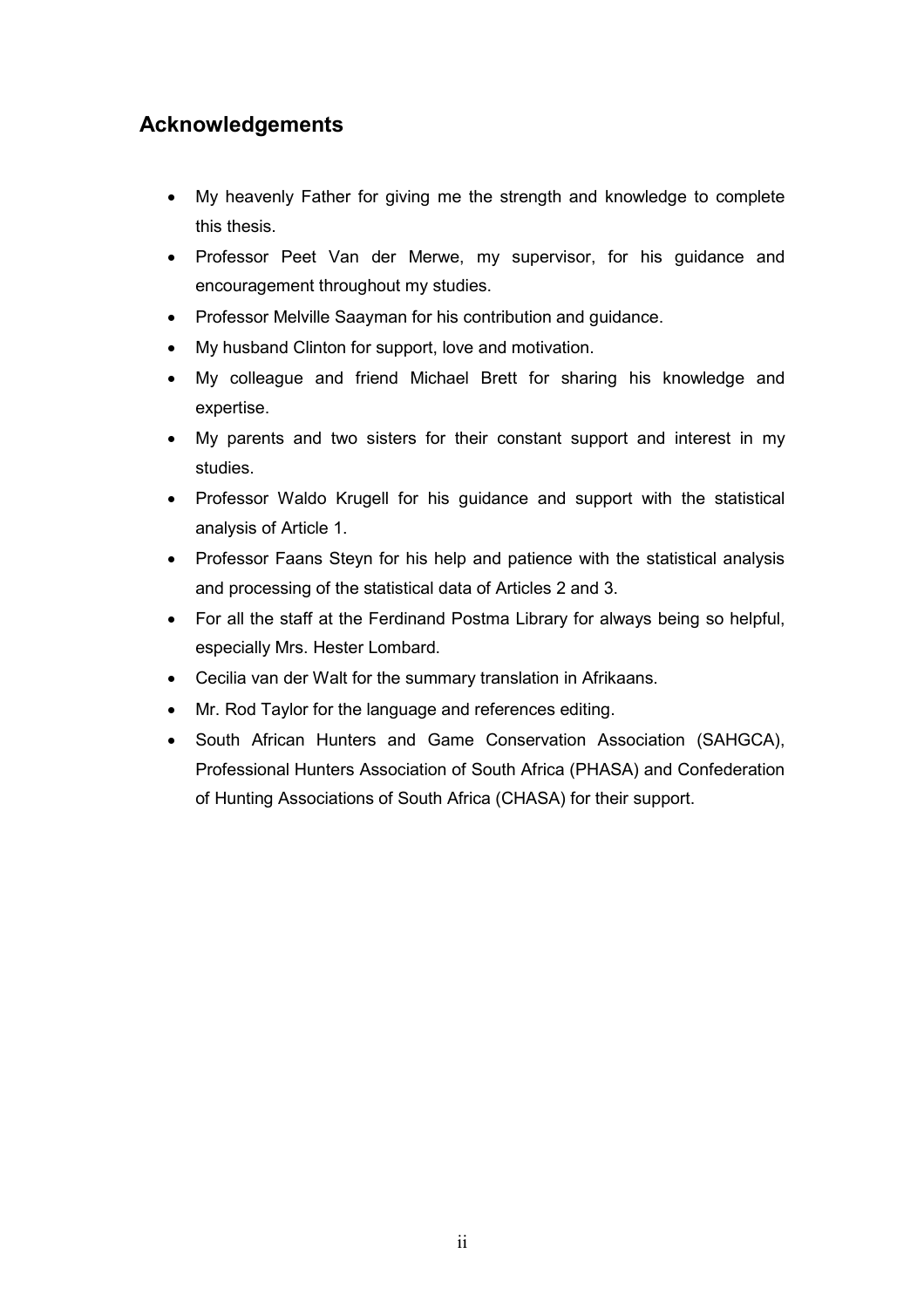### **Summary**

The primary objective of this research was to develop a spending model for biltong hunters in South Africa.

Biltong hunting has developed into a popular recreational activity that provides economic benefits for South Africa over the past years and is the single biggest source of income for game farm owners. Biltong hunters spend money on game hunted, accommodation, fuel, hunting gear, equipment, food and beverages. One method to help stimulate hunters to increase their spending on a game farm is to determine and manage the determinants of expenditure which can be managed within a specific model. A spending model can also assist practitioners and researchers to determine the contribution of hunting to an area or country, as spending is the main element to economic impact. Therefore it is important to determine the variables that form part of such a spending model, also seen in the light that hunting contributes significantly to the economy of South Africa and the fact that South Africa has a vast numbers of game and hunting destinations. A spending model includes socio-demographic, travel behaviour and geographic characteristics of the object studied. A study of literature revealed that no spending model exists for biltong hunting.

Quantitative research was conducted and a probability sampling method was used. Questionnaires were mailed to the members of the SA Hunters and Game Conservation Association together with their monthly magazine (*SA Hunters/SA Jagters*) during November/December 2007. An interactive questionnaire was loaded onto the websites of the South African Hunters and Game Conservation Association (SAHGCA), the Professional Hunters Association of South Africa (PHASA) and the national Confederation of Hunting Associations of South Africa (CHASA) during the months of September/October 2007. In total, 676 questionnaires were received back via e-mail, fax and mail.

The results of this research show that biltong hunting appeals primarily to a niche market, comprising married Afrikaans males between the ages of 49 and 56 years. The level of education shows that the majority of hunters have either a degree or a diploma and are self-employed. Hunting is a social and cultural activity with most hunters hunting in groups. Hunters go on an average of five hunting trips per annum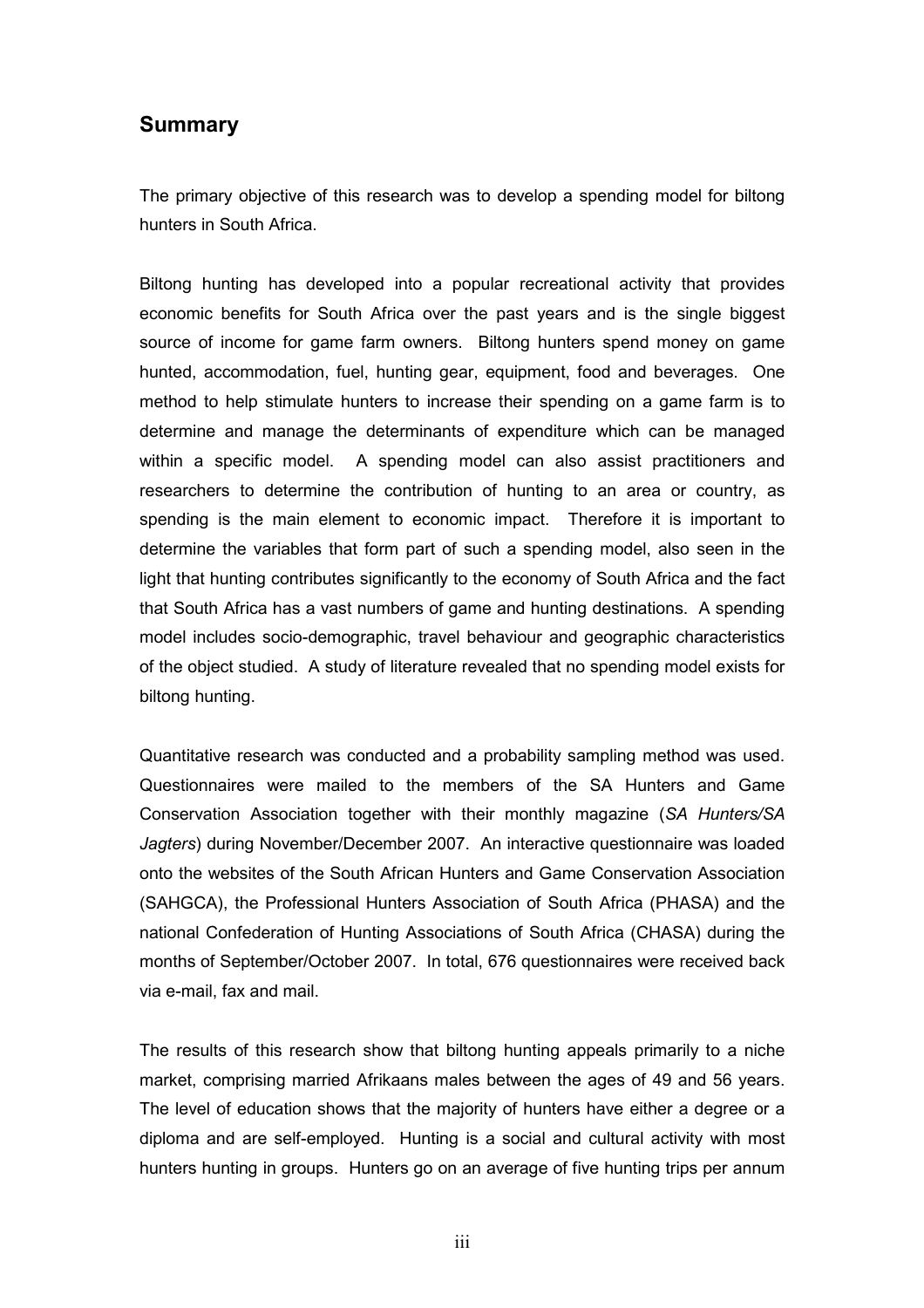and spend an average of four days hunting. This analysis will examine the total spending by biltong hunters as well as these variables. Most of the hunters hunt in their province of residence as well as adjacent provinces. Therefore the geographic location of a game farm plays a role in a hunter's choice of hunting destination as well as the level of their spending.

The top five game species hunted by South African biltong hunters are springbok, blesbok, impala, kudu and blue wildebeest. Hunters of these popular species in all cases originate from Gauteng. The preferred species are mainly hunted in two provinces, Limpopo (blesbok, impala, kudu & blue wildebeest) and the Northern Cape Province (springbok).

From a game farmer's as well as marketing perspective, this research makes an important contribution. This is the first research of its kind done in South Africa and this research contributes towards the body of knowledge on the spending behaviour of biltong hunters in South Africa.

#### *Contribution of this study to the discipline of Tourism Management*

The study made the following contribution to the field of hunting research:

- This study is the first to suggest a spending model for biltong hunters in South Africa.
- It increases the understanding of the socio-demographic and travel behaviour attributes of biltong hunters.
- It determines which species generate the greatest income for game farms. Understanding which species generate the greatest income and are more popular than others for hunters will enable game farmers to host these species and, as a result, meet the needs and expectations of hunters, thereby generating more revenue
- As proof of the above, a first article was published in Acta Academica, 42(3):61-85 under the following title: Socio-demographic profile and travel behaviour of biltong hunters in South Africa.
- Different methods used on the same data set, impacts on the outcome of results. For example: Article 1, a regression analysis was conducted using SPSS 16 (using the whole sample pertaining the nine provinces in South Africa); Article 2, firstly, a statistical analysis was conducted using SAS System for windows (SAS) and secondly, a linear regression analysis using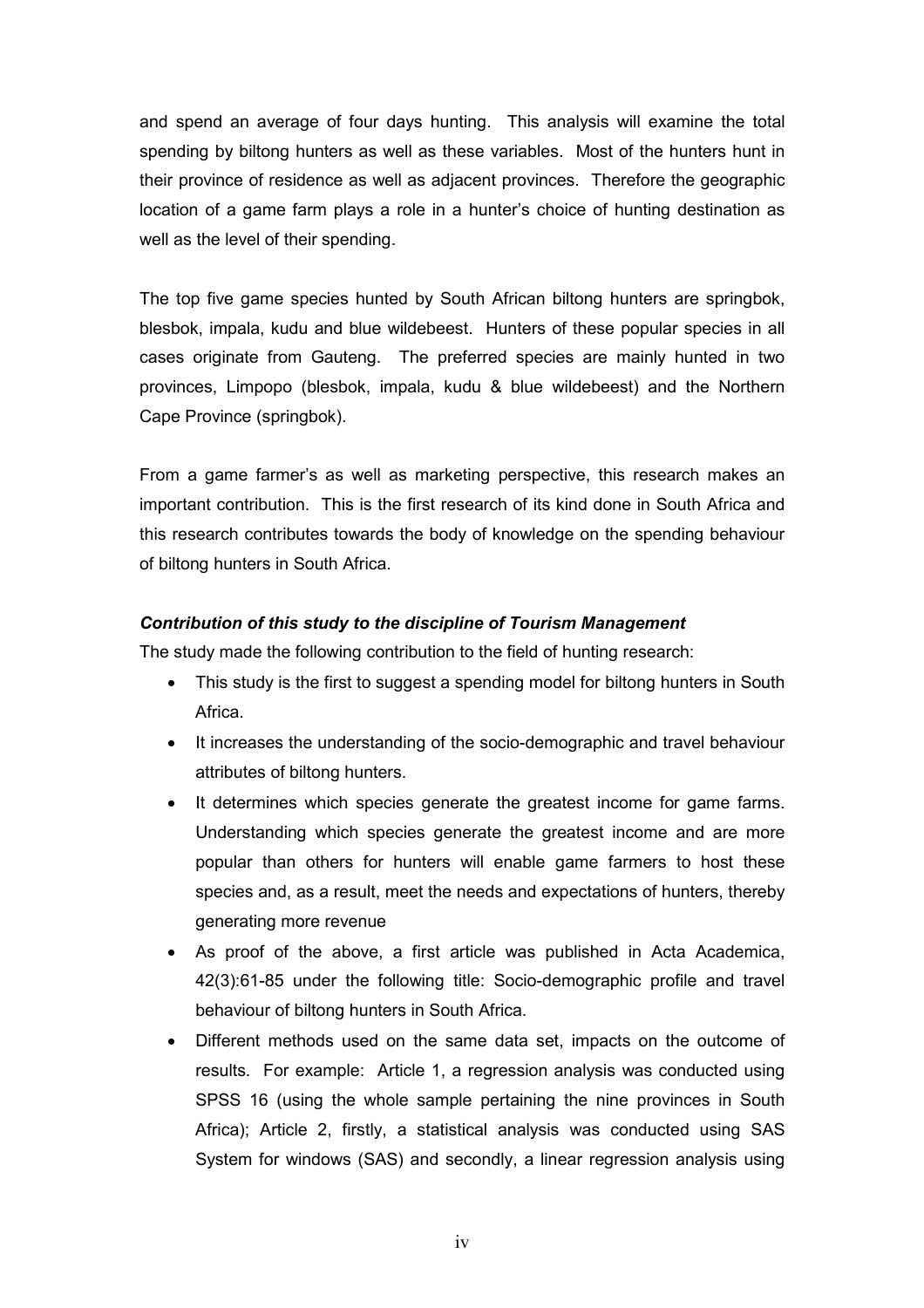the five most important provinces where hunters' originate from. From the statistical analysis and sections of data used in this thesis different outcomes were obtained. With regards to this study the following discrepancies in results were detected:

- Article 1: Professional and occasional hunters spend more than dedicated hunters.
- Article 2: Dedicated hunters spend more.
- Article 1: Married hunters spend more.
- Article 2: Unmarried hunters spend more.
- Article 1: There is a positive correlation with spending and hunters residing in Gauteng, Free State, North-West and Western Cape.
- Article 2: Hunters residing in Gauteng, North-West and Northern Cape spend less.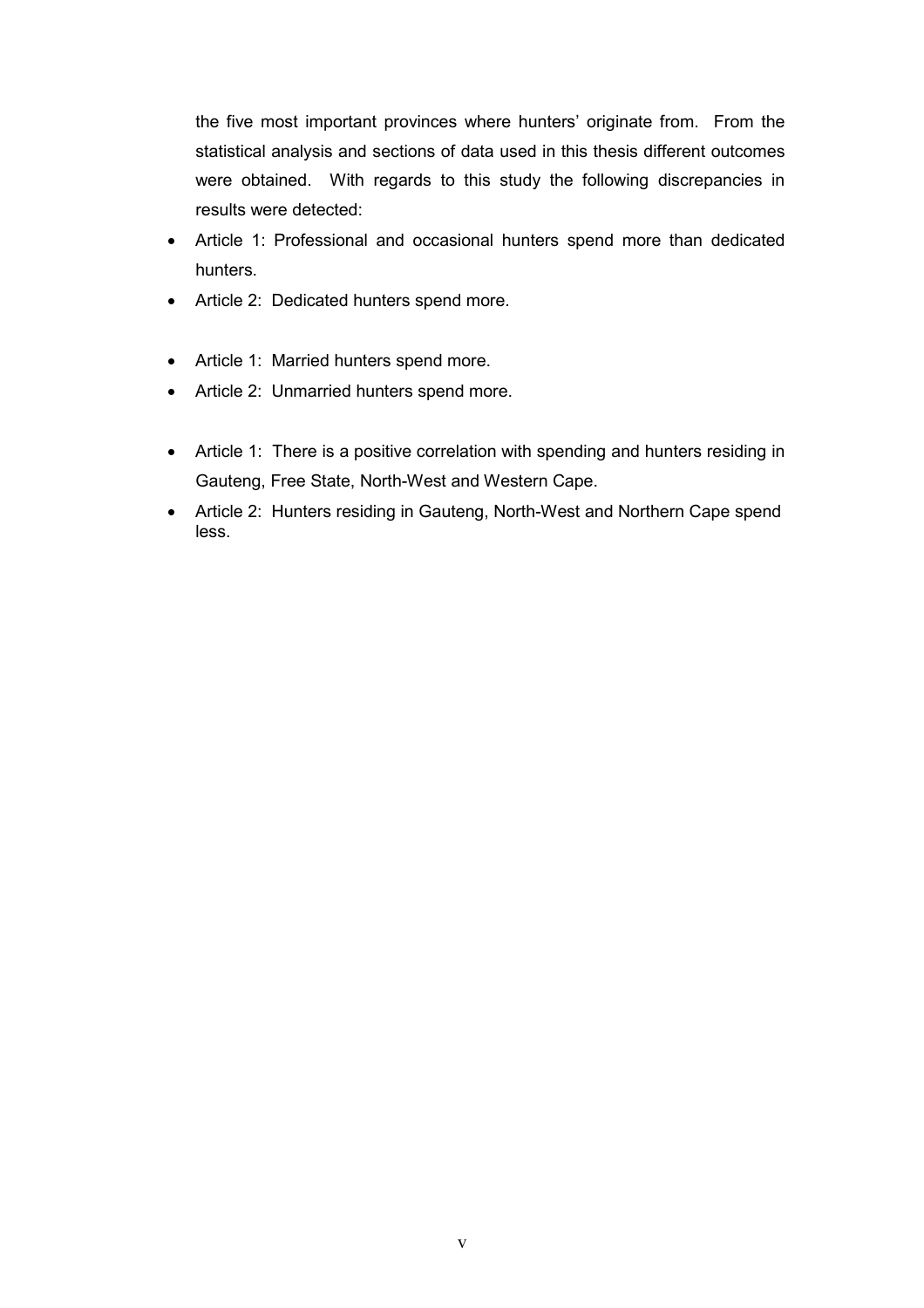#### **Opsomming**

Die primêre doelwit van hierdie navorsing was om 'n bestedingsmodel vir biltongjagters in Suid-Afrika te ontwerp.

Biltongjag het in 'n gewilde ontspanningsaktiwiteit ontwikkel wat oor die afgelope jare ekonomiese voordeel vir Suid-Afrika inhou en is die enkele grootste inkomstebron vir wildplaaseienaars. Biltongjagters bestee geld op wild wat gejag is, verblyf, brandstof, jaguitrusting, jagtoerusting, voedsel en drank. Een metode waardeur jagters gestimuleer kan word om hul besteding op 'n wildplaas te vergroot is deur die determinante van uitgawes te bepaal en te bestuur, wat binne 'n bepaalde model bestuur kan word. 'n Bestedingsmodel kan praktisyns en navorsers ook help om die bydrae van jag tot 'n area of land vas te stel, aangesien besteding die hoofelement van ekonomiese impak uitmaak. Dit is dus belangrik om die veranderlikes te bepaal wat deel uitmaak van so 'n bestedingsmodel, ook gesien in die lig daarvan dat jag aansienlik bydra tot Suid-Afrika se ekonomie en die feit dat Suid-Afrika oor 'n geweldige groot aantal wild- en jagbestemmings beskik. 'n Bestedingsmodel sluit in sosio-demografiese, reisgedrag-eienskappe en geografiese kenmerke van die onderwerp wat bestudeer word. 'n Literatuurstudie het aan die lig gebring dat geen daar bestedingsmodel vir biltongjag in Suid-Afrika bestaan nie.

'n Kwantitatiewe ondersoek was onderneem en 'n waarskynlikheids samestellings metode was gebruik. Vraelyste is gedurende November/Desember 2007 saam met die maandelikse uitgawe van die tydskrif (*SA Hunters/Jagters*) aan die lede van die *SA Hunters and Game Conservation Association* gestuur. Tweedens is daar gedurende die maande September/Oktober 2007 'n interaktiewe vraelys op die webwerwe SAHGCA, PHASA en CHASA gelaai. In die geheel is 676 vraelyste via epos, faks en slakpos terug ontvang.

Die resultate van hierdie navorsing toon dat biltongjag die sterkste spreek tot 'n nismark, naamlik getroude Afrikaanse mans tussen 49 en 56 jarige ouderdom. Die onderwysvlak toon dat die meerderheid jagters oor óf 'n graad óf 'n diploma beskik en hulle verskaf werk aan hulleself. Jag is 'n sosiale en kulturele aktiwiteit met die meeste jagters wat in groepe jag. Jagters gaan gemiddeld op vyf jagtogte per jaar en jag 'n gemiddeld van vier dae lank. Hierdie analise sal die totale besteding deur biltongjagters en hul veranderlikes ondersoek. Die meeste jagtersjag in hul provinsie

vi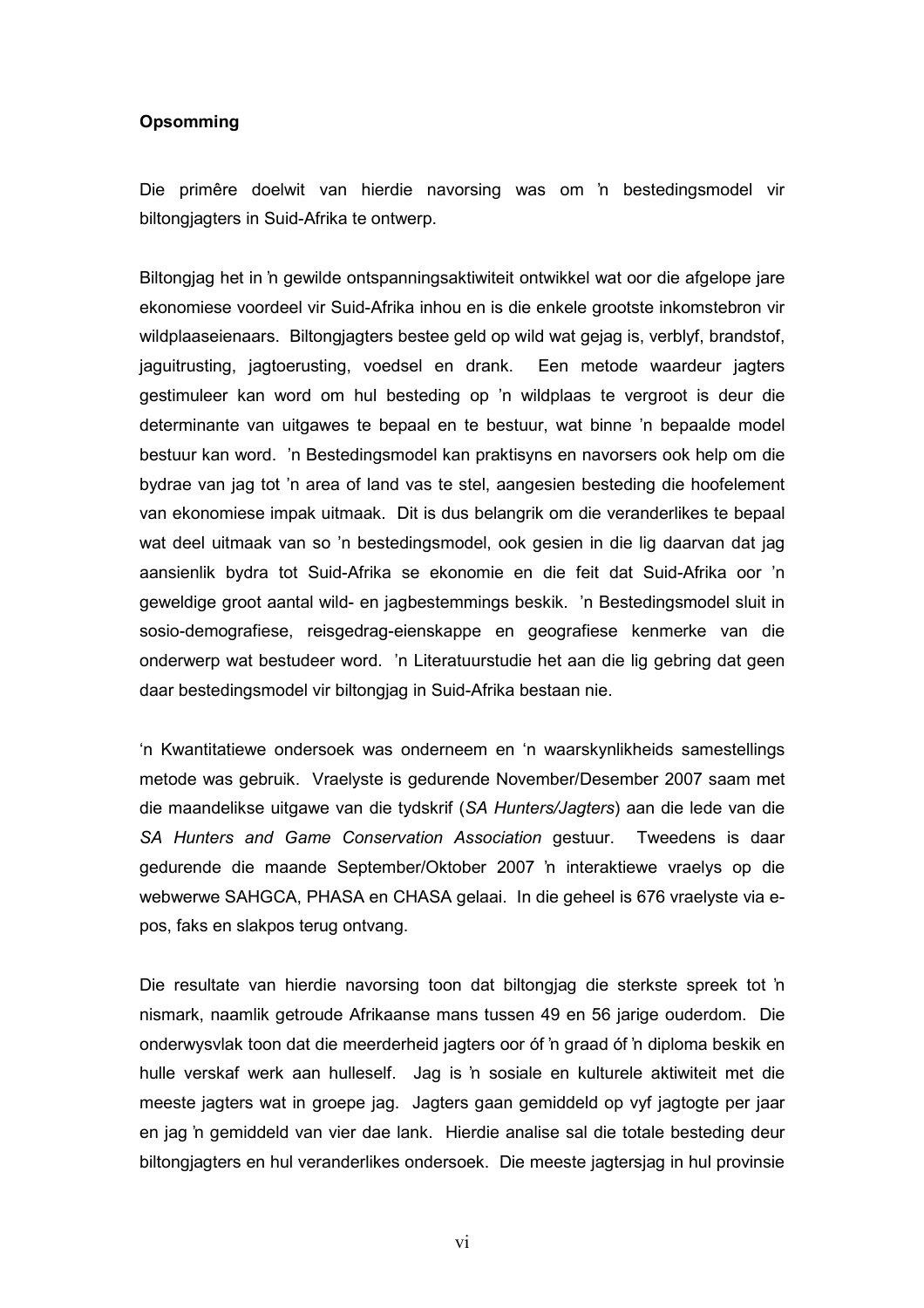van afkoms asook naburige provinsies; die geografiese ligging en 'n wildplaas speel dus 'n rol by 'n jagter se keuse ten opsigte van 'n jagbestemming asook rakende die bestedingsvlak.

Die top vyf wildspesies wat deur Suid-Afrikaanse biltongjagters gejag word, is springbok, blesbok, impala, koedoe en blou wildebees. Jagters van hierdie gewilde spesies in alle gevalle is uit Gauteng afkomstig. Die verkose spesies word hoofsaaklik in twee provinsies gejag, naamlik Limpopo (blesbok, impala, koedoe en blou wildebees) en die Noord-Kaapprovinsie (springbok).

Vanuit 'n bemarkingsperspektief asook dié van 'n wildboer, lewer hierdie navorsing 'n belangrike bydrae. Dit is die eerste navorsing van sy soort wat in Suid-Afrika onderneem is en hierdie navorsing dra by tot die kenniskorpus rakende die bestedingsgedrag van biltongjagters in Suid-Afrika.

#### *Die bydrae van hierdie studie tot die dissipline toerismebestuur*

Die studie het die volgende bydrae tot die navorsingsgebied oor jag gelewer:

- Hierdie studie is die eerste wat 'n bestedingsmodel vir biltongjagters in Suid-Afrika voorstel.
- Dit het bygedra tot die verstaan van die sosio-demografiese kenmerke en reisgedrag-eienskappe van biltongjagters.
- Dit bepaal het watter spesies die grootste inkomste vir wildboere genereer. Deur ingelig te wees oor watter spesies die grootste inkomste genereer en watter vir jagters gewilder is as ander, sal die wildboere weet watter spesies om aan te hou en gevolglik in die behoeftes en verwagtinge van die jagters te voorsien, en daardeur 'n groter inkomste te genereer.
- As bewys van bostaande is 'n artikel in Acta Academica, 42(3):61-85 onder die volgende titel gepubliseer: *Socio-demographic profile and travel behaviour of biltong hunters in South Africa*.
- Verskillende metodologieë, toegepas, op dieselfde datastel-impakte het 'n invloed op die uitkoms van resultate. Byvoorbeeld, in Artikel 1, is 'n regressievergelyking uitgevoer aan die hand van die SPSS 16 (deur die hele steekproef rakende die nege provinsies in SA te gebruik); in Artikel 2 is 'n statistiese analise eerstens uitgevoer deur gebruik te maak van die *ASA System for Windows (SAS)*, en tweedens is 'n lineêre regressie-analise gedoen deur die vyf belangrikste provinsies waar jagters vandaan kom, te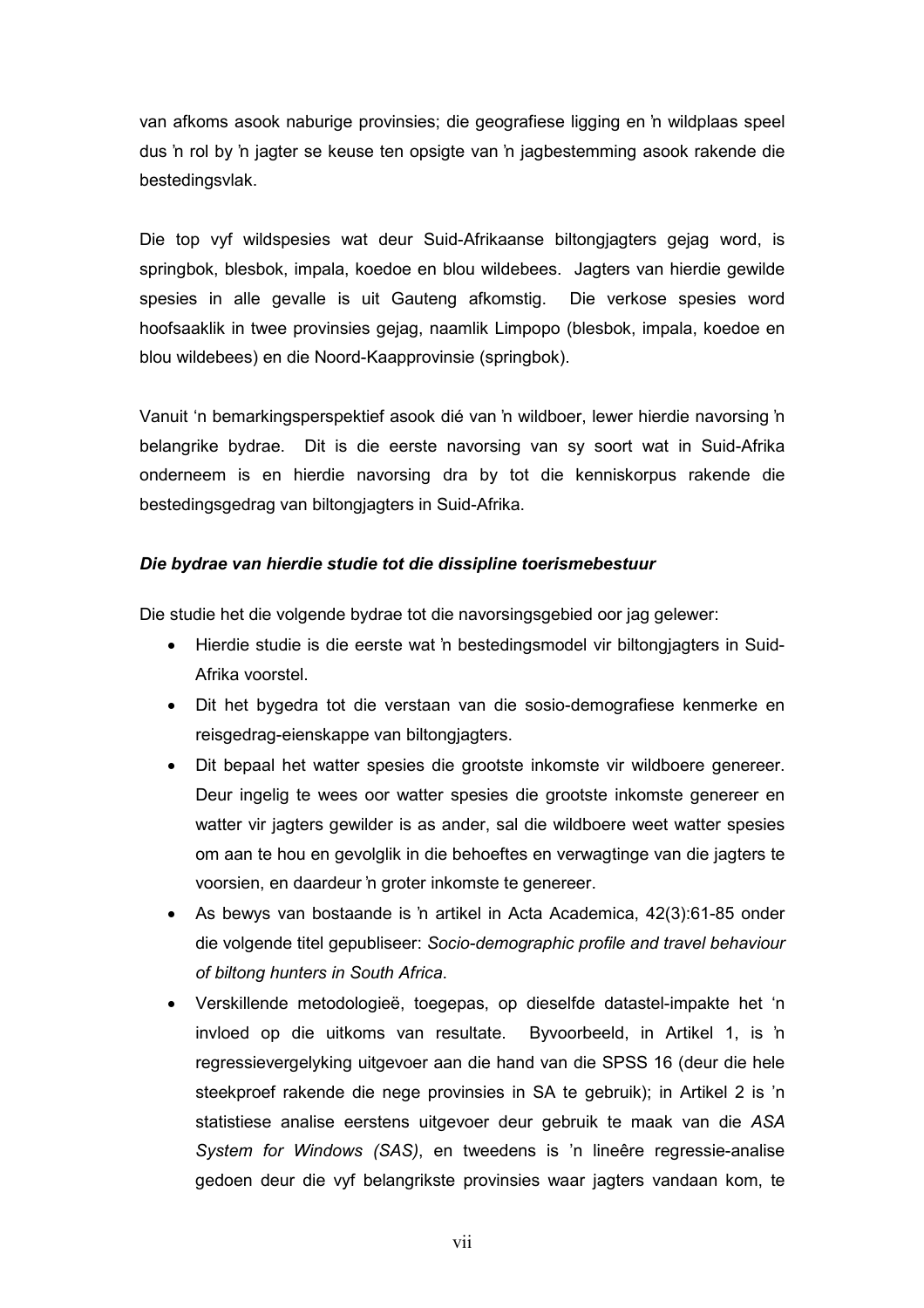gebruik. Uit die statistiese analise en afdelings van data in hierdie proefskrif is verskillende uitkomste verkry. Met betrekking tot hierdie studie is die volgende diskrepansie in resultate waargeneem:

- Artikel 1: Professionele en geleentheidsjagters bestee meer as toegewyde jagters.
- Artikel 2: Toegewyde jagters bestee meer.
- Artikel 1: Getroude jagters bestee meer.
- Artikel 2: Ongetroude jagters bestee meer.
- Artikel 1: Daar is 'n positiewe korrelasie tussen besteding en jagters wat van Gauteng, Vrystaat, Noord-Wes en Wes-Kaap afkomstig is.
- Artikel 2: Jagters wat afkomstig is van Gauteng, Noord-Wes en Noord-Kaap bestee minder.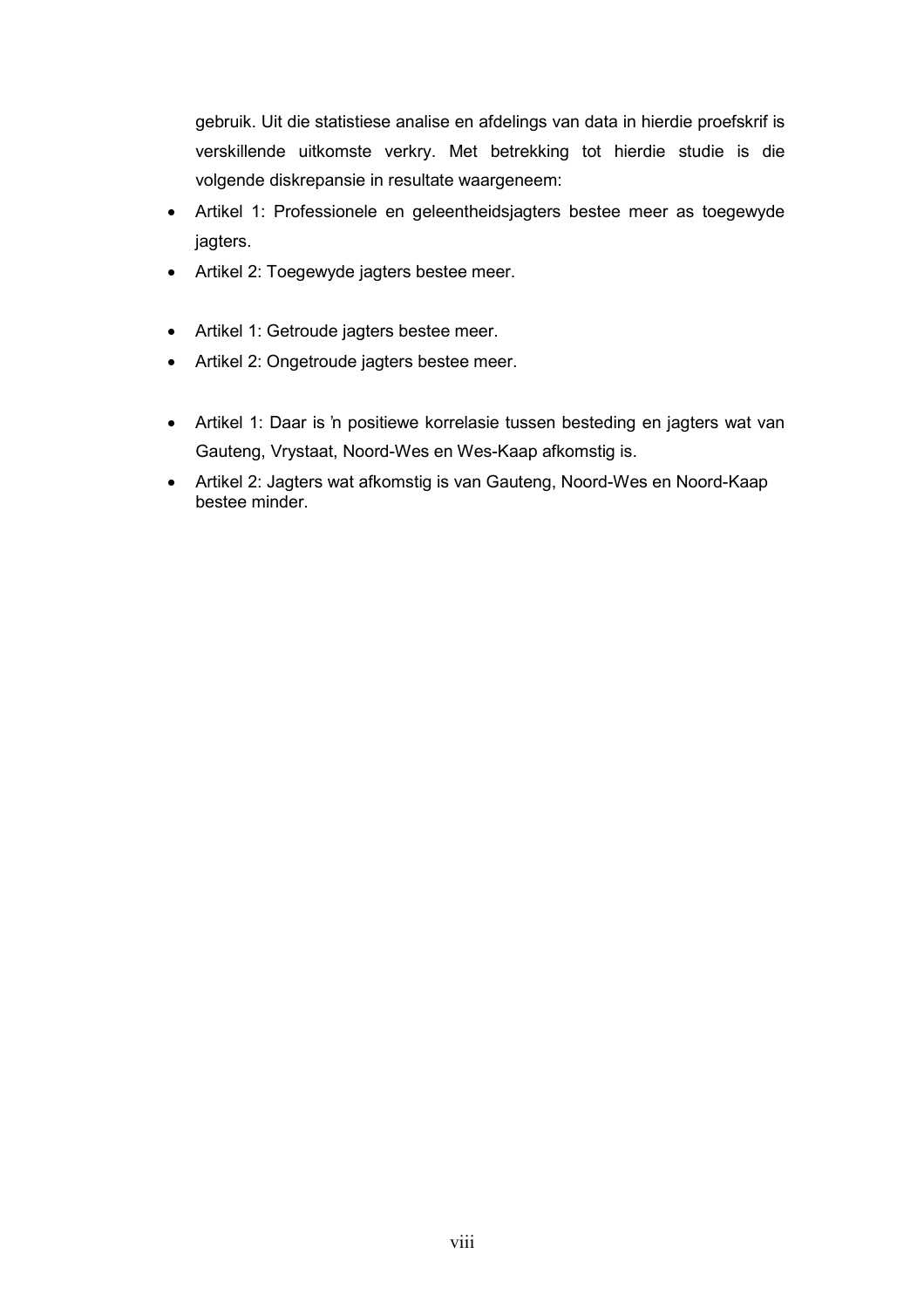# **Table of content**

**Chapter 1 - Introduction and problem statement** 

| 1.1.         | Introduction                                         | 1  |  |  |
|--------------|------------------------------------------------------|----|--|--|
| 1.2.         | <b>Problem statement</b><br>3                        |    |  |  |
| 1.3.         | Primary and secondary objectives of research         | 9  |  |  |
|              | 1.3.1. Primary objective                             | 9  |  |  |
|              | 1.3.2. Secondary objectives                          | 9  |  |  |
| 1.4.         | <b>Research method</b>                               | 10 |  |  |
|              | 1.4.1. Literature review                             | 10 |  |  |
|              | 1.4.2. Empirical analysis                            | 10 |  |  |
|              | 1.4.2. Research design and method of collecting data | 10 |  |  |
|              | 1.4.2.2. Selection of the sampling frame             | 10 |  |  |
|              | 11<br>1.4.2.3. Sampling method                       |    |  |  |
|              | 1.4.2.4. Development of the questionnaire            | 11 |  |  |
|              | 1.4.2.5. Data analysis                               | 12 |  |  |
| 1.5.         | <b>Concept clarification</b>                         | 15 |  |  |
|              | 1.5.1. Biltong hunting                               | 15 |  |  |
|              | 1.5.2. Game farm (infra and superastructure)         | 15 |  |  |
|              | 1.5.3. Expenditure                                   | 15 |  |  |
| 1.5.4. Model |                                                      | 15 |  |  |
|              | 1.5.5. Socio-demographic characteristics             | 15 |  |  |
|              | 1.5.6. Travel behaviour                              | 16 |  |  |
|              | 1.5.7. Geographic variables                          | 16 |  |  |
|              | 1.5.8. Travel Motivation                             | 17 |  |  |
| 1.6.         | <b>Chapter classification</b>                        | 17 |  |  |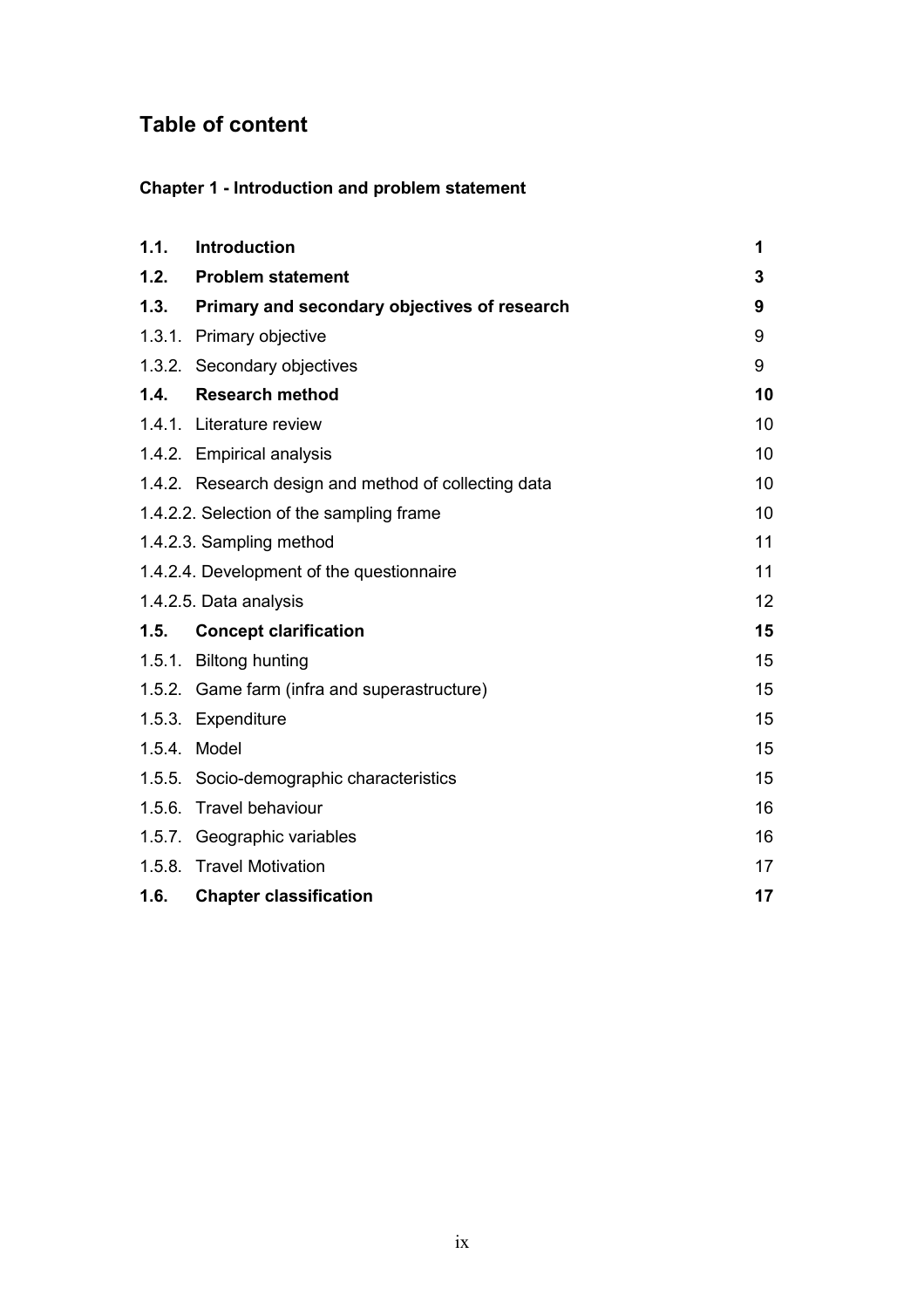# **Chapter 2 - Socio-demographic aspects and travel behaviour**

| 2.1. | <b>Introduction</b>                | 20 |
|------|------------------------------------|----|
|      | 2.2. Literature review             |    |
|      | 2.3. Method of research            | 27 |
|      | 2.3.1. The questionnaire           | 27 |
|      | 2.3.2. Method                      | 28 |
|      | 2.3.3. Statistical analysis        | 28 |
| 2.4. | <b>Results</b>                     | 28 |
|      | 2.4.1. Profile of a biltong hunter | 28 |
|      | 2.4.2. Regression analysis         | 29 |
| 2.5. | <b>Findings and implications</b>   | 31 |
| 2.6. | <b>Conclusion</b>                  | 34 |

# **Chapter 3 – Geographic analysis and spending of hunters on game farms**

| 3.1. | <b>Introduction</b><br>35                                           |    |
|------|---------------------------------------------------------------------|----|
|      | 36<br>3.2. Literature review                                        |    |
|      | 41<br>3.3. Method of research                                       |    |
|      | 3.3.1. The questionnaire                                            | 41 |
|      | 3.3.2. Method                                                       | 42 |
|      | 42<br>3.3.3. Statistical analysis                                   |    |
| 3.4. | 44<br><b>Results</b>                                                |    |
|      | 3.4.1. Profile of hunters                                           | 44 |
|      | 3.4.2. Spatial analysis of game hunted                              | 45 |
|      | 48<br>3.4.3. Linear regression analysis based on province of origin |    |
| 3.5. | 49<br><b>Findings and implications</b>                              |    |
| 3.6. | <b>Conclusions and recommendations</b><br>52                        |    |

# **Chapter 4 – The relationship between popular species and spending**

| 4.1. Introduction.       | 54 |
|--------------------------|----|
| 4.2. Literature review   | 55 |
| 4.3. Method of research  | 63 |
| 4.3.1. The questionnaire | 63 |
| 4.3.2. The method        | 63 |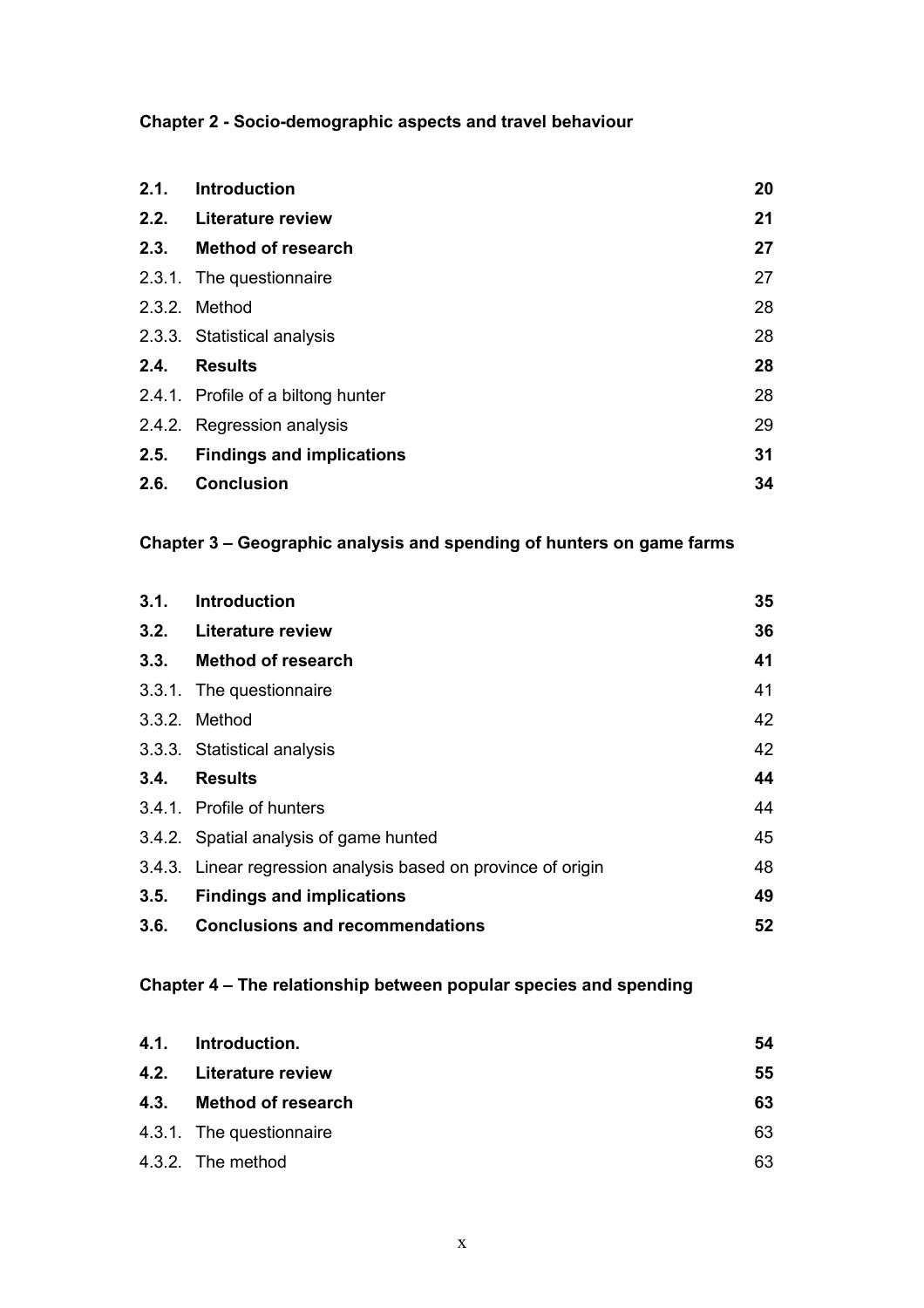| 4.3.3. Statistical analysis    | 64  |
|--------------------------------|-----|
| 4.3.4. Results                 | 64. |
|                                |     |
| 4.4. Findings and implications | 69  |

# **Chapter 5 - Conclusions and recommendations**

| 5.1. | <b>Introduction</b>                                                           | 73 |
|------|-------------------------------------------------------------------------------|----|
| 5.2. | <b>Contribution of the research</b>                                           | 74 |
| 5.3. | <b>Conclusions</b>                                                            | 75 |
|      | 5.3.1. Conclusions from the literature studied                                | 76 |
|      | 5.3.2. Conclusions from the methodology and results                           | 80 |
|      | 5.3.2.1. Article 1: Socio-demographic aspects and travel behaviour            | 81 |
|      | 5.3.2.2. Article 2: Geographic analysis and spending of hunters on game farms | 82 |
|      | 5.3.2.3. Article 3: The relationship between popular species and spending     | 83 |
| 5.4. | <b>Recommendations</b>                                                        | 83 |
|      | 5.4.1. Spending model                                                         | 83 |
|      | 5.4.2. Recommendations from this study                                        | 85 |
|      | 5.4.3. Recommendations for further studies                                    | 87 |

### **APPENDIX 1:**

### **Questionnaire**

 **88** 

**LIST OF REFERENCES 97**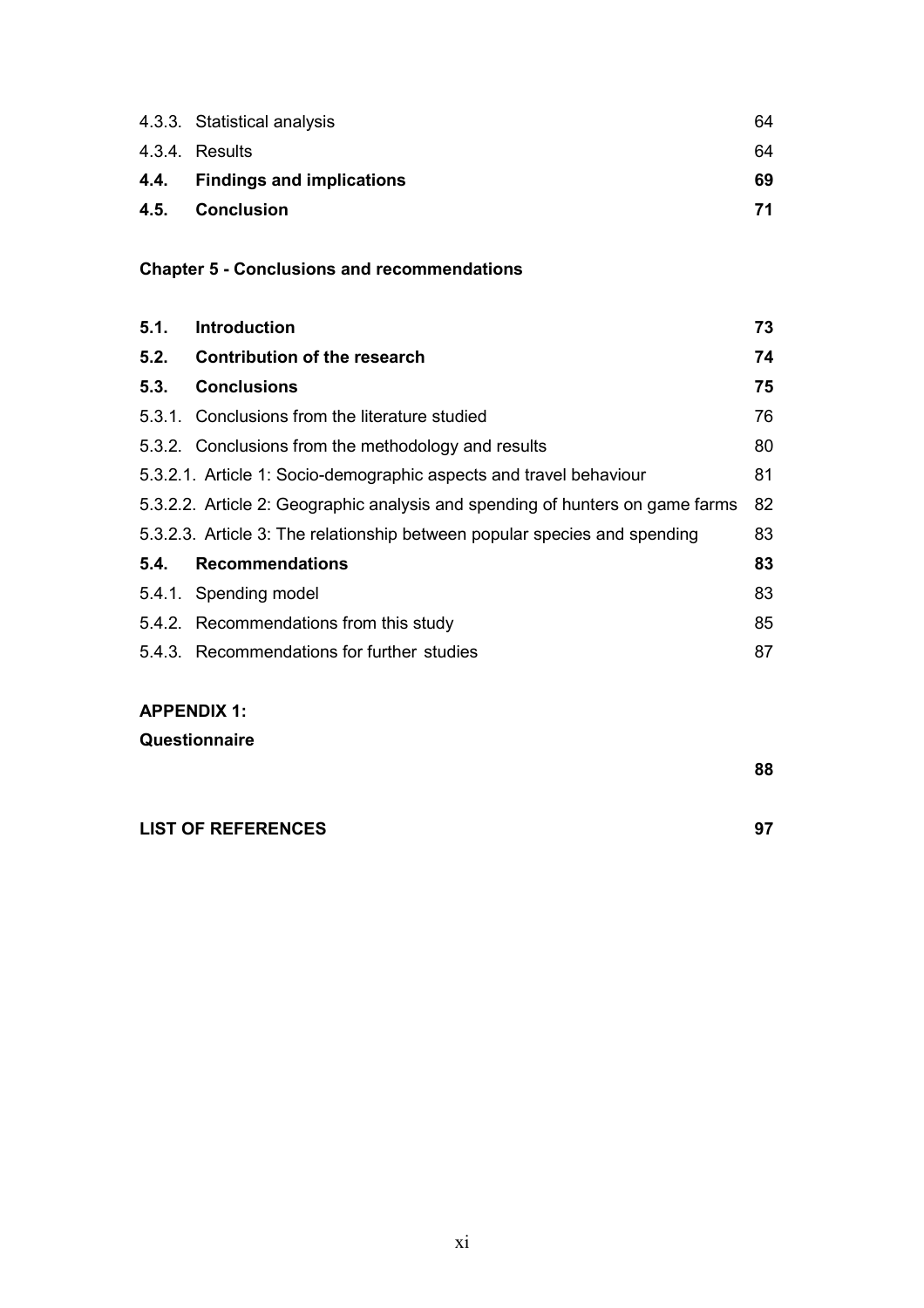### **LIST OF FIGURES**

| Figure 1.1. | Conceptual framework illustrating key factors influencing biltong |    |
|-------------|-------------------------------------------------------------------|----|
|             | hunters' expenditure.                                             | 4  |
| Figure 2.1. | Conceptual framework of nature-based leisure activities           | 24 |
| Figure 4.1. | Determinants of spending of biltong hunters                       | 57 |
| Figure 4.2. | Average game auction prices of popular species hunted             | 58 |
| Figure 5.1. | Spending model for biltong hunters                                | 84 |

#### **LIST OF TABLES**

| Table 1.1.        | 8<br>Determinants of travel expenditure                           |    |  |
|-------------------|-------------------------------------------------------------------|----|--|
| Table 2.1.        | Comparison of literature on tourism studies using socio-          |    |  |
|                   | demographic and travel behaviour variables                        | 25 |  |
| Table 2.2.        | Socio-demographic profile of biltong hunters in South Africa      | 29 |  |
| Table 2.3.        | Examining the relationship between socio-demographic profile      |    |  |
|                   | travel behaviour and total spending by biltong hunters            | 30 |  |
| Table 3.1.        | Destination attributes that influence tourists' decision to visit |    |  |
|                   | wildlife tourism areas                                            | 39 |  |
| <b>Table 3.2.</b> | Hunters' province of origin                                       | 46 |  |
| Table 3.3.        | Description of linear regression model for biltong hunters'       |    |  |
|                   | expenditure based on hunters' provinces of origin                 | 48 |  |
| Table 4.1.        | Top income and most preferred biltong species                     | 64 |  |
| Table 4.2.        | Demographics of hunters pertaining to the five most popular       |    |  |
|                   | species hunted                                                    | 65 |  |
| Table 4.3.        | Average expenditure (in Rands) per hunter pertaining to the       |    |  |
|                   | most preferred game species hunted                                | 67 |  |
| Table 4.4.        | Demographics of hunters pertaining highest income                 |    |  |
|                   | generating species                                                | 67 |  |
| Table 4.5.        | Total average expenditure (in Rands) per hunter according to      |    |  |
|                   | highest income generating species                                 | 69 |  |

### **MAPS**

| Map 3.1. | Hunters' province of origin and hunting destination |  |
|----------|-----------------------------------------------------|--|
|          |                                                     |  |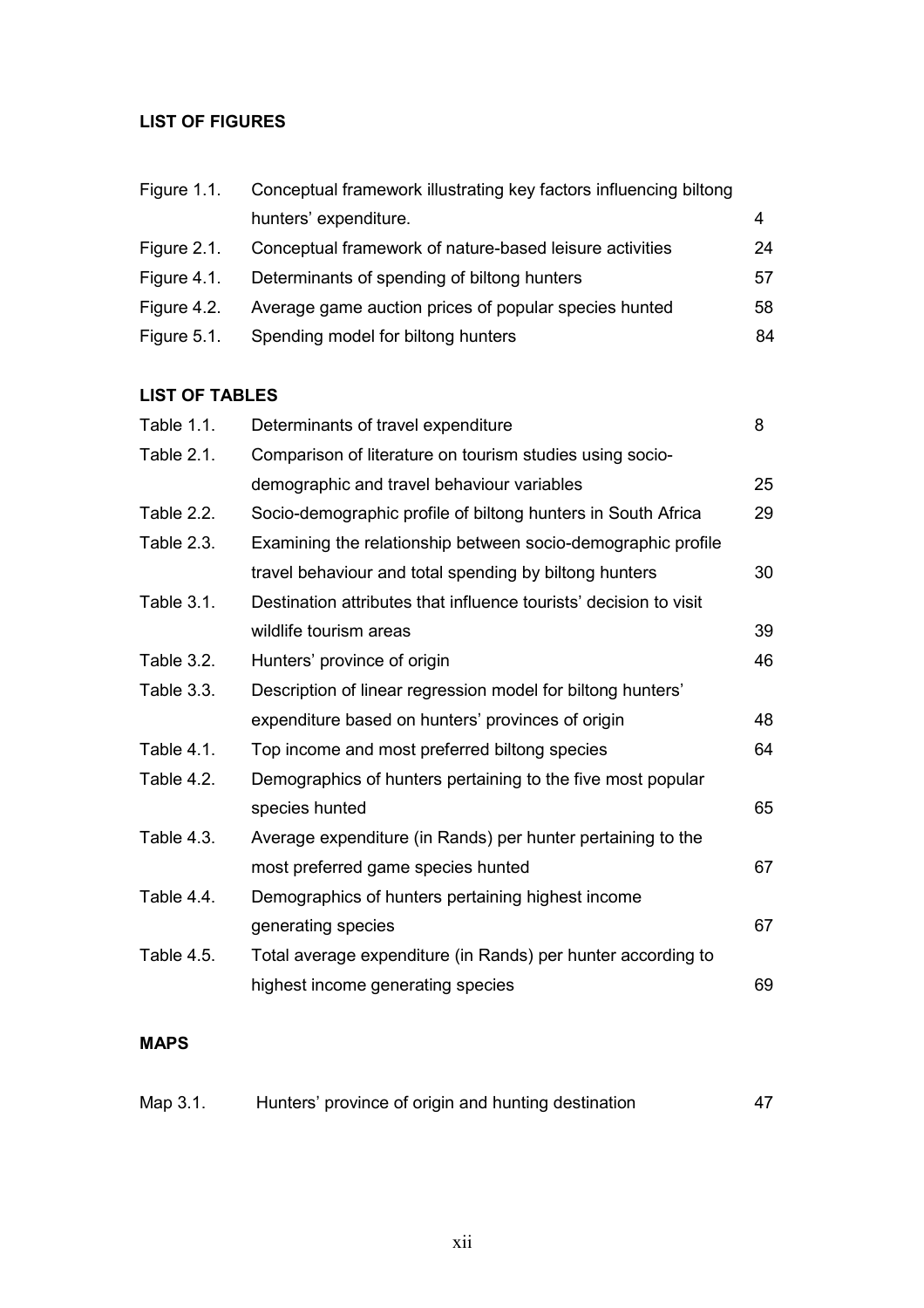# **Chapter 1**

# **Introduction and problem statement**

#### **1.1. Introduction**

During the course of the past four decades there has been a well-documented global increase in environmental and nature-based travel, which is commonly referred to as nature-based or wildlife-based tourism (Lim & McAleer, 2005:1432; Reynolds & Braithwaite, 2001:31). The same pattern has been replicated in the South African nature-based tourism industry (Briel, 2006:2; Reilly, Sutherland & Harley, 2003:141). Some of the factors contributing to South Africa's position as a prominent naturewildlife-based tourism destination are its scenic landscapes, beautiful coastline, diversity of wildlife, diversity of game species, wildlife-based attractions and political stability and changes since 1994 (Saayman & du Plessis, 2003:61; Van der Merwe & Saayman, 2005:1; Loon & Polakow, 2001:894; Holt-Biddle, 2002:156; ABSA, 2003:17; Damm, 2005:1).

Wildlife tourism is primarily concerned with the direct enjoyment of wildlife or nature in its natural and undisturbed state, or in captivity (Sinha, 2001:3; Reynolds & Braithwaite, 2001:32; Newsome, Dowling & Moore, 2005:16; Higginbottom, 2004:2) and categorised as either consumptive (hunting and fishing) or non-consumptive (wildlife viewing, bird watching) (Sinha, 2001:3-4; Reynolds & Braithwaite, 2001:32). In South Africa, wildlife tourism is reliant on national, provincial and local parks or nature reserves managed by government and the private sector. The private sector consists of private nature reserves and game farms covering 17,9% (14.7 million hectares) of the total land suitable for agriculture in South Africa (Honey, 1999:340; Brooks, 2005:223; Dekker, 1999:34; ABSA, 2003:i; Cheney, 2006:2; Mabunda, 2008:82). The private sector-owned wildlife industry (game farms) in South Africa is, to a large extent, dependent on hunting (consumptive usage) for its existence and can predominantly be subdivided into biltong and trophy hunting (Newsome *et al.,* 2005:16; Van der Merwe & Saayman, 2003:105; Eloff, 1999:22; Cloete, Taljaard & Grové, 2007:71). Biltong hunting is defined as a *cultural activity through which wildlife is hunted by means of a rifle, bow or similar weapon for the use of a variety of meat (venison) products such as biltong and salami* (Van der Merwe & Saayman, 2008:3). Trophy hunting is defined as *an activity where wildlife is hunted by means of a rifle, bow or similar weapon primarily for its horns and/or the skin in order to be*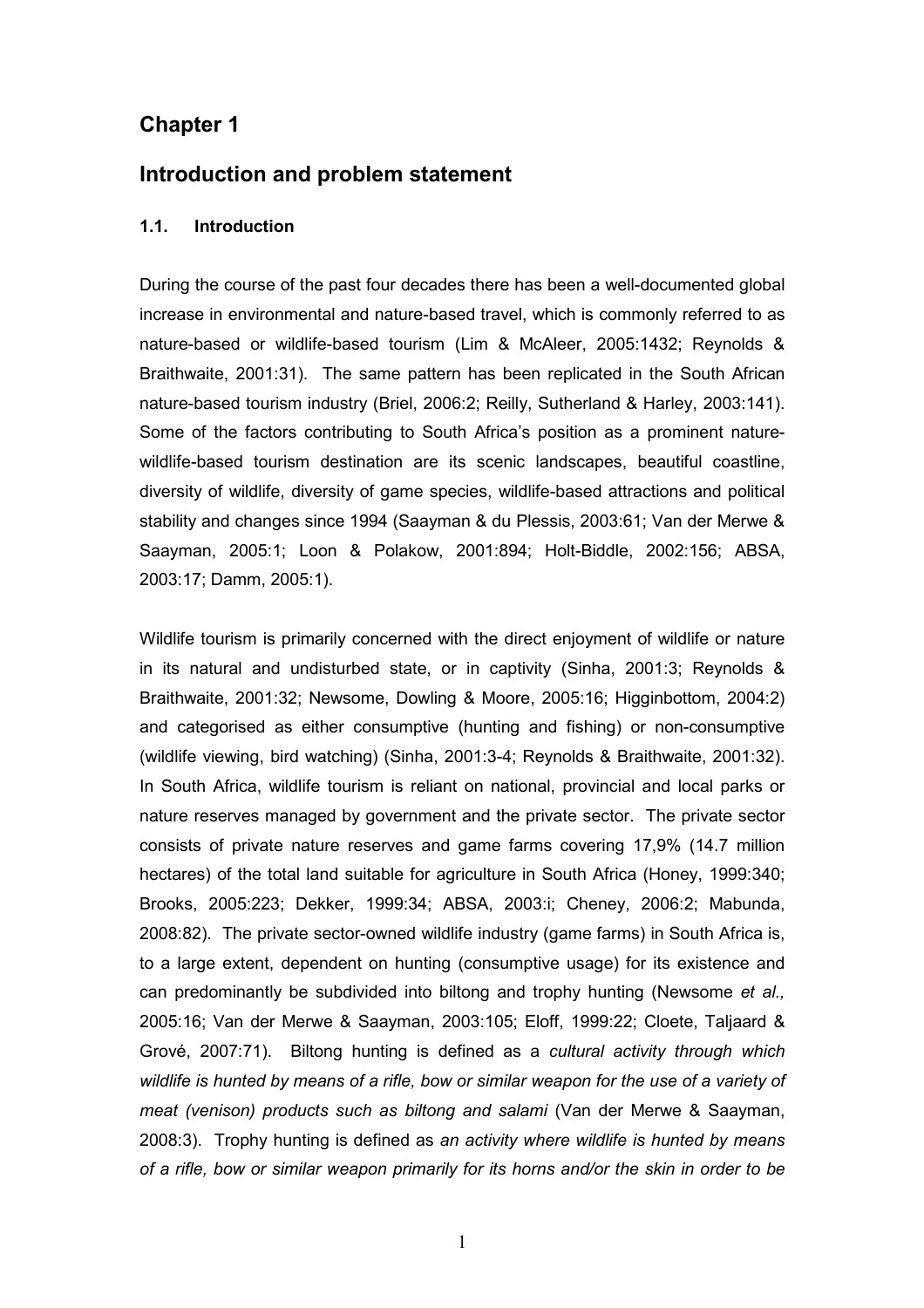*displayed as trophies and remembrance of the hunt* (Van der Merwe & Saayman, 2008:3)*.* Trophy hunters only hunt exceptional animals with the objective of keeping parts of the animal as memorabilia (trophies) (Lindsey, Roulette & Romañach, 2007:456).

The focus will be on biltong hunting, the reason for this being the fact that biltong hunting is the single biggest source of income for game farm owners (Cloete *et al.*, 2007:71; Van der Merwe & Saayman, 2003:105; Van der Merwe, Saayman & Krugell*.,* 2007:184; Bothma, 2002:480; ABSA, 2003:28), and competition between wildlife products, especially game farms, is fierce (Radder, Van Niekerk & Nagel, 2000:29; Radder, 2001:178). According to Van der Merwe *et al.* (2007:184), biltong hunting contributes significantly to the income of privately owned game farms and to the economy of the country (R4,4 billion in 2007) (Van der Merwe & Saayman, 2008:37). Game farms can be defined as land that is adequately fenced, containing a variety of game species that can be used for hunting, meat production, live game sales, and to provide infra- and supra-structures for eco-tourists (Van der Merwe & Saayman, 2005:1). Not only do hunters spend money on game hunted, but also on accommodation, fuel, food and beverages, hunting gear and equipment (Van der Merwe & Saayman, 2008:21).

One method that will help stimulate hunters to increase their spending at hunting destinations is to determine and manage the determinants of spending (Cheung & Law, 2001:156; Kozak, Gokovali & Bahar, 1998:152) which can be managed within a specific model. The word 'model' can be defined as a simplified depiction of reality, and its purpose is to affect a better understanding of a system. Models allow for investigation of the properties of the system and can have predictive qualities (Aarts & Peel, 1999:45).

From the literature studied it was clear that a spending model should include the socio-demographic, travel behaviour and geographic characteristics of tourists (Hong, Kim & Lee, 1999:44; Nicolau & Más, 2006:984; Leeworthy, Wiley, English & Kriese, 2001:91). These aspects will assist in defining hunters' profiles according to expenditure levels at the hunting destination (Van der Merwe *et al.*, 2007:192; Radder & Bech-Larsen, 2008:258; Cannon & Ford, 2002:264; Jang, Bai, Hong & O'Leary*,* 2004a:333,339; Kastenholz, 2005:563; Beerli & Martin, 2004:626; Alegre & Pou, 2006:1352).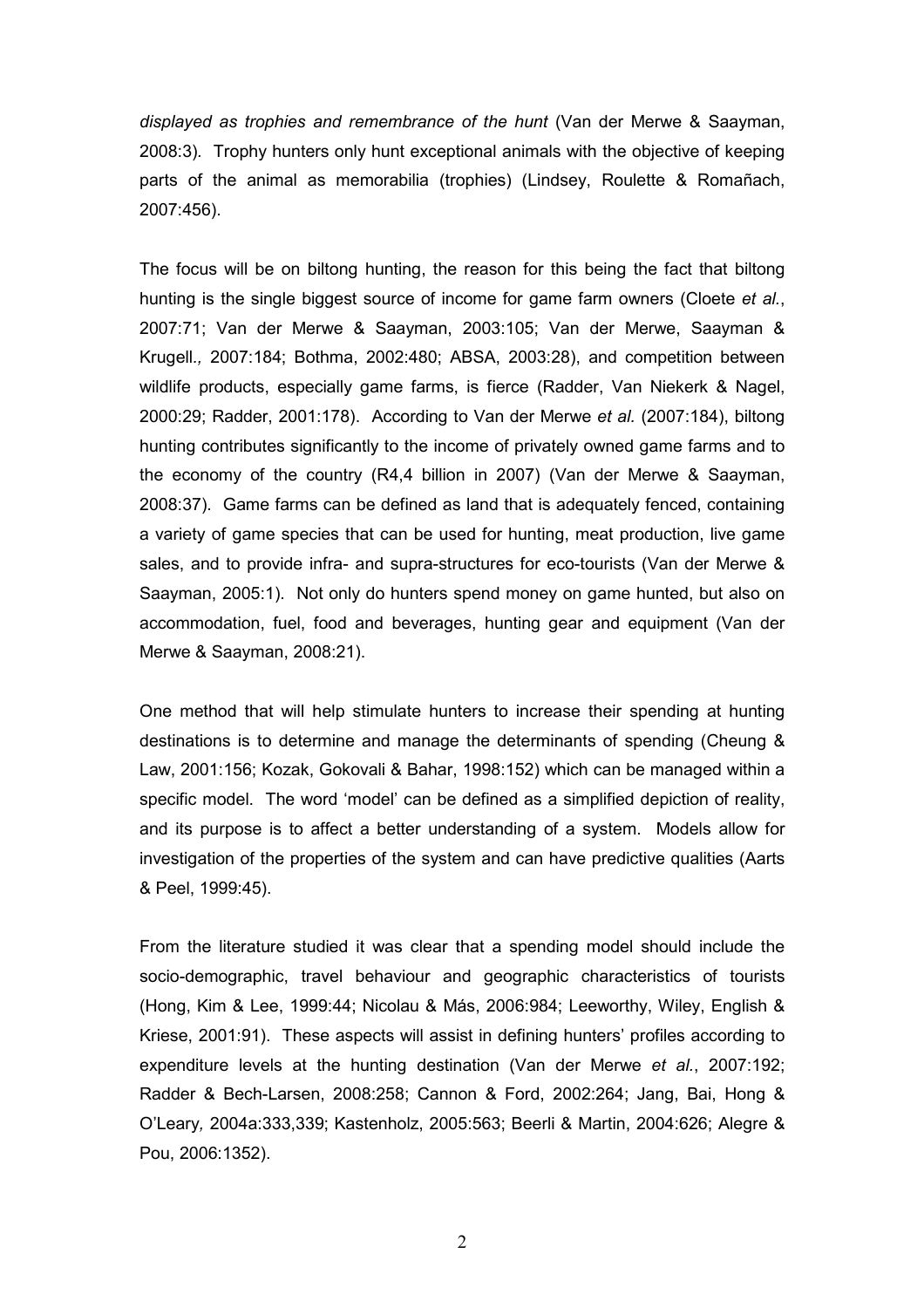Spending models can further help game farm owners in marketing their product more effectively and to better fit the needs of a particular segment of the market (Pissoort & Saayman, 2007:256). Without any effective spending model product owners will not be able to generate maximum income, provide products that suit the needs of hunters, conduct effective marketing and be sustainable over the long run (Regan & Damonte, 1999:296; Hutchinson, Fujun & Youcheng, 2009:306). Spending models have made considerable contributions to the understanding of the process that motivates tourist expenditure at a specific destination (Kozak *et al.,* 1998:152). Game farm owners need to determine the products that generate the highest income and increase profitability by enhancing the appeal of their product. Successful development of an attraction can be achieved by focusing on attributes that increase spending at game farms (Cheung & Law, 2001:156).

The purpose of Chapter 1 is to formulate the problem statement, state the primary and secondary objectives of the study, discuss the method of research and, finally, to present the chapter classifications of the study.

#### **1.2. Problem statement**

Biltong hunting has undergone dramatic shifts since the mid-19<sup>th</sup> century and has gone from being an essential survival activity in the harsh, African wilderness to a popular recreational activity (Carruthers, 1994:266) that provides economic benefits for South Africa (Damm, 2005:1). In developing a spending model for the biltong hunting industry, it is important to determine the characteristics that influence hunters' expenditure, as well as their behaviour (Hong *et al.,* 1999:44; Nicolau & Más, 2006:984; Leeworthy *et al.*, 2001:91). Tourist expenditure is one of the most critical variables of analysis for tourist destinations, since it directly determines the specific tourism sector's profitability (Kastenholz, 2005:557). Kruger and Saayman (2010:97) indicated that a variety of socio-demographic, behavioural and motivational variables determine expenditure. These researchers also indicated that expenditure patterns differ from one sector to another. The findings from this study by Kruger and Saayman led to this research.

From the literature the following variables were identified as being significant in relation to tourist expenditure and therefore need to be considered when developing a spending model: spending per person (Leeworthy *et al.*, 2001:86; Mok & Iverson, 2000:304; Mules, 1998:268; Agarwal & Yochum, 1999:175; Perez & Sampol,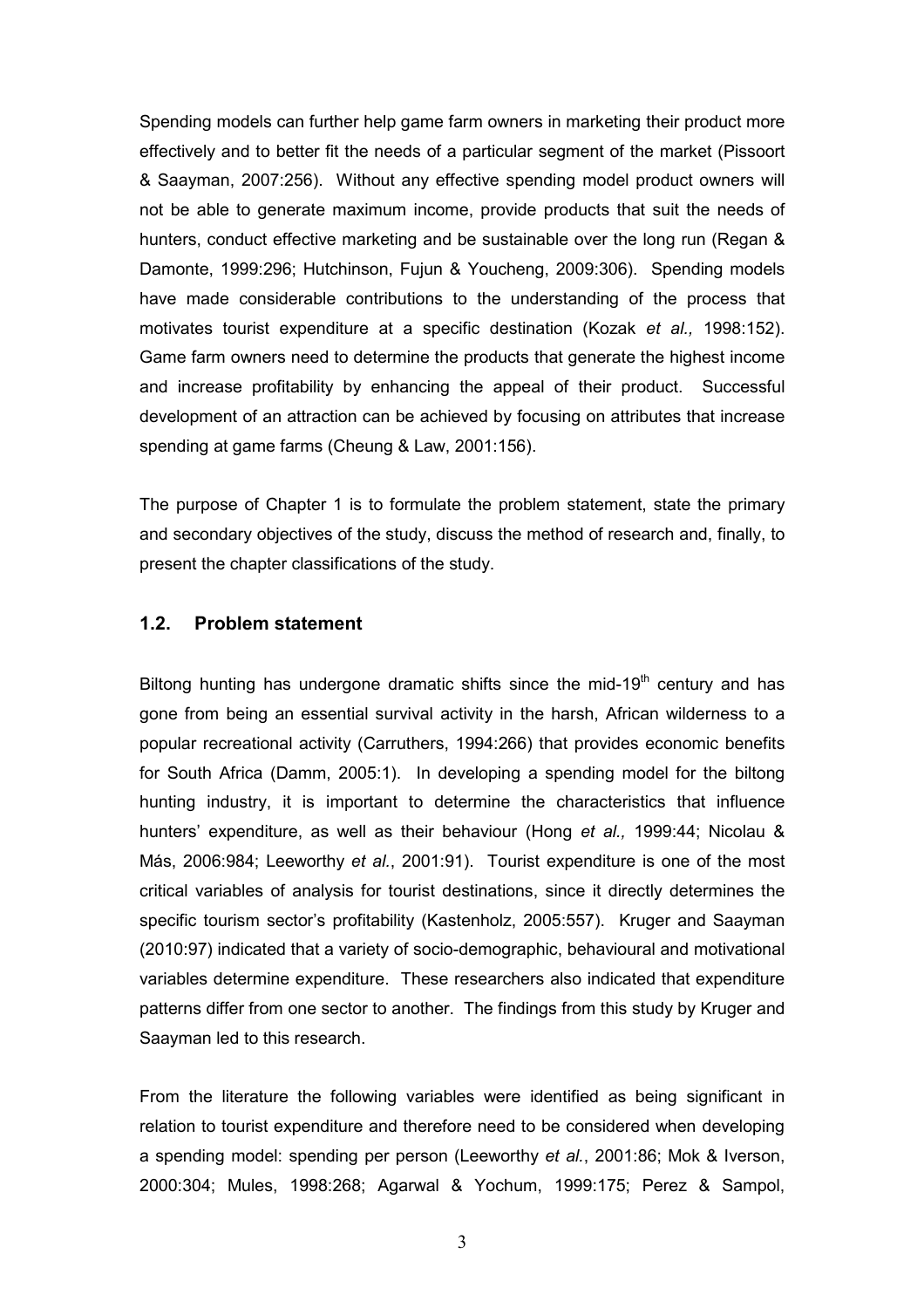2000:628,635; Pol, Pascual & Vazquez, 2006:43; Agarwal & Yochum, 1999:175), total gross spending (Jang *et al.,* 2004a:338; Kastenholz, 2005:563; Spotts & Mahoney, 1991:31), income of tourists/disposable income (Jang *et al.*, 2004a:336; Cannon & Ford, 2002:264; Durbarry & Sinclair, 2003:938; Tse, 2001:285; Seiler, Hsieh, Seiler & Hsieh, 2002:56-57), level of education (Alegre & Pou, 2006:1345), age (Alegre & Pou, 2006:1345), size of travel party, duration of stay (Seiler *et al.,* 2002:56-57), travel distance (Jang *et al.,* 2004a:340; Van der Merwe & Saayman, 2008:37; Nicolau & Más, 2006:993; Witlox, 2007:183), money available to spend on holiday, and attributes related to the destination such as strength of currency, visa requirements, stability and number of tourists (hunters) visiting (Cheung & Law, 2001:156).

A conceptual framework was developed to illustrate these key factors that influence expenditure (Figure 1.1). These key factors include socio-demographic factors, disposable income, travel distance and decision to visit a specific destination.



**Figure 1.1: Conceptual framework illustrating key factors influencing biltong hunter expenditure** (Sources: McHone & Rungeling, 1999:215; Saayman & Saayman, 2006a:220; Perez & Sampol, 2000:635; Cannon & Ford, 2002:264).

Factors that determine the level of hunters' expenditure on a game farm were identified as socio-demographic characteristics, travel behaviour, travel motivation and geographic location (Figure 1.1). Socio-demographic variables can be used to explain travel behaviour (Horneman, Carter, Wei & Ruys, 2002:22; Frew & Shaw, 1999:200) and have a direct influence on visitor spending (Cannon & Ford, 2002:264; Jang *et al.,* 2004a:333; Kastenholz, 2005:563; Beerli & Martin, 2004:626).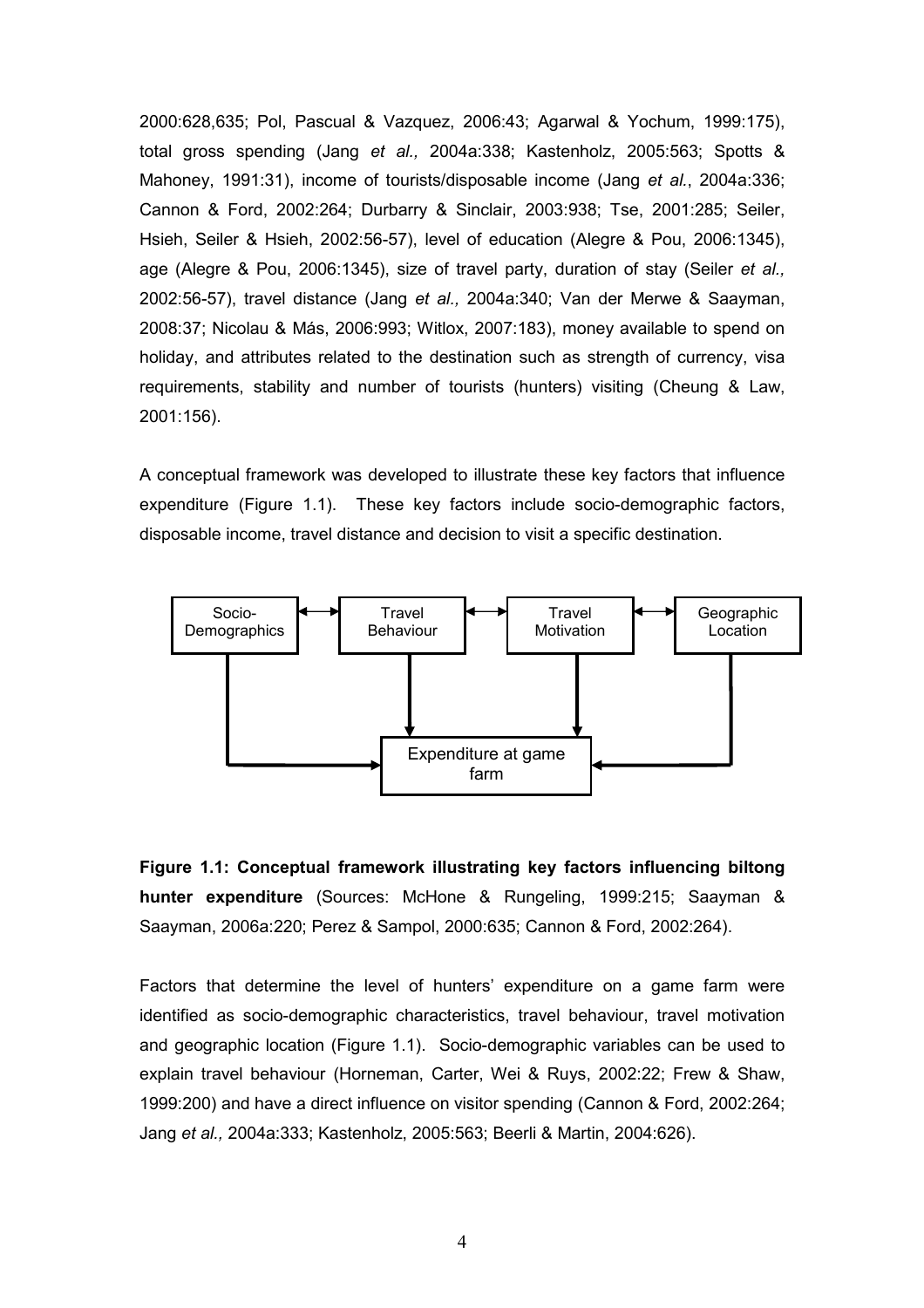Each of the indentified key factors of Figure 1.1 will be discussed next:

#### *Socio-demographic characteristics and travel behaviour*

In developing a spending model for the biltong hunting industry it is important to determine the demographics and trends of the target market. These sociodemographic variables play a significant role in decision making in terms of travel patterns (Lu & Pas, 1999:18). McHone, Rungeling and various authors have studied the relationship between socio-demographic characteristics, travel behaviour, and tourism expenditure. Research done on the hunting industry in South Africa indicates that language and culture are in themselves the two most significant variables in spending (Van der Merwe *et al.*, 2007:192; Radder & Bech-Larsen, 2008:258). A number of studies suggest that income, (Jang *et al.,* 2004a:336; Cannon & Ford, 2002:264), age (older visitors spend more) (Kastenholz, 2005:563; Cannon & Ford, 2002:264) and occupation (Jang *et al.*, 2004a:338) are significant variables in tourist expenditure. Socio-demographic variables play a significant role in determining the characteristics of tourists that influence tourism expenditure as well as tourism behaviour (Hong *et al.,* 1999:44; Nicolau & Más, 2006:984; Leeworthy *et al.*, 2001:91). Travel behaviour variables such as activity participation (Jang, Hu, Morrison & O'Leary*,* 2007:161), personal needs (Radder, 2001:175), mode of transport (Flogenfeldt, 1999:121; Richards, 2002:1062) and number of nights (Jang *et al.*, 2004a:338; Kastenholz, 2005:563) influence tourist expenditure.

Socio-demographic variables play a significant role in decision making in terms of travel patterns (Lu & Pas, 1999:18). Destination choice is influenced by tourist motivations (Buhalis, 2000:101; Campbell & Mitchell, 2007:77; Nicolau & Más, 2006:994; Beerli & Martin, 2004:626; Richards, 2002:1049; Manfredo, Fix, Teel, Smeltzer & Kahn, 2004:1148) such as quality and variety of game species (Eloff, 1999:22; Radder, 2000:130), being close to nature (Radder, 2005:1143; Radder, 2001:174) and tourist socio-demographic characteristics (Andriotis, Agiomirgianakis & Mihiotis, 2007:51; Richards, 2002:1062). Socio-demographic variables and the travel motivations of consumers offer in-depth knowledge of the tourist market (hunters), allowing their characteristics to be related to their behaviour (Baloglu & McCleary, 1999:892). Research into the socio-demographic characteristics of biltong hunters in South Africa conducted by Van der Merwe *et al.* (2007:189), Van der Merwe and Saayman (2003:110) and Eloff (1999:23) identified the following sociodemographic aspects as important: most hunters are married, Afrikaans-speaking, males 30+ years plus, are generally professionals and earned more than R10 000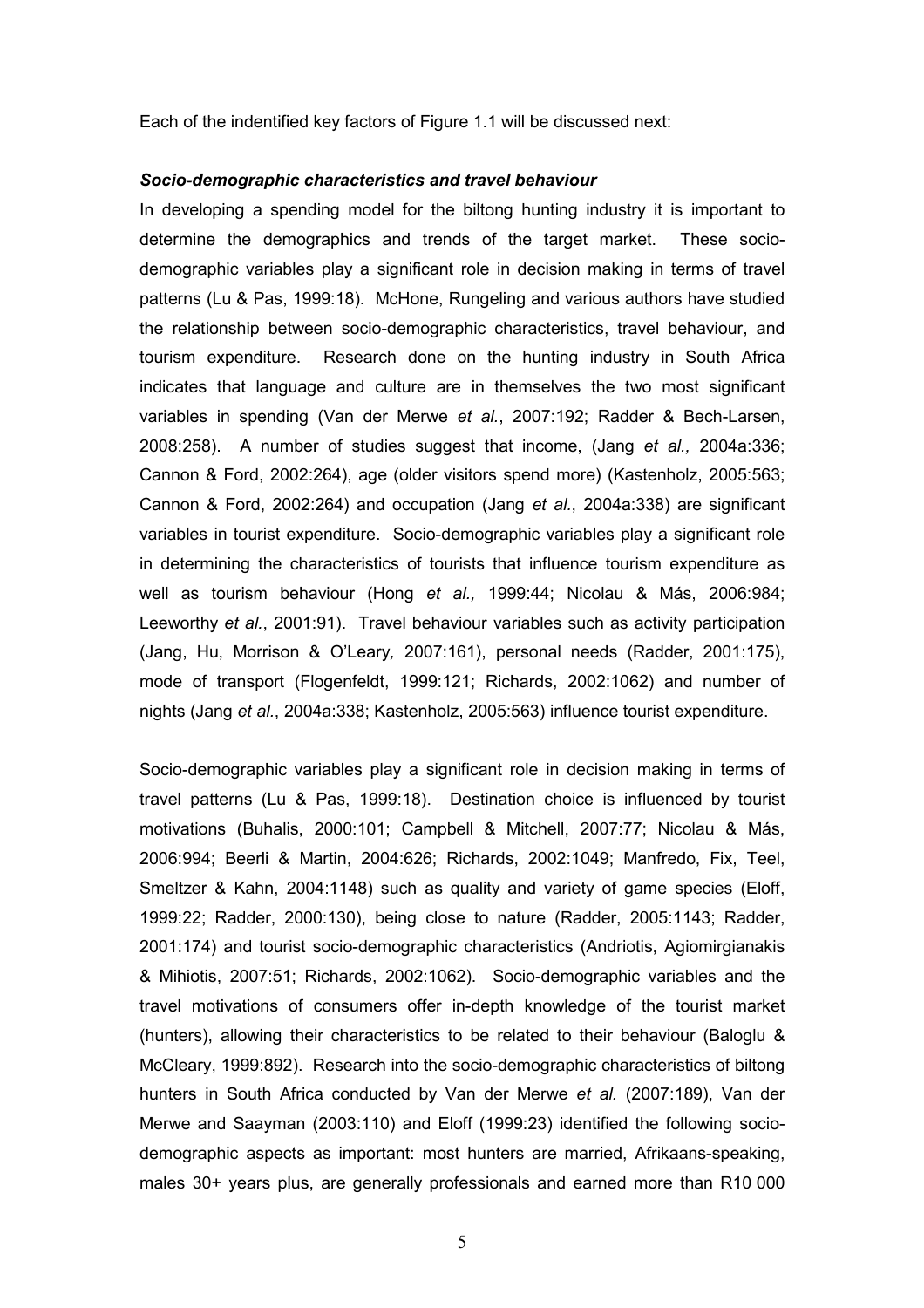per month. They further discovered that the typical size of groups was three or four people and the duration of a hunt was, on average, three days.

#### *Travel motivation*

Understanding why people travel and what influences their visit to a specific destination, can lead to higher levels of customer satisfaction (Goossens, 2000:316). This can be achieved by providing a product that relates to those customers' (tourists') needs (Baker & Crompton, 2000:788). Product owners should focus on the motivations driving the target market (travel motivations) and their association with trip expenditure which should then maximise economic benefit at the tourist destination (Cheung & Law, 2001:156). Over the past years there has been an increasing interest in environment and nature travel by western society and naturebased tourism has increased due to a higher level of environmental consciousness by tourists (Lim & McAleer, 2005:1432; Reynolds & Braithwaite, 2001:31).

The increased popularity of outdoor recreation activities makes the identification of the particular wants and needs of this target market of customers inevitable (Pearce, 2008:148; Green & Boshoff, 2002:2). The travel motivation and expectations of these travellers are primarily related to the natural environment. This growing awareness of nature conservation within the tourism industry and nature-based tourism has become a rapidly growing segment of the tourism industry (Lim & McAleer, 2005:1433).

Travel motivation characteristics that have an influence on tourism expenditure (Hong *et al.*, 1999:44; Nicolau & Más, 2006:984; Leeworthy *et al.*, 2001:91) are the following: When choosing a destination, tourists rely mostly on their impressions of a destination as well as information available on the destination and the image of the destination which plays an important role during destination selection (Pike, 2002:541; Bigné, Sánchez & Sánchez, 2001:607). Research undertaken by Kastenholz (2005:563) on tourism markets in Northern-Portugal revealed the interrelated aspects of visitor motivation and spending. The research found that travel motivations such as history and culture are positively linked to tourist expenditure. Spotts and Mahoney (1991:29) segmented visitors to a destination region, bound on the volume of their expenditure. They identify that travel motivations associated with high spenders were participation in a variety of recreational activities. Jang *et al.* (2004a:339) studied the travel expenditure patterns of Japanese pleasure travellers to the United States and found that first time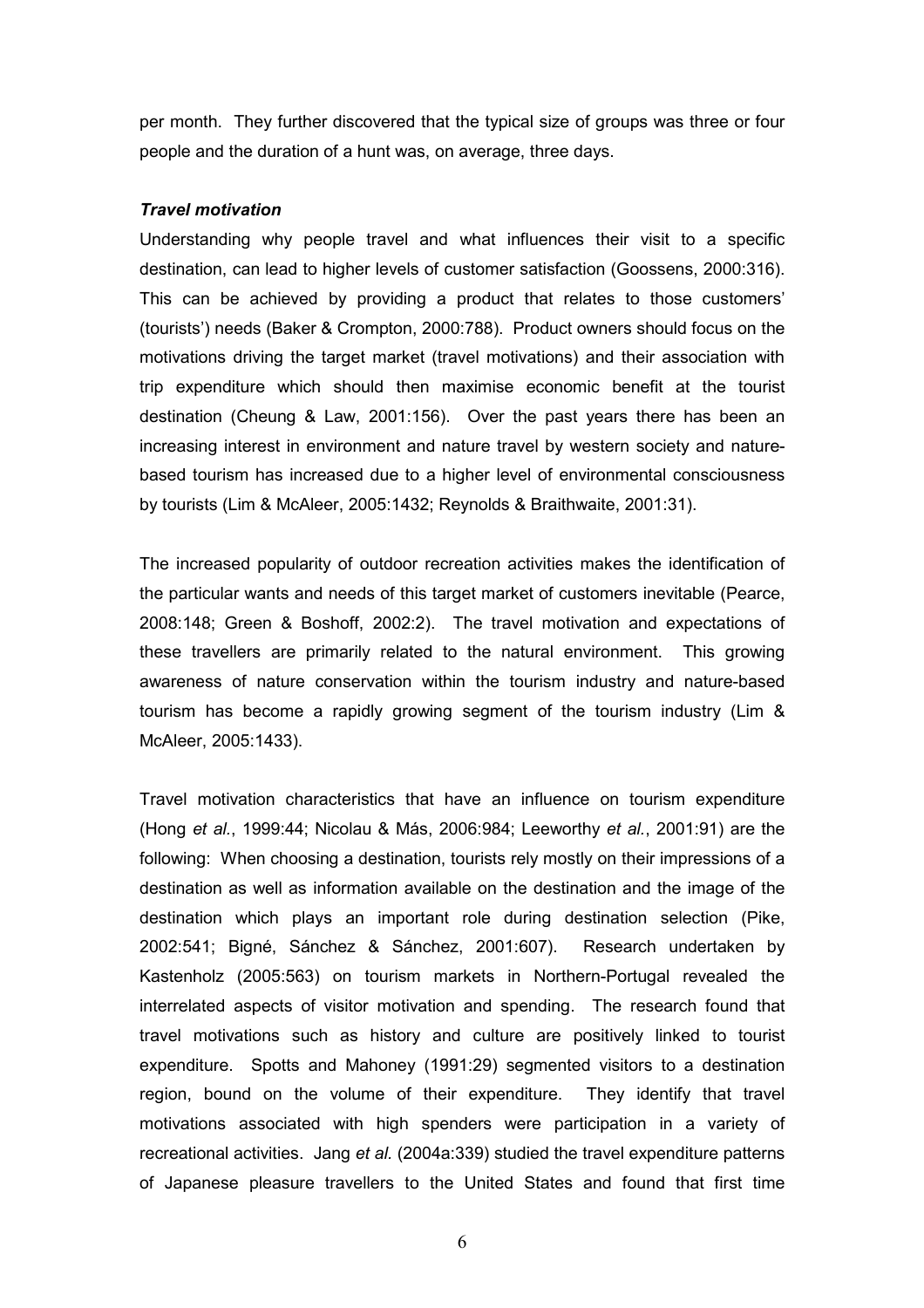travellers spend more than repeat visitors. The opposite was found by Bilgic, Florkowski, Yoder and Schreiner (2008:780) in a study done on hunting and fishing leisure expenditure in the USA, this research indicated that repeat visitors spend more. Díaz-Pérez, Bethencourt-Cejas and Álvarez-González (2005:964) found that the significant variables in tourist spending of visitors to the Canary Islands were seasonality (spend more during high season) and the type of island (visitors to bigger islands spend more). Suh and Gartner (2004:133) identified high spenders to Seoul, Korea as business travellers, travellers that are mainly interested in shopping and travellers wanting to experience the local culture (Suh & Gartner, 2004:136; Nicolau & Más, 2006:992).

The above research highlights the interrelationship between travel motivation and tourist expenditure. Improved knowledge of the travel motivations of biltong hunters will be of great assistance to game farm owners to sustain and increase market share in the hunting industry.

#### *Geographic characteristics*

Several studies have examined the geographic variables that play a role in tourist expenditure. The majority of researchers found that distance is one of the biggest role players in tourist expenditure (Lee, 2001:663; Kastenholz, 2005:567; Nicolau & Más, 2006:994; Bilgic *et al.,* 2008:779; Van der Merwe *et al.,* 2007:192). Distance from home seems to play an important role in hunters' destination choice (Van der Merwe & Saayman, 2008:36). Transport is a significant component of tourism expenditure and hunters residing further from the hunting destination tend to spend more on fuel and therefore have less money to spend on other expenditure (Van der Merwe & Saayman, 2008:21). Distance can be seen as an important destination attribute and makes the geographic space in which the tourism activity (hunting) occurs important (Schroeder & Louviere, 1999:303; Van der Merwe & Saayman, 2008:15). The tourists', in this case the hunter's, final choice of destination or type of holiday is affected by different variables and destination attributes. These characteristics include: weather (Kozak, 2002:230; Scott, Jones & Konopek, 2007:570), proximity of sea and beaches, (Kozak, 2002:230) accommodation facilities, family orientated, sea/beach, entertainment, travelling distance, culture and nature, cost (Kozak, 2002:230), scenery and natural landscape (Kozak, 2002:230; Nadeau, Heslop, O'Reilly & Luk, 2008:95) and abundance of wildlife which is a major destination attribute for hunters within South Africa (Radder, 2000:129).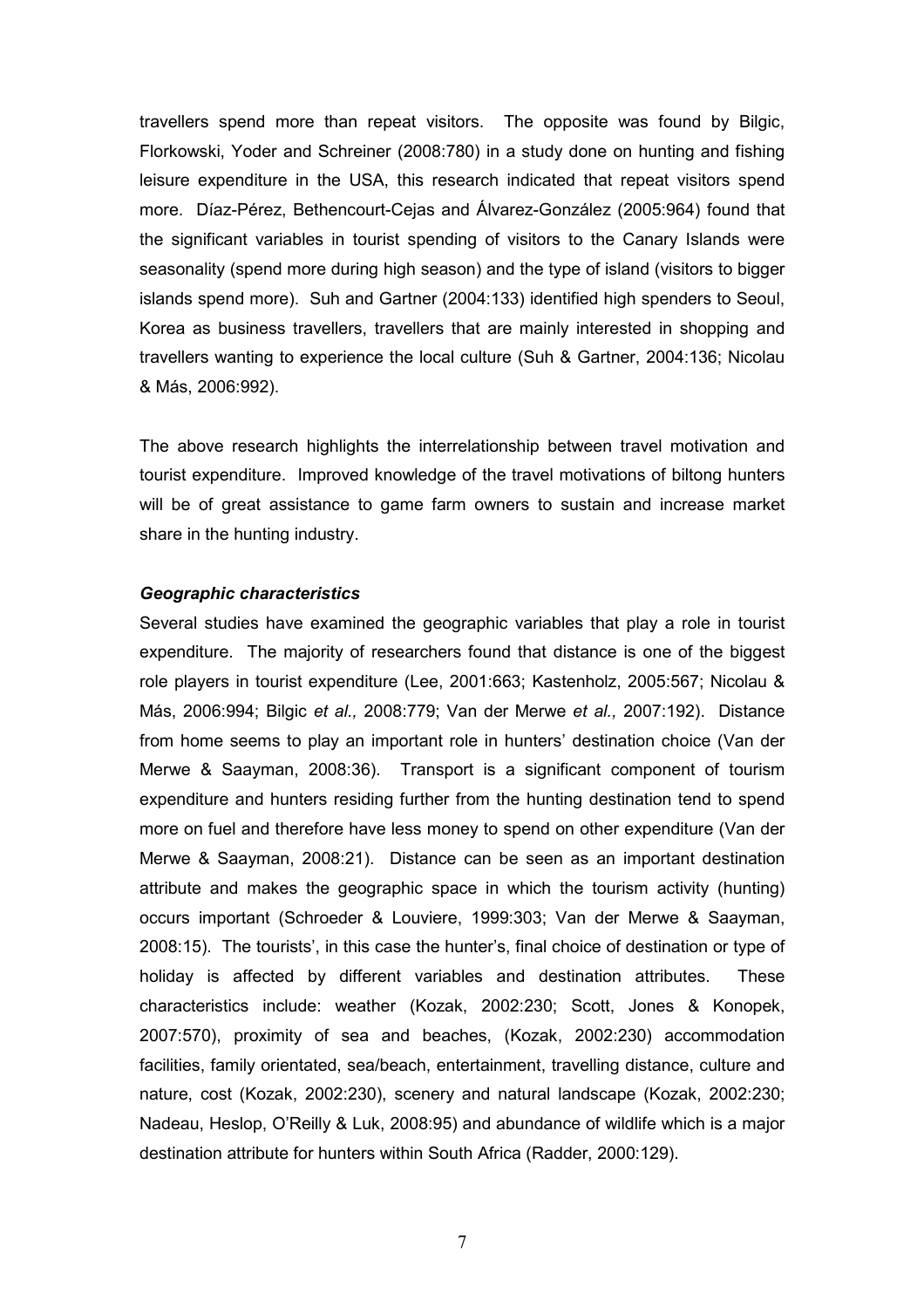South Africa is one of the foremost international destinations for wildlife watching (Valentine & Birtles, 2004:20) and a favourable trophy hunting destination for overseas hunters (ABSA, 2003:17; Von Brandis & Reilly, 2007:153; Damm, 2005:2). Contributing factors are the number of game species and rare game species, the presence of the Big Five, the low percentage of malaria areas, the hospitable climate, excellent medical facilities, English as the language of business, the currency exchange rate, political stability, efficient transport and communication systems, good food and safe drinking water (ABSA, 2003:17; Damm, 2005:1; Eloff, 1999:22; Radder, 2000:130; Radder, 2001:176). Research done by Saayman and du Plessis (2003:61) on South Africa as a tourist destination concluded that the geographic features of South Africa are the major drawcard for tourists.

From this literature Table 1.1 was assembled to summarise the key factors and their aspects of importance for developing a spending model.

| <b>Determinants</b>         | <b>Variables</b>                                                                                                                                                                                                                       | Author(s)                                                                                                                                                                                                               |
|-----------------------------|----------------------------------------------------------------------------------------------------------------------------------------------------------------------------------------------------------------------------------------|-------------------------------------------------------------------------------------------------------------------------------------------------------------------------------------------------------------------------|
| Socio-<br>demographic       | Income (high income<br>$\bullet$<br>spend more)<br>Age (older spend<br>$\bullet$<br>more)<br>Level of education<br>$\bullet$<br>(higher education<br>spend more)<br>Occupation<br>$\bullet$<br>(managers/professio<br>nals spend more) | Kastenholz (2005)<br>Jang et al. (2004a)<br>Cannon and Ford (2002)<br>Leeworthy et al. (2001)<br>Perez and Sampol (2000)<br>Hong et al. (1999)<br><b>Agarwal and Yochum (1999)</b><br>Lim (1997)                        |
| <b>Travel behaviour</b>     | Activity participation<br>$\bullet$<br>Length of stay<br>$\bullet$<br>(shorter stay spend<br>more)<br>Group size (larger<br>$\bullet$<br>group spend more)<br>Mode of transport<br>$\bullet$                                           | Jang et al. (2007)<br>Kastenholz (2005)<br>Jang et al. (2004a)<br>Richards (2002)<br>Perez and Sampol (2000)<br>Mok and Iverson (2000)<br>Flogenfeldt (1999)<br><b>Agarwal and Yochum (1999)</b><br><b>Mules (1998)</b> |
| <b>Travel</b><br>motivation | Exchange rate in<br>$\bullet$<br>destination<br>Destination attributes<br>$\bullet$<br>& characteristics<br>Price<br>$\bullet$                                                                                                         | Campo and Garau (2008)<br>Dolnicar and Huybers (2007)<br>Murphy, Benckendorff and Moscardo<br>(2007)<br>Nicolau and Más (2006)<br>Kastenholz (2005)<br>Richards (2002)<br>Perez and Sampol (2000)<br>Lim (1997)         |
| Geographic                  | Nationality (foreign<br>$\bullet$<br>tourist spend more)<br>Location of<br>destination                                                                                                                                                 | Andriotis et al. (2007)<br>Jang et al. (2007)<br>Kastenholz (2005)<br>Beerli and Martin (2004)                                                                                                                          |

**Table 1.1: Determinants of travel expenditure**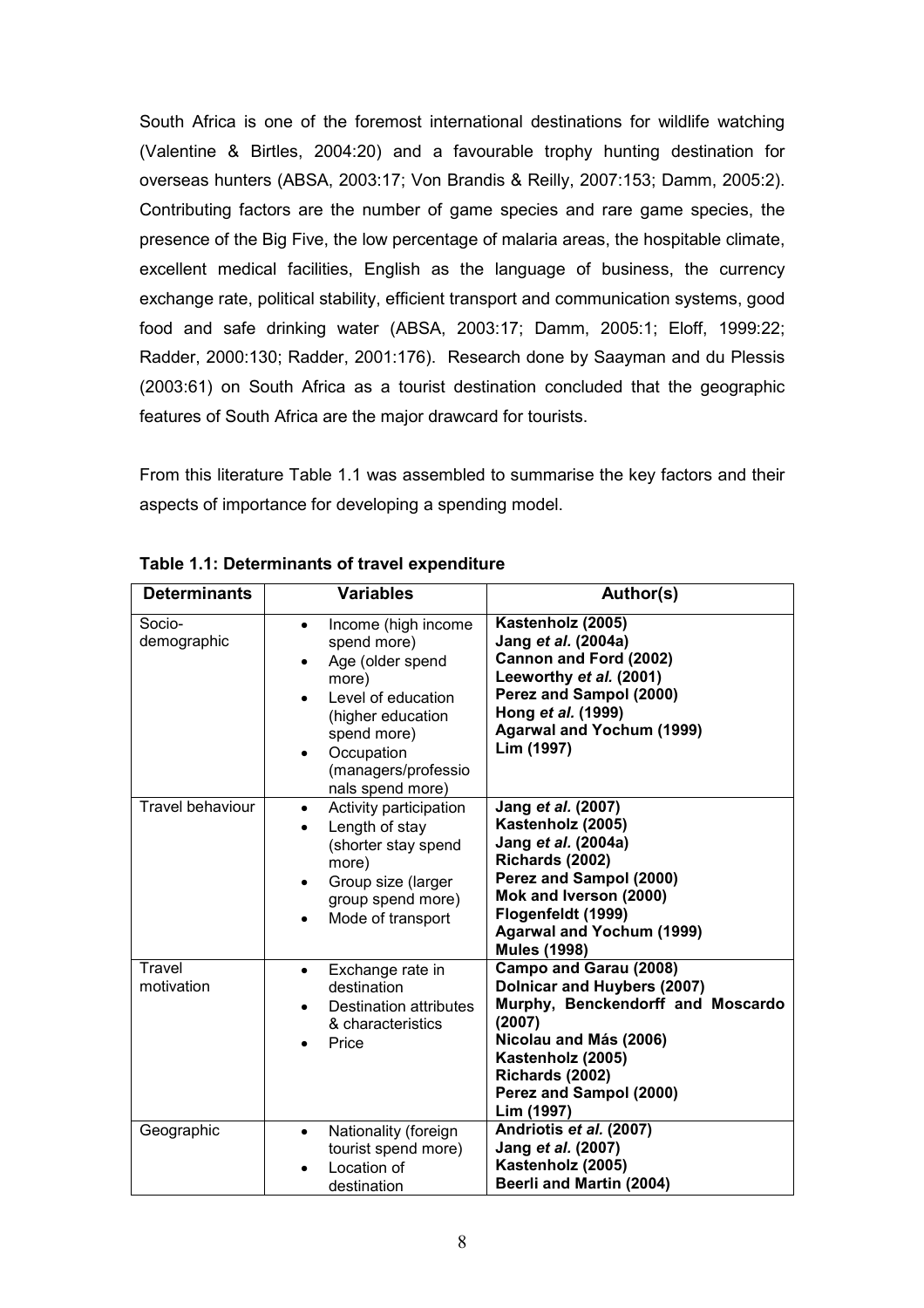| Richards (2002)              |
|------------------------------|
| Perez and Sampol (2000)      |
| <b>Buhalis (2000)</b>        |
| Kozak (2002)                 |
| Song, Romilly and Liu (2000) |
| Flogenfeldt (1999)           |
| Lim (1997)                   |

From the literature review it was found that no spending model exists for hunting that can assist practitioners and researchers to determine the contribution of hunting to an area or country, since spending forms the main element of economic impact. Therefore it is important to determine the variables that form part of such a spending model, because hunting contributes significantly to the economy of South Africa and South Africa has a vast number of game and hunting destinations.

# **1.3. Primary and secondary objectives of research**

The following primary and secondary objectives were set for the research:

# **1.3.1. Primary objective**

• To develop a spending model for biltong hunters in South Africa.

# **1.3.2. Secondary Objectives**

The following secondary objectives were set for the research:

# **Objective 1**

To conduct a literature analysis of the relationship between socio-demographics, tourist behaviour and tourist spending.

# **Objective 2**

To conduct a literature analysis of game farms and geographical locations and spending.

# **Objective 3**

To determine relationship between species hunted for biltong and spending.

# **Objective 4**

To draw conclusions, propose a spending model and make recommendations from the research results.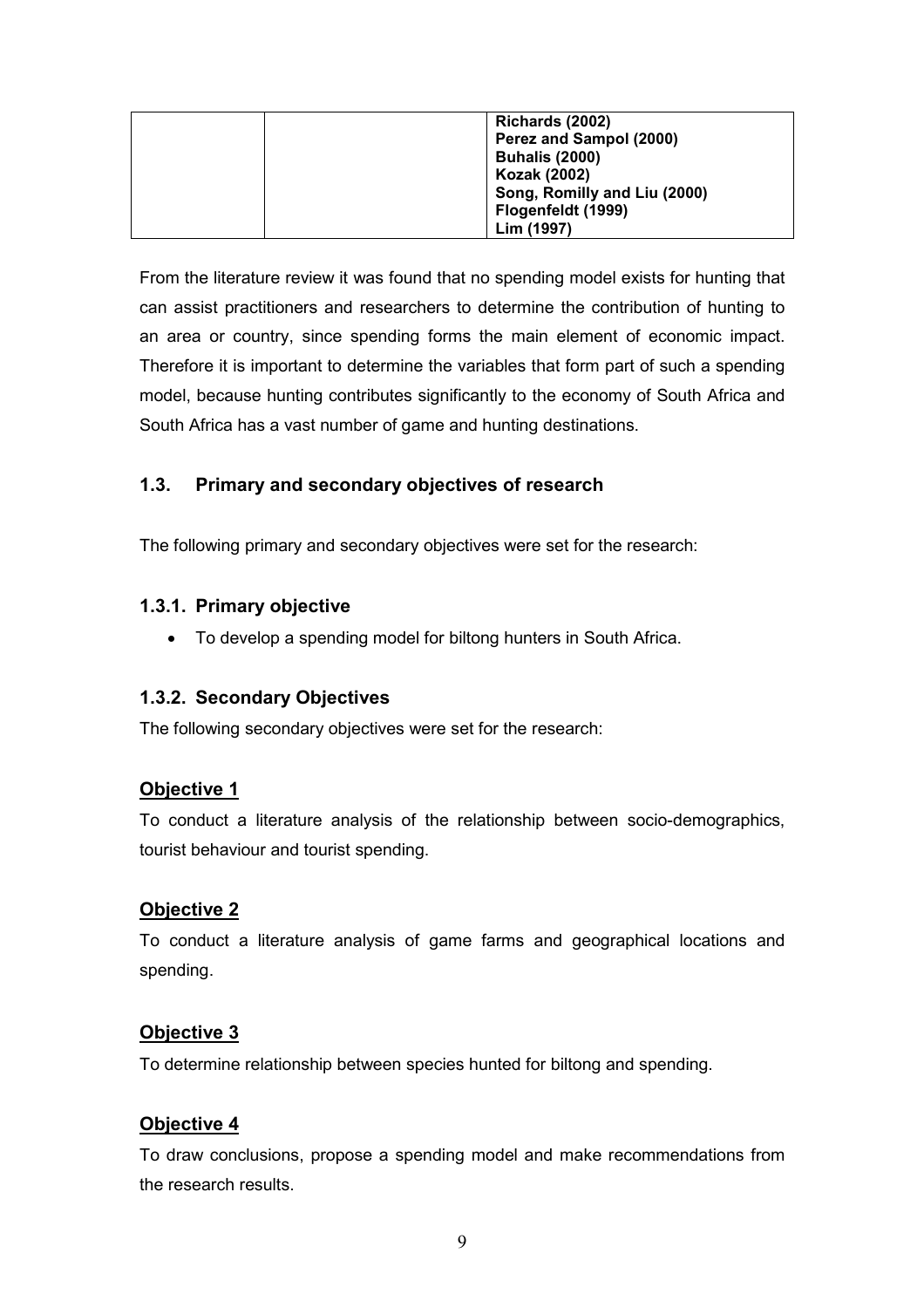### **1.4. Research method**

The method entails both a literature study and an empirical survey.

### **1.4.1. Literature review**

The literature used included theses, articles, books, dissertations and related literature on nature-based tourism, wildlife tourism, hunting, game species, sociodemographic characteristics, travel behaviour, travel motivations, spatial analysis, geography of tourism, marketing models, and market segmentation. Various databases were consulted: Library databases: Science Direct, Ebscohost, journal articles, theses, dissertations, books and related literature. Internet searches were done to identify relevant subject matter.

Keywords included nature-based tourism, wildlife tourism, game farms, hunting, biltong hunters, socio-demographic characteristics, geographic characteristics, travel behaviour characteristics, travel motivation, market segmentation, popular species, spending models.

### **1.4.2. Empirical analysis**

The following aspects will be part of the empirical analysis:

# **1.4.2.1.** *Research design and method of collecting data*

A quantitative research approach was conducted by collecting data by means of a questionnaire which consisted mostly of closed-response questions together with a small number of open-ended questions. This research is exploratory by nature – the first in-depth study to be conducted on the biltong hunting industry in the South Africa. The research was conducted by means of a questionnaire consisting mostly of closed-response questions, together with a small number of open-ended questions.

# **1.4.2.2.** *Selection of the sampling frame*

It was decided to select all the members of the South African Hunters and Game Conservation Association (SAHGCA) (*N*=21 000), the Professional Hunters Association of South Africa (PHASA) (*N*=1 039) and the national Confederation of Hunting Associations of South Africa (CHASA) (*N*=18 000) which, in total, provides a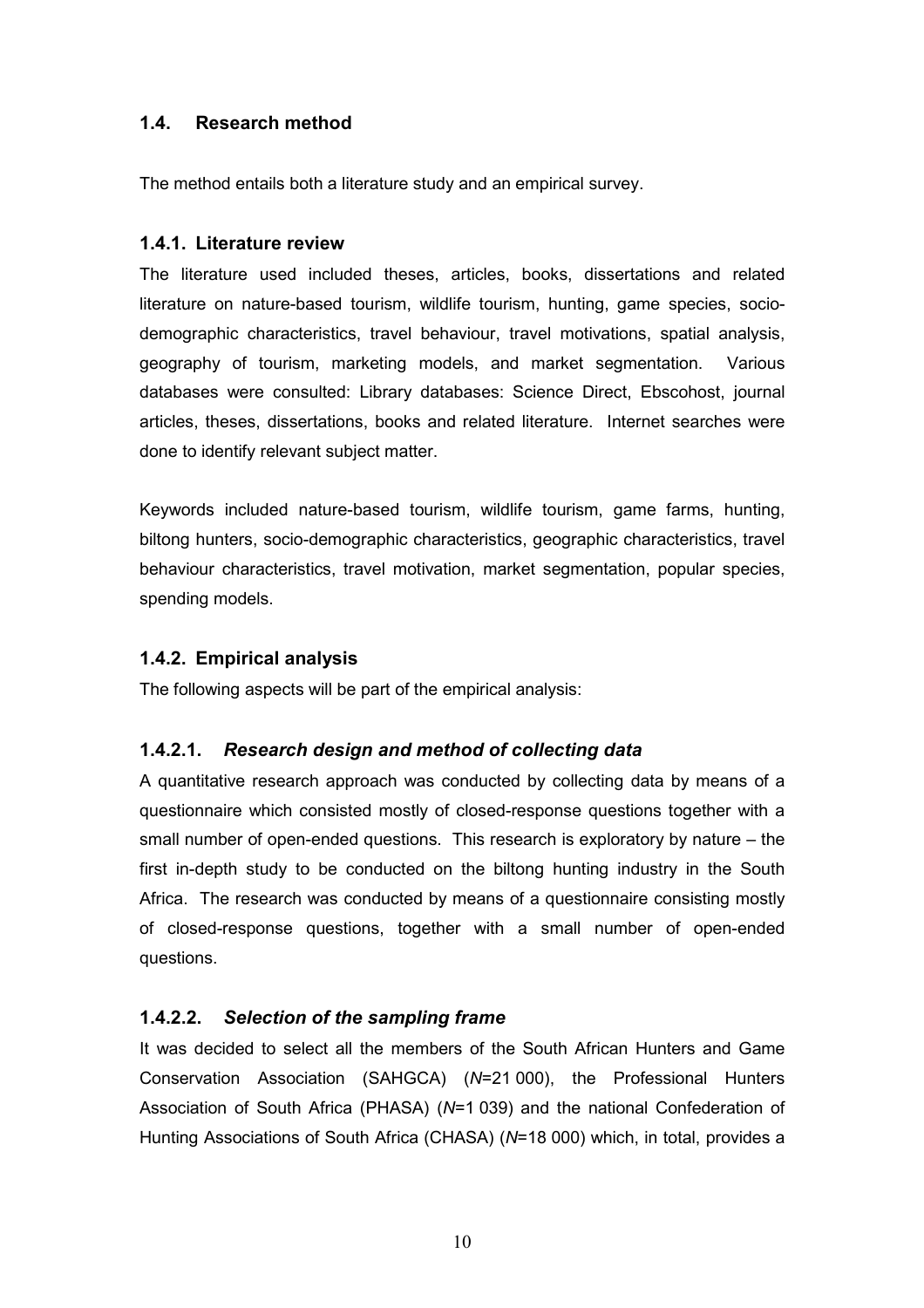population of  $\pm$  40 000. From this research population (N=40 000), a sample size of 676 was returned.

### **1.4.2.3.** *Sampling method*

A probability sampling method was followed. The sampling method in this case was that each element in the population has a known non-zero probability of being selected (Maree & Pietersen, 2007:172).

Firstly, questionnaires were mailed to the members of the SA Hunters and Game Conservation Association along with their monthly magazine (*SA Hunters/SA Jagters*) during November/December 2007. Secondly, an interactive questionnaire was loaded onto the websites of SAHGCA, PHASA and CHASA during the months of September/October 2007. The reason for the short response time was that the researchers only wished to gather the most recent data from the 2007 hunting season. If the research was launched too early in the hunting season, data from hunters that went hunting at the end of the hunting season might have been omitted. Therefore the best time was after the hunting season. A total of 676 (n) questionnaires were returned via e-mail, fax and mail. Maree and Pietersen (2007:179) state that the number of units (n) involved in the sample is more important than the percentage of the total population they represent. An increase in the sample size, in proportion to the size of the population from which the sample is drawn, results in a decrease in the standard error. Crompton (1985:14) indicated that a sample size of 394 (n) out of a population of 50 000 will result in a sample error of 5%. A sample error of 5% means that if 60% of a population indicate that they will visit a resort at least once or twice a month, the real number will vary between 55% and 65%. This is the maximum interval in which sampling error may occur.

# **1.4.2.4.** *Development of the questionnaire*

The questionnaire was developed by the Institute for Tourism and Leisure Studies, North-West University (Van der Merwe *et al.,* 2007:187) (see Appendix 1). The questionnaire consisted of three sections. In Section A, demographic details were surveyed (gender, language, age, marital status, qualifications, province of origin and occupation), while Section B focused on economic aspects (income, hunting alone or in group, size of hunting party, mode of transport, make of vehicle, hunting, number of times hunting per year, hunting destination, length of stay and amount spent during hunting season). Section C of the questionnaire consisted of more detailed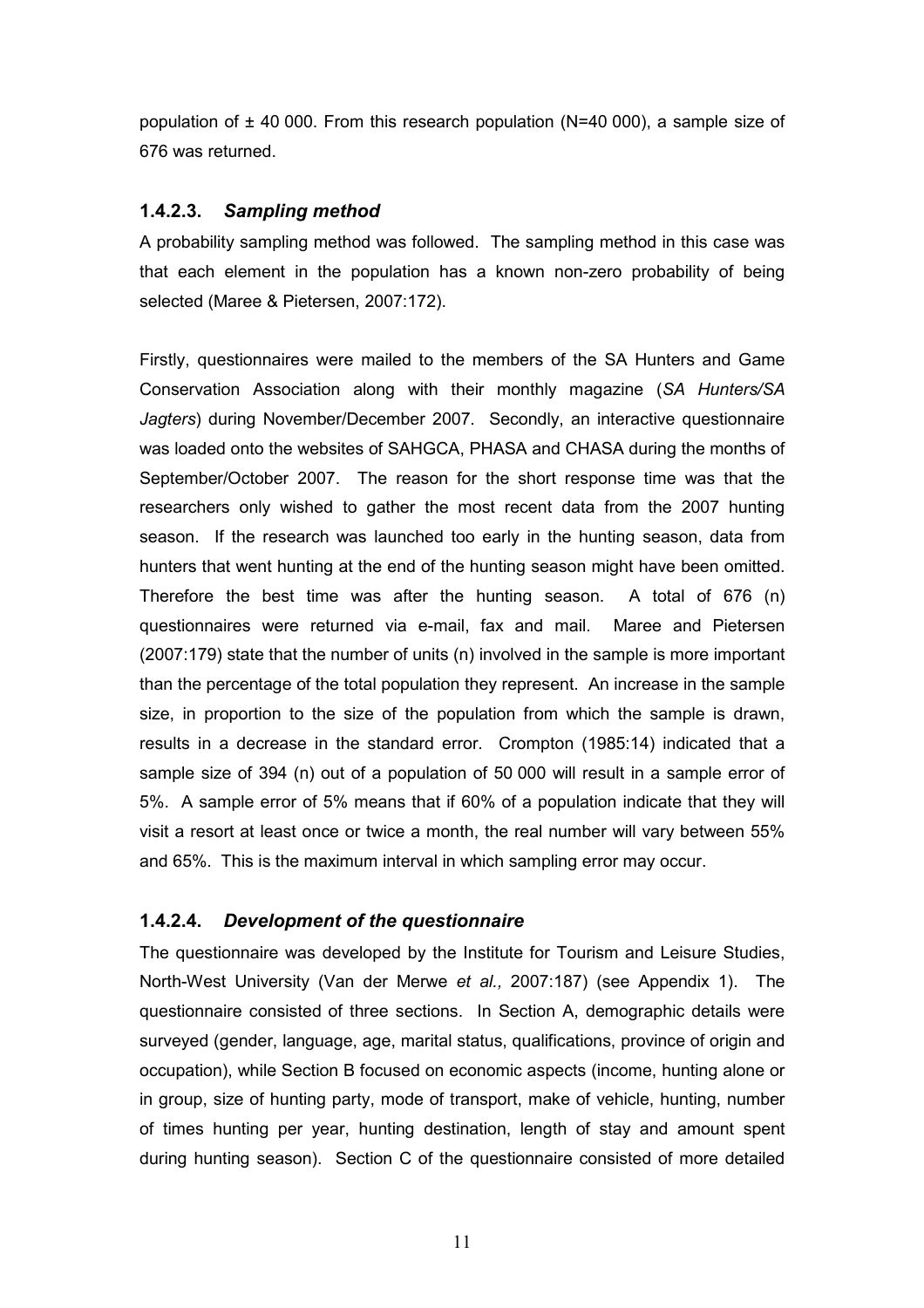information with regard to consumers' general behaviour (main reason for hunting, preferred hunting weapon, hunting techniques, hunting associations, hunting training, meat processing). Section D consisted of questions concerning firearm legislation (type of hunter, hunting competency, firearm licensing, firearms act, hunting regulations).

The structure of the questionnaire was as follows:

- Section A: Socio-demographic details
- Section B: Economic impact
- Section C: Hunting details
- Section D: Firearms legislation

The purpose of the questionnaire was to determine the national profile of biltong hunters, the most frequently hunted species, the spending habits of hunters and the most popular provinces for hunting.

### **1.4.2.5.** *Data analysis*

The data obtained from the questionnaire were analysed and interpreted. Prof W.F. Krugell of the Faculty of Economic and Management Sciences and Prof Faans Steyn of Statistical Consultation Services (both from the Potchefstroom Campus of the North-West University) were consulted to assist in the statistical analysis of the data. The statistical programs used to conduct the analysis were  $SPSS<sup>®</sup>$  16 (Statistical Package for the Social Sciences), and the SAS System for Windows 9.1. For each chapter, different analysis was used and this is explained in the next section.

#### • **Article 1:**

A regression analysis was conducted by using  $SPSS^{\circ}$  16 (SPSS Inc., 2007) to determine the relative strength or significance of the relationship between spending and its different determinants. The regression analysis determines the relationship between two variables, and a dependent variable is evaluated in relation to one or more independent variables. This is used to predict some kind of outcome, in this case spending by biltong hunters (Howell, 1995:189).

The regression analysis was used to identify the determinants of spending by biltong hunters. A variety of socio-demographic determinants were used including; home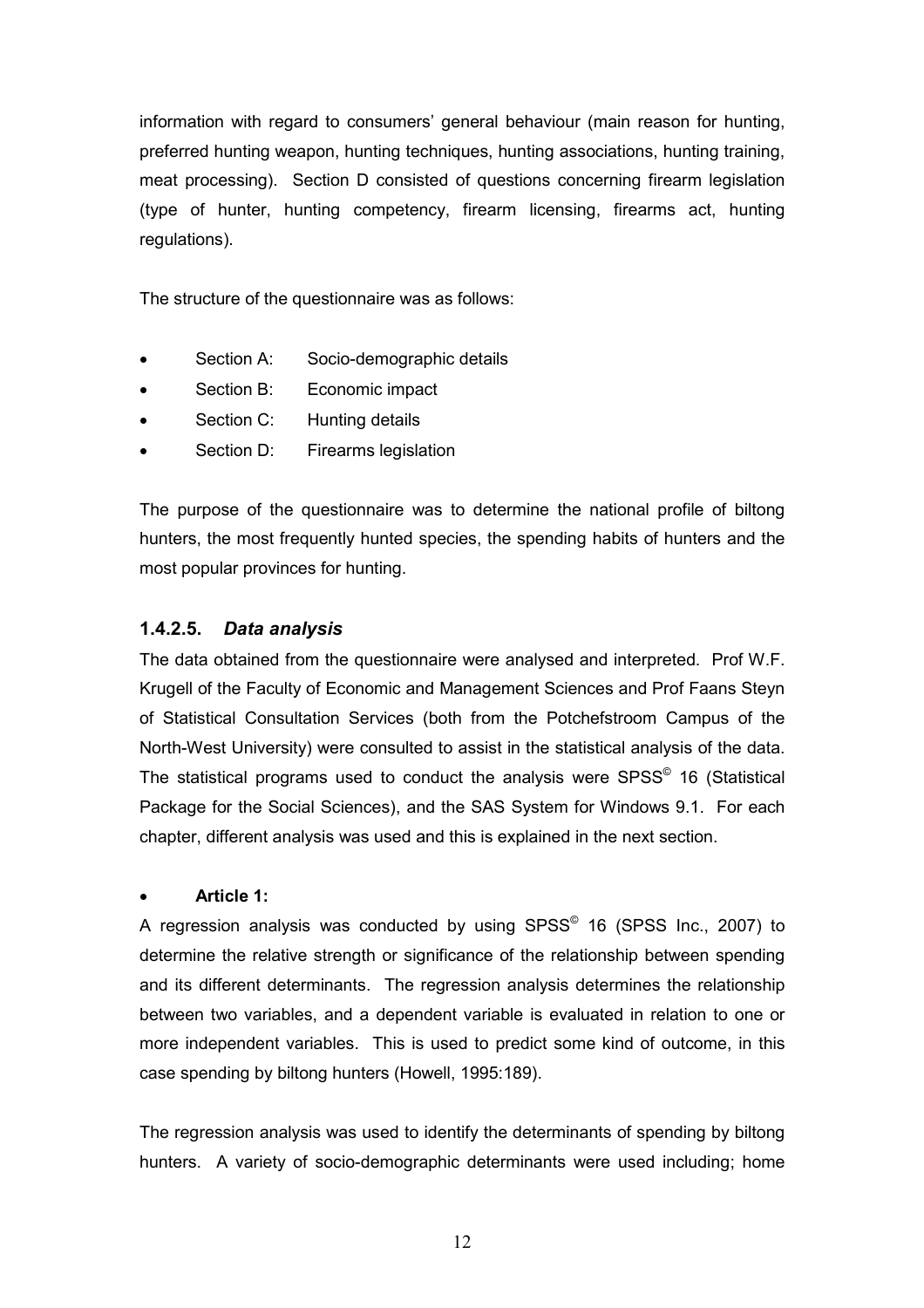language, marital status, education, occupation and province of residence. The dummy variables were identified as: Afrikaans speaking = 1, not Afrikaans speaking  $= 0$ ; unmarried hunters  $= 1$ , married/divorced hunters  $= 0$ ; hunters with matric  $= 1$ ; hunters with post matric  $= 0$ ; hunters residing in the Western Cape  $= 1$ , hunters residing in the remaining eight provinces =  $0$ ; Self-employed hunters = 1; rest = 0.

The determinants of spending were measured by the logarithm of the total expenditure of a hunter. In a multiple linear regression model, adjusted R-squared gives the estimated proportion of the variance in the dependent variable accounted for by the explanatory variables (Howell, 1995:167).

#### • **Article 2:**

Firstly a statistical analysis was conducted using SAS System for windows (SAS Institute Inc., 2002-2005). Descriptive statistics were used to indicate the five most popular provinces to hunt as well as the five provinces of hunters' origin. The results indicated that Limpopo (Damm, 2005:14; Van Niekerk, 2006:51), Northern Cape (Cloete *et al.,* 2007:77; Van Niekerk, 2006:51), Eastern Cape (Damm, 2005:2; Radder *et al.,* 2000:25; Van Niekerk, 2006:52), North-West (Jonker, 2003:64-65) and KwaZulu-Natal (Nell, 2003:100-102) are the most preferred hunting provinces in South Africa which correlates with previous research. This method provides simple summaries of the sample and the measures (Zikmund, 2003:402). Frequency distribution was used for categories such as marital status, education, occupation and method of hunt. Frequency distribution shows the number of times that a variable's different values occur in a sample (Pietersen & Maree, 2007:184). The median was used to describe numerical data (age, number of times hunting and average length of stay). The median is the middle value in a data set and is a more accurate assessment of a trend where outliers exert a strong influence on normal distribution (Pietersen & Maree, 2007:187).

Secondly a linear regression analysis was undertaken using the five provinces of hunters' origins to identify the variables that influence biltong hunters' expenditure. A regression analysis was done to determine the variables that influence biltong hunters' expenditure. The dummy variables were defined so that married hunters = 1 versus unmarried hunters = 0; dedicated hunter = 1 versus occasional hunter = 0; KwaZulu-Natal = 1 versus the remaining four provinces of origin = 0; North-West = 1 versus the remaining four provinces of origin  $= 0$ ; Free State  $= 1$  versus the remaining four provinces of origin; North-West = 1 versus the remaining four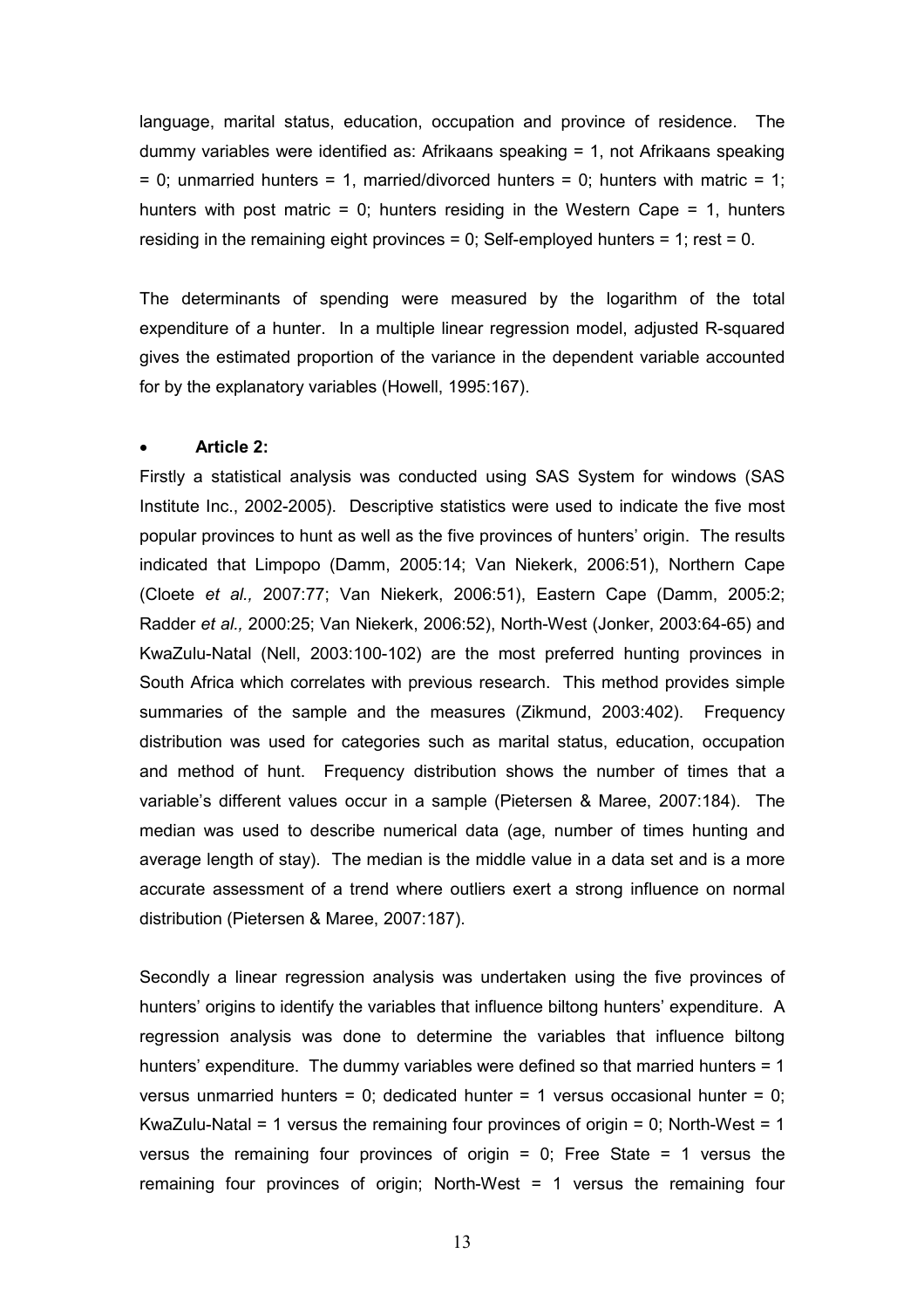provinces of origin = 0, Western Cape = 1 versus the remaining four provinces of origin = 0. Income will be used as the logarithm of total income. The raw data obtained from the questionnaire was used for the following variables: age, number of times hunting, length of stay at hunting destination.

The variables that influence biltong hunters' expenditure was measured by the logarithm of the total expenditure of a hunter. In a multiple linear regression model, adjusted R squared measures the proportion of the variance in the dependent variable accounted for by the explanatory variable (Howell, 1995:167). The regression model included different demographic variables such as age of hunter, language of hunter, marital status of hunter, level of education, province of origin of hunter, income of hunter and travel behaviour variables such as number of times they went hunting, number of days spent hunting, dedicated hunter status and hunting group size. This analysis will examine the total spending by biltong hunters and these variables.

#### • **Article 3:**

A statistical analysis were conducted using SAS System for windows (SAS Institute Inc., 2002-2005). Descriptive statistics will be used to indicate the profile of hunters hunting the five most popular game species and the five highest income generating species. The five most popular species hunted during 2009 were springbok, impala, blesbok, blue wildebeest and kudu. The top five species regarding income generated during 2009 were kudu, blue wildebeest, eland, impala and gemsbok (Scholtz, Van der Merwe & Saayman*,* 2010:17,18).

The results from the descritive statistical analysis indicated that there is for practical purposes no difference in the socio-demographic profile of hunters hunting the five most popular game species and the five highest income generating species. This method provides simple summaries of the sample and the measures (Zikmund, 2003:402). Frequency distributions were used for categories such as marital status, education, occupation and income. Frequency distribution shows the number of times that a variable's different values (or categories) occur in a sample (Pietersen & Maree, 2007:184). The median was used to describe numerical data (e.g. age, number of times hunting and average length of stay). The median is the middle value in a data set and is a more accurate assessment of the locality of the data where outliers exert a strong influence on a measure such as the mean (Pietersen & Maree, 2007:187).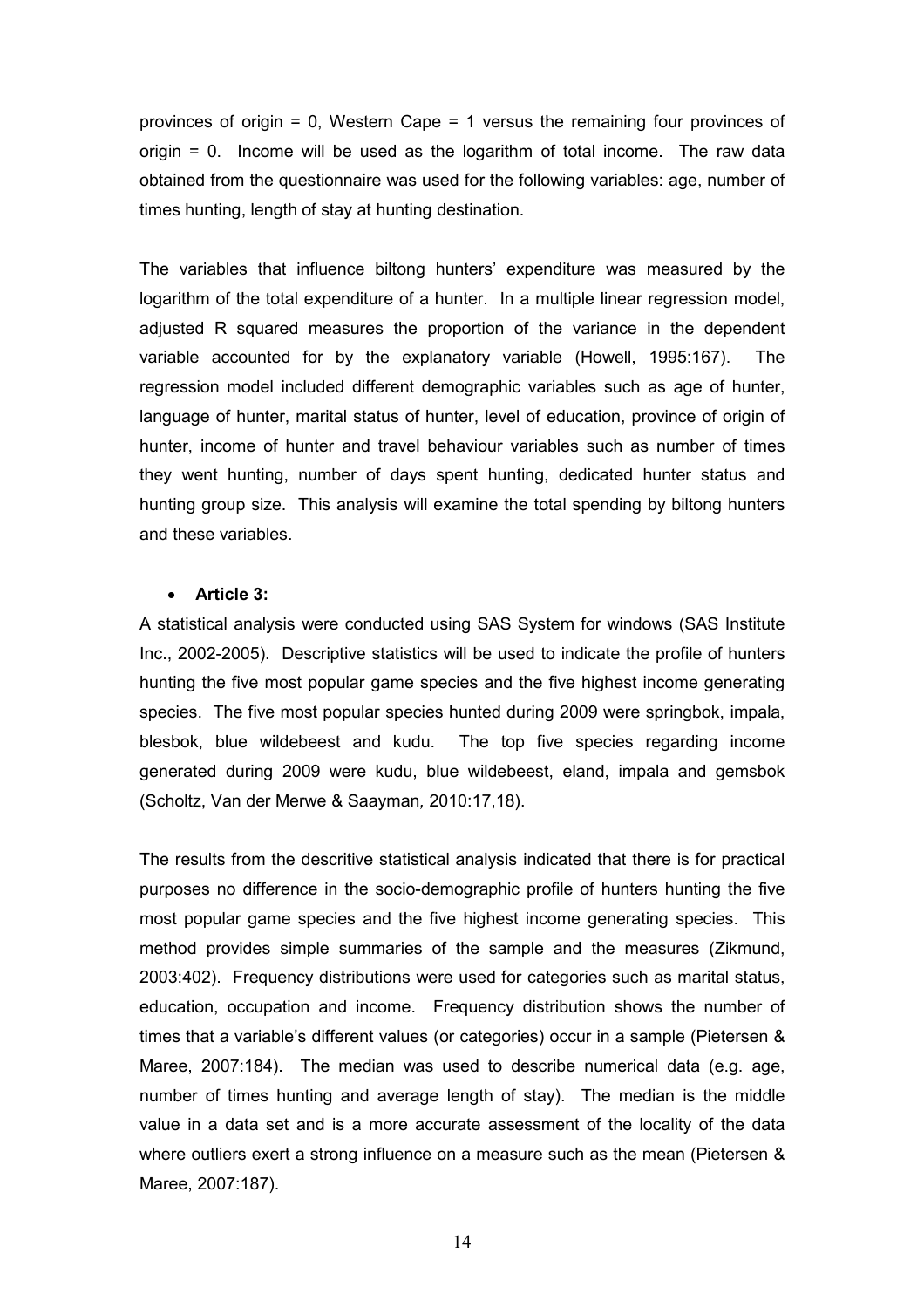#### **1.5. Concept clarification**

The following terms are used in the context and are explained below:

**1.5.1. Biltong hunting**: Biltong hunting is defined as a *cultural activity through which wildlife is hunted by means of a rifle, bow or similar weapon for the use of a variety of meat (venison) products such as biltong and salami* (Van der Merwe & Saayman, 2008:3).

**1.5.2. Game farm (infra and suprastructure):** *A game farm is defined as land that is adequately fenced, accommodating a variety of game species that can serve for hunting, photographic opportunities, environmental education, meat production and live game sales, and provides infrastructure and suprastructure for ecotourists. It includes both consumptive and non-consumptive use of wildlife* (Van der Merwe & Saayman, 2008:3).

**1.5.3. Expenditure (Spending):** Tourists have a profound economic impact on host communities (Kastenholz, 2005:557; Mules, 1998:267), and tourism tends to complement other economic sectors with travel expenditure, which normally includes expenditure on transport, accommodation and entertainment (Mules, 1998:267; Breen, Bull & Walo, 2001:476; Prideaux, 2000:57; Van der Merwe *et al.,* 2007:186). Extended socio-demographic variables (Cannon & Ford, 2002:264; Jang *et al.,* 2004a:333; Kastenholz, 2005:563; Beerli & Martin, 2004:626) and travel behaviour (Jang e*t al.,* 2004a:339; Alegre & Pou, 2006:1352) determine tourist spending.

**1.5.4. Model:** A model assists in identifying the particular wants and needs of a target market of customers (Pearce, 2008:148; Green & Boshoff, 2002:2), it provides insight into the consumer's value system and preference for product choices, and increases our understanding of consumer decision making (Gonzáles & Bello, 2002:52).

**1.5.5. Socio-demographic characteristics:** According to Lu and Pas (1999:8) "*socio-demographic profiling provides insight into the consumer's (hunter's) personal, family, social and community status and an in-depth understanding of the factors that would help to improve their customer satisfaction."* Socio-demographic characteristics are associated person-based determinants such as age, gender, level of education, home language, income and occupation (Beerli & Martin, 2004:626;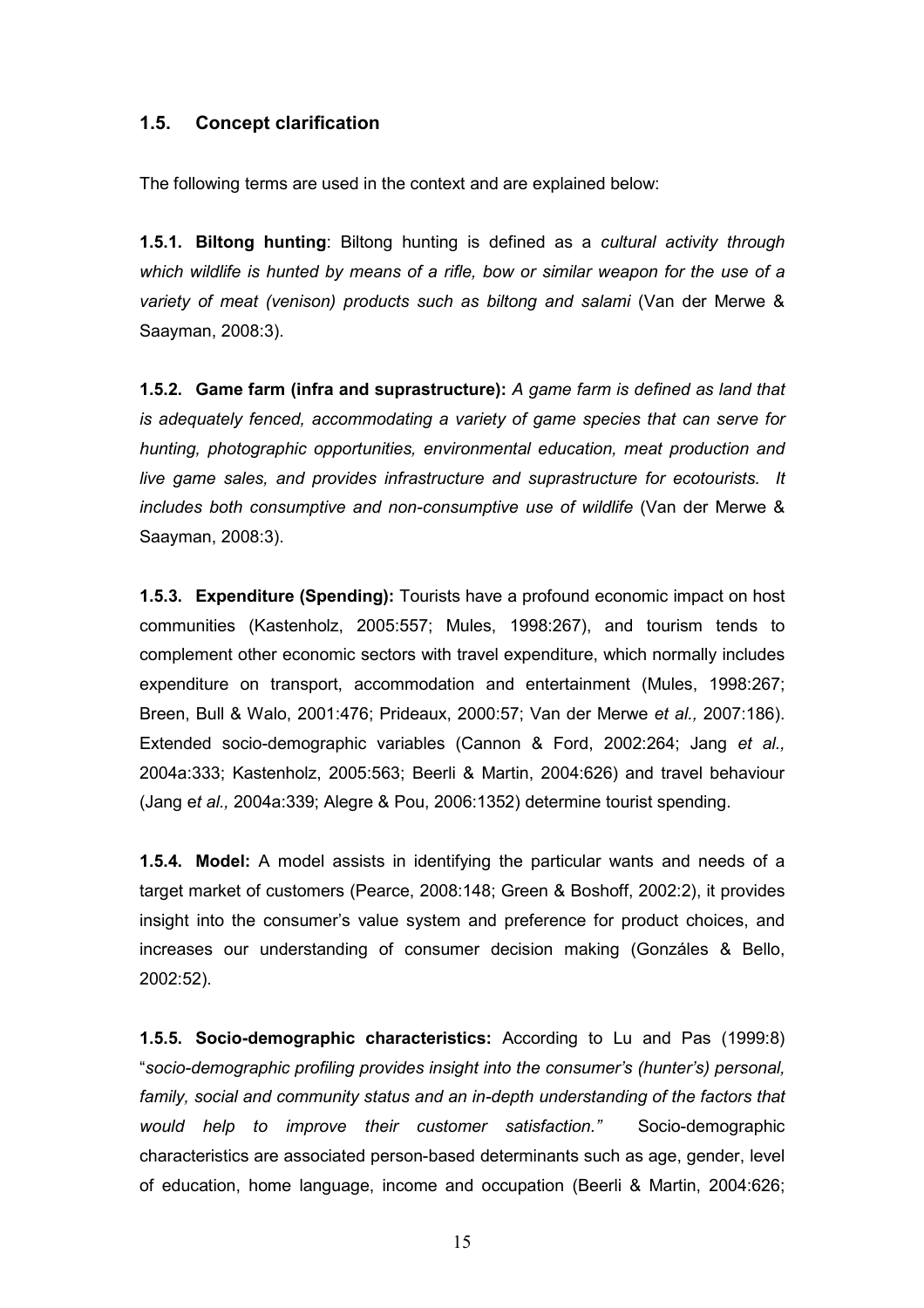Goossens, 2000:302; Saayman, 2001:15; Richards, 2002:1052). These characteristics influence the way an individual perceives a specific destination (Baloglu & McCleary, 1999:870) and will affect the level of their satisfaction (Baker & Crompton, 2000:788). Socio-demographic characteristics are therefore important to marketers in offering a clear understanding of the customer (Baloglu & McCleary, 1999:892; Lu & Pas, 1999:2). Literature indicated that socio-demographic determinants influence tourists' decisions to visit certain destinations (Cannon & Ford, 2002:264, 270; Hong *et al.*, 1999:48,51; Kastenholz, 2005:563; Jang *et al.*, 2004a:339; Leeworthy *et al.*, 2001:91; Lee, 2001:663; Alegre & Pou, 2006:1352; Letho, O'Leary & Morrison, 2004:813) and socio-demographic variables play a significant role in decision making in terms of travel patterns and have an influence on tourism expenditure as well as tourism behaviour (Hong *et al.*, 1999:44; Nicolau & Más, 2006:984; Leeworthy *et al.*, 2001:91; Lu & Pas, 1999:18).

**1.5.6. Travel behaviour:** Travel behaviour can be defined in terms of the collective characteristics that define the nature and extent of a trip. Travel behaviour consists of inclusive variables such as: the distance travelled (Nicolau & Más, 2006:993; Witlox, 2007:183), number of previous visits (Wang, 2004:114), activity participation (Kim, Cheng & O'Leary, 2007:1370), value for money (Hutchinson *et al.,* 2009:306) mode of transport (Plog, 2002:246; Martin, 2007:745; Alegre & Pou, 2006:1343), purpose of visit (Awaritefe, 2004:324) family life cycle (Bronner & de Hoog, 2008:978) length of stay (Alegre & Pou, 2006:1343; González & Bello, 2002:60; Liu, 1999:14) and trip information selection (Martin, 2007:743).

**1.5.7. Geographic variables:** Geography is about place, space and environment (Hall & Page, 2006:7; Gaines, 1998:89; Aitchison, 1999:22), people and their places of origin, places they visit and places they pass through (McKercher, Wong & Lau, 2006:647; Uysal, Chen, & Williams, 2000:89, Lew & McKercher, 2006:406; Keyser, 2009:145) and consists of three interdependent variables. These are: firstly, tourist generating areas, secondly, tourist destinations and, thirdly, the routes that link these two areas (Diamantis, 2004:199).

Geographic variables include: size of the game farm or nature reserve, infrastructure, special features, location, and different game species present (Van der Merwe, 2004:94).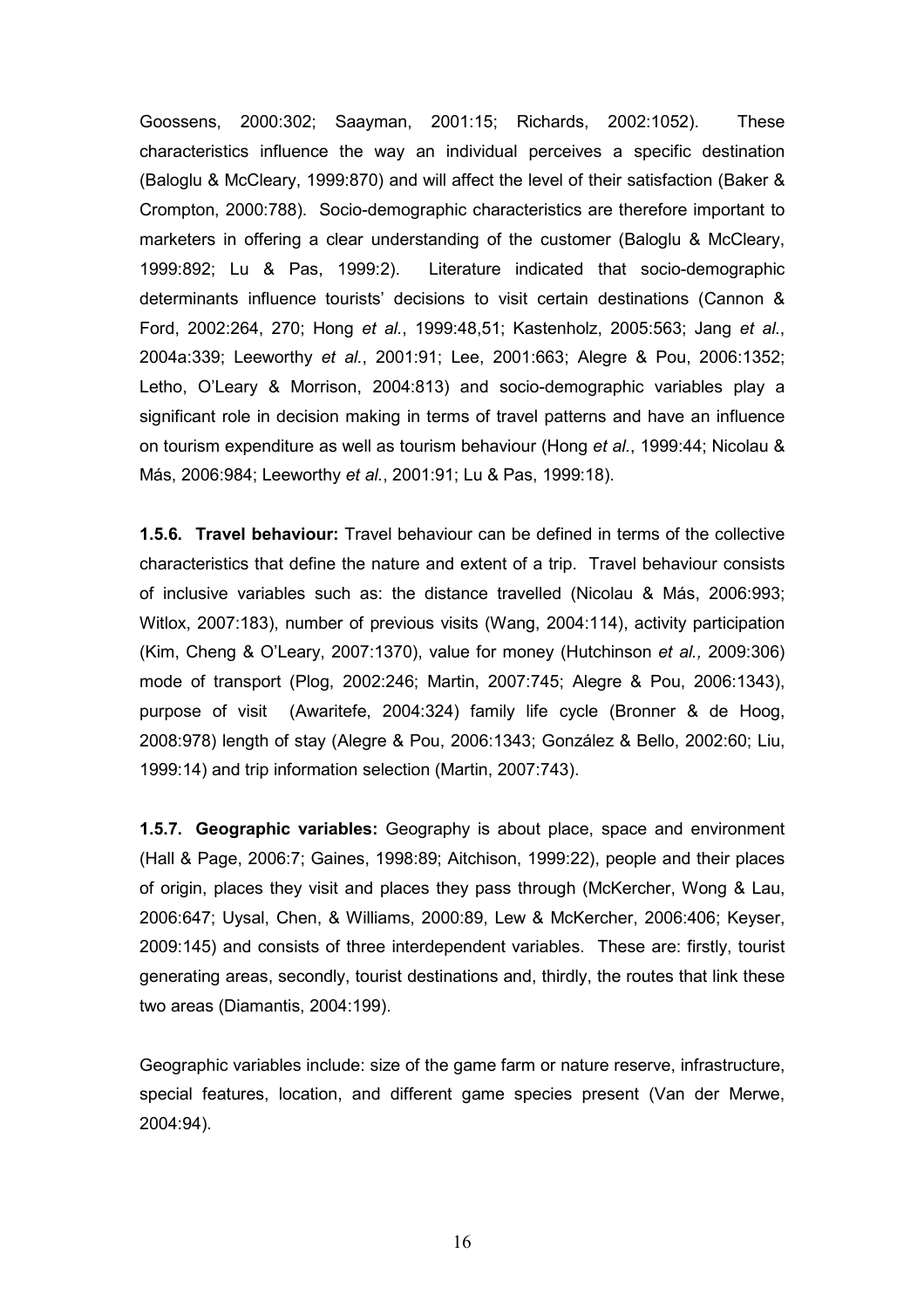**1.5.8. Travel Motivation:** Travel motivation can be defined "*as the global integrating network of biological and cultural forces which gives value and direction to travel choices, behaviour and experience*" (Pearce, Morrison & Rutledge, 1998:34). Travel motivation is the understanding of tourist motivations and associations with destination selection (Rittichainuwait, Qu & Mongkhonvanit, 2008:7). It is the way in which a tourist perceives the destination on inherent needs, values and interests and the role it plays as motivaton in destination selection. Travel motivation includes: natural landscape, climate, type of accommodation, geographic location, accessibility and cost of visit (Bansal & Eiselt, 2004:390; Murphy, Pritchard & Smith*,* 2000:50; Kozak, 2002:222,228; Zhang & Jensen, 2007:226; Eloff, 1999:22).

#### **1.6. Chapter classification**

The chapters of this thesis are classified as follows:

#### **Chapter 1: Introduction and problem statement**

Chapter 1 provides an outline of the study. The motivation for the scientific pursuit of this specific research question was stated. This chapter includes an introduction and literature study relating to nature-based and wildlife tourism in South Africa. The purpose and role of a model will be discussed as well as the importance of a model in product development. A literature search will be conducted on existing spending models and the key factors influencing tourist expenditure. The socio-demographic characteristics that have a positive influence on tourist expenditure will be outlined as well as the relationship between socio-demographic characteristics and travel behaviour. This chapter will focus on a large body of literature that has been published on different spending models. The problem will be stated as well as the objectives of the study together with the methods and timeframe of the research.

#### **Chapter 2 (Article 1): Socio-demographic aspects and travel behaviour**

This chapter aims at defining the socio-demographic variables and travel behaviour aspects that influence the spending of biltong hunters in South Africa. This chapter will also focus on marketing strategies such as market segmentation for achieving maximum market penetration. The research will focus on the characteristics that influence tourists' destination choices. A comparison will be made of literature on tourism studies relating to socio-demographic characteristics and travel behaviour, indicating the variables that feature most strongly in destination selection. In model development, this will help game farm owners to obtain a better understanding of the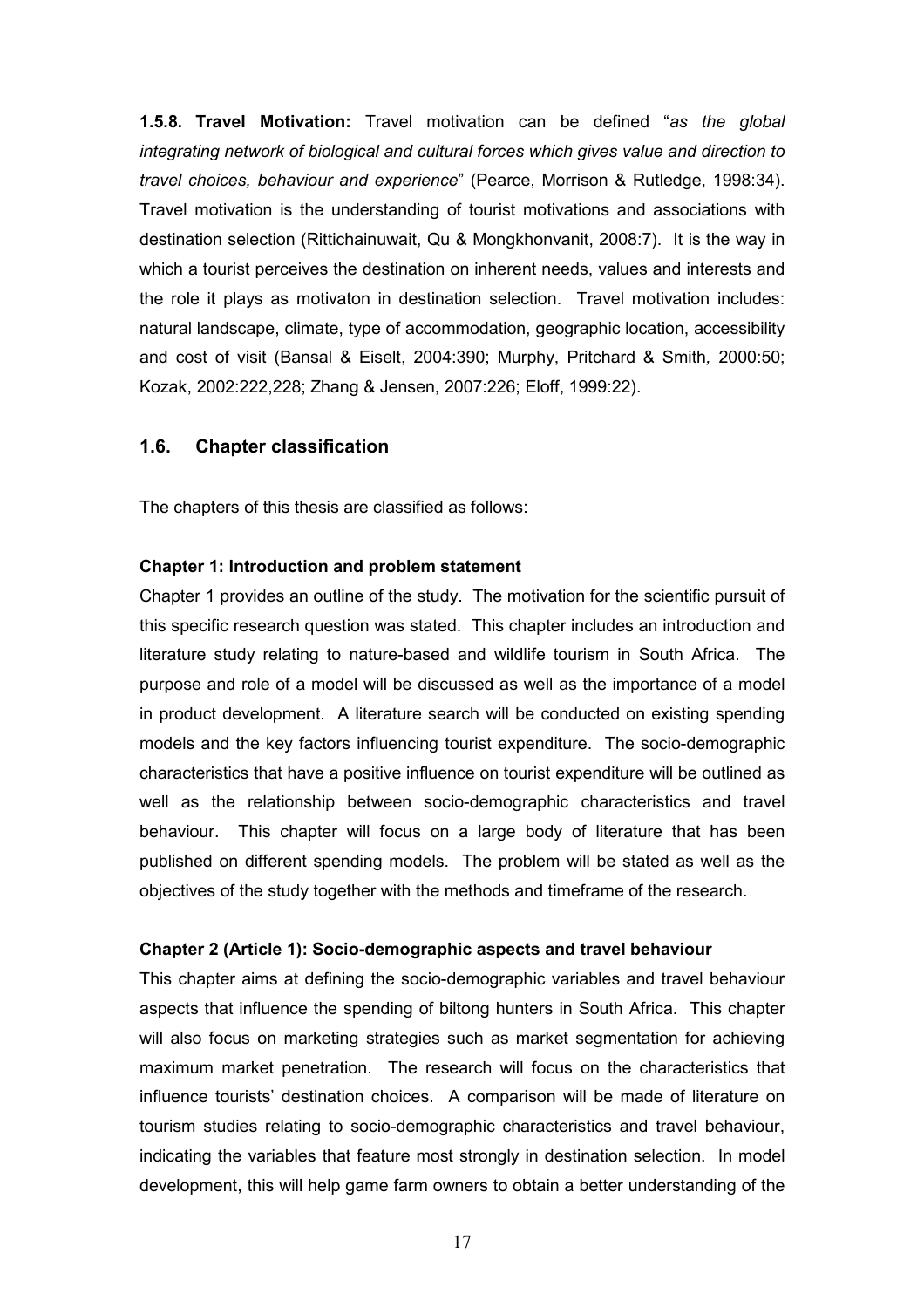influence of socio-demographic variables and travel behaviour on tourist expenditure. It will also assist marketing strategists in tailoring their product and promoting that product more effectively.

# **Chapter 3 (Article 2): Geographical analysis and spending of hunters on game farms**

The aim of this chapter is to determine whether the location of a hunting product (game farm) plays an important role regarding the destination choice and expenditure of hunters. This chapter will consist of a spatial analysis of biltong hunting in South Africa, including the preferred provinces for hunting in South Africa, the attributes considered by potential tourists when visiting an area and the geographic variables that influence traveller decision to visit a destination. The economic contribution of hunting to the economy of South Africa requires further investigation into the key factors influencing hunter's destination choice. Geographic research helps to enhance knowledge about destination attributes and the factors that influence tourists' (or hunters') preferences for certain destinations. The distance of a tourism product from its core region has an effect on destination choice. A comparison will be made of literature relating to the attributes that influence tourists' decision to visit a wildlife tourism area. Geographic locality of a tourism product is also used by marketers in market segmentation. Market segmentation based on the geographic profile of travellers can assist in the development of hunters' profiles. This will enable game farm owners and marketers to concentrate their resources and marketing efforts to achieve maximum market penetration. For model development, geographic analysis is important for determining where most hunters reside, which provinces are the most popular hunting destinations and whether the location of a game farm influences the magnitude of hunter expenditure and the probability of hunters visiting the game farm.

#### **Chapter 4: (Article 3): The relationship between popular species and spending**

This chapter will focus on determining the profile of hunters of the most popular game species regarding income generating species and biltong hunting species. Game hunted on game farms and game sold at game auctions are the biggest income generators on game farms. It is important for game farm owners to meet the expectations of hunters to attract more hunters. Game farm owners need to determine the most profitable game species and market segments to increase their income. Product offering, in this case game, has a positive impact on tourist expenditure. This chapter will also focus on the socio-demographic and travel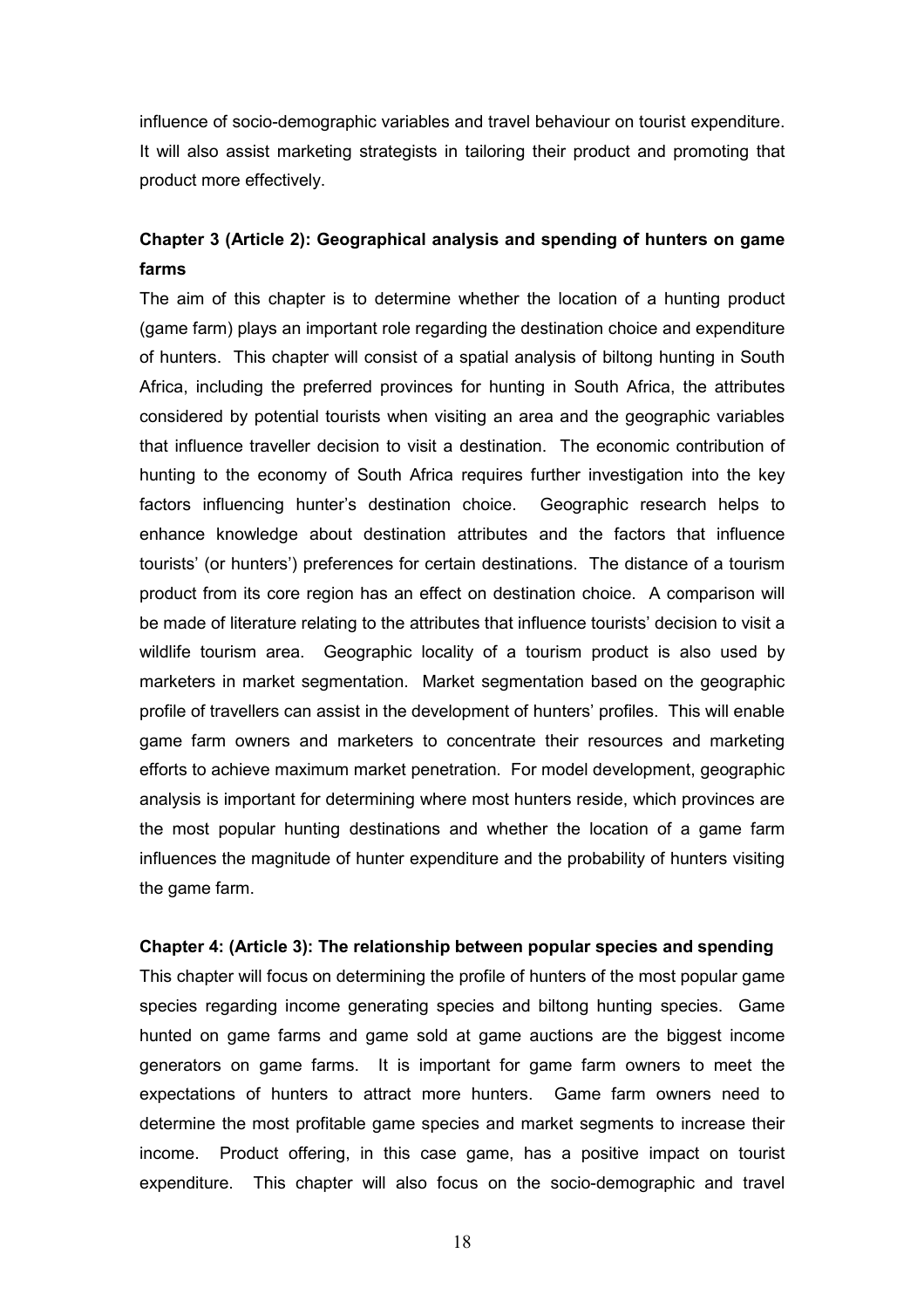behaviour variables that impact positively on the spending of biltong hunters. Segmenting travellers on the basis of their socio-demographic and geographic characteristics is useful in selecting a destination region's travel market. Market segmentation can be done according to tourism spending levels at a destination. For game farm owners to have a competitive edge in the tourism industry, they should focus on the needs of travellers and the product(s) they prefer. The inclusion of popular game species in the spending model will result in game farm owners attracting more hunters and therefore increasing revenue from hunting.

#### **Chapter 5: Conclusion and Recommendations**

The aim of this chapter is to develop a spending model of biltong hunters so that game farm owners may gain maximum economic benefit from hunters. In this final chapter, the primary objectives of this research will be discussed. Conclusions will be drawn from the literature study and thereafter conclusions will be drawn from the results of the empirical study. This chapter will focus on the conclusions drawn concerning the development of a spending model for biltong hunters in South Africa. Recommendations will be made concerning this study and, lastly, concluding recommendations will be made for developing sustainable environmental strategies. The contribution that this research has made will also be listed in this chapter.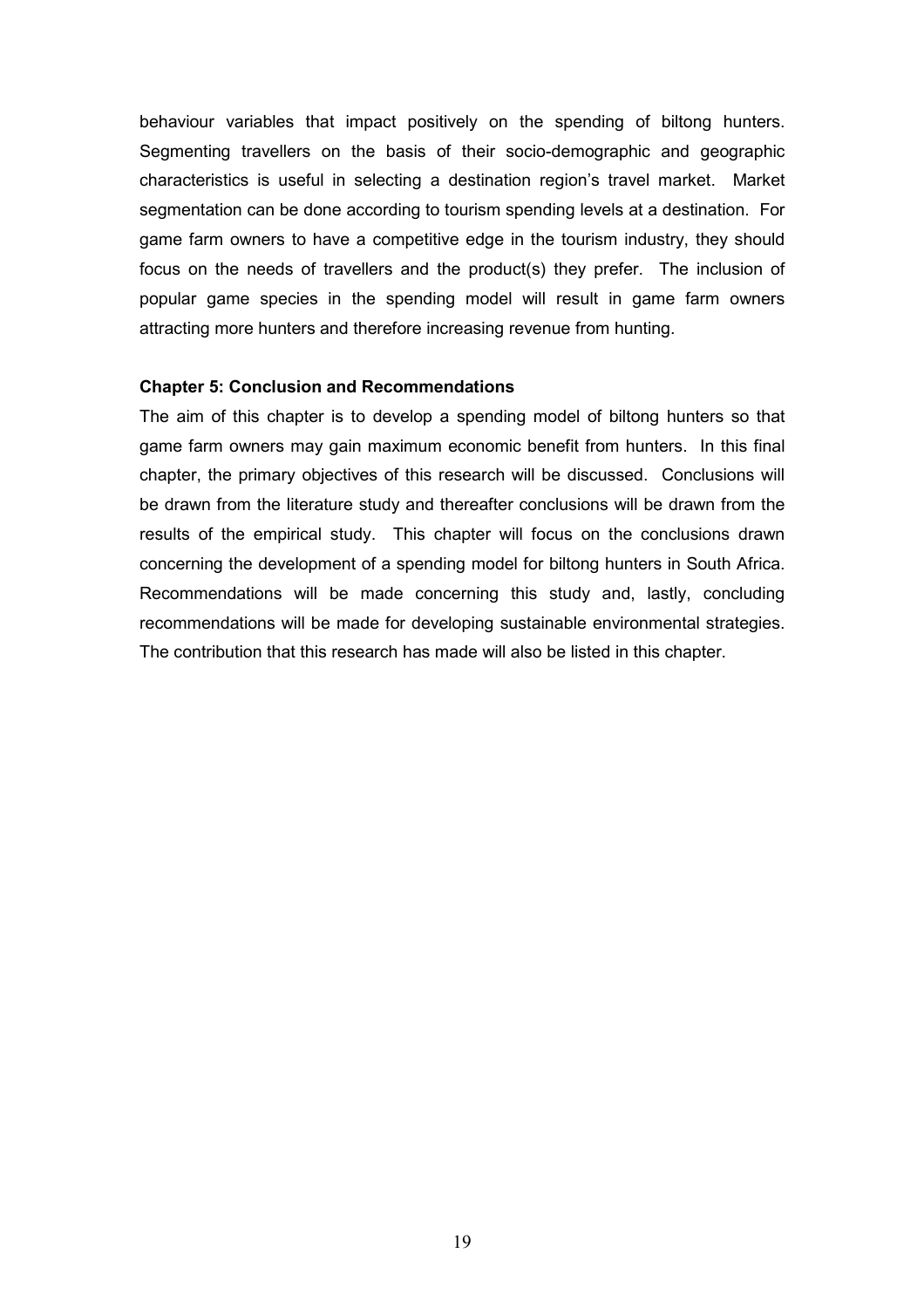# **Chapter 2**

# **Socio-demographic aspects and travel behaviour**

#### **2.1. Introduction**

In the age of frontier exploration and expansion, towards the end of the 19<sup>th</sup> century, over-consumption of wildlife was commonplace. As a consequence, by the end of the  $19<sup>th</sup>$  century, wildlife had been virtually wiped out over much of South Africa (Carruthers, 1995:17; Carruthers, 2005:192; Beinart, 1990:167). During the first few decades of the  $20<sup>th</sup>$  century, and particularly from the 1960s, the social, economic and ecological benefits of conserving wildlife were realised, which helped to give birth to an expanding wildlife and hunting industry in South Africa (Van der Waal & Dekker, 2000:155; Carruthers, 2008:177; Bothma, Van Rooyen & Van Rooyen*,*  2004:840). The wildlife industry has experienced sustained growth, partly due to its contribution to local and national economies and the opportunities generated for rural development (Lindsey, 2008:41; Steenkamp, Marnewick & Marnewick, 2005:4,14). This has led to an estimated conversion rate of cattle farms to game farms of approximately 500 000 ha per year until 2002, which was nearly 200 000 ha per annum more than the average for 1998 to 1999 (Flack, 2002:29).

In South Africa, hunting on private land is divided mainly into two categories, biltong hunting and trophy hunting, of which biltong hunting is the largest economic contributor (R5 billion) to the hunting industry (Cloete *et al.,* 2007:71; Van der Merwe & Saayman, 2003:105, Van der Merwe *et al.*, 2007:184; Scholtz *et al.,* 2010:15). A survey by Van der Merwe and Saayman (2005:5) involving all active members of the South African Game Farm Organisation (with a sample size of *n* = 622), revealed that the majority of hunters on game farms are biltong hunters. Biltong hunters are an important market segment with an estimated 200 000 participants in South Africa (Damm, 2005:16).

The aim of this chapter is to determine the socio-demographic and travel behaviour variables that influence the spending of biltong hunters. This information can provide a more viable management strategy and style which will ensure a more profitable product.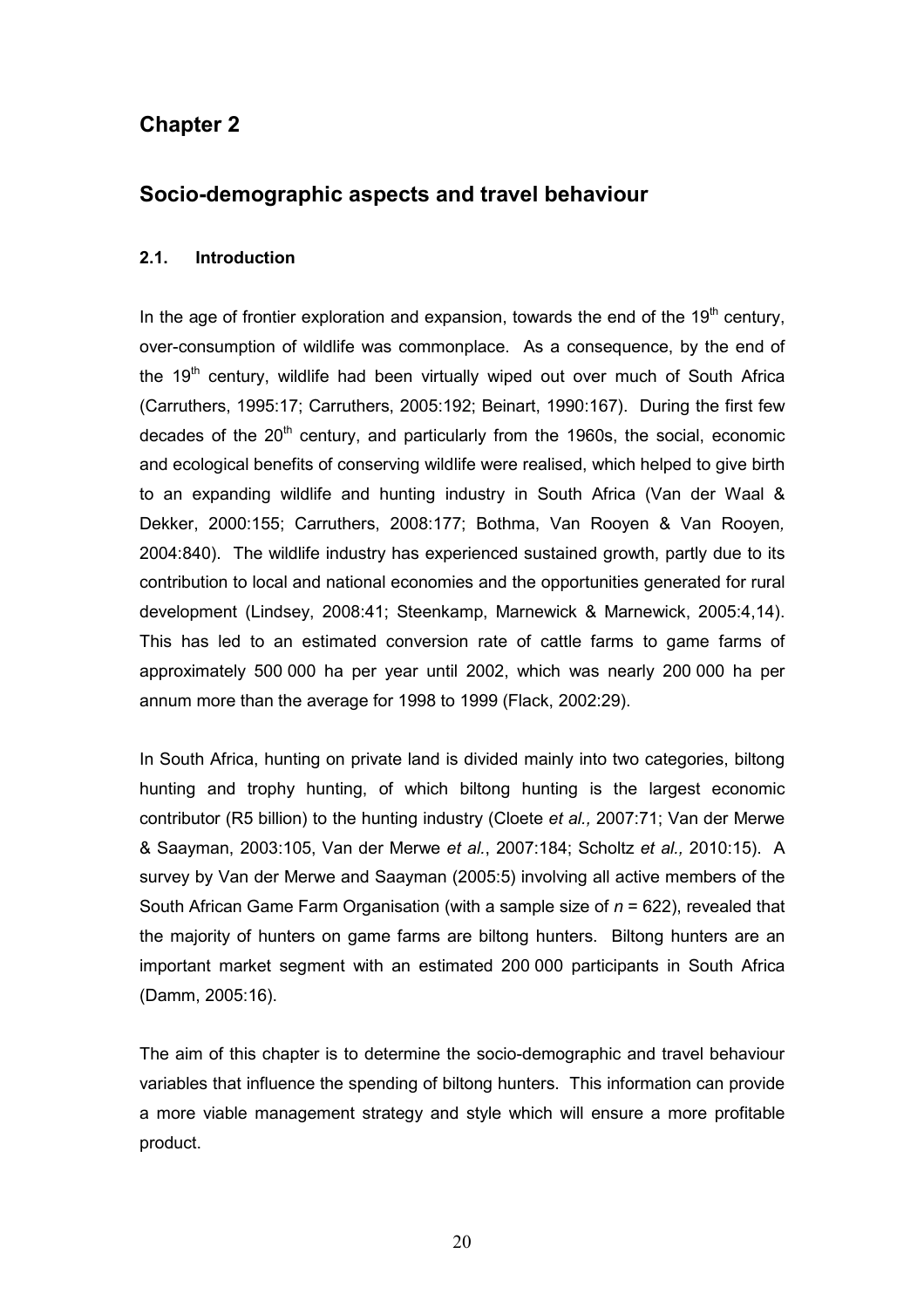The remainder of the chapter is structured as follows; Section 2.2: literature review is presented. Section 2.3: method of research. Section 2.4: results indicating the major outcomes of the research. Section 2.5: findings and implications. Section 2.6: conclusions.

#### **2.2. Literature review**

Wildlife tourism or nature-based extractive tourism (hunting) is a significant market segment in the rapidly growing tourism industry of South Africa (Van der Merwe & Saayman, 2005:1; Briel, 2006:2; Reilly *et al.*, 2003:141). South Africa has a well established network of national parks and private nature reserves or game farms which cover approximately 19% of the country's land area (Van der Merwe *et al.,* 2007:184). Hunting can be seen a cultural and economic activity (Eloff, 1999:22; Damm, 2005:1) as it involves the harvesting of a culturally significant delicacy, biltong, it is also underpinned by economic considerations. Therefore game farm owners need to identify high spenders to increase the economic impact on their game farm and minimise visitor's impact on the environment. Tourism can also stimulate economic growth and improve the standard of living of local communities because it takes place mostly in rural areas (Lim & McAleer, 2005:1432).

For a private wildlife area (game farm or private nature reserve) to ensure continuous growth and financial viability, amongst potential income streams it needs to encourage the presence of hunters and the satisfaction of their needs (Radder *et al.,* 2000:27). Although total satisfaction of hunters' hunting needs is not the aim in itself, striving to achieve this enables the attraction (in this case a game farm) to attain its own goals (Radder *et al.,* 2000:27). Many factors lead hunters to choose a destination and understanding these factors is fundamental in marketing a hunting destination (Lam & Hsu, 2006:589; Seddighi & Theocharous, 2002:475; Reynolds & Braithwaite, 2001:33).

One accepted strategy for achieving maximum market satisfaction is for marketers and game farm owners to divide heterogeneous markets into homogeneous groups of hunters. This process is called market segmentation. Market segmentation can assist in the development of hunter profiles as it enables game farm owners and marketers to concentrate their resources and marketing efforts to achieve maximum market penetration (Baloglu & McCleary, 1999:892; Pike, 2004:4; Lu & Pas, 1999:12; Hui, Wan & Ho, 2007:965; Jonker, Heath & du Toit, 2004:1).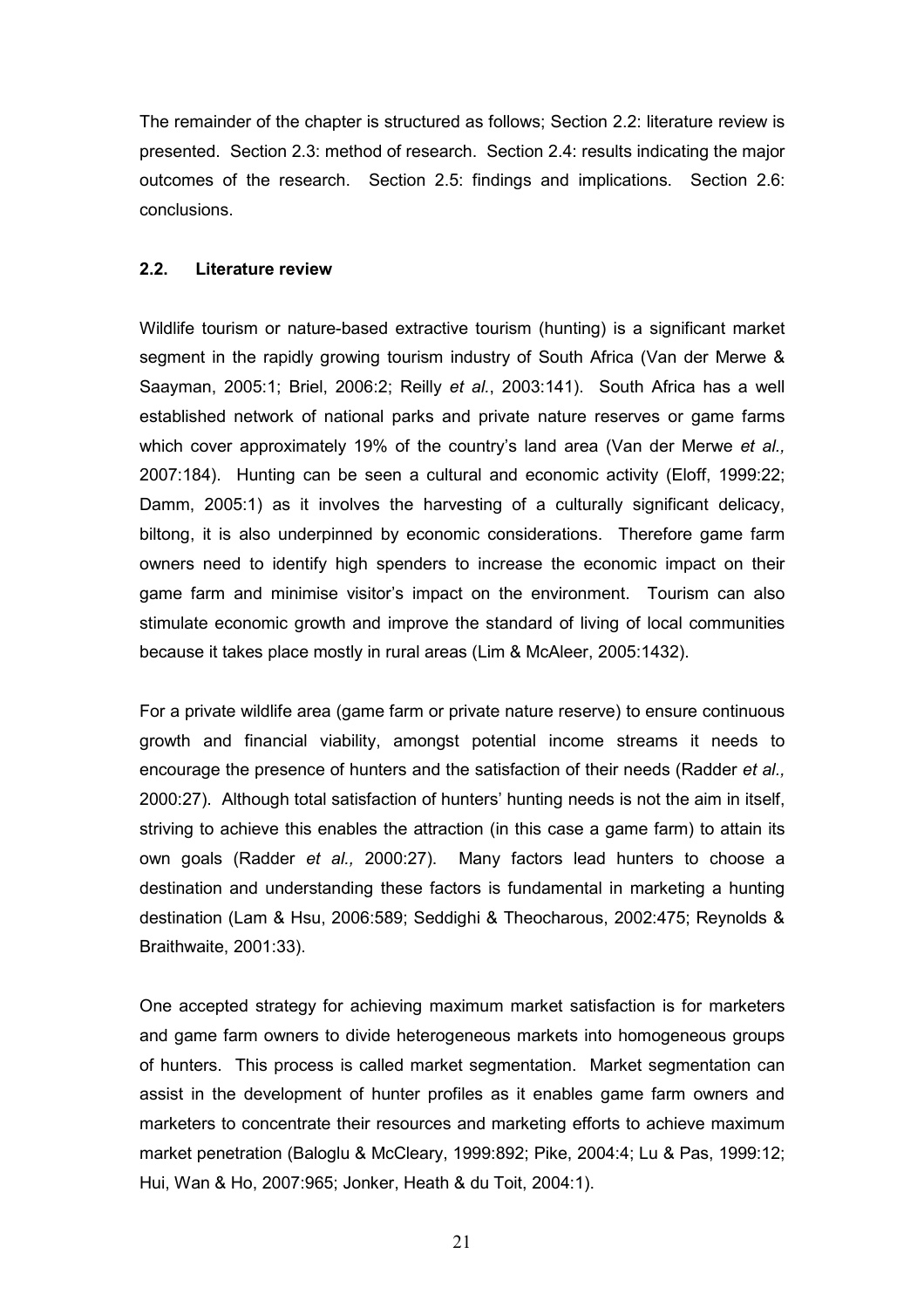Market segmentation can be evaluated according to a number of criteria, but the focal point is to identify the most relevant characteristics of the tourist, or hunter is this instance, seeking particular sets of benefits from their travel (hunting) purchase (Jang, Morrison & O'Leary, 2004b:20; Bloom, 2005:94). Tourist behaviour plays an important role as hunters do not make these hunting purchases in isolation, but a mix of aspects such as cultural differences (Crotts & McKercher, 2005:386), personal (Frew & Shaw, 1999:197), psychological factors (Liu, 1999:16) as well as previous experience (Wang, 2004:114) influence the hunters' behaviour. Plog, (2002:246) and Frew and Shaw, (1999:197) conclude that personality characteristics determine how consumers (tourists) experience the world around them and these characteristics determine tourist behaviour. From the research done by Lu and Pas (1999:2) and on these aspects, a conceptual framework for socio-demographic and travel behaviour of biltong hunting has been compiled.

According to Cai (1998:339) socio-demographic variables can be used to explain tourist behaviour and there is a significant relationship between variables. An understanding of the socio-demographic characteristics of the target market (hunters) will provide marketers (game farm owners; hunting outfitters) insight into tourists' (hunters') motivations and travel behaviour which can assist in marketing the product (Baloglu & McCleary, 1999:892; Pike, 2004:4; Lu & Pas, 1999:12). These authors go so far as to state that socio-demographics exert a definite impact on travel behaviour. A wide body of literature shows the relationship between socio-demographic characteristics, travel behaviour and tourist expenditure at the destination (Jang e*t al.*, 2004a:333,336,339; Kastenholz, 2005:563; Alegre & Pou, 2006:1352; Cannon & Ford, 2002:264,269,270; Hong *et al.,* 1999:51; Weagley & Huh, 2004:265; Perez & Sampol, 2000:635; Saayman & Saayman, 2006a:220; Beerli & Martin, 2004:626; Letho *et al.*, 2004:813; Durbarry & Sinclair, 2003:938). Determining the variables that influence tourist spending at the destination can lead to a more systematic approach to destination marketing (Pissoort & Saayman, 2007:256; Regan & Damonte, 1999:296; Hutchinson *et al.,* 2009:306). The relevant information variables of expenditure will enable game farm owners to package their product in a more targeted way (Nicolau & Más, 2006:984; Leeworthy *et al.,* 2001:91).

In this conceptual framework, the influence of socio-demographics (age, gender, employment, income, number of children) on travel behaviour (number of hunters, travel trips, travel time) and activity participation (work, recreation, travel) is depicted (Figure 2.1). Lu and Pas distinguish between in-house activities and out-of-home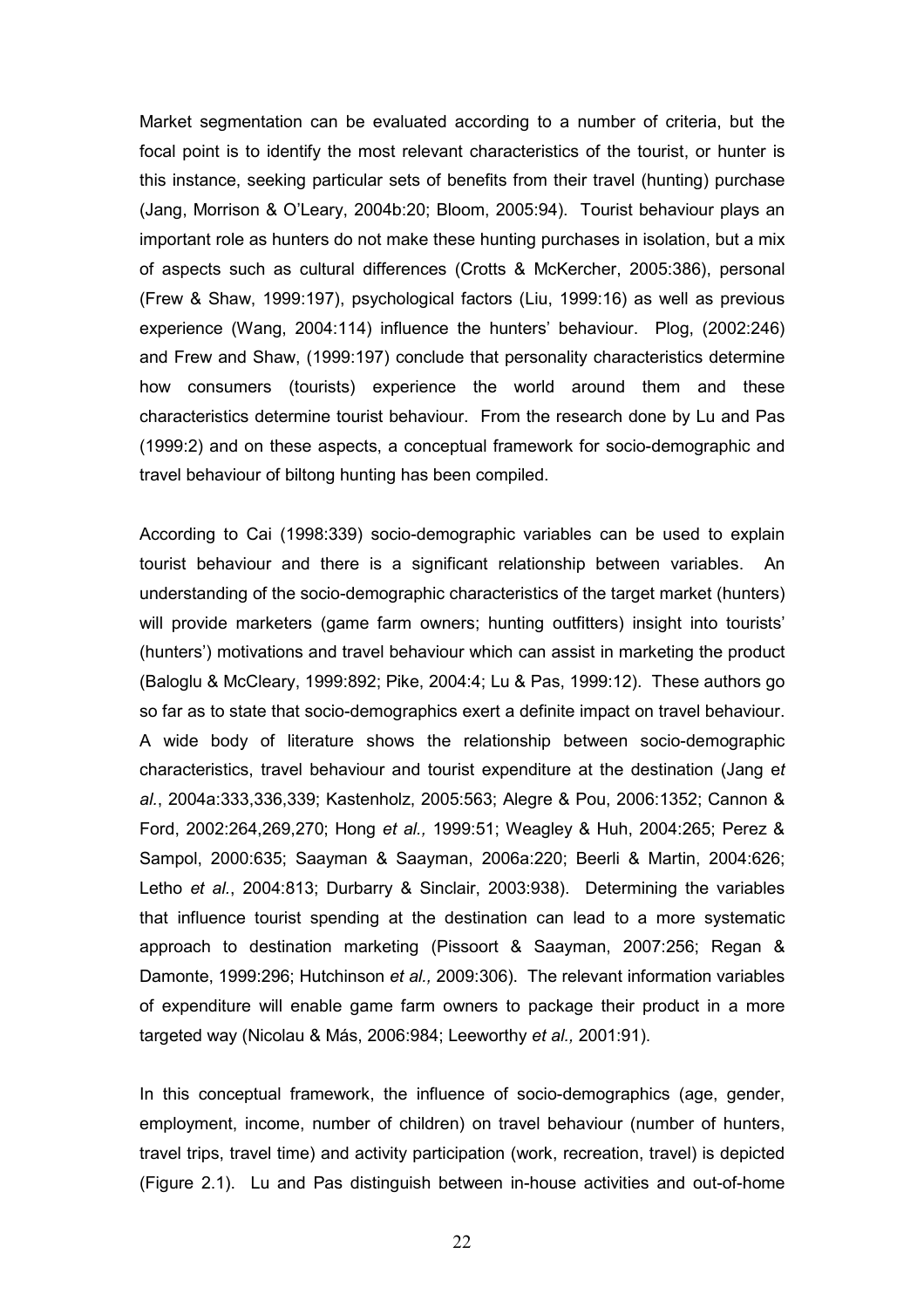activities and allocate three sub-divisions for each of these. Activities are divided into subsistence (work and work-related travel activities), maintenance (meals, shopping and household chores) and recreation. Without a monetary surplus, once basic household expenses have been met, tourism-related travel is not possible.

Marketers must seek to understand visiting patterns of tourists as this will provide insight into travel behaviour (McKercher & Lau, 2008:356). Individuals display different behavioural patterns representative of their lifestyles. Categorisation of consumers is based on these differences between individuals (Pike, 2004:4). The unique characteristics of a destination together with prior experience of a destination influence the choice to visit a destination (McKercher & Lau, 2008:359).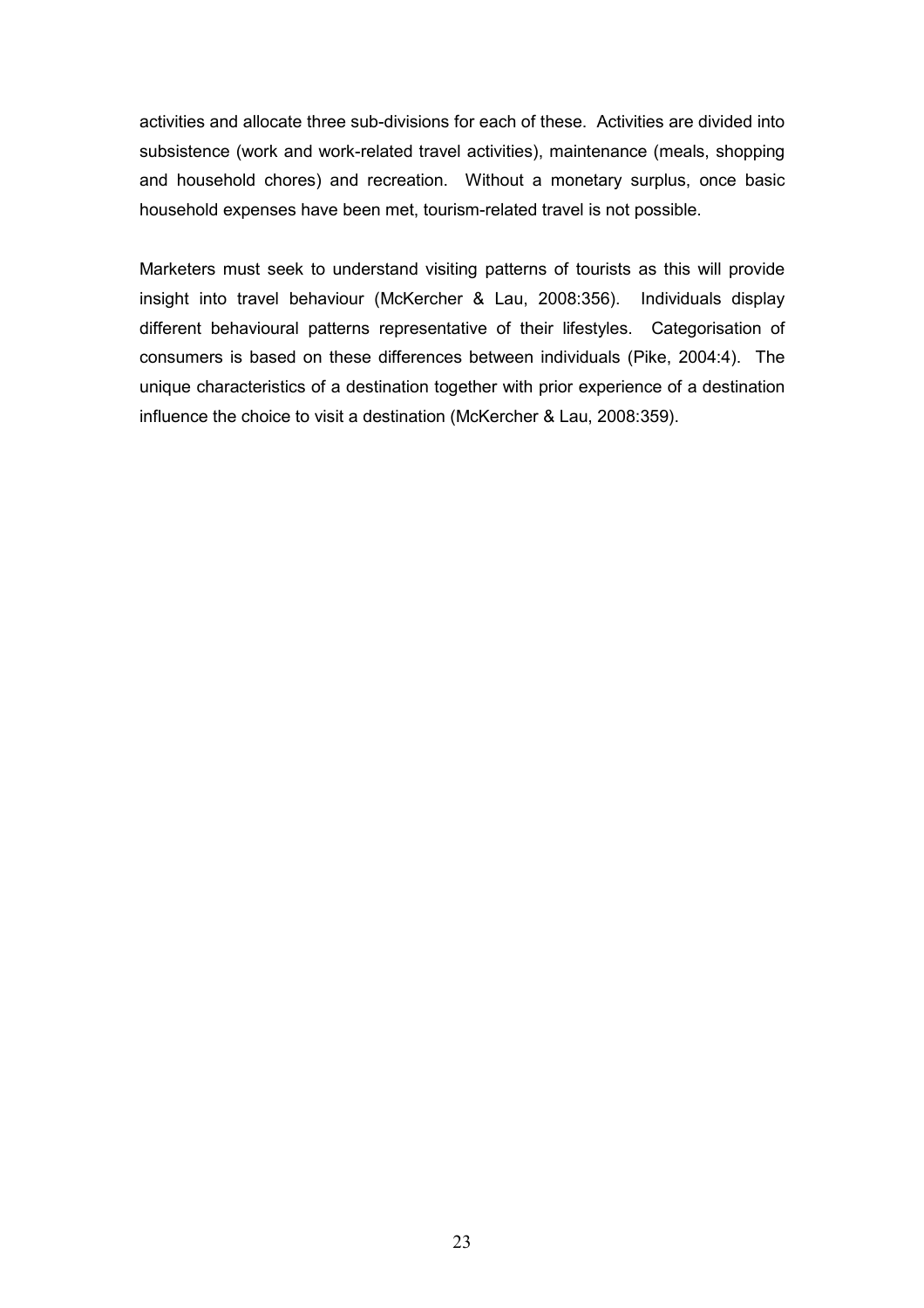

**Figure 2.1: Conceptual framework for nature-based leisure activities**  (Adapted from: Lu & Pas 1999:2)

Socio-demographic characteristics also influence a tourist's expenditure level. Previous studies on the socio-demographic profiles of tourists were examined as indicated in Table 2.1.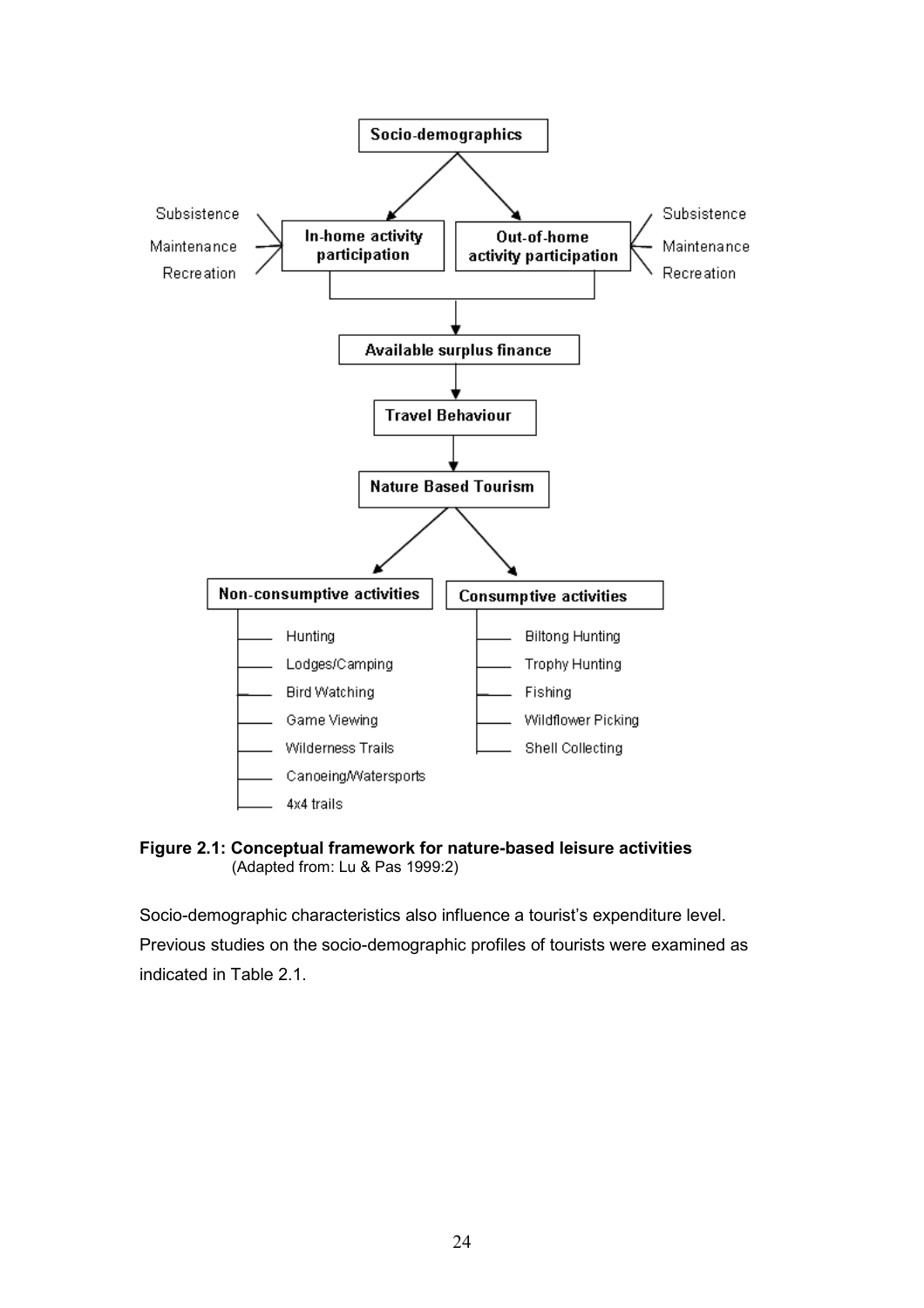# **Table 2.1: Comparison of literature on tourism studies using**

| <b>Author</b>                                       | <b>Article Title</b>                                                                                                            | <b>Summary/Main findings</b>                                                                                                                                                                                                                                                                                                                           |
|-----------------------------------------------------|---------------------------------------------------------------------------------------------------------------------------------|--------------------------------------------------------------------------------------------------------------------------------------------------------------------------------------------------------------------------------------------------------------------------------------------------------------------------------------------------------|
| Park and Yoon (2009)                                | Segmentation by motivation in rural<br>tourism: a Korean case study.                                                            | Gender<br>$\bullet$<br>Age<br>$\bullet$<br>Income<br>$\bullet$<br>Education<br>Occupation<br>٠<br>Number of visits<br>٠                                                                                                                                                                                                                                |
| Bilgic et al. (2008)                                | Estimating fishing and hunting<br>leisure spending shares in the<br>United States.                                              | Gender<br>٠<br>Place of residence<br>$\bullet$<br>Number of visits<br>$\bullet$<br>Mode of transport<br>$\bullet$                                                                                                                                                                                                                                      |
| Del Bosque and San Martin<br>(2008)                 | Tourist Satisfaction: A cognitive-<br>affective model.                                                                          | Gender<br>$\bullet$<br>Age<br>٠<br>Education<br>Occupation<br>٠<br>Income<br>$\bullet$<br>Household size<br>Place of residence<br>$\bullet$                                                                                                                                                                                                            |
| Tassiopoulos and<br>Haydam<br>(2008)                | Golf tourists in South Africa: a<br>demand-side study of a niche market<br>in sports tourism.                                   | Marital status<br>$\bullet$<br>Gender<br>$\bullet$<br>Age<br>٠<br>Education<br>$\bullet$<br>Occupation<br>$\bullet$<br>Place of residence<br>$\bullet$<br>Travel group size<br>$\bullet$<br>Expenditure patterns<br>$\bullet$<br>Accommodation preferences<br>٠<br>Mode of transport<br>$\bullet$<br>Source of information<br>٠<br>Length of stay<br>٠ |
| Saayman<br>Saayman<br>and<br>(2007)                 | Socio-demographic and behavioural<br>determinants of visitor spending at a<br>national arts festival: A Panel data<br>analysis. | Age<br>$\bullet$<br>Occupation<br>$\bullet$<br>Gender<br>$\bullet$<br>Length of stay<br>٠<br>Travel motivation<br>$\bullet$<br>Number of visits<br>Attendance of other festivals<br>$\bullet$                                                                                                                                                          |
| Molera and Albaladejo (2007)                        | Profiling segments of tourists in rural<br>areas of South-Eastern Spain.                                                        | Age<br>$\bullet$<br>Occupation<br>٠<br>Education<br>٠<br>Mode of transport<br>$\bullet$<br>Travel group size<br>$\bullet$<br>Expenditure patterns<br>$\bullet$                                                                                                                                                                                         |
| Boshoff, Landman,<br>Kerley<br>and Bradfield (2007) | Profiles, views and observations of<br>visitors to the Addo Elephant<br>National Park, Eastern Cape, South<br>Africa.           | Language<br>$\bullet$<br>Gender<br>Age<br>٠<br>Education<br>Place of residence<br>$\bullet$<br>Travel motivation<br>Number of visits<br>Mode of transport<br>٠                                                                                                                                                                                         |
| Kim et al. (2007)                                   | Understanding participation patterns<br>and trends in tourism cultural<br>attractions.                                          | Gender<br>$\bullet$<br>Age<br>Education<br>Income<br>$\bullet$<br>Number of visits<br>$\bullet$<br>Travel motivation                                                                                                                                                                                                                                   |
| Chi and Chang (2006)                                | The determinants of US wildlife-<br>watching consumption: a Tobit<br>analysis.                                                  | Level of education<br>$\bullet$<br>Age<br>$\bullet$<br>Gender (male)<br>Income<br>Distance travelled                                                                                                                                                                                                                                                   |

# **socio-demographic and travel behaviour variables**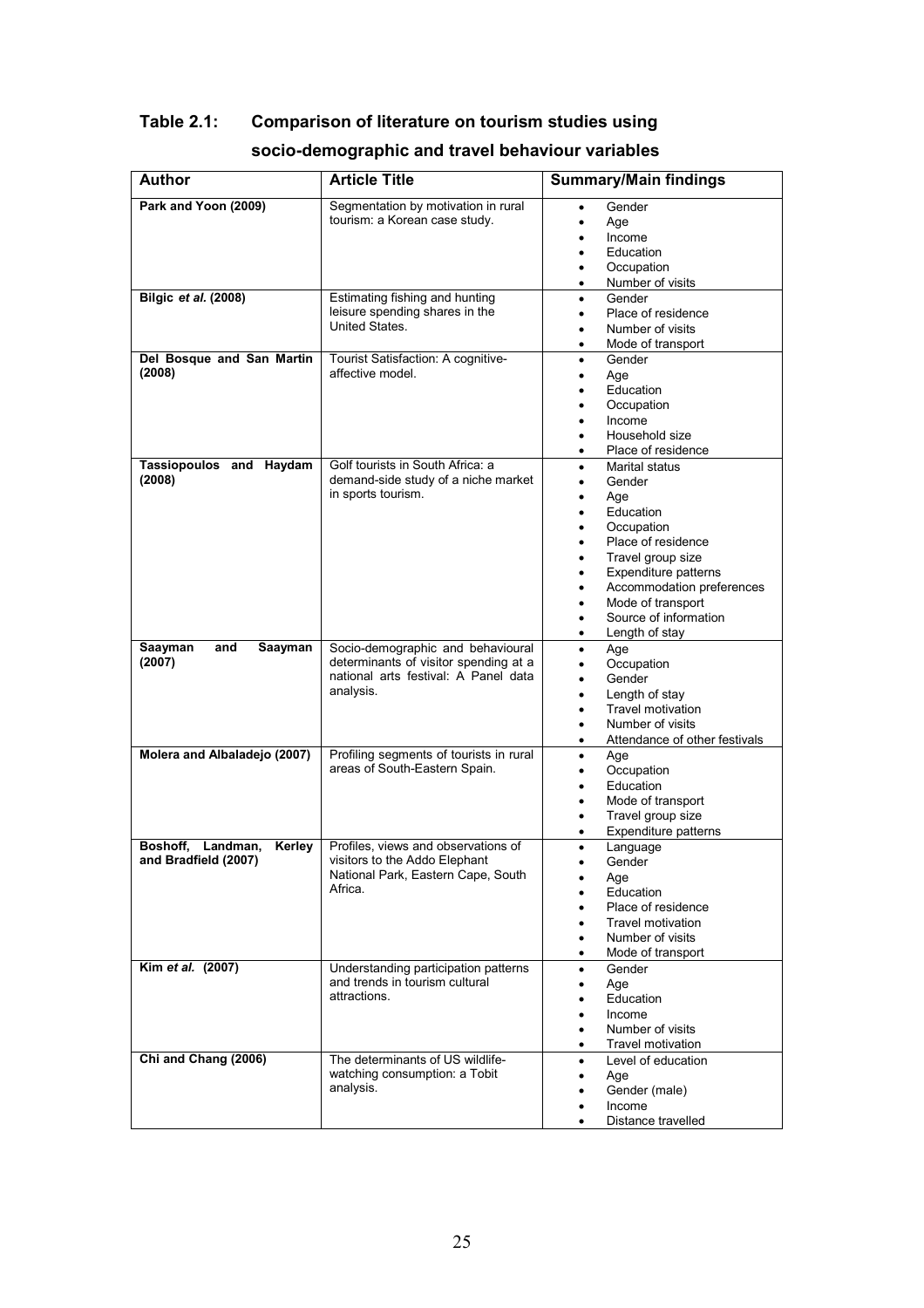| <b>Chang (2006)</b>                               | Segmenting tourists to aboriginal<br>cultural festivals: an example in the<br>Rukai tribal area, Taiwan.                                                               | Gender<br>٠<br>Age<br>Marital status<br>$\bullet$<br>Education<br>$\bullet$<br>Occupation<br>$\bullet$<br>Income<br>$\bullet$<br>Travel motivation<br>$\bullet$<br>Place of origin<br>Type of tour (package)<br>$\bullet$                                                                             |
|---------------------------------------------------|------------------------------------------------------------------------------------------------------------------------------------------------------------------------|-------------------------------------------------------------------------------------------------------------------------------------------------------------------------------------------------------------------------------------------------------------------------------------------------------|
| <b>Bowden (2006)</b>                              | A logistic regression analysis of the<br>cross-cultural differences of the main<br>destination choices of international<br>tourists in China's main gateway<br>cities. | Age<br>$\bullet$<br>Gender<br>$\bullet$<br>Income<br>$\bullet$<br>Education<br>Marital status<br>$\bullet$<br>Expenditure patterns<br>٠<br>Length of stay<br>٠<br>Method of booking<br>(tour<br>٠<br>operator)                                                                                        |
| Saayman<br>and<br>Saayman<br>(2006a)              | Socio-demographics<br>visiting<br>and<br>patterns of arts festivals in South<br>Africa.                                                                                | Language<br>$\bullet$<br>Culture<br>$\bullet$<br>Race<br>٠<br>Place of residence<br>$\bullet$<br>Travel group size<br>٠<br>Length of stay<br>$\bullet$<br>Expenditure patterns<br>$\bullet$<br>Travel motivation<br>٠<br>Attendance of other festivals<br>$\bullet$<br>Number of previous visits<br>٠ |
| Jang and Wu (2006)                                | Seniors' travel motivation and the<br>influential factors: An examination of<br>Taiwanese seniors.                                                                     | Age<br>٠<br>Gender<br>$\bullet$<br><b>Marital status</b><br>٠<br>Education<br>$\bullet$<br>Travel motivation<br>٠                                                                                                                                                                                     |
| Kastenholz (2005)                                 | Analysing determinants of visitor<br>spending for the rural tourist market<br>in North Portugal.                                                                       | Age<br>$\bullet$<br>Length of stay<br>٠<br>Number of previous visits<br>٠<br>Tourist season<br>$\bullet$<br>Travel motivation<br>٠                                                                                                                                                                    |
| Jang et al. (2004a)                               | Understanding travel expenditure<br>patterns: A study of Japanese<br>pleasure travellers to the United<br>States by income level.                                      | Age<br>٠<br>Education<br>٠<br>Occupation<br>$\bullet$<br>Travel group Size<br>$\bullet$<br>Length of stay<br>Number of previous visits<br>$\bullet$<br><b>Expenditure patterns</b><br>$\bullet$                                                                                                       |
| Kerstetter,<br>Hou and<br>(2004)                  | Lin Profiling Taiwanese ecotourists<br>using a behavioural approach.                                                                                                   | Age<br>Gender<br>$\bullet$<br>Education<br>$\bullet$<br>Income<br>$\bullet$<br>Travel motivation<br>$\bullet$                                                                                                                                                                                         |
| Pike and Ryan (2004)                              | Destination positioning analysis<br>through a comparison of cognitive.<br>affective and cognitive perceptions.                                                         | Gender<br>٠<br>Marital status<br>٠<br>Age<br>٠<br>Income<br>Number of children<br>$\bullet$<br>Education<br>$\bullet$<br>Travel motivation<br>$\bullet$                                                                                                                                               |
| Cannon and Ford (2002)                            | Relationship of demographic and trip<br>characteristics to visitor spending: an<br>analysis of sport travel visitors<br>across time.                                   | Age<br>$\bullet$<br>Marital status<br>٠<br>Family status<br>Income<br>$\bullet$<br>Travel group size<br>Length of stay<br>$\bullet$<br><b>Travel distance</b><br>٠<br>Place of residence<br>$\bullet$                                                                                                 |
| Cordell,<br><b>Betz</b><br>and<br>Green<br>(2002) | Recreation and the environment as<br>dimensions in contemporary<br>American society.                                                                                   | Age<br>$\bullet$<br>Income<br>٠<br>Place of residence<br>Race<br>٠<br>Culture<br>$\bullet$                                                                                                                                                                                                            |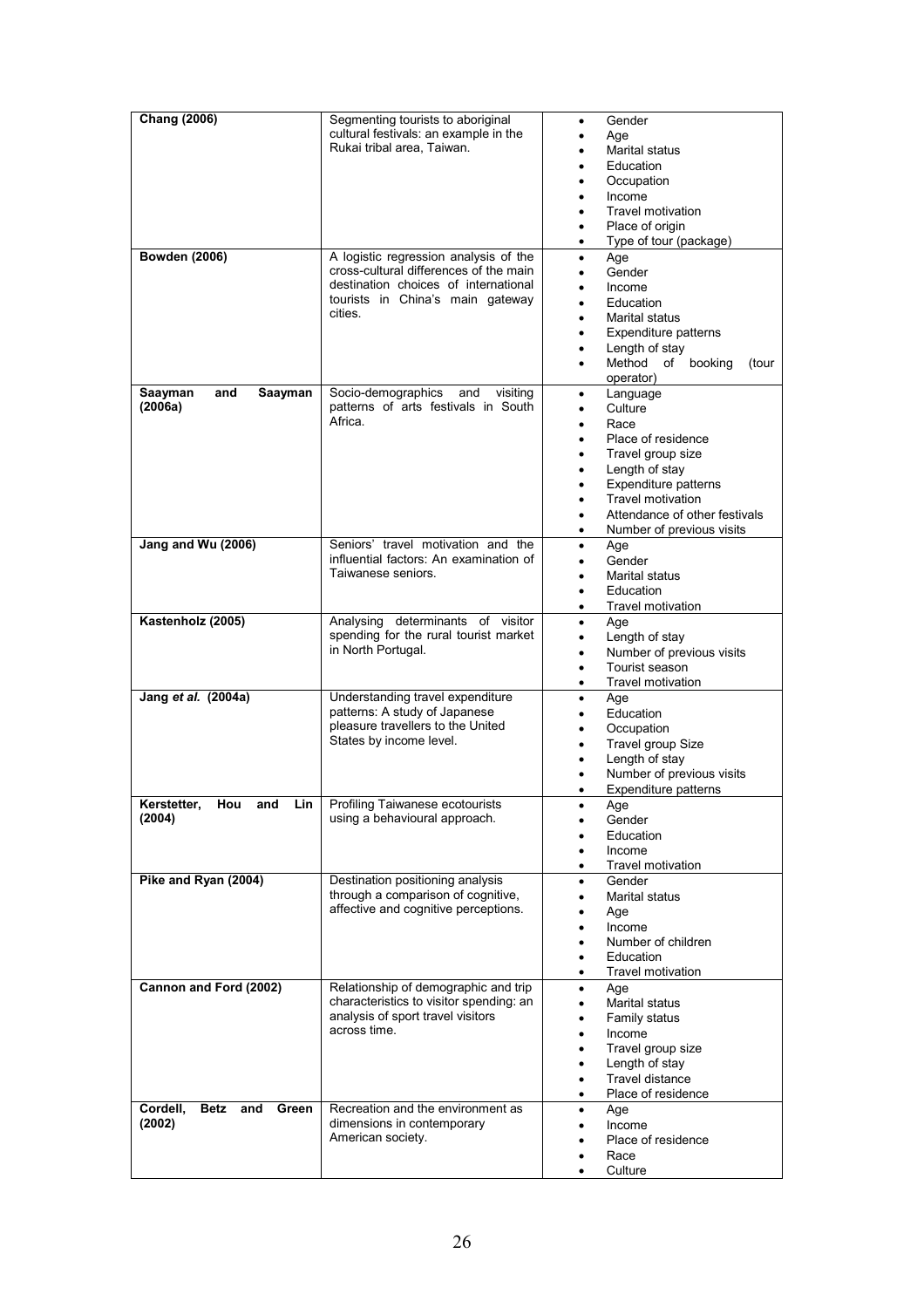| Mundet and Ribera (2001)    | Characteristics of divers at a        | Age<br>$\bullet$                      |
|-----------------------------|---------------------------------------|---------------------------------------|
|                             | Spanish resort.                       | Gender                                |
|                             |                                       | Occupation                            |
|                             |                                       | Education                             |
|                             |                                       | Number of previous visits             |
|                             |                                       | Length of stay                        |
|                             |                                       | Method of booking (self)<br>$\bullet$ |
|                             |                                       | Tourist motivation<br>$\bullet$       |
| Lee (2001)                  | Determinants of recreational boater   | Education<br>$\bullet$                |
|                             | expenditure on trips.                 | Income                                |
|                             |                                       | Distance travelled                    |
|                             |                                       | Travel group size<br>$\bullet$        |
| Mok and Iverson (2000)      | Expenditure-based segmentation:       | Income<br>$\bullet$                   |
|                             | Taiwanese tourists to Guam            | Occupation                            |
|                             |                                       | Age                                   |
|                             |                                       | <b>Marital status</b>                 |
|                             |                                       | Length of stay                        |
|                             |                                       | Travel group size                     |
|                             |                                       | <b>Travel motivation</b>              |
|                             |                                       | Mode of transport                     |
|                             |                                       | Type of tour (individual)             |
| Chaudhary (2000)            | India's image as a tourist            | Gender<br>$\bullet$                   |
|                             | destination: a perspective of foreign | Age                                   |
|                             | tourists.                             | Marital status                        |
|                             |                                       | Place of residence                    |
|                             |                                       | Trip motivation                       |
|                             |                                       | Type of tour (Package tours)          |
| Baloglu and McCleary (1999) | A model of destination image          | Age<br>$\bullet$                      |
|                             | formation.                            | Education<br>$\bullet$                |
| Barnes, Schier and Van Rooy | Tourists' willingness to pay for      | Income<br>$\bullet$                   |
| (1999)                      | wildlife viewing and wildlife         | Place of residence                    |
|                             | conservation in Namibia               | Length of stay                        |
|                             |                                       | Travel group size                     |
|                             |                                       | Mode of transport                     |
|                             |                                       | Accommodation preferences             |
|                             |                                       | <b>Expenditure patterns</b>           |

The research summarised in Table 2.1 reveals the socio-demographic and travel behaviour variables that feature most strongly in the above research. These variables are: age, education, gender, income, occupation, travel motivation, length of stay, number of previous visits and place of residence of tourists. The review clearly shows no research in the field of hunting tourism of this nature.

# **2.3. Method of research**

The data used in the analysis were gathered over a five-month period from October 2007 to February 2008. The methodology used will be discussed under the following headings: (i) the questionnaire, (ii) the method, and (iii) the statistical analysis.

# **2.3.1. The Questionnaire**

The questionnaire consisted mostly of closed-response questions, together with a small number of open-ended questions in three sections. In Section A, demographic details were surveyed (marital status, age and province of origin) while Section B focused on spending behaviour and motivational factors (number of persons paid for,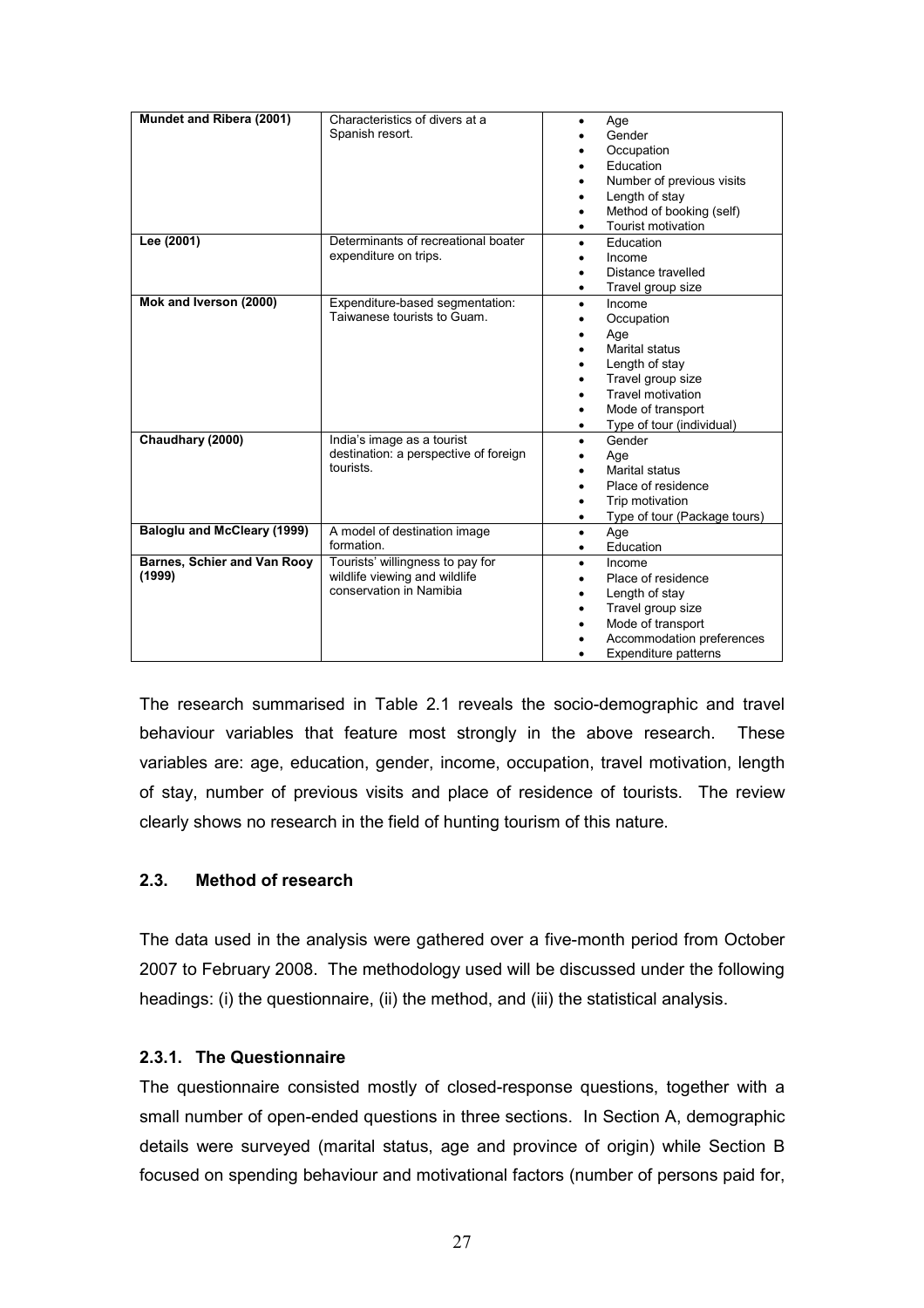number of times the destination has been visited, length of stay and amount spent). Section C of the questionnaire consisted of more detailed information with regard to the consumers' general behaviour (preferred magazines, newspapers and hunting techniques). For the purposes of this chapter, the information obtained in all three sections was analysed.

# **2.3.2. Method**

Quantitative research was conducted and a probability sampling method was used where each element in the population has a known non-zero probability of being selected (Maree & Pietersen, 2007:172). Members of the South African Hunters and Game Conservation Association (SAHGCA) (*N=*21 000), the Professional Hunters Association of South Africa (PHASA) (*N=*1 039) and the national Confederation of Hunting Associations of South Africa (CHASA) (*N=*18 000) were selected - a total population of 40 000. Firstly, questionnaires were mailed to the members of the SA Hunters and Game Conservation Association along with their monthly magazine (*SA Hunters/SA Jagters*). Secondly, an interactive questionnaire was loaded onto the websites of SAHGCA, PHASA and CHASA. In total, 676 questionnaires were received back via email, fax and regular mail. Maree and Pietersen (2007:179) state that the number of units (n) involved in the sample is more important than the percentage of the total population they represent.

#### **2.3.3. Statistical analysis**

A multiple regression analysis (see 2.4.2 for more detail) was conducted using SPSS (SPSS Inc., 2007). A multiple regression analysis determines the linear relationship between a dependent variable and one or more independent variables.

#### **2.4. Results**

The research results of this survey will be discussed in two sections: the profile of a biltong hunter and the results of the regression analysis.

#### **2.4.1. Profile of a biltong hunter**

In Table 2.2 the profile of the biltong hunter in South Africa is given. The majority of biltong hunters are married (89.8%) male (98.8%), Afrikaans-speaking (78.4%), and between the ages of 40-65 (64%). In total, 37.1% have a diploma or degree, 23.3% matric and 19.6% a professional qualification. 25.2% of hunters are self-employed, 20.3% are professionals and 13.8% are managers. On average, hunters earn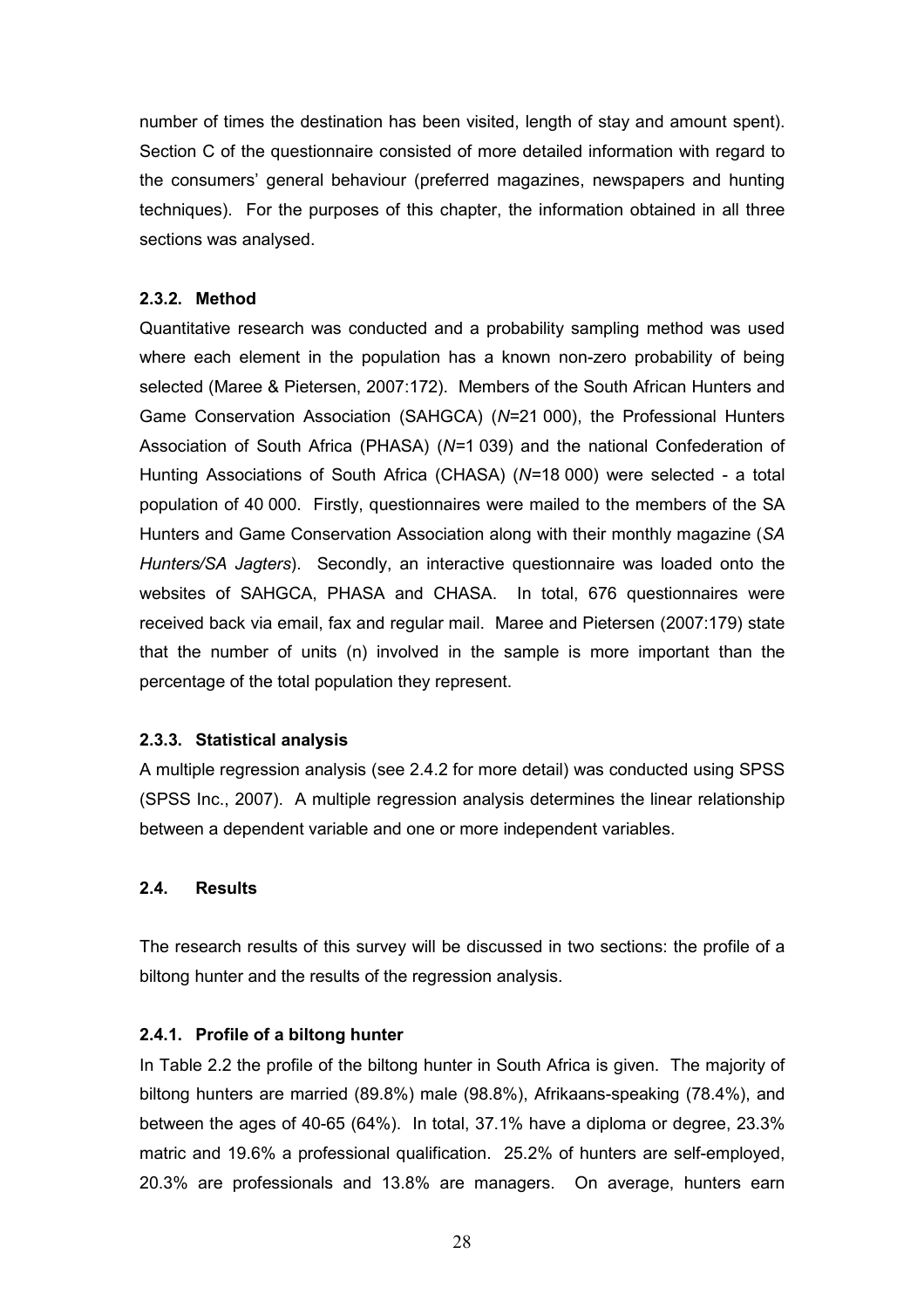R514 929.42 per annum; their total spending per hunting season, excluding game is R9 081.45. Their total spending during the hunting season on game is R10 385.74 and total spending during the hunting season R19 467.18. The provinces that produced the greatest number of hunters were Gauteng (33.7%), KwaZulu-Natal (13.9%) and the Free State (12.2%).

| Category                                         | <b>Results</b>                    |
|--------------------------------------------------|-----------------------------------|
| Gender                                           | 98.8% Male                        |
| Language                                         | 78.4 % Afrikaans                  |
| Age                                              | 40-65 years old (64%)             |
| Marital status                                   | 89.8% Married                     |
| Level of education                               | 37.1% Diploma/Degree<br>$\bullet$ |
|                                                  | 23.3% Matric                      |
|                                                  | 19.6% Professional<br>$\bullet$   |
| Occupation                                       | 25.2% Self-employed               |
|                                                  | 20.3% Professional<br>$\bullet$   |
|                                                  | 13.8% Managerial<br>$\bullet$     |
| Average income per annum                         | R514 929.4242                     |
| Province of residence                            | 33.7% Gauteng<br>$\bullet$        |
|                                                  | 13.9% KwaZulu-Natal               |
|                                                  | 12.2% Free State                  |
| Total spending per hunting season excluding game | R9 081.45                         |
| Total spending per hunting season on game        | R <sub>10</sub> 385.74            |
| Total spending during hunting season             | R <sub>19</sub> 467.18            |

**Table 2.2: Socio-demographic profile of biltong hunters in South Africa** 

# **2.4.2. Regression analysis**

The result of this analysis on the total expenditure revealed that some outliers were detected in association with socio-demographic variables. An outlier is a score/observation that lies numerically an abnormal distance from the rest of the data. These outliers can be ascribed to the fact that hunters who completed questionnaires and who are also farmers are hunting on their own farms. This leads to findings that are not representative of the sample of biltong hunters and this group was identified as anomalies. With anomaly detection, data is identified that deviate significantly from the range of sample values before the data analysis has been processed (Howell, 1995:61). From the survey sample of 676, a total of 27 outliers were therefore excluded.

Results of the estimation of regression of the determinants of the spending of biltong hunters are presented in Table 2.3. The model is a multiple linear regression of total spending on a number of quantitative and qualitative determinants of spending. The regression equation is expressed as follows:

$$
Y_i = c + \beta X_i + u_i \tag{1}
$$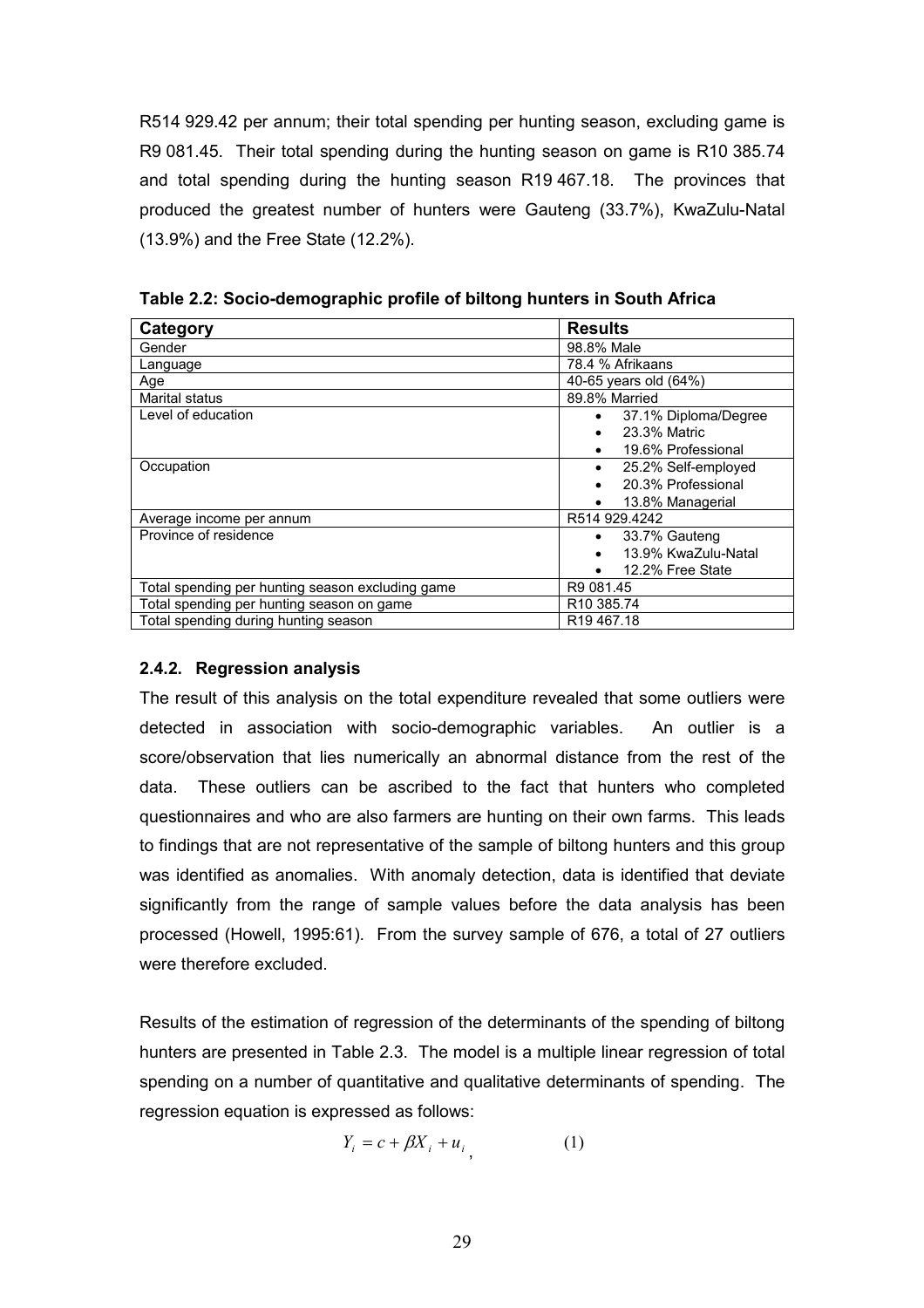Where  $Y_i$  represents the total spending by a biltong hunter and  $X_i$  is a vector of the determinants of spending with  $\beta$  the vector of regression coefficients, while c is the intercept and  $u_i$  is the error term. These explanatory variables may include quantitative variables such as income, total spend during the hunting season excluding game, total spend during the hunting season on game. It may also include qualitative variables that indicate the presence or absence of a quality or attribute that may influence total spending on biltong hunting. Such qualitative (or dummy) variables may include indicators of gender, home language, age, marital status, level of education, occupation and province of residence.

The estimation strategy involves estimating a linear model using the cross-section data obtained with the survey. The quantitative variables are logged since this compresses the scales in which the variables are. It also allows the coefficients to be interpreted as partial elasticity coefficients. An ordinary least square (OLS) estimator is used. The following table presents the estimation results:

|                     | <b>Unstandarized</b><br><b>Coeficcients</b> |                     | <b>Standarized</b><br><b>Coeficcients</b> |          |      | <b>Collinearity</b><br><b>Statistics</b> |            |
|---------------------|---------------------------------------------|---------------------|-------------------------------------------|----------|------|------------------------------------------|------------|
| <b>Model</b>        | B                                           | <b>Std</b><br>error | <b>Beta</b>                               | t        | Sig  | Tolerance                                | <b>VIF</b> |
| (Constant)          | 2.879                                       | .618                |                                           | 4.656    | .000 |                                          |            |
| Log income          | .228                                        | .070                | .168                                      | 3.252    | .001 | .812                                     | 1.232      |
| Home<br>language    | .025                                        | .065                | .019                                      | .381     | .703 | .844                                     | 1.185      |
| Marriage2           | .025                                        | .118                | .011                                      | .213     | .831 | 892                                      | 1.121      |
| Log age             | $-180$                                      | .258                | $-.034$                                   | $-697$   | .486 | .889                                     | 1.125      |
| Edu no<br>school    | $-112$                                      | .199                | $-0.29$                                   | $-562$   | .574 | .843                                     | 1.186      |
| Edu degree          | $-080$                                      | .067                | $-072$                                    | $-1.193$ | .234 | .600                                     | 1.666      |
| Edu<br>postgrad     | $-115$                                      | .087                | $-075$                                    | $-1.323$ | .186 | .677                                     | 1.477      |
| Edu<br>professional | $-0.088$                                    | .081                | $-065$                                    | $-1.082$ | .280 | .593                                     | 1.686      |
| Occu<br>manager     | $-0.35$                                     | .076                | $-023$                                    | $-459$   | .646 | .871                                     | 1.148      |
| Occu admin          | .174                                        | .192                | .044                                      | .905     | .366 | .905                                     | 1.105      |
| Occu tech           | .048                                        | .105                | .023                                      | .454     | .650 | .872                                     | 1.147      |
| Occu sales          | $-263$                                      | .163                | $-077$                                    | $-1.615$ | .107 | .949                                     | 1.054      |
| Occu<br>farmer      | .179                                        | .095                | .095                                      | 1.881    | .061 | .851                                     | 1.175      |
| Occu<br>mining      | $-.083$                                     | .191                | $-.021$                                   | $-438$   | .662 | .919                                     | 1.088      |
| Occu<br>education   | $-0.058$                                    | .191                | $-0.015$                                  | $-.304$  | .761 | .918                                     | 1.090      |
| Occu non-<br>profit | .079                                        | .551                | .007                                      | .144     | .886 | .974                                     | 1.027      |
| Prov NW             | $-023$                                      | .090                | $-013$                                    | $-254$   | .799 | .826                                     | 1.210      |
| Prov KZN            | .023                                        | .089                | .014                                      | .260     | .795 | .733                                     | 1.365      |

**Table 2.3: Examining the relationship between socio-demographic profile, travel behaviour and total spending by biltong hunters**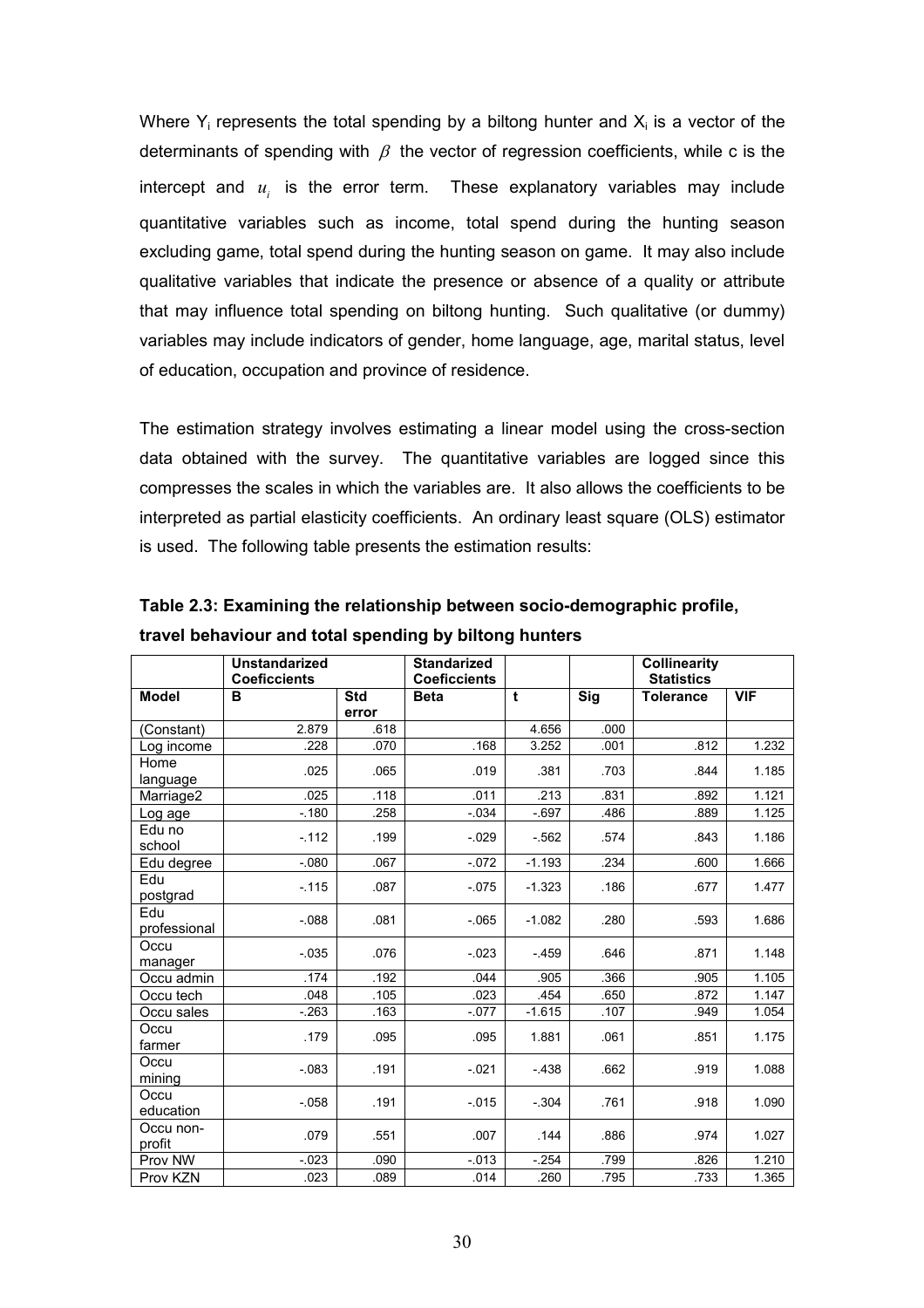| Prov EC            | .023     | .089 | .014     | .260   | .795 | .733 | .365  |
|--------------------|----------|------|----------|--------|------|------|-------|
| Prov <sub>NC</sub> | $-0.066$ | .200 | $-0.016$ | $-332$ | .740 | .937 | .068  |
| Prov <sub>FS</sub> | .047     | .091 | .026     | .516   | .606 | .889 | 1.125 |
| Prov MP            | .101     | .111 | .044     | .905   | .366 | .903 | .107  |
| ProvLim            | .164     | .143 | .055     | .145   | .253 | .929 | 1.077 |

The results derived from Table 2.3 indicated a negative relationship between spending and Afrikaans-speaking hunters, non-married hunters and hunters with post-matric education. Hunters residing in Gauteng, North-West and Northern Cape spend less than hunters residing in Eastern Cape, Free State, Mpumalanga, KwaZulu-Natal and Limpopo. Spending per hunter was lower for all occupation variables except farmers, administrative workers, technical and non-profit workers. The behavioural indicators that significantly influence the spending of hunters are: the number of times hunting per year as well as the average days spent hunting.

# **2.5. Findings and implications**

This research confirms that various aspects influence tourist expenditure. Based on the results of the analysis, the following findings and implications were made:

- This research reveals that biltong hunting appeals primarily to a niche market, namely Afrikaans (78.4%) males (98.8%). The results indicate that spending per Afrikaans-speaking hunter was less than for English-speaking hunters. Research done by Saayman and Saayman (2006a:218) on tourist expenditure at arts festivals in South Africa confirms that language has an influence on tourist expenditure.
- The research specifies that married hunters on average spend more than unmarried hunters. This is confirmed by Jang *et al.* (2004a:339), Bilgic *et al.* (2008:776) and Van der Merwe *et al.* (2007:192) who determine that married couples spend more on fishing and hunting than single travellers. This may be explained due to dual household incomes for married couples.
- Hunters with post-matric qualifications (degree and post-graduate) spend less than hunters with only matric. Bilgic *et al.* (2008:776) (Table 2.1) and Van der Merwe *et al.* (2007:192) support these findings. This might be explained due to the fact that these hunters might receive less leave from work, or perhaps have less of a cultural attachment to Afrikaner mythology and attachments to cultural recollections of hunting.
- Hunters residing further from the hunting destination spend less at the hunting destination. This finding is supported by Van der Merwe and Saayman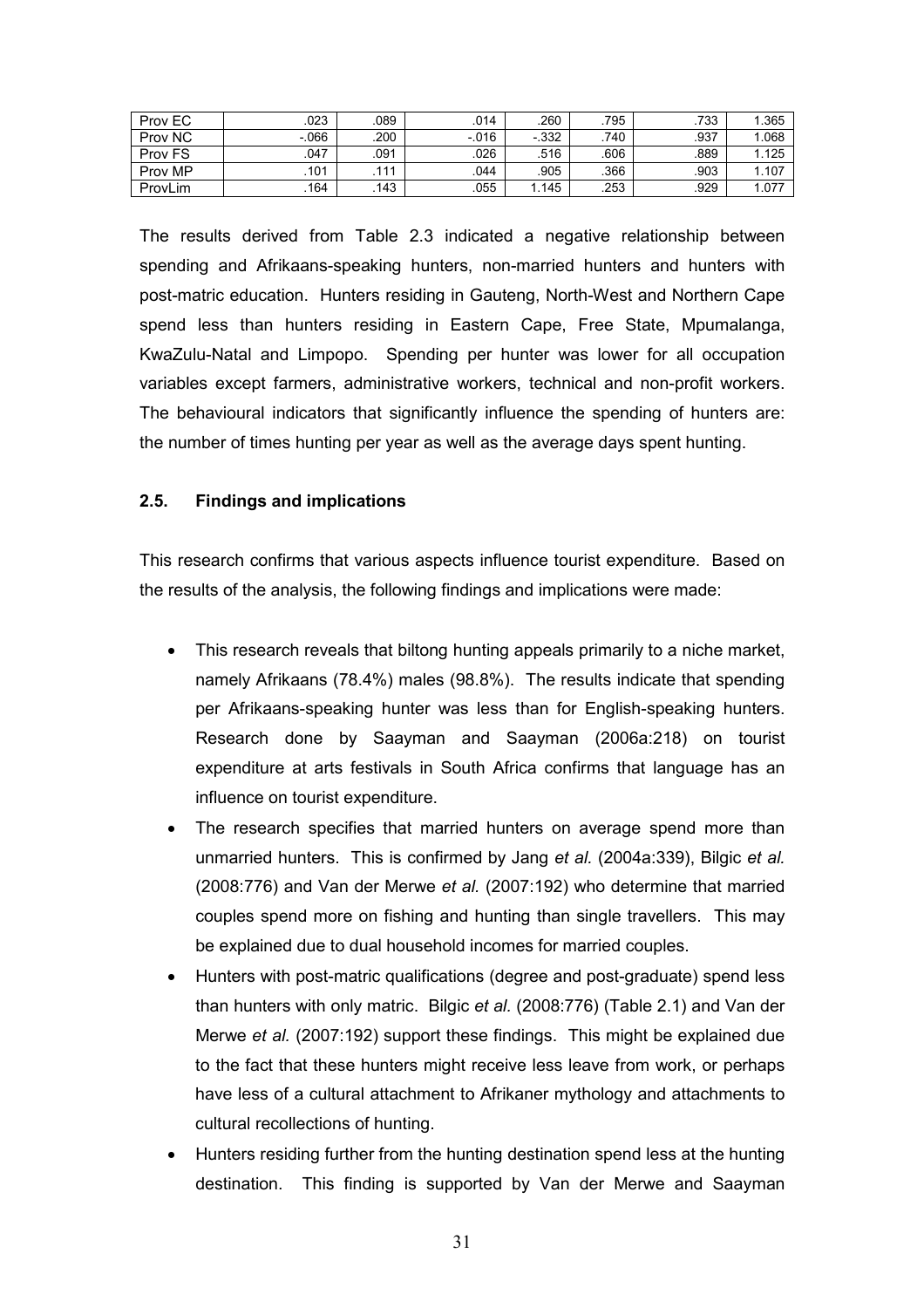(2008:37) and Wong and Yeh (2009:19). This can be explained due to hunters residing further from the hunting destination tend to spend more on fuel and therefore have less money to spend on other expenditure (Van der Merwe & Saayman, 2008:21)

- The occupation of hunters plays an underlying role in total expenditure of hunters. Díaz-Pérez *et al.* (2005:962) confirm that occupation influences tourist spending. Spending per hunter was less for all variables except farmers, admin workers, technical and non-profit workers. This can be explained by the fact that many farmers stock their farms with game for private consumption (Van der Waal & Dekker, 2000:153). The results indicate that only occupation and income are significant socio-demographic indicators in distinguishing low spenders from high spenders. Cannon and Ford (2002:270) and Weagley and Huh (2004:265) support this view. They found that the income of visitors had an influence on increased expenditure by tourists. Jang *et al.* (2004a:338) and Díaz-Pérez, Bethencourt-Cejas and Álvarez-González (2005:962) indicated that occupation was one of the sociodemographic characteristics that influence tourist spending positively.
- The results specify that income is a significant socio-demographic indicator in distinguishing low spenders from high spenders. Cannon and Ford (2002:270), Hong *et al.* (1999:51), Weagley and Huh (2004:265) and Jang *et al.* (2004a:336) support this view (Table 2.1).
- The behavioural indicators that significantly influence spending of hunters are: hunting frequency and length of stay. Jang e*t al.* (2004a:339), Kastenholz (2005:563) and Alegre and Pou (2006:1352) confirm this and state that length of stay has a positive influence on tourist spending. Both of these variables have a positive impact on spending. A logical conclusion can be made that the hunters spending will increase when the hunting period and the times they go hunt increase.
- Professional and occasional hunters spend more than dedicated hunters. This can be due to the fact that dedicated hunters must pay high annual membership fees to belong to hunting associations. The results indicated that certain behavioural indicators were not significant, these include: group size, belonging to a hunters' association and the wearing of camouflage.

Based on these findings, the following implications are put forward: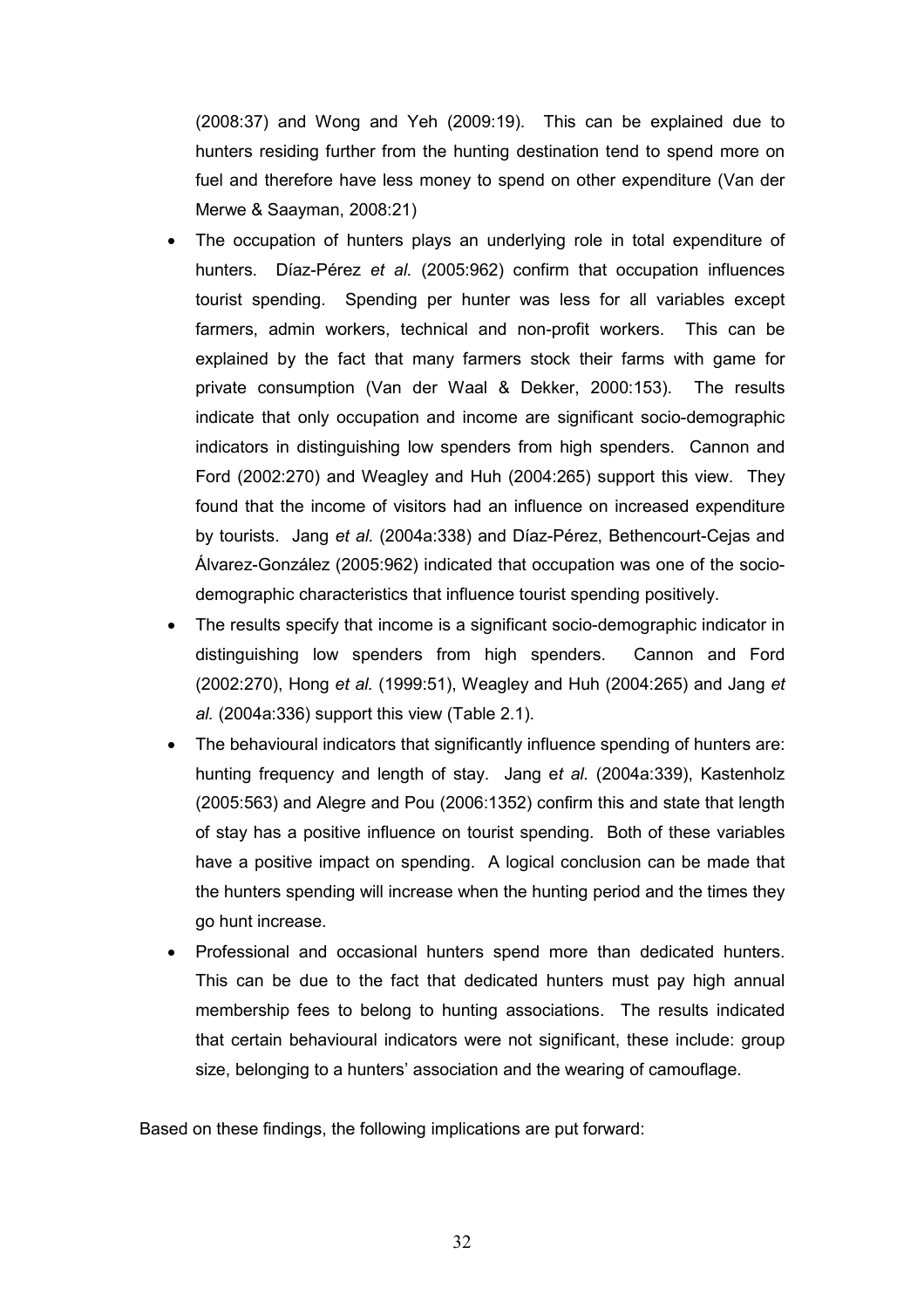Firstly, research shows that biltong hunting appeals primarily to a small, niche market, namely Afrikaans males but game farm and hunting operators' should expand their marketing efforts on advertising mediums popular to the more lucrative English-speaking market.

Secondly, product owners must adjust their marketing strategies to target the family market (married couples) as a niche market. This can be done by developing family hunting packages. Added to this, product owners need to develop their products to suit the family market as well as making necessary changes to their facilities to accommodate families. Father/son promotions can be offered where the son goes for free and or other siblings will be extended at 50% discount. Combining hunting with a family holiday makes it possible for the entire family to enjoy the hunting trip. This can be done by providing ecotourism activities such as hiking trails, bird watching, 4x4 trails, horse trails, mountain bike trails, etc. (Van der Merwe & Saayman, 2003:105).

Thirdly, product owners must develop hunting packages in close proximity to their product, which will benefit hunters situated closer to the product.

Fourthly, marketing strategies must focus on high income groups, 25,2% of the research sample. From this research it was reflected that farmers are the more lucrative segment in the hunters market. Marketers should focus their attention on attracting more farmers by addressing the needs of these hunters. This can be done by offering hunting packages for groups as hunting is a social activity where most hunters hunt in groups of four. Game farmers can also attract more hunters by offering game facilities such as accommodation, slaughtering, cooling, guides and trackers.

Lastly, product owners must develop hunting packages that motivate hunters to stay longer at the hunting destination. This can be done by developing hunting products where hunters can engage in other activities in the area such as visiting closely situated national parks. As an example hunters to Limpopo can visit Mapungubwe National Park, a UNESCO World Heritage site (Renssen, 2006:118). Product owners should also market hunting packages where hunters are rewarded if they come and hunt for a second time in the same year.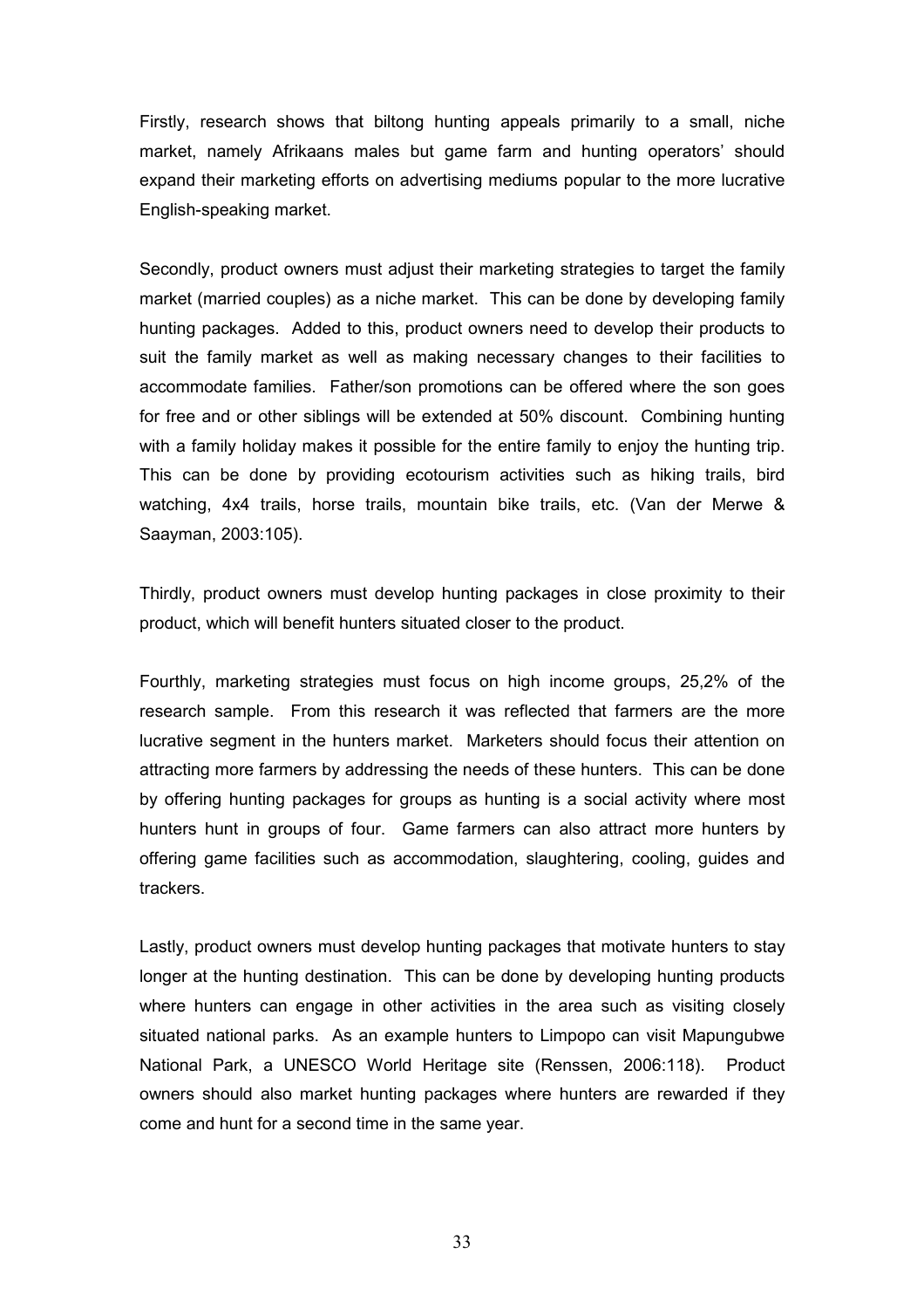#### **2.6. Conclusion**

The aim of this study was to examine the socio-demographic profile and travel behaviour of biltong hunters in South Africa. This study provides important information about the socio-demographic and travel behaviour characteristics of South African biltong hunters. The results obtained by this survey reveal that sociodemographic and travel behaviour characteristics exert a strong influence over travel expenditure. This is in agreement with studies by Cannon and Ford (2002:269), Hong *et al.* (1999:51), Perez and Sampol (2000:635), Saayman and Saayman (2006a:220) on visitor spending.

The behavioural factors that exerted the greatest influence on tourist spending were: the number of hunting trips per year, length of stays and travel party size. Downward and Lumsdon (2000:259) and Kastenholz (2005:563) also found length of stay to be a determining factor in tourist spending. The main imperative for hunting recorded by hunters was the desire to obtain venison or biltong.

This research contributes towards the understanding of the socio-demographic and travel behaviour attributes of biltong hunters. Biltong hunting is an important cultural and economic activity, and the fact that most biltong hunters are Afrikaans males is of critical importance. A strong correlation between language and culture and biltong hunting therefore exists. This is significant as the entire biltong hunting industry is based on a rather small and culturally distinct segment of South African society. As the lucrative and expanding biltong hunting sector, which underpins the game industry, is largely dependent on a culturally and linguistically distinctive group, the study raises interesting questions for academics, marketers and game farmers. Given the dynamic nature of South African society, the decision that needs to be made by the marketer and game farmer is whether niche market focus or market diversification would better suit their current specific needs. Taking account of the current socio-demographic profile of the biltong hunter, further research could contribute to science by examining latent hunting interest in other cultural groups, and whether this could be rekindled to the advantage of all role-players in the wildlife industry.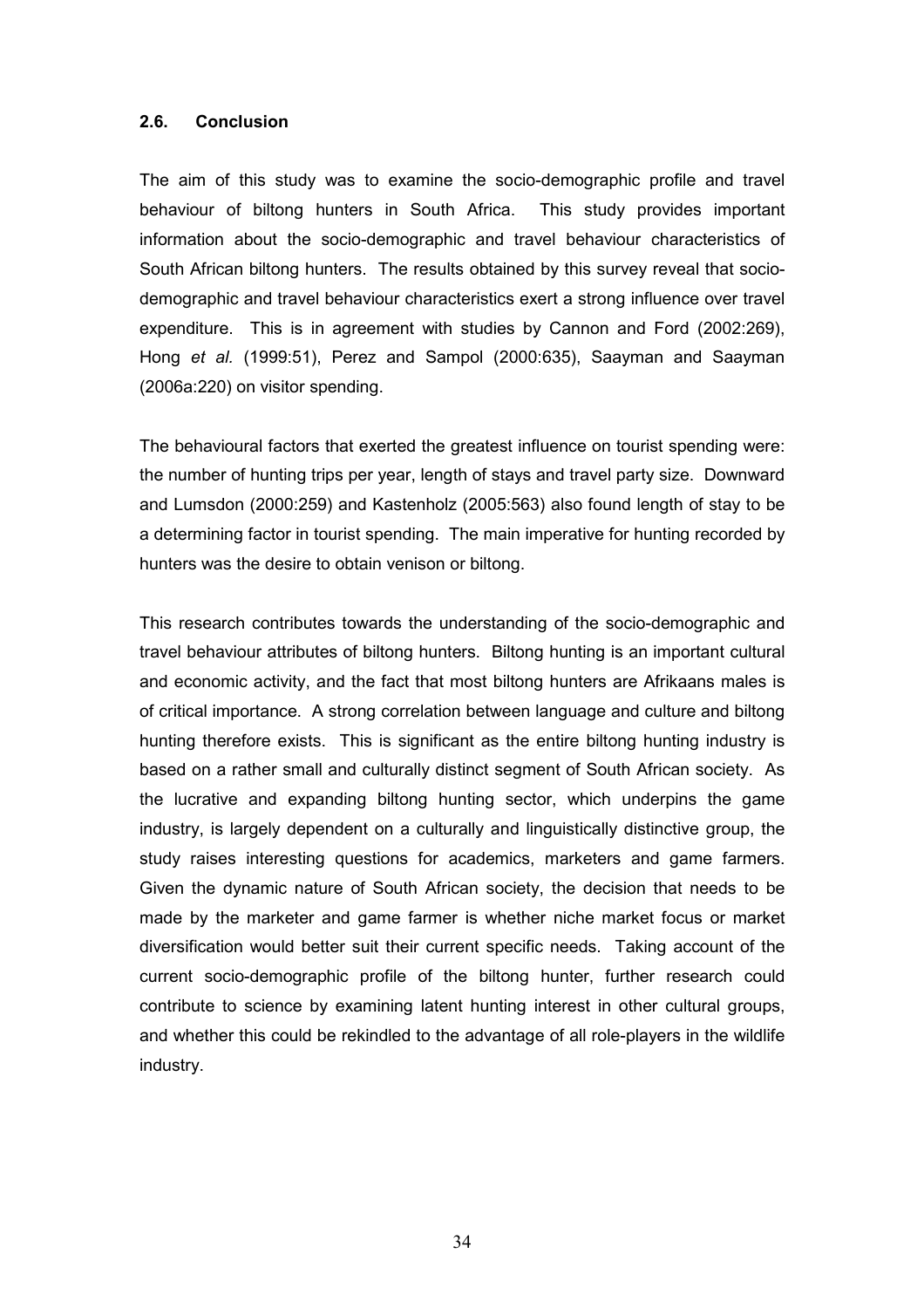# **Chapter 3**

# **Geographical analysis and spending of hunters on game farms**

# **3.1. Introduction**

Southern and Eastern Africa is known amongst hunters for its hunting destinations with South Africa being the most prominent African hunting destination (Dorrington, 2007:3; Dorrington, 2005:12) which forms an important source of income for the South African wildlife industry (direct impact R5 billion in 2010) (Van der Merwe & Saayman, 2005:1; Scholtz *et al.*, 2010:15). It is also a fact that most wildlife-based extractive tourism (hunting) in South Africa occurs primarily on private land such as game farms and private game reserves (Van der Merwe *et al.,* 2007:184; Newsome *et al.*, 2005:16) which is a departure from the norm in other major African hunting destinations where hunting occurs primarily on concessions operated on state owned land (Flack & Neufeld, 2010:12,30,47,81,103,164,166,218,224,282).

South Africa has experienced a sharp increase in the number of game farms during the last ten years, and currently it is estimated that there are more than 9 000 game farms (Boddington, 2010:200; Mabunda, 2008:82). For most of the game farms and private game reserves, hunting forms the main income generator, and is therefore a major component of the wildlife industry in South Africa (Newsome *et al.,* 2005:16). Hunting in South Africa is primarily divided into two categories, biltong hunting and trophy hunting (Cloete *et al.*, 2007:71; Van der Merwe & Saayman, 2003:105; Eloff, 1999:22). The existence of a powerful demand by hunters for biltong (meat products) and trophies has led to an increase in the supply of this commodity (Beinart, 1990:168). By examining what is appealing to tourists (hunters), marketers can effectively lure potential hunters to specific destinations (McKercher & Lau, 2008:355). Abundance and variety of wildlife are major destination attributes for hunters within South Africa (Radder, 2000:129; Barnes *et al.*, 1999:104; Eloff, 1999:22; Radder, 2001:176; ABSA, 2003:17), but is also linked to the geographic location of the game farm (Van der Merwe & Saayman, 2008:16; Radder, 2001:176). Different species can be found in different province due to the type of biodiversity in in the specific area. For example the preferred province of hunting for Blesbuck, Impala, Kudu and Warthog is Limpopo. An important consideration is that the latter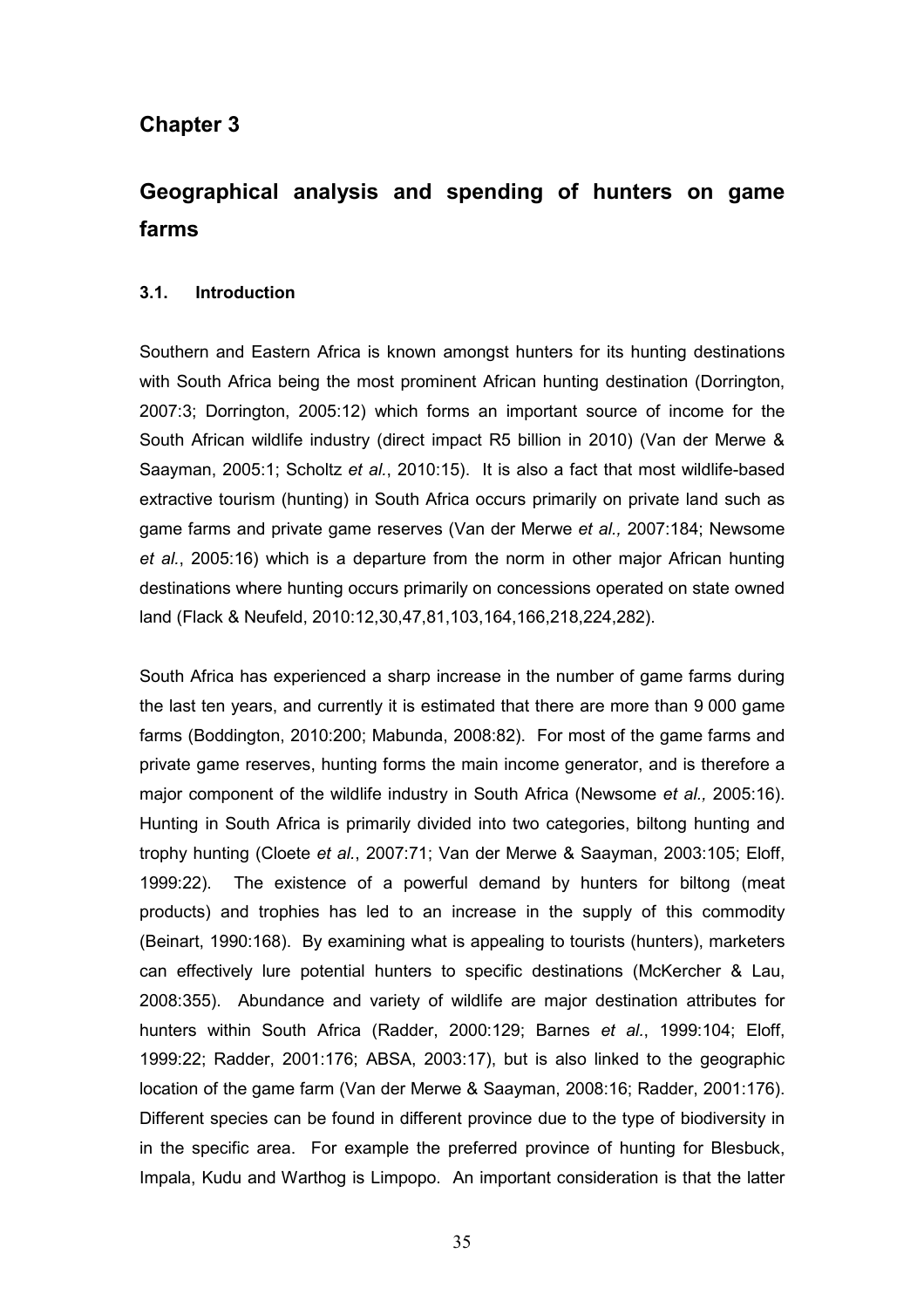three species are naturally occurring in Limpopo in large numbers (Mentis, 2009:12). The demand for tourism (hunting) can be stimulated by the geographic location of a hunting attraction (Keyser, 2009:133) due to game species commonly available in a specific area. Species indigenous to a specific province are mostly hunted in that province and this varies from province to province. In Limpopo and KwaZulu-Natal impala are the most common species while in the Northern Cape the springbok is the most common (Stuart & Stuart, 2009:168,170): Distance to the hunting destination has a definite effect on destination choice and depends on the travel motivations of hunters (Nicolau & Más, 2006:994). The aim of this chapter is to determine whether the location of a hunting product (game farm) plays an important role regarding the destination choice and expenditure of hunters. This has a distinct impact on the financial viability of a game farm, which is not only an attraction but also a business.

To remainder of the chapter is structured as follows: Section 3.2: literature review is presented. Section 3.3: method of research. Section 3.4: the results will be discussed. Section 3.5: findings and implications. Section 3.6: conclusions.

#### **3.2. Literature Review**

As indicated in the introduction, hunters make a significant contribution to the economy of South Africa (Scholtz *et al.,* 2010:36). It is therefore important to investigate the key factors influencing hunters' choice of destination, which will assist product owners in developing even more lucrative hunting destinations. The choice of a hunting destination is affected by different variables and destination attributes (Bruwer, 2003:425; Sirakaya & Woodside, 2005:824). These attributes include: distance travelled (Fesenmaier, 1988:182; Jurowski & Gursoy, 2004:299; Mackenzie, 1990:110; Mehmood, Zhang & Armstrong, 2003:260; Van der Merwe *et al.,* 2007:192; Bilgic *et al.,* 2008:775), infrastructure (Fesenmaier, 1988:182), cost of travel (Mackenzie, 1990:109; Bilgic *et al.,* 2008:779), quality and variety of game species (Barnes *et al.*, 1999:104; Eloff, 1999:22; Radder, 2000:130; Radder, 2001:176; ABSA, 2003:17; Mehmood *et al.*, 2003:250) scenic beauty (Barnes *et al.*, 1999:104; Eloff, 1999:22) and interact with nature (Mehmood *et al.*, 2003:250; Radder, 2005:1143; Radder, 2001:174; Beh & Bruyere, 2007:1468). Hunters typically evaluate a hunting destination based on these extrinsic characteristics (Goossens, 2000:317; Oigenblick & Kirschenbaum, 2002:1090; Durbarry & Sinclair, 2003:932; Klenosky & Gitelson, 1998:664) and the final choice of destination or type

36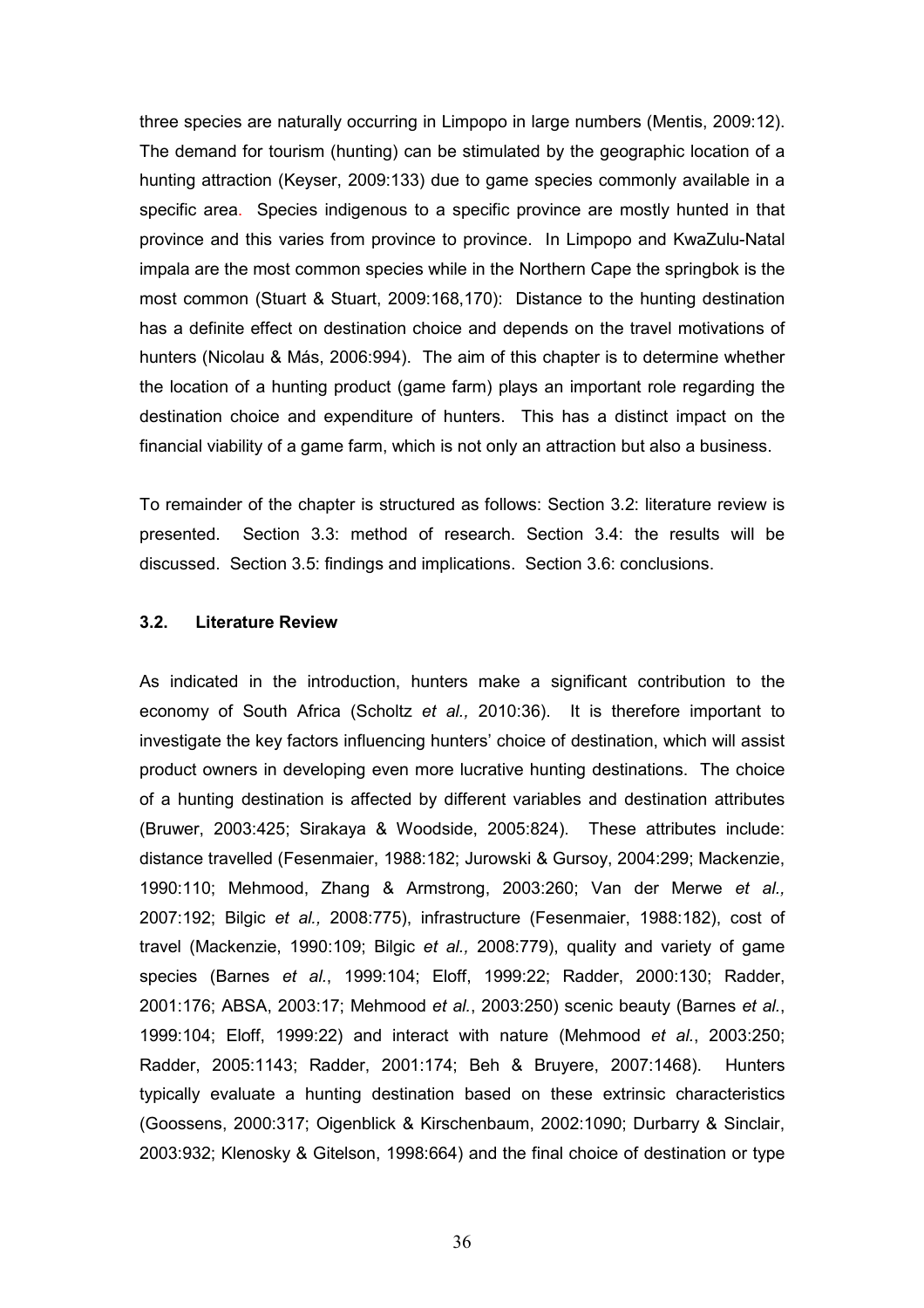of holiday is affected by these different variables and destination attributes (Bruwer, 2003:425; Sirakaya & Woodside, 2005:824).

These attributes have an impact on the volume of tourism flow between areas (Coshall, 2000:582; Lew & McKercher, 2006:406-407). The geography of hunting tourism is particularly sensitive to the social, mental and psychological perceptions of hunters (Kreisel, 2004:167; Gómez Martín, 2005:572) as they have different expectations from the hunting experience and hunters encounter and experience hunting destinations in different ways (McKercher *et al.*, 2006:647; Dolnicar & Huybers, 2007:448) depending on their specific hunting needs (biltong or trophy hunting). Therefore geographic research helps to enhance knowledge about destination attributes and what influences tourists' (or hunters') preferences for certain destinations (Joppe, Martin & Waalen, 2001:258). According to Mykletun, Crotts & Mykletun (2001:493), tourist markets need to be divided into different customer groups based on a consumer's origin. Geographic locality is a powerful segmentation variable used by marketers. Research done by Richards (2002:1055) indicates that the geographic origin of travellers plays an important role in travel motivation. A number of geographical studies have identified elements such as tourist motivations (Jang & Wu, 2006:315), tourist behaviour (Li, 2000:875; Nyaupane & Graefe, 2008:364) and travel activity patterns (McKercher & Lau, 2008:372) as influential to destination choice. These geographical studies are based on; geographical consciousness and tourism experience; geographical location of destination and movement patterns of tourists within a destination. Therefore it is important for game farm owners to understand what influences hunters' decisions in selecting a hunting destination/product so as to attract more hunters.

Saayman and Saayman (2006b:582) indicated one such aspect is the physical location of tourism products (game farms) which plays an important role in determining the value of the product on offer and also determines the amount that tourists (in this case, hunters) are willing to pay. It can be postulated that where a product has considerable tourist appeal, such as the Victoria Falls, location will be less of a determinant, but for similar products and those that do not have a readily identifiable uniqueness, such as guest houses and game farms, the location is vitally important and will have an impact on its financial viability. Therefore a shorter distance of game farms from major population centres, such as Gauteng makes it possible for the game farms to sustain themselves because of access and high disposable income. However, the geographic location of a game farm is interlinked

37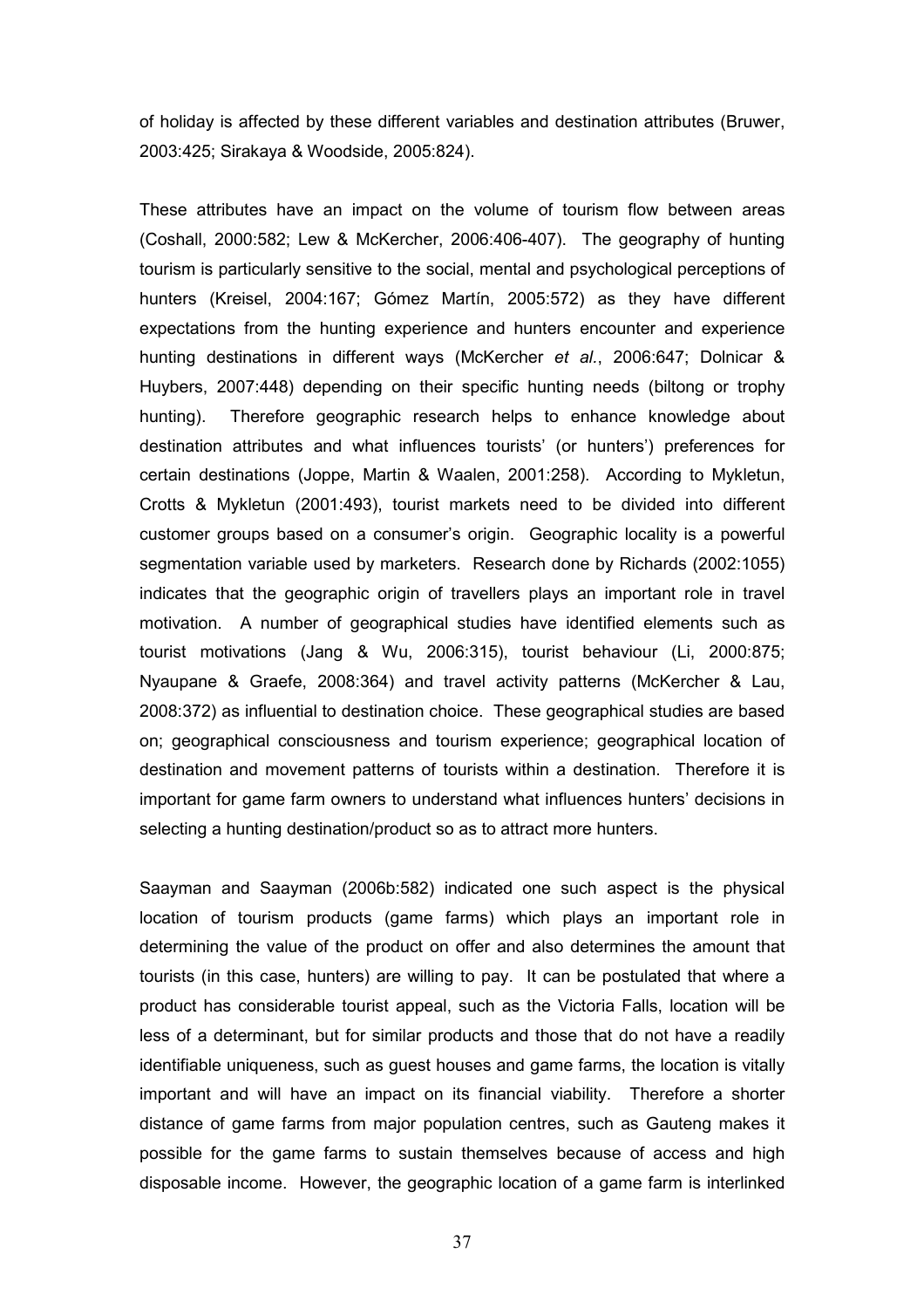with the distinctive characteristics of the specific area, such as natural vegetation, climate and game species (Bansal & Eiselt, 2004:390; Murphy *et al.*, 2000:50; Zhang & Jensen, 2007:226; Eloff, 1999:22) which contribute to the hunting experience. Hunters are being pushed into making travel decisions by factors such as geographic location and wildlife species (Eloff, 1999:22; Radder, 2005:1143; Radder *et al.,* 2000:27; Radder, 2000:130; Radder, 2001:176; ABSA, 2003:17; Boddington, 2010:203).

The availability of a variety of game species is of economic and ecological advantage to game farm owners. Popular hunting provinces such as the Northern Cape, Limpopo, North-West and KwaZulu-Natal differ in terms of natural habitats and species available to hunters (Van der Merwe & Saayman, 2008:15). KwaZulu-Natal is the ideal habitat for the nyala, which has a restricted distribution and is found only in four Southern African countries, and the availability of record trophies attracts foreign hunters (Boddington, 2010:204; Renssen, 2006:70). Other exotic species such as bushbuck is restricted to their natural habitat in KwaZulu-Natal (Renssen, 2006:64-89), the Eastern Cape and Limpopo (Stuart & Stuart, 2007:210) and not commonly found in provinces such as the Western Cape where limited game is available (Cape Nature Conservation, 2003:3).

The hunting industry consists of a clustering of various factors within a specific geographic area (Van der Merwe, 2004:94). The geographic location where tourism occurs (game farms are located) can be seen as the geography of tourism (Crouch, 2000:64) and is concerned with the different elements interrelated in influencing hunters to travel (Lew, 2001:106; Li, 2000:874). These elements include: size of the game farm or nature reserve, infrastructure, special features, location, and different game species present (Van der Merwe, 2004:94). Geographers segment geographic locations into distinctive regions with their own unique characteristics (Lew, 2001:105; Gordon & Goodall, 2000:290-291). Tourist (hunting) attractions are an integral feature of the tourists' (hunters') location and tourists (hunters) may desire particular experiences from the destination area (Murphy *et al.*, 2000:44; Richards, 2002:1048). The consumer or hunter in this instance weighs up the benefits of different hunting alternatives assessing the cost, species, type of habitat, distance to destination and leisure time available (Bansal & Eiselt, 2004:391; Sirakaya & Woodside, 2005:815; Eloff, 1999:22; Radder, 2000:130; Radder, 2001:176; ABSA, 2003:17).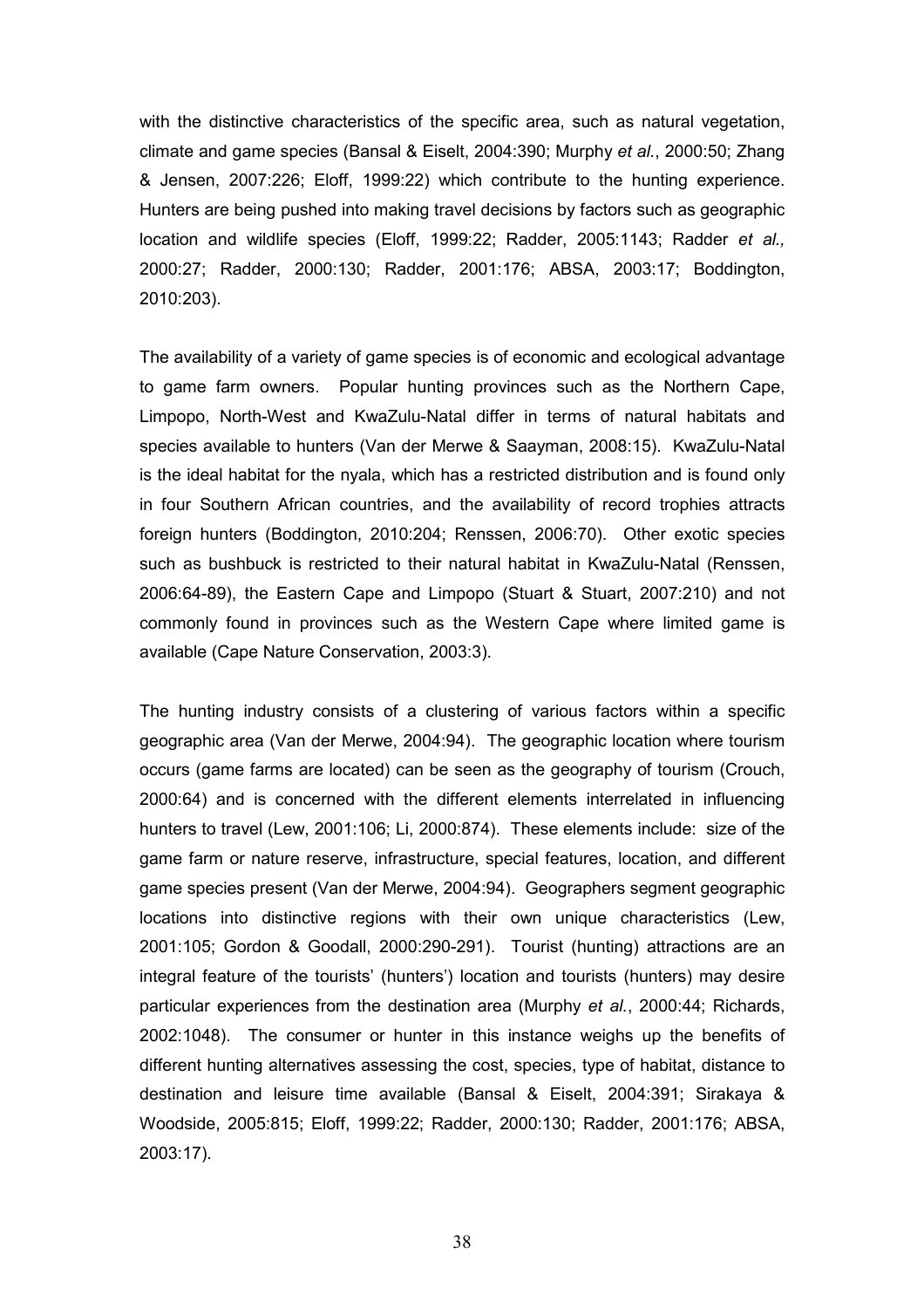Nicolau and Más (2006:994), who conducted research in Spain, found that distance from home has a definite effect on destination choice and depends on the travel motivations of tourists. Tourism routes are the physical distance between the place of origin and the holiday destination (Bruwer, 2003:425; Decrop, 2006:67; Li, Wu & Cai, 2008:312; Bowden, 2003:258; Keyser, 2009:146). Prideaux (2000:54) states the importance of the relationship between various transport systems in tourism flow. The relationship between distance travelled and the proximity of the destination is a significant variable in destination choice (McKercher, 2008:1224; Nicolau & Mas, 2006:986; Dwyer, Forsyth & Rao, 2000:9; Keyser, 2009:143) and spending patterns of visitors (Tiefenbacher, Day & Walton, 2000:307; Nyaupane & Graefe, 2008:364).

Several studies have been devoted to analysing the geographical variables that influence a traveller's decision to visit a destination. Travellers are being lured into travel decisions by external factors such as destination attributes. Table 3.1 lists a summary of research into destination attributes contributing to tourist decision to visit wildlife tourism areas.

| Table 3.1: Destination attributes that influence tourists' decision to visit wildlife |  |  |  |
|---------------------------------------------------------------------------------------|--|--|--|
| tourism areas                                                                         |  |  |  |
|                                                                                       |  |  |  |

| <b>Authors</b>               | <b>Article title</b>                                    | <b>Destination Attributes</b>          |
|------------------------------|---------------------------------------------------------|----------------------------------------|
| Fesenmaier (1988).           | Integrating activity patterns into destination          | <b>Distance</b><br>$\bullet$           |
|                              | choice models.                                          | Infrastructure<br>$\bullet$            |
| Borgers, Van der Heijden     | A variety seeking model of spatial choice-              | Surface area<br>$\bullet$              |
| and Timmermans (1989).       | hehaviour                                               | <b>Distance</b><br>$\bullet$           |
|                              |                                                         | Type of vegetation<br>٠                |
| Mackenzie (1990).            | Conjoint analysis of deer hunting.                      | <b>Distance</b><br>$\bullet$           |
|                              |                                                         | Cost of travel                         |
|                              |                                                         | Entrance fees<br>$\bullet$             |
| Morey, Shaw and Rowe         | A discrete choice model of recreation                   | Cost of travel<br>$\bullet$            |
| (1991).                      | participation<br>site<br>choice,<br>and<br>activity     | Activities at destination              |
|                              | evaluation when complete trip data are not              |                                        |
|                              | available.                                              |                                        |
| Adamowicz, Louviere and      | Combining revealed and stated preference                | <b>Distance</b><br>$\bullet$           |
| <b>Williams (1994).</b>      | methods<br>for<br>valuing<br>environmental              | Land type & size<br>٠                  |
|                              | amenities.                                              | Quality & type of species<br>$\bullet$ |
| <b>Siderelis and Moore</b>   | Recreation demand and the influence of site             | Surface area<br>$\bullet$              |
| (1998).                      | preference variables.                                   | <b>Travel cost</b>                     |
|                              |                                                         | Attributes related to natural          |
|                              |                                                         | attractions                            |
|                              |                                                         | Quality and services<br>٠              |
| Train (1998).                | Recreation demand<br>with<br>models<br>taste            | Size of each area<br>$\bullet$         |
|                              | differences over people.                                | <b>Travel costs</b>                    |
|                              |                                                         | Variety of species                     |
|                              |                                                         | Aesthetics<br>$\bullet$                |
|                              |                                                         | Number of camping sites                |
|                              |                                                         | Number of access points                |
|                              |                                                         | Number of protected                    |
|                              |                                                         | species                                |
|                              |                                                         | Ranking in tourist guides<br>٠         |
| Dubin (1998).                | <b>The</b><br>demand<br>for<br>recreation fishing<br>in | <b>Travel cost</b><br>$\bullet$        |
|                              | Montana.                                                |                                        |
| Adamowicz, Bocal,            | Stated preference approaches for measuring              | Surface area<br>$\bullet$              |
| <b>Williams and Louviere</b> | passive use values: choice experiments and              | Number of game species<br>$\bullet$    |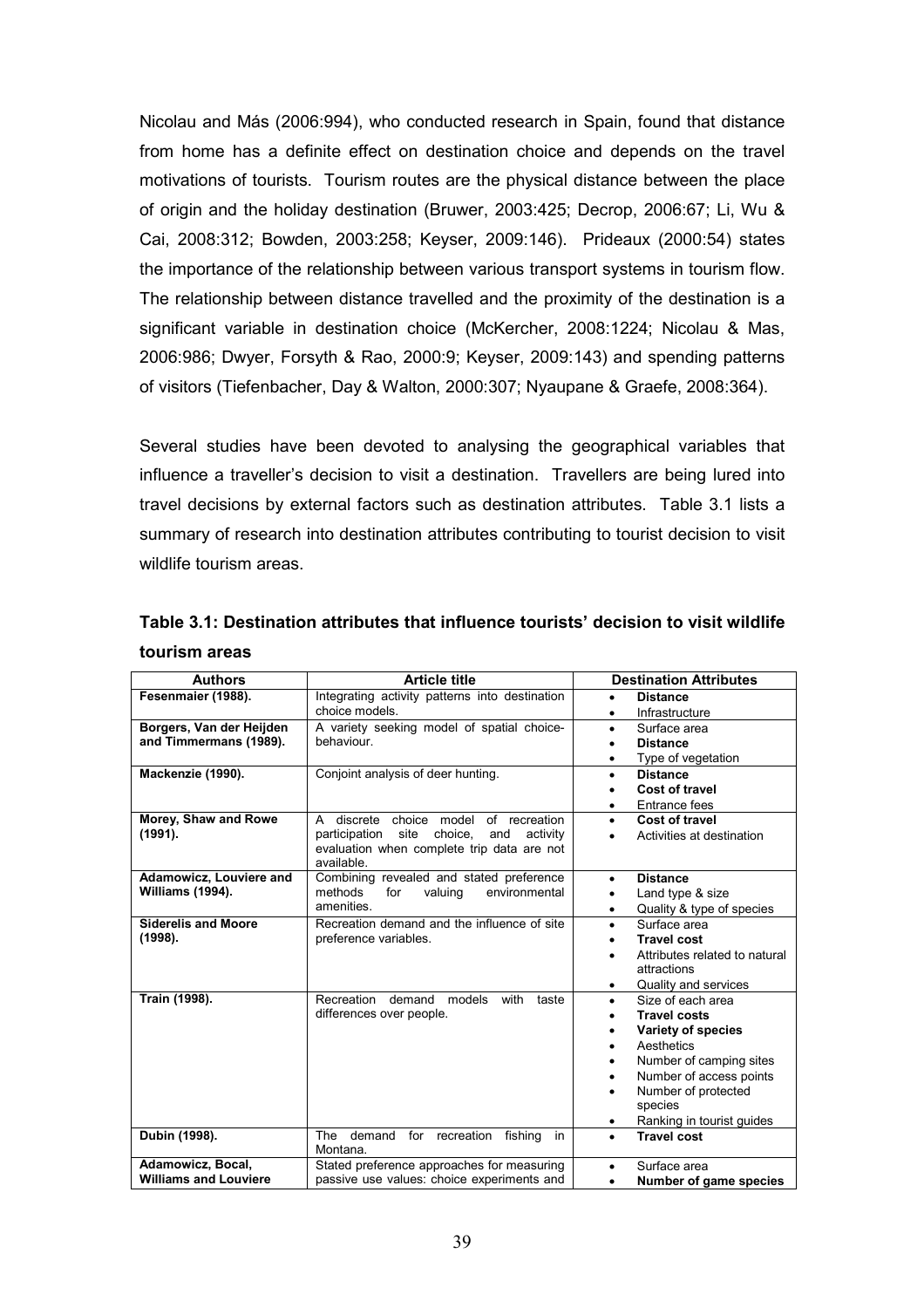| (1998).                           | contingent valuation.                                                                         | Restrictions of use<br>$\bullet$                     |
|-----------------------------------|-----------------------------------------------------------------------------------------------|------------------------------------------------------|
| Barnes et al. (1999).             | Tourists' willingness to pay for wildlife                                                     | Number of wildlife                                   |
|                                   | viewing and wildlife conservation in Namibia.                                                 | Scenic attributes<br>$\bullet$                       |
|                                   |                                                                                               | Unique, unspoiled<br>$\bullet$                       |
|                                   |                                                                                               | nature/landscape                                     |
| Eloff (1999).                     | Wins uit wildboerdery.                                                                        | Scenic beauty<br>$\bullet$                           |
|                                   |                                                                                               | Quality of facilities<br>٠                           |
|                                   |                                                                                               | Variety of game species<br>$\bullet$                 |
|                                   |                                                                                               | <b>Quality game</b><br>٠                             |
|                                   |                                                                                               | Slaughtering facilities<br>٠                         |
|                                   |                                                                                               | General atmosphere<br>٠                              |
| <b>Schroeder and Louviere</b>     | Stated choice models for predicting the                                                       | Distance<br>and<br>time<br>of                        |
| (1999).                           | impact of user fees at public recreation sites.                                               | journey                                              |
|                                   |                                                                                               | Entry fees<br>٠                                      |
|                                   |                                                                                               | Attributes related to parks<br>٠                     |
| Radder (2000).                    | Expectations of kudu hunters in the Eastern                                                   | Meat processing facilities,<br>$\bullet$             |
|                                   | Cape: a value chain constellation.                                                            | Variety of game,<br>٠                                |
|                                   |                                                                                               | High quality of game<br>$\bullet$                    |
|                                   |                                                                                               | Qualified field guides<br>٠                          |
| Van der Waal and Dekker           | Game Ranching in the Northern Province of                                                     | <b>Trophy Hunting</b>                                |
| (2000).                           | South Africa.                                                                                 | ٠<br>Ecotourism<br>$\bullet$                         |
| Radder et al. (2000).             | Staging experiences to satisfy needs: a                                                       | Accommodation<br>$\bullet$                           |
|                                   | game hunting experience.                                                                      | $\bullet$                                            |
|                                   |                                                                                               | Slaughtering & cooling<br>facilities                 |
|                                   |                                                                                               |                                                      |
|                                   |                                                                                               | Guides & trackers<br>٠                               |
|                                   |                                                                                               | Transport<br>٠                                       |
| Radder (2001).                    | The nature, antecedents and role of South<br>African<br>kudu hunters'<br>expectations<br>in.  | <b>Nature</b><br>$\bullet$                           |
|                                   | sustaining a competitive advantage.                                                           | Variety of game species<br>٠                         |
|                                   |                                                                                               | Quality of game<br>٠                                 |
|                                   |                                                                                               | Services: Tracker,<br>$\bullet$                      |
|                                   |                                                                                               | slaughtering facilities                              |
| ABSA (2003).                      | Game Ranch profitability in South Africa.                                                     | Variety of game<br>٠                                 |
|                                   |                                                                                               | Weather<br>٠                                         |
|                                   |                                                                                               | Accessibility<br>$\bullet$                           |
| Mehmood et al. (2003).            | Factors associated with declining hunting<br>licence sales in Alabama.                        | Safety<br>٠                                          |
|                                   |                                                                                               | Behaviour of other hunters<br>$\bullet$              |
|                                   |                                                                                               | Number of hunters<br>٠                               |
|                                   |                                                                                               | Size of hunting area<br>٠                            |
|                                   |                                                                                               | Amount of habitat<br>٠                               |
|                                   |                                                                                               | Number of game<br>$\bullet$                          |
|                                   |                                                                                               | Accessibility<br>٠                                   |
|                                   |                                                                                               | <b>Distance</b>                                      |
|                                   |                                                                                               | Success rate                                         |
|                                   |                                                                                               | Other expenses<br>٠                                  |
| Van der Merwe and                 | Game farms as sustainable ecotourism<br>attractions.                                          | Ecotourism<br>$\bullet$                              |
| Saayman (2005).                   |                                                                                               | Breeding rare/endangered                             |
|                                   |                                                                                               | game species                                         |
|                                   |                                                                                               | Process game products                                |
|                                   |                                                                                               | Hunting<br>٠                                         |
| Lindsey, Alexander, Frank,        | Potential of trophy hunting<br>to<br>create<br>incentives for wildlife conservation in Africa | Variety of game<br>٠                                 |
| Mathieson and Romañach<br>(2006). | where alternative wildlife-based land uses                                                    | Professionalism of hunting<br>$\bullet$              |
|                                   |                                                                                               | operator                                             |
|                                   | may not be viable.                                                                            | Trophy quality<br>٠                                  |
|                                   |                                                                                               | Hunting area<br>٠                                    |
|                                   |                                                                                               | Scenic beauty<br>٠                                   |
|                                   |                                                                                               | Nature conservation                                  |
| Van der Merwe et al.              | The determinants of spending by biltong                                                       | activities<br><b>Distance travelled</b>              |
| (2007).                           |                                                                                               | ٠                                                    |
|                                   |                                                                                               |                                                      |
|                                   | hunters.                                                                                      | Number of game species<br>٠                          |
| Beh and Bruyere (2007).           | Segmentation by visitor motivation in three                                                   | Culture<br>٠                                         |
|                                   | Kenyan national reserves.                                                                     | Adventure<br>٠                                       |
|                                   |                                                                                               | Nature<br>$\bullet$                                  |
|                                   |                                                                                               | Wildlife viewing<br>٠                                |
|                                   |                                                                                               | Scenic beauty<br>٠                                   |
| Bilgic et al. (2008).             | Estimating<br>fishing<br>and hunting<br>leisure                                               | <b>Distance travelled</b><br>٠                       |
|                                   | spending shares in the United States.                                                         | <b>Travel Cost</b><br>٠<br>Hunting licence fees<br>٠ |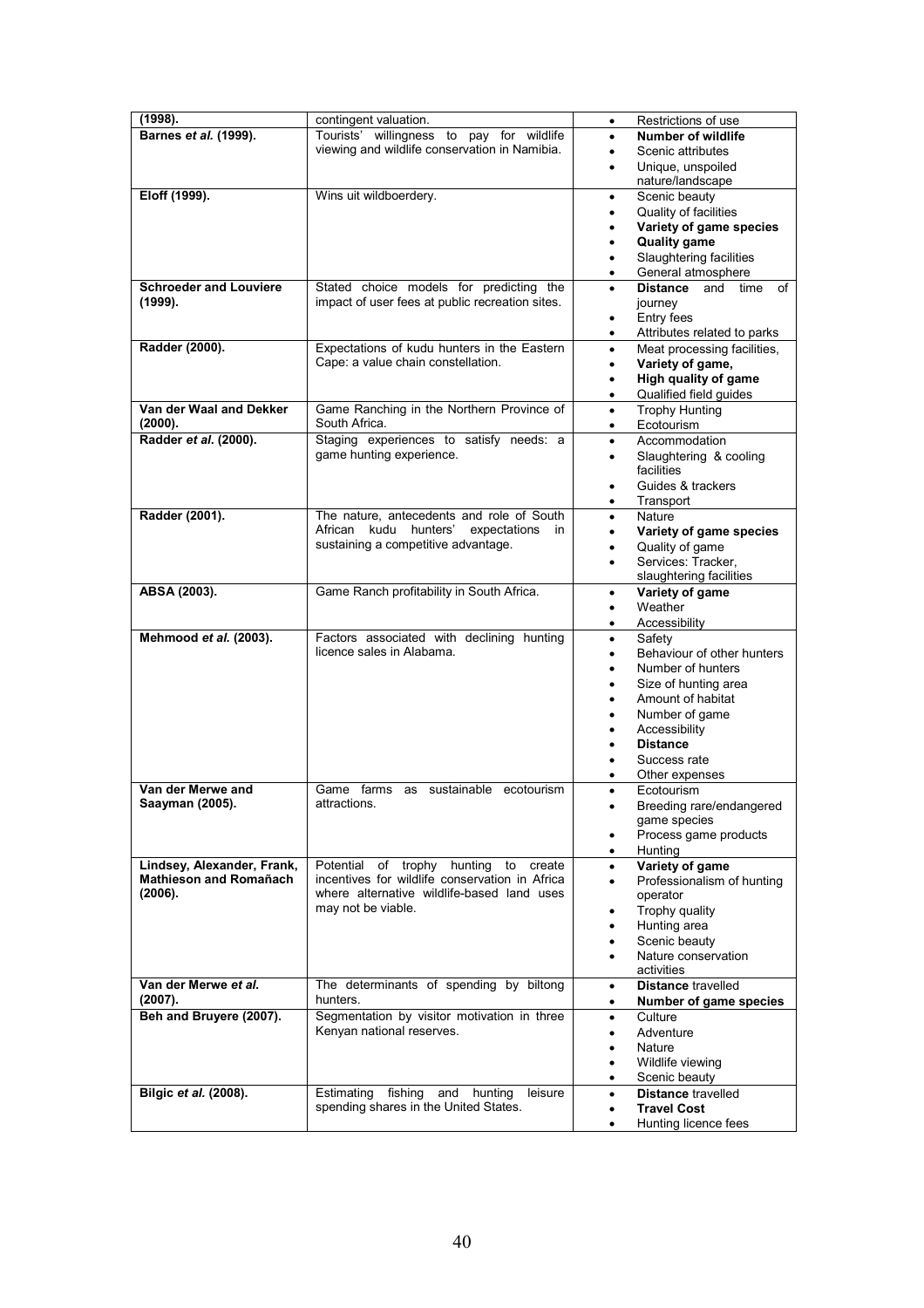The above body of research indicated that location (distance from home) is one of the most important attributes when visiting a wildlife tourism destination. Other considerations are travel cost, scenic beauty, abundance of game, variety of game species, game processing facilities and size of wildlife area.

The determinants that influence the visiting patterns of hunters in South Africa seem to correlate with the literature above. Research indicated that the distance hunters' travel has a direct impact on hunting destination choice (Eloff 1999:23; ABSA, 2003:19, 25; Van der Merwe *et al*., 2007:191,192; Radder & Bech-Larsen, 2008:256; Jonker, 2003:64). Hunters in general are prepared to travel a maximum of four hours to their hunting destination (Boddington, 2010:203). Destination attributes have increased the competition between game farms, service such as slaughtering, meat processing, cooling facilities (Radder, 2000:132; Radder *et al.,* 2000:24,27; Eloff, 1999:22) and variety of species and rare or exotic game species offered (Eloff, 1999:22; Radder *et al.*, 2000:25; ABSA, 2003:28; Flack, 2010:189; Castley, Boshoff & Kerley, 2001:346) which contribute to attract more hunters.

The consumer or hunter in this instance weighs up the benefits of different hunting alternatives assessing the cost and distance to destination (Bansal & Eiselt, 2004:391; Sirakaya & Woodside, 2005:815). Extrinsic characteristics, such as place of origin of the visitor also influence visitor spending patterns (Cannon & Ford, 2002:264; Dolnicar, Crouch, Devinney, Huybers, Louviere & Oppewal, 2008:46). The number of tourist arrivals in an area, and the level of spending at a destination, is closely related to the prosperity of a specific tourism sector (Sheldon, 1993:13; Perez & Sampol, 2000:625) and is dependent on the income levels and prevailing socioeconomic conditions of these tourists.

#### **3.3. Method of research**

The data used for the analysis were gathered over a five-month period between October 2007 and February 2008. The methodology used will now be discussed under the following headings: (i) the questionnaire, (ii) the method and (iii) the statistical analysis.

#### **3.3.1. The questionnaire**

The questionnaire consisted mostly of closed-response questions, together with a small number of open-ended questions organised into a number of sections. In

41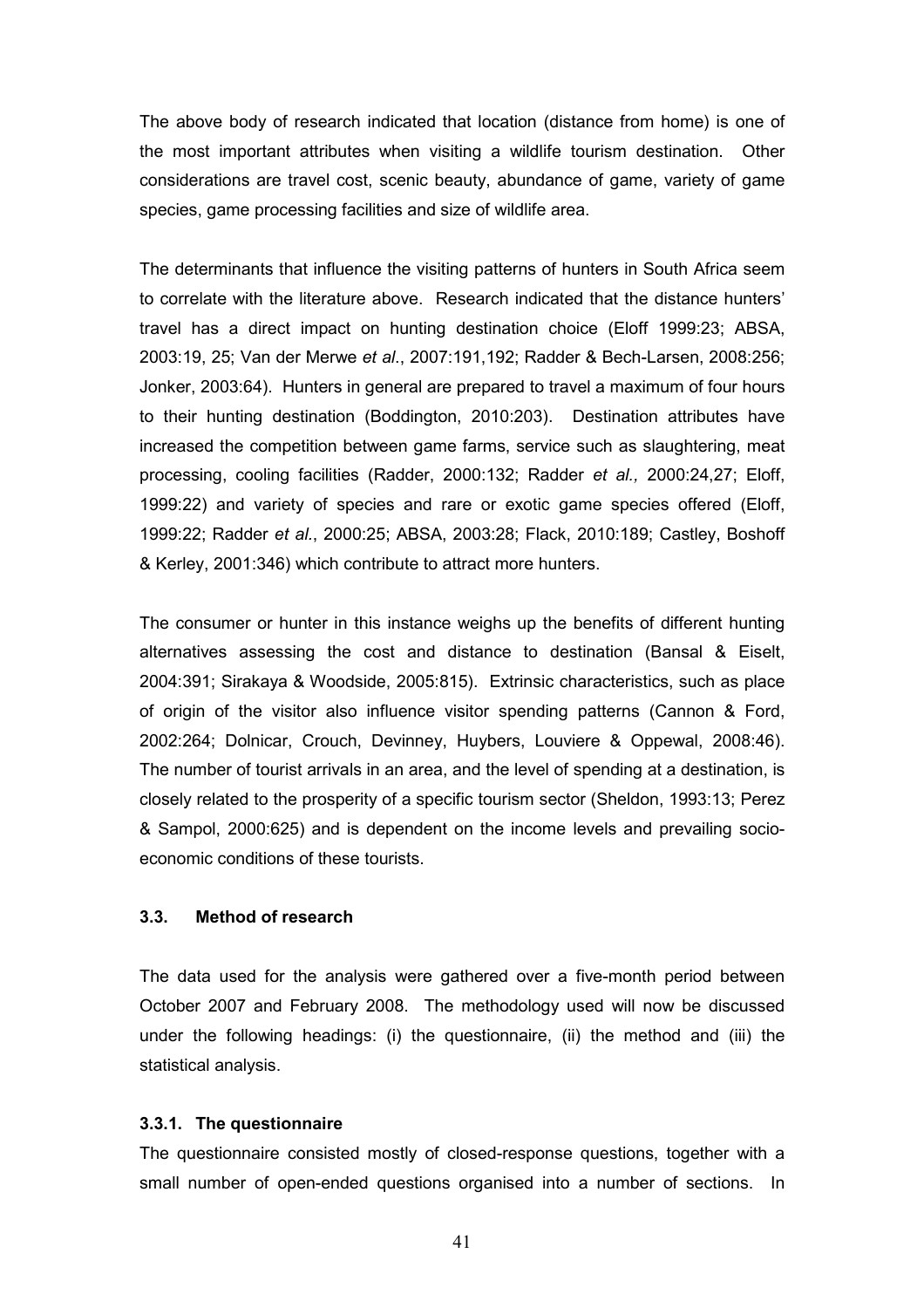Section A, demographic details were surveyed (marital status, age, gender, language, education, occupation, income and province of residence) while Section B focused on spending behaviour and motivational factors (number of persons paid for, number of times the destination has been visited, length of stay and amount spent). The information obtained from these two sections was analysed.

# **3.3.2. Method**

Quantitative research was conducted and a probability sampling method was used. The research population and the sample consisted of all the members of the three largest hunting associations in South Africa. These are the South African Hunters and Game Conservation Association (SAHGCA) (*N=*21 000), the Professional Hunters Association of South Africa (PHASA) (*N=*1 039) and the national Confederation of Hunting Associations of South Africa (CHASA) (*N=*18 000) (N = 40 000). The questionnaires were distributed as follows:

- Firstly, questionnaires were mailed to the members of the SA Hunters and Game Conservation Association along with their monthly magazine (*SA Hunters/SA Jagters*).
- Secondly, an interactive questionnaire was loaded onto the websites of SAHGCA, PHASA and CHASA during the months of September and October 2007.

In total, 676 (n) questionnaires were returned via email, fax and overland mail. Maree and Pietersen (2007:179) state that the number of units (n) involved in the sample is more important than the percentage of the total population they represent. An increase in the sample size, in proportion to the size of the population from which the sample is drawn, results in a decrease in the standard error. Even so, it is not necessary to draw a sample larger than 500 as this will have little effect in decreasing the standard error and margin of error (Maree & Pietersen, 2007:179).

#### **3.3.3. Statistical analysis**

Firstly, a statistical analysis was conducted using SAS System for windows (SAS Institute Inc., 2002-2005). Descriptive statistics were used to indicate the five most popular provinces to hunt as well as the five provinces of hunters' origin. The results indicated that Limpopo (Damm, 2005:14; Van Niekerk, 2006:51), Northern Cape (Cloete *et al.*, 2007:77; Van Niekerk, 2006:51), Eastern Cape (Damm, 2005:2; Radder *et al.,* 2000:25; Van Niekerk, 2006:52), North-West (Jonker, 2003:64-65) and KwaZulu-Natal (Nell, 2003: 100–102) are the most preferred hunting provinces in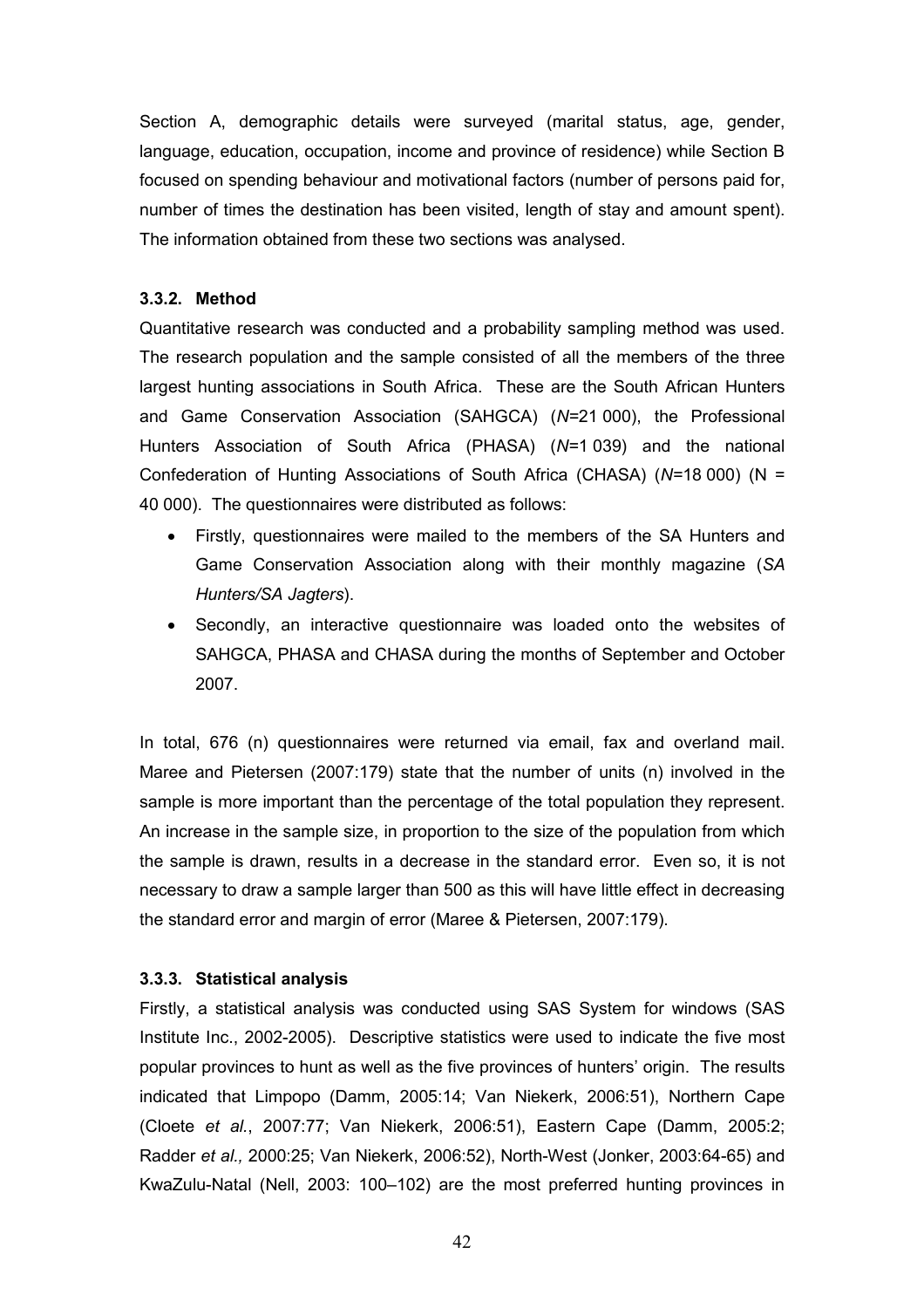South Africa which correlates with previous research. This method provides simple summaries of the sample and the measures (Zikmund, 2003:402). Frequency distribution was used for categories such as marital status, education, occupation and method of hunt. Frequency distribution shows the number of times that a variable's different values occur in a sample (Pietersen & Maree, 2007:184). The median was used to describe numerical data (age, number of times hunting and average length of stay). The median is the middle value in a data set and is a more accurate assessment of a trend where outliers exert a strong influence on normal distribution (Pietersen & Maree, 2007:187).

Secondly, an investigation of the data indicates that the main sources of hunters for this survey originate from Gauteng (35.54%), KwaZulu-Natal (13.55%), Free State (12.05%), North West (10.39%) and Western Cape (9.04%).

A multiple linear regression analysis was undertaken using to identify the variables that influence biltong hunters' expenditure. This regression analysis was performed to determine the variables that influence biltong hunters' expenditure as the dependent variable, which was measured by the logarithm of the total expenditure of a hunter. The independent variables consist of dummy variables as well as variables directly obtained from the questionnaire, namely: age, number of times hunting, length of stay at hunting destination and the logarithm of total income.

The dummy variables were included to handle categorical data as follows: (1) married hunters = 1 versus unmarried hunters =  $0$ ; (2) dedicated hunter = 1 versus occasional hunter =  $0$ ; (3) KwaZulu-Natal = 1 versus the remaining four provinces of origin = 0; (4) North-West = 1 versus the remaining four provinces of origin = 0; (5) Free State = 1 versus the remaining four provinces of origin; (6) North-West = 1 versus the remaining four provinces of origin = 0; (7) Western Cape = 1 versus the remaining four provinces of origin = 0.

In a multiple linear regression model, adjusted R squared measures the proportion of the variance in the dependent variable accounted for by the explanatory variable (Howell, 1995:167). The regression model includes different demographic variables such as age of hunter, language of hunter, marital status of hunter, level of education, province of origin of hunter, income of hunter and travel behaviour variables such as number of times they went hunting, number of days spent at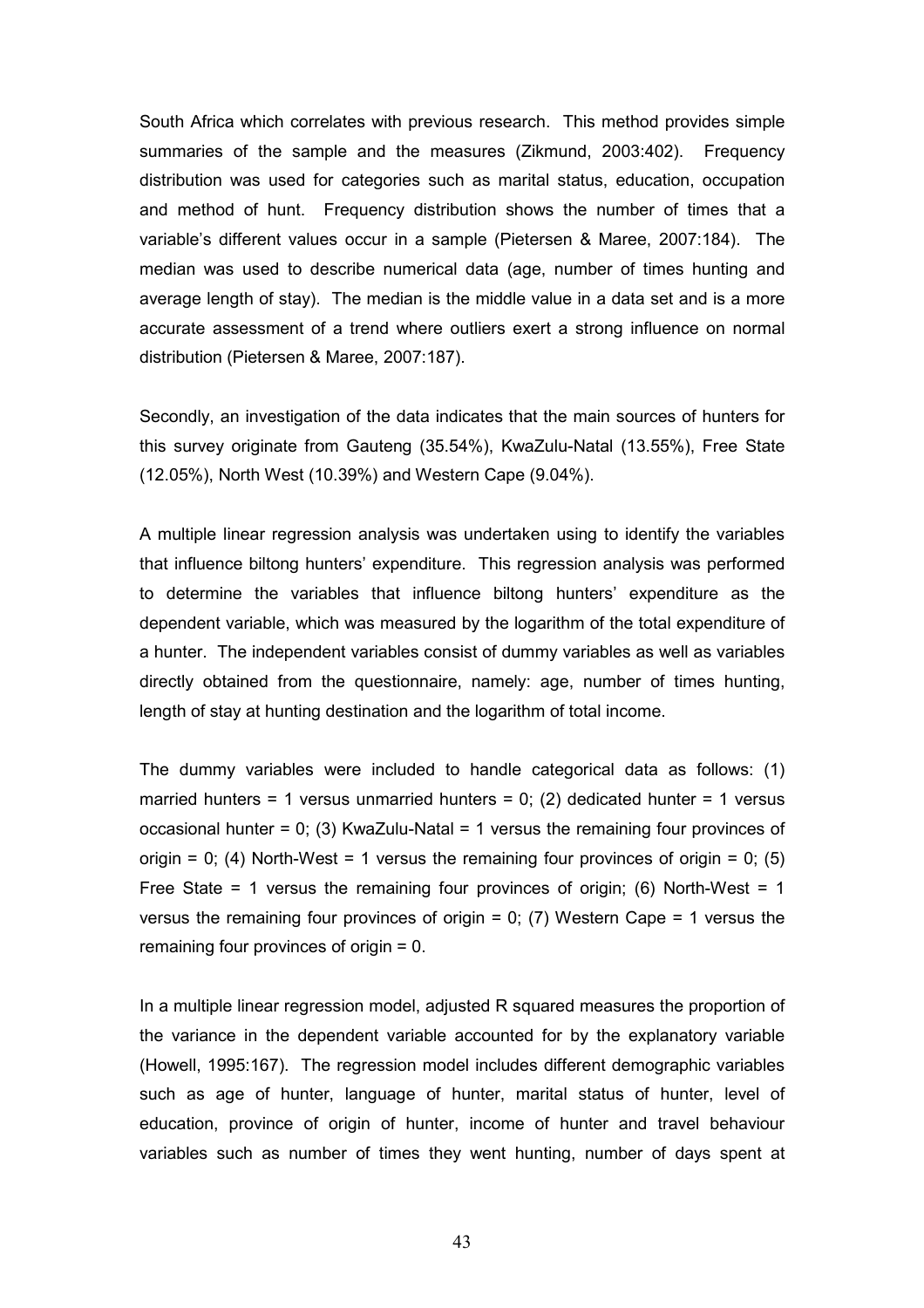hunting destination, dedicated hunter status and hunting group size. This analysis will examine the total spending by biltong hunters and these variables.

# **3.4. Results**

The results of this survey will be discussed as follows: Firstly a profile of hunters will be given regarding the five provinces of origin, Gauteng, KwaZulu-Natal, Free State, North-West and Western Cape (Table 3.2) and, secondly, spatial analysis regarding province of origin will be provided. Thirdly, a regression analysis will be performed to determine the relative strength or significance of the relationship between spending and its different determinants. From a development and economic point of view, it is necessary to identify the origin of hunters as well as their preferred hunting destinations. The importance of this for game farms owners is that it will assist them in identifying the correct market as well as where to do possible game farm developments (Map 3.1). It will also assist them in targeting the most lucrative hunting markets.

# *3.4.1. Profile of hunters*

The profile of the provinces of origin of hunters is presented in Table 3.2. Descriptive analysis of the sample showed that the majority of hunters of this sample are male, married, between the ages 47 and 58 years, and educated (diploma or degree). The five most important provinces of origin are Gauteng, KwaZulu-Natal, the Free State, North-West and the Western Cape. The largest percentage of hunters from this sample is Afrikaans-speaking except for hunters originating from KwaZulu-Natal, which was mostly English-speaking. Hunters originating from the Free State had the highest annual income (R450 000.00). Hunters from Gauteng, North-West and KwaZulu-Natal indicated that they stay for an average of four days. Hunters originating from the Free State and the Western Cape had an average length of stay of three days. Hunters originating from Gauteng and KwaZulu-Natal hunt an average of four times during the hunting season in comparison with three times for the remaining three provinces.

The results also showed that hunters prefer to hunt in groups and by means of walk and stalk. Hunters residing in the Western Cape and Gauteng had the highest average expenditure. This may be attributed to Gauteng and Western Cape being the economic hubs of South Africa (Saayman & Saayman, 2006:578). The results further bring to light that hunters residing in the Western Cape also had the highest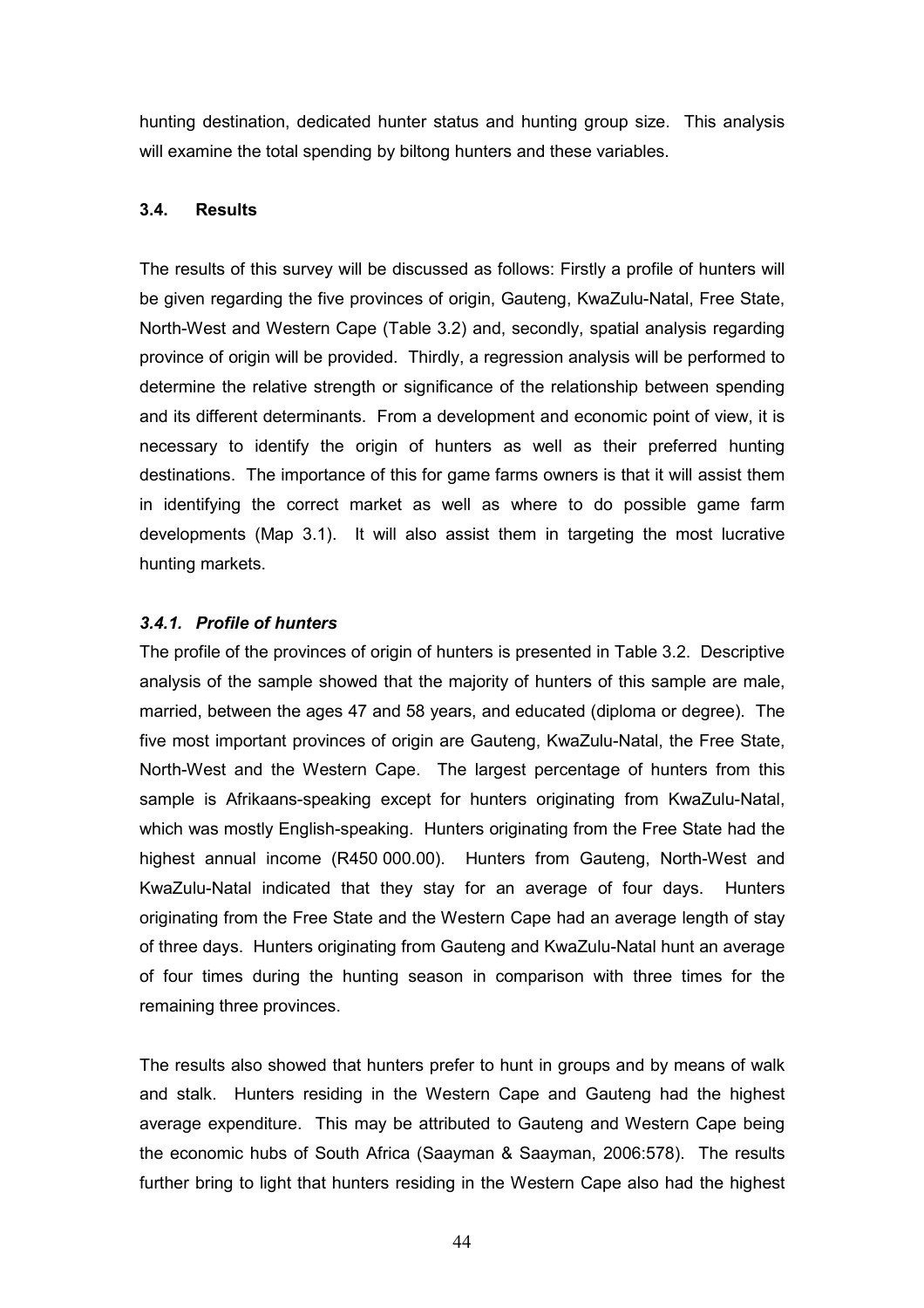expenditure on game hunted. KwaZulu-Natal had the lowest average expenditure and lowest expenditure on game hunted.

# *3.4.2. Spatial analysis on game hunted*

Map 3.1 portrays the provinces of origin of hunters as well as the most preferred hunting provinces. From Map 3.1, it is clear that a large percentage of hunters prefer to hunt in their province of origin (excluding Gauteng where a small percentage (4.4%) hunt in the province itself) as well as neighbouring provinces. This finding supports the notion that distance plays a role in the selection of hunting destinations and also supports Boddington (2010:203) who indicated that hunters are willing to travel short distances of up to four hours. The results revealed that hunters from Gauteng prefer to hunt in provinces such as Limpopo (51%), North-West (11%) which is adjacent to Gauteng, as well as the Northern Cape (10%) and the Free State (8.05%) which is closely situated (Map 3.1). This result is attributed to the limited number of game farms in Gauteng (Van der Merwe & Saayman, 2003:104), which forces hunters to travel greater distances.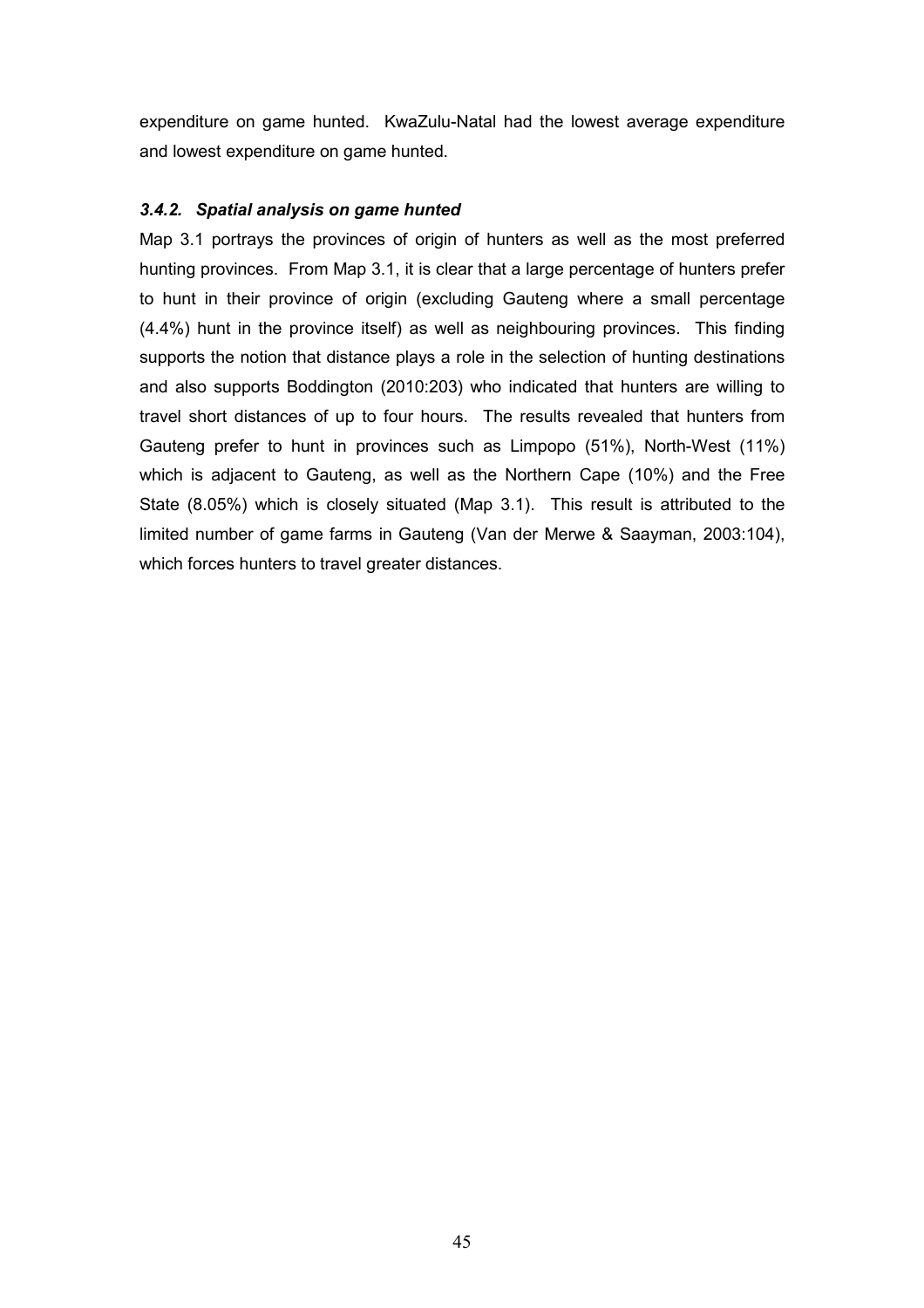| Hunters' province of origin     | Gauteng                 | KwaZulu-Natal           | Free State              | North-West              | Western Cape            |
|---------------------------------|-------------------------|-------------------------|-------------------------|-------------------------|-------------------------|
| Province as percentage of total | 35.54%                  | 13.55%                  | 12.05%                  | 10.39%                  | 9.04%                   |
| Preferred hunting provinces     | Limpopo (51.27%)        | KZN (91.11%)            | Free State (32.50%),    | North-West (53.62%)     | Eastern Cape (31.67%),  |
|                                 | North-West (11.86%)     | Limpopo (3.33%)         | Northern Cape (28.75%)  | Limpopo (18.84%)        | Northern Cape (30.00%)  |
|                                 | Northern Cape (10.17%)  | Free State (2.22%)      | Limpopo (12.50%)        | Northern Cape (15.94%)  | Western Cape (20%)      |
|                                 | Free State (8.05%)      | Eastern Cape (2.22%)    | Eastern Cape (11.25%)   | Eastern Cape (2.9%)     | Limpopo (11.67%)        |
|                                 | Eastern Cape (5.08%)    | Northern Cape (1.11%)   | North-West (6.25%)      | Free State (2.9%)       | North-West (1.67%)      |
|                                 | Gauteng (4.24%)         |                         | KwaZulu-Natal (5%)      | KwaZulu-Natal (1.45%)   | KwaZulu-Natal (1.67%)   |
|                                 | Mpumalanga (2.54%)      |                         | Western Cape (1.25%)    | Western Cape (1.45%)    | Free State (1.67%)      |
|                                 | KwaZulu-Natal (1.69%)   |                         | Mpumalanga (1.25%)      | Mpumalanga (1.45%)      |                         |
| Hunt alone/group                | Groups (75.11%)         | Groups (70.33%)         | Groups (75.95%)         | Groups (74.65%)         | Groups (60.66%)         |
| Length of stay                  | 4                       | 4                       | ო                       | 4                       | 3                       |
| Times hunt a year               | 4                       | 4                       | ო                       | ω                       | ო                       |
| Average expenses                | R8 300.00               | R4 800.00               | R5 830.00               | R6 125.00               | R9 675.00               |
| Game expenses                   | R7 225.00               | 800.00<br>$\tilde{5}$   | R8 100.00               | R7 025.00               | R9 725.00               |
| Method of hunt                  | Stalk (91.56%)          | Stalk (78.02%)          | Stalk (42.50%)          | Stalk (92.96%)          | Stalk (80.33%)          |
| <b>Panguage</b>                 | Afrikaans (82.70%)      | English (64.84%)        | Afrikaans (95%)         | Afrikaans (88.73%)      | Afrikaans (83.61%)      |
| <b>Marital Status</b>           | Married (85.65%)        | Married (85.38%)        | Married (91.25%)        | Married (94.37%)        | Married (96.72%)        |
| Age                             | 58                      | 8                       | 48.50                   | 47                      | 47                      |
| Income                          | R350 000.00             | R300 000.00             | R450 000.00             | R400 000.00             | R375 000.00             |
| Education                       | Diploma/Degree (38.56%) | Diploma/Degree (43.82%) | Diploma/Degree (26.25%) | Diploma/Degree (40.85%) | Diploma/Degree (39.34%) |
| Occupation                      | Self-employed (25.53%)  | Self-employed (23.33%)  | Professional (27.85%)   | Self-employed (19.72%)  | Self-employed (32.79%)  |
|                                 |                         |                         |                         |                         |                         |

Table 3.2: Hunters province of origin **Table 3.2: Hunters province of origin** 

46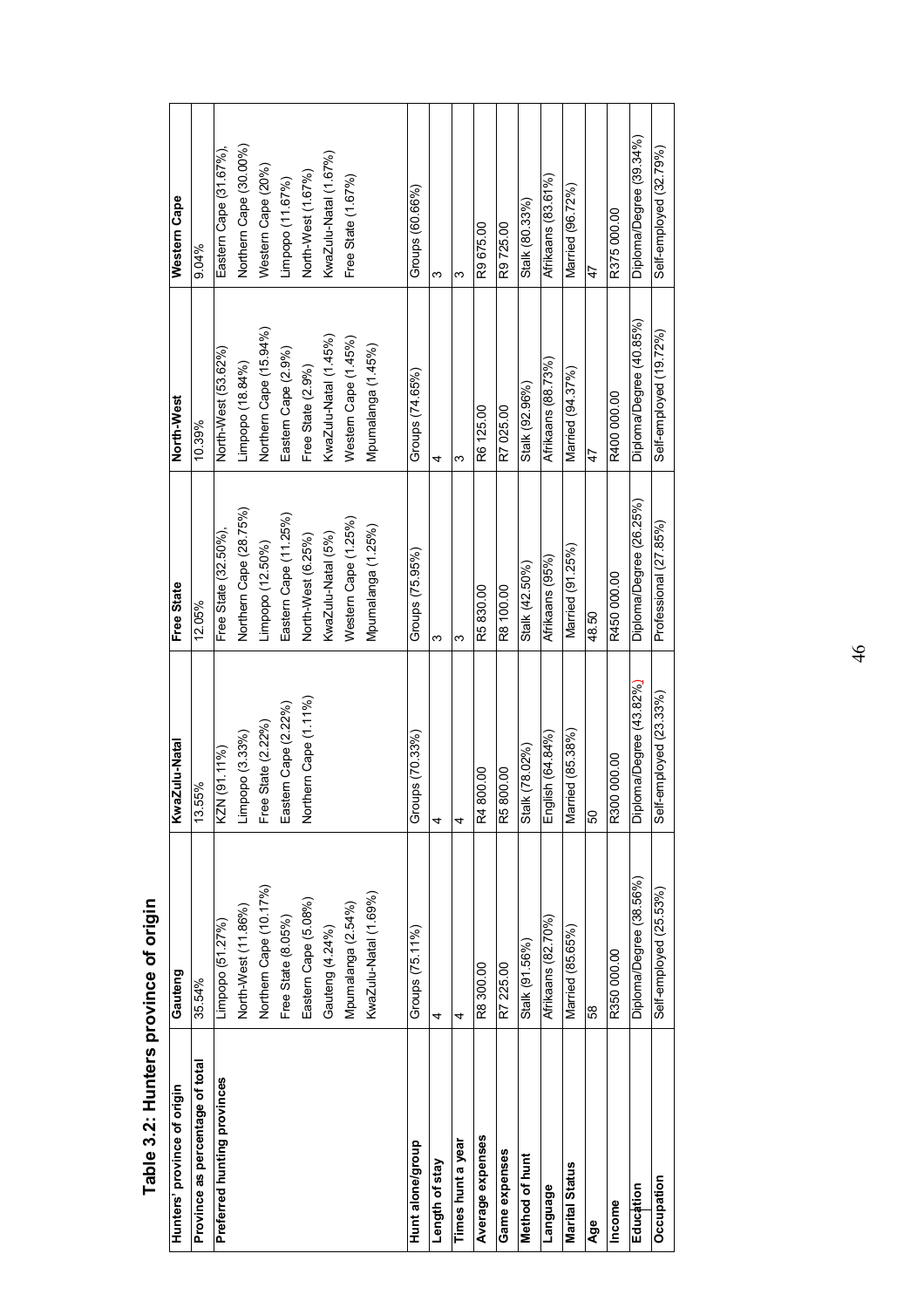

**Map 3.1: Hunters' province of origin and hunting destination** 

(Authors's own creation)

Hunters from KwaZulu-Natal (KZN) indicated that the majority of hunters prefer to hunt in KwaZulu-Natal itself (91%). A small percentage, however hunts in the Free State (adjacent to KZN) and Limpopo. Hunters originating from the Free State mainly hunt in the Free State (32%) and the neighbouring Northern Cape (28%). Twelve percent indicated that they hunt in the Limpopo province. In the case of hunters originating from North-West, 53% hunt in the North-West itself and 18% in Limpopo and 15% in the Northern Cape, respectively, which are both neighbouring provinces. Hunters originating from the Western Cape prefer to hunt more in the neighbouring provinces such as Eastern Cape (31%) and Northern Cape (30%) than they do in their own province (20%).

Therefore the greater the number of hunting opportunities that exist in a province, the greater the number of hunters resident in that province and in neighbouring provinces. Again, the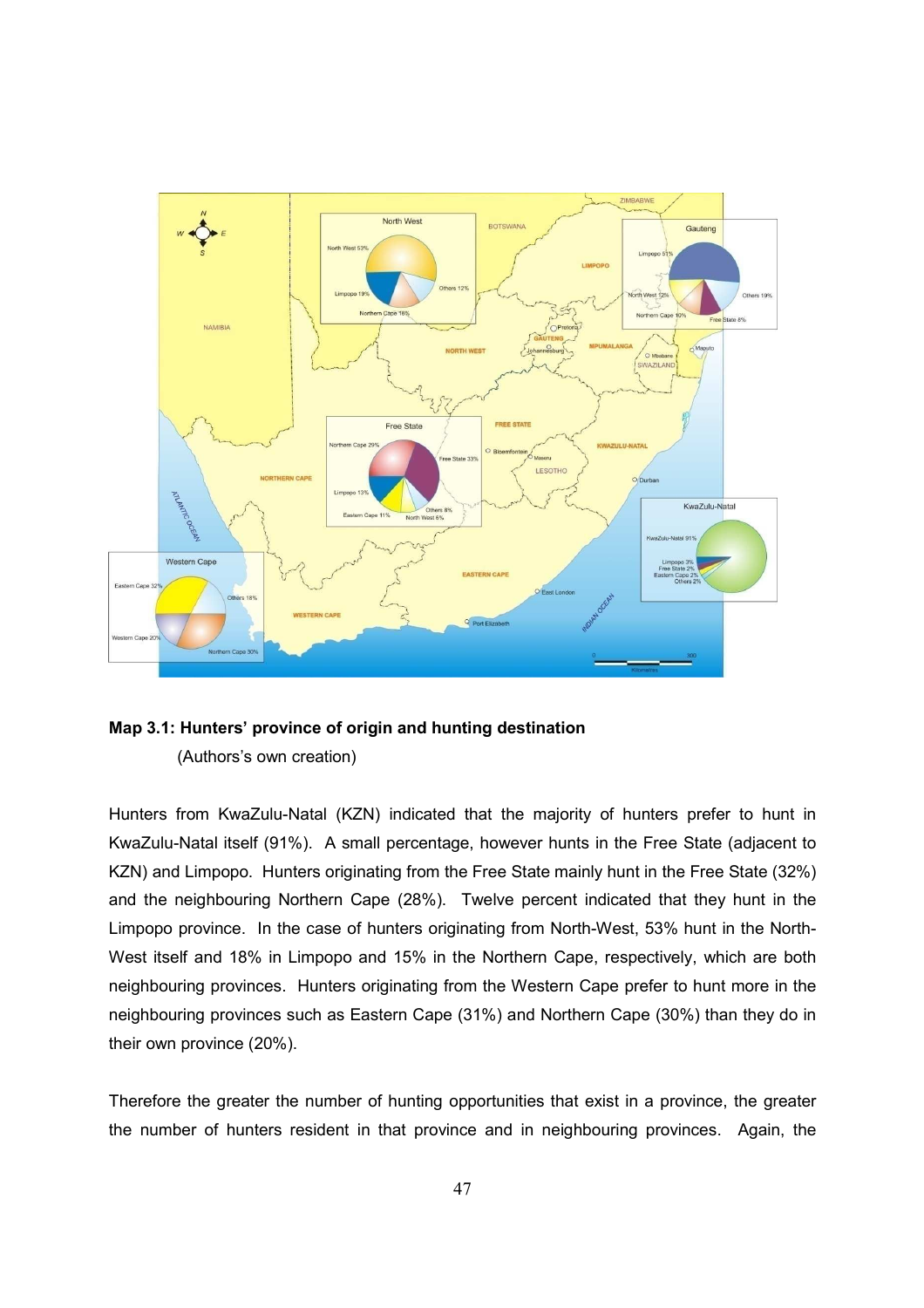results reveal that distance plays a major role in the selection of hunting destinations as most hunters hunt in their own or adjacent provinces. The popularity of Limpopo as a hunting destination should be noted. This could be attributed to the greater number of game farms and the game species that this province has to offer.

#### *3.4.3. Linear regression analysis based on province of origin*

The estimates of the model indicate that certain dependent variables were not significant. These variables include language of respondent, level of education of the hunter and whether they hunt alone or in a group. The research revealed that variables that are positively linked to spending are: age, number of times hunting, length of stay, marital status of hunter, hunters residing in KwaZulu-Natal, income of hunter and dedicated hunter status. Table 3.3 describes the variables used in the analysis.

| <b>Explanatory</b><br>variables | <b>Beta</b> | р       | Semi-partial<br>correlations | <b>Contribution</b><br>to $R^2$ | <b>Effect size:</b><br><b>Contribution to</b><br>$R^2/1-R^2$ |       |
|---------------------------------|-------------|---------|------------------------------|---------------------------------|--------------------------------------------------------------|-------|
| Age                             | $-.163$     | $.000*$ | $-.154$                      | .024                            | .033                                                         | 2%    |
| <b>Times Hunt</b>               | .259        | $.000*$ | .244                         | .060                            | .082                                                         | 6%    |
| Length of                       | .142        | $.000*$ | .137                         | .019                            | .026                                                         | 2%    |
| stay                            |             |         |                              |                                 |                                                              |       |
| Language                        | $-080$      | .061    | $-.072$                      | .005                            | .007                                                         | 0.5%  |
| <b>Marital status</b>           | $-0.89$     | $.026*$ | $-.085$                      | .007                            | .010                                                         | 0.7%  |
| Education                       | .033        | .401    | .032                         | .001                            | .001                                                         | 0.1%  |
| Gauteng                         | .044        | .425    | .030                         | .001                            | .001                                                         | 1%    |
| KwaZulu-                        | $-177$      | $.000*$ | $-137$                       | .019                            | .026                                                         | 2%    |
| <b>Natal</b>                    |             |         |                              |                                 |                                                              |       |
| <b>Western Cape</b>             | $-.002$     | .959    | $-.002$                      | .000                            | $\Omega$                                                     | 0.0%  |
| North-West                      | $-.041$     | .382    | $-.033$                      | .001                            | .001                                                         | 0.1%  |
| <b>Free State</b>               | .013        | .779    | .011                         | .0001                           | 0                                                            | 0.01% |
| <b>Income</b>                   | .315        | $.000*$ | .299                         | .089                            | .122                                                         | 9%    |
| <b>Dedicated</b>                | .087        | $.025*$ | .085                         | .007                            | .010                                                         | 0.7%  |
| hunter                          |             |         |                              |                                 |                                                              |       |
| Hunt in groups                  | $-.008$     | .835    | $-.008$                      | .000                            | 0                                                            | 0.01% |

**Table 3.3: Description of linear regression model for biltong hunters' expenditure based on hunters' provinces of origin.** 

 $*$  Adjusted R<sup>2</sup> = .271

\* Statistically significant, p<0.05

The results of the linear regression analysis indicate that age, times hunting, length of stay, marital status, residing in KwaZulu-Natal, income of hunter and dedicated hunter status are variables that are highly significant (p<0.05) determinants of the spending per hunter at a game farm. The interpretation of the results leads to the following: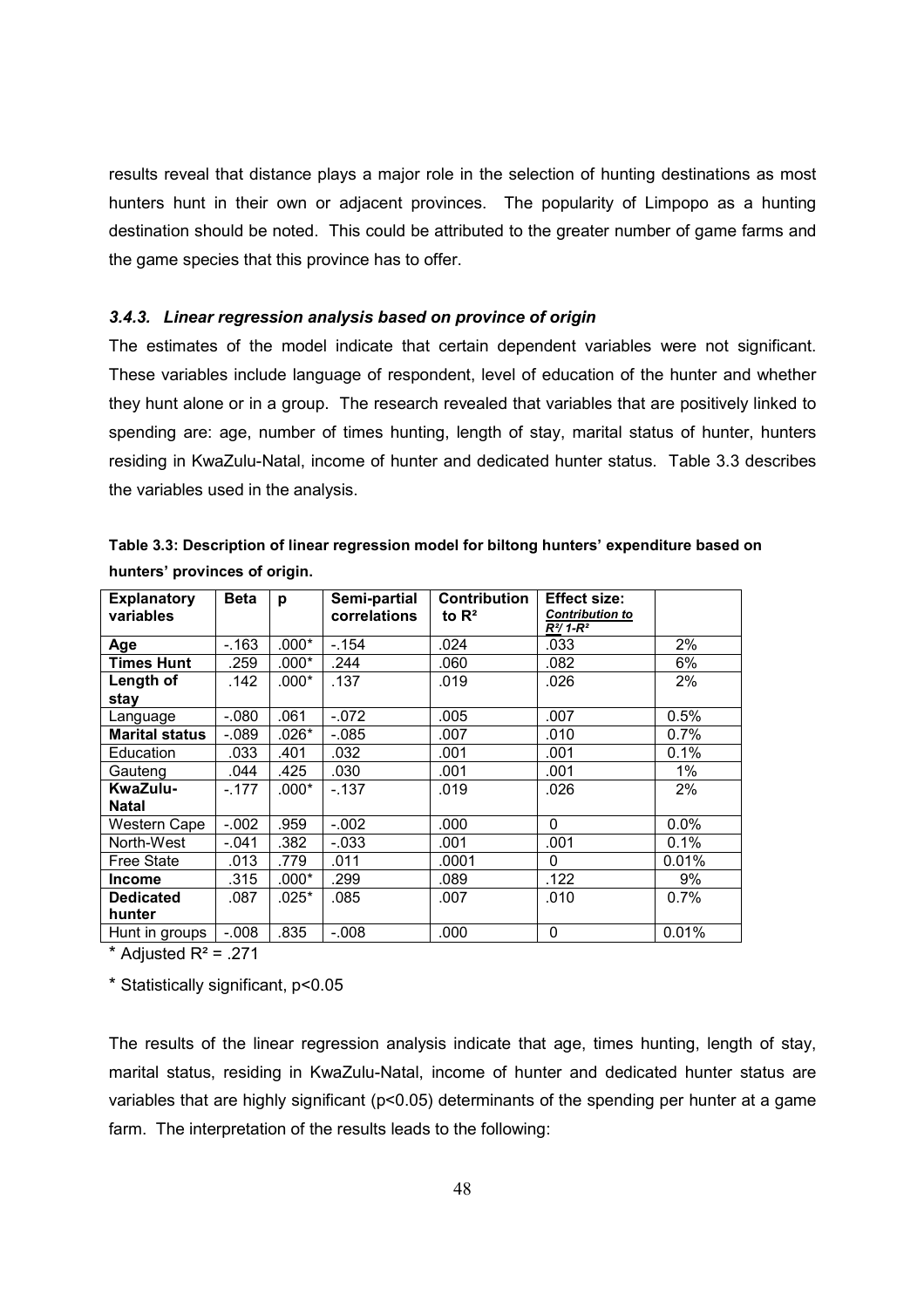To explain the contributions of each explanatory variable, the contribution of each variable is obtained as the square of its semi-partial correlation. This gives the amount that *R²* will decrease if that variable is discarded from the model*.* Dividing this contribution to R² by the unexplained variance 1-R², result in the following effect size:

# *Effect size= Contribution to R² 1-R²*

This effect size is a measurement of the strength of the relationship between the dependent variable and the current independent variable, controlling for the remaining variables in a statistical population, or a sample-based estimate of that quantity. Sensible guidance values are: Small effect:  $= 0.01$ , medium effect:  $= 0.1$  and large effect: 0.25 (Steyn, 2009:11).

The results of the panel data indicated that the following determinants were statistically significant:

- Income  $R^2$  = 0.89, effect size = 0.122, therefore a medium effect.
- Number of times hunting  $-R^2 = 0.060$ , effect size  $= 0.082$ , therefore a small effect.
- Hunters residing in KwaZulu-Natal  $R^2$  = 0.019, effect size = 0.026, therefore a small effect.
- Age  $R^2$  = 0.024, effect size = 0.033, therefore a small effect.
- Length of stay  $-R^2 = 0.019$ , effect size  $= 0.026$ , therefore a small effect.
- Married  $R^2$  = 0.009, effect size = 0.010, therefore a small effect.
- Dedicated hunters  $-R^2 = 0.007$ , effect size  $= 0.010$ , therefore a small effect.

#### **3.5. Findings and implications**

From the results, the following findings and implication can be drawn;

Firstly, from the results it is clear that location of game farms does matter! The results reveal that location must be viewed from two perspectives. Location in the sense that hunters prefer to hunt in their province of origin (residence) and neighbouring provinces, this result suggests that hunters do not prefer to travel long distances - a drive from two to four hours (Boddington, 2010:203). In addition to this, the variety of species (which is influenced by the biome) and the number of game farms play a major role in contributing to the hunting experience. This finding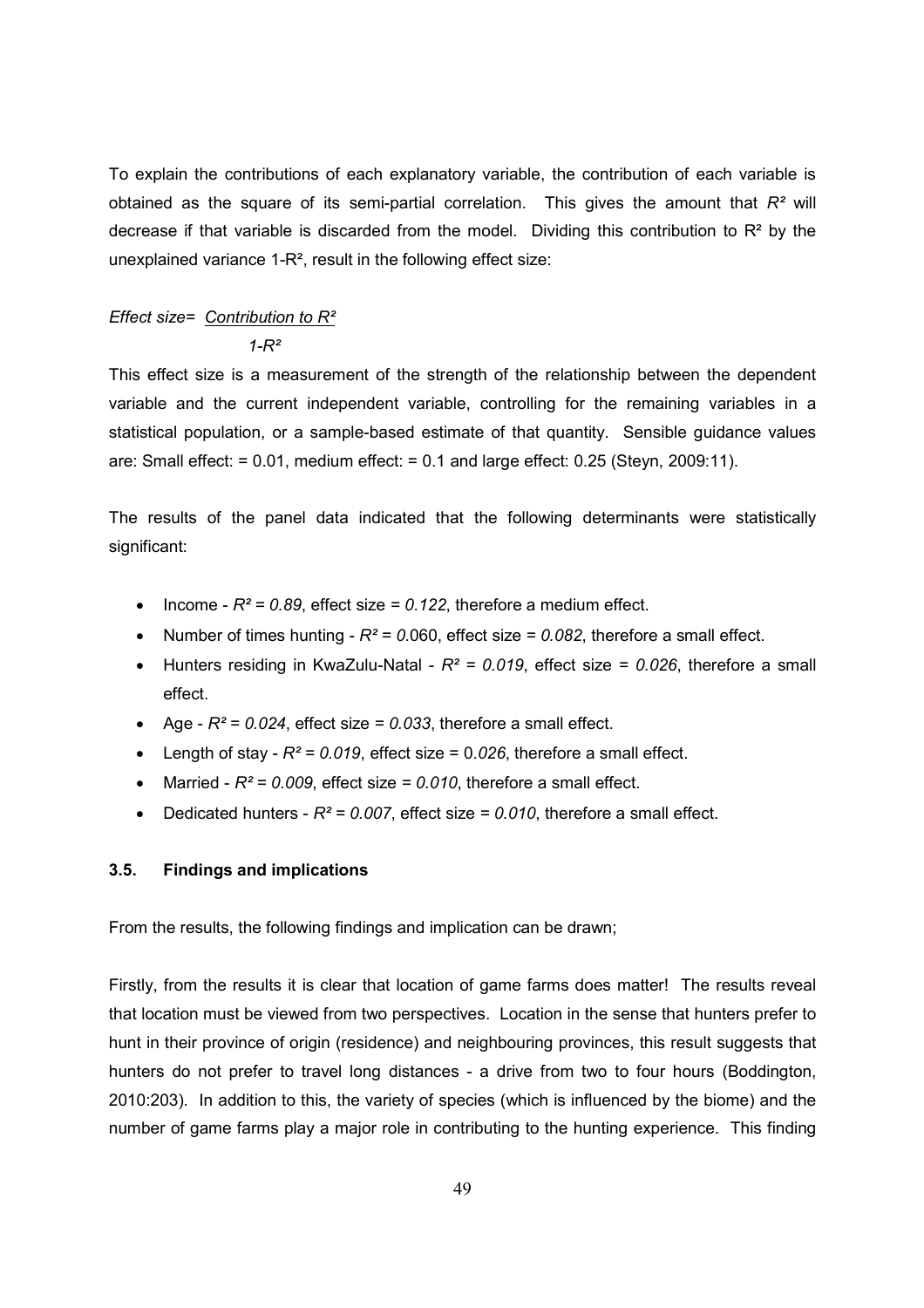confirms the results of research done by Saayman and Saayman (2006b:583) that the size and variety of a tourism event matter. The latter has the drawing power of increasing travel even of markets in excess of four hours travel time. The same can be argued for hunters residing in the North-West and hunting in KwaZulu-Natal, where species such as bushbuck are more commonly found than in the North-West (Flack, 2010:189; Castley *et al.*, 2001:346). The linear regression analysis revealed that hunters residing in KwaZulu-Natal spend less than hunters from the remaining four provinces of origin. This might be because 91% of these hunters hunt in their own province and spend less on accommodation and fuel. Therefore the implication is that game farm owners need to also market their product in adjacent provinces to increase spending. Game farmers must also, in their marketing material, emphasise species that are mainly found in that region such as gemsbok and springbok in the Northern Cape (Kalahari) and impala in the lowveld (Flack, 2010:188). By doing this, game farm owners would be able to attract more hunters which will, in turn, result in higher earnings. Game farm owners can further diversify their product by offering extra services such as skin and meat processing facilities (Radder, 2000:132; Radder *et al.*, 2000:24, 27).

Secondly, the data revealed that the majority of hunters from this sample originate from Gauteng (Table 3.2 & Table 3.3) (Van der Merwe, & Saayman, 2008:8). Gauteng is also the province with the highest per capita income in South Africa (Saayman & Saayman, 2006b:578). Therefore the implication is that this province can be seen as a major generator of hunters, and game farm owners should therefore focus their marketing efforts to attract hunters from this hunting market.

In addition to the above, hunters from provinces Gauteng and KwaZulu-Natal record a higher hunting frequency per hunting season than the remaining three provinces (four times during a hunting season versus three times for the other provinces). Again, these provinces could be targeted by game farmers by means of offering different packages to lure them to other provinces. These packages could include 4x4 routes, hiking trails, women's adventure activities etc. Game farm owners could also investigate the benefits of loyalty rewards or discounts to encourage these hunters to visit their hunting facility (Van der Waal & Dekker, 2000:153). This will result in increased visits to the specific facility. Monthly newsletters with regular updates on species on offer as well as promotions can be distributed to regular hunters.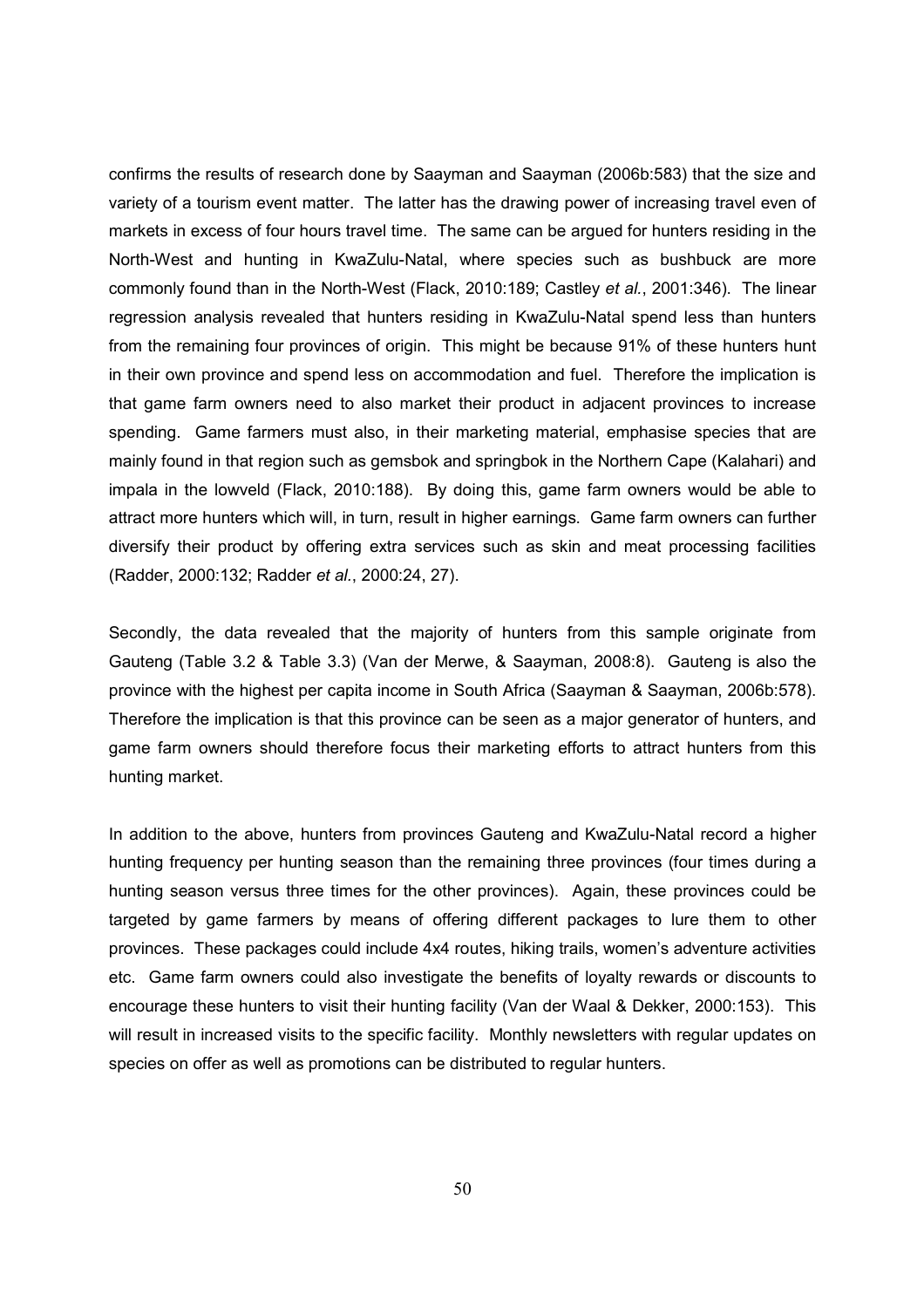Thirdly, from the results it is clear that Limpopo is the most popular province in which to hunt for hunters in this sample. Approximately half (46.8%) of the game farms in South Africa are located in Limpopo (Van Niekerk, 2006:51; Bothma, 2002:480; Van der Merwe & Saayman, 2003:104; Steenkamp *et al.*, 2005:27). Therefore the implication is that game farms in the Limpopo province can be more lucrative investments than game farms in other provinces. Factors that can contribute to increased income for the game farm owner are availability to hunters of more expensive and rare antelope species such as eland, red hartebeest, black wildebeest and kudu (Boddington, 2010:200; Radder *et al.*, 2000:25; ABSA, 2003:28,34; Van der Merwe, Saayman & Krugell, 2004:107; Grové, Taljaard & Cloete, 2007:521; Van der Merwe *et al.*, 2007:92;112, Van Niekerk, 2006:53,55; Eloff, 1999:22; Botha, 2011:5-6). The survey returns indicate that hunters from Gauteng represent 35% of the total national pool of hunters, and 51.27% of these hunters hunt in the adjacent Limpopo. This has important implications for Limpopo province, which relies heavily on this source of hunters. Therefore hunters do not have to travel long distances and can afford to spend more on game. This tends to support the notions that distance plays a major role in the selection of hunting destinations (Van der Merwe & Saayman, 2008:15; Jonker, 2003:64).

Lastly, the regression analysis showed that the variables that have a positive correlation with spending are: the age, marital status the number of hunting trips, length of stay, dedicated hunter status, hunters residing in Gauteng, Free State, North-West and Western Cape – therefore the place of origin of hunters and the income of the hunter

This was also confirmed by previous researchers: age (Kastenholz, 2005:563,559; Cannon & Ford, 2002:264; Perez & Sampol, 2000:630), marital status (Mok & Iverson, 2000:302; Perez & Sampol, 2000:630), the number of trips, the length of stay (Jang *et al.*, 2004a:338; Kastenholz, 2005:563; Kozak *et al.,* 1998:148; Mules, 1998:268; Perez & Sampol, 2000:630; Agarwal & Yochum, 1999:173; Saayman & Saayman, 2006b:582), place of origin (Lim, 1997:845; Kastenholz, 2005:559; Perez & Sampol, 2000:630) and the income (Jang *et al.*, 2004a:336; Cannon & Ford, 2002:264; Kozak *et al.,* 1998:148).

The determinant with the strongest correlation is the income of the hunter (Table 3.3). A specific target market could therefore be identified through the regression analysis. Marketing strategies should be based on the determined target market. The clear implication of this finding is that the market segment defined as young (younger than 47 years), unmarried, high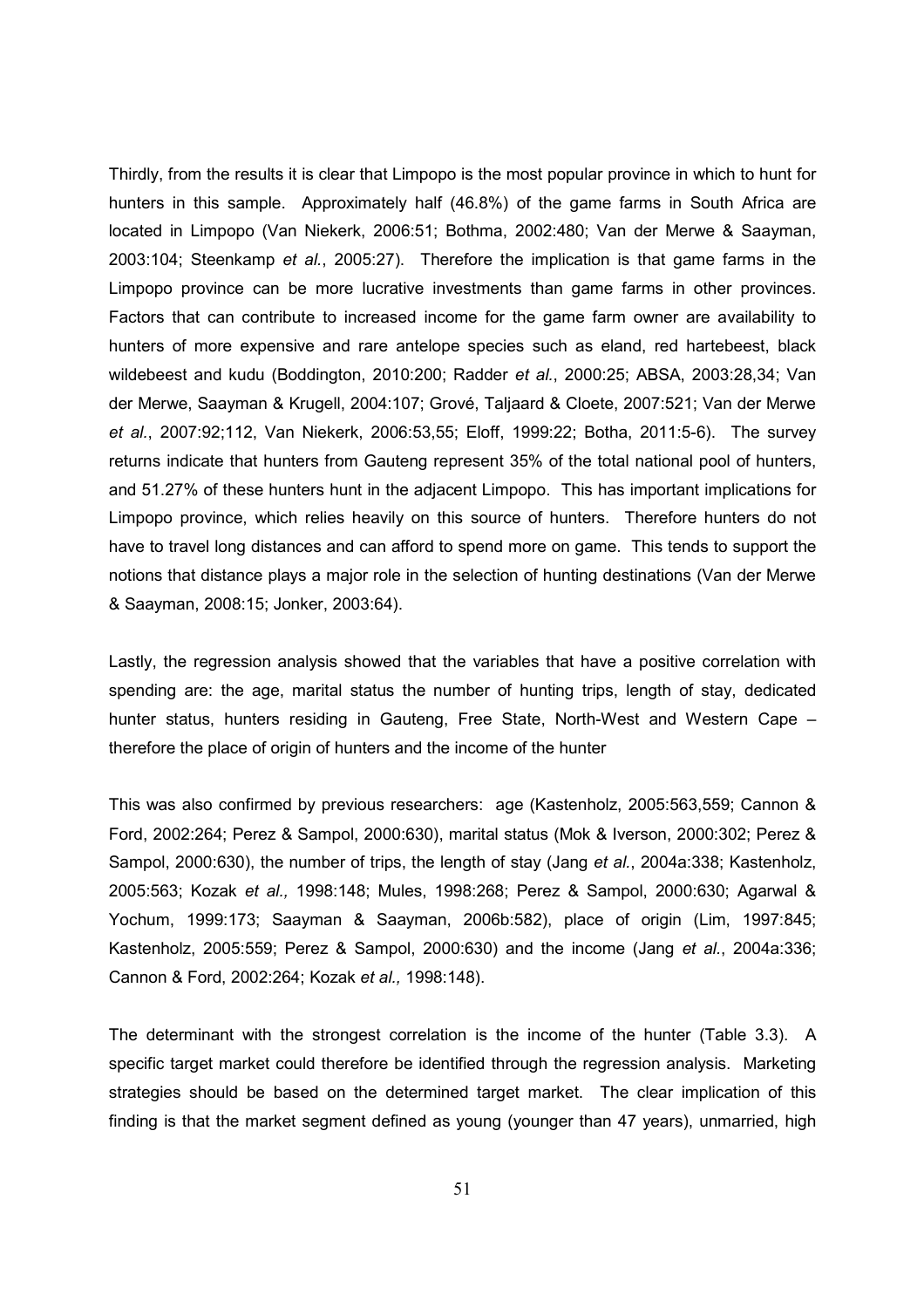income men should be specifically targeted by game farm owners. Product diversification could be implemented by game farm owners in order to retain hunters for additional days. Game farm owners can use this information to diversify their product by learning more about the hunters. Additional activities that could be offered to encourage a longer length of stay. This could include 4x4 trails and hunting packages that include a number of species over a time span of seven to ten days.

Marketers should aim at attracting more of these hunters by directing advertising material to niche publications, not necessarily just hunting magazines and could include publications such as Men's Health and Sports Illustrated. Hunting packages and special offers could be mailed to the members of the SA Hunters and Game Conservation Association together with their monthly magazine (*SA Hunters/SA Jagters*). Advertisements can also be loaded on to the websites of SAHGCA, PHASA and CHASA.

#### **3.6. Conclusion**

The aim of this chapter was to determine whether the location of a game farm influences the magnitude of hunters' expenditure and the probability of hunters visiting the game farm. This research outlined the geographic determinants of high spenders in the biltong hunting industry. The research shows that location is important and that, in all instances, hunters hunt in their provinces of origin, even in the case of Gauteng and the Western Cape where hunting opportunities are limited (Cape Nature Conservation, 2003:3; Reilly *et al.*, 2003:144). While location has been shown to be of critical importance in attracting hunters, the quality of the experience, value for money and the variety of game species on offer can partially offset this aspect (Eloff, 1999:22). This is evident from this research as hunters from provinces such as the Western Cape (11.67%) hunt as far afield as Limpopo. This shows that biltong hunting is not simply an economic activity driven by the distance/cost equation, but rather a cultural activity where distance is secondary to the experience (Eloff, 1999:22). The strong attraction of Limpopo for hunters is due to several factors including an abundance of game farms (Van Niekerk, 2006:51) and a great variety of game species. Its prominence as a hunting destination has, to some extent, been challenged by game farms in other provinces, e.g. the Eastern Cape, where a great variety of species are on offer including exotic species such as red lechwe (Flack, 2010:189). Gauteng, as the economic powerhouse of South Africa, understandably produces the most hunters and the highest expenditure on hunting, but research has not ascertained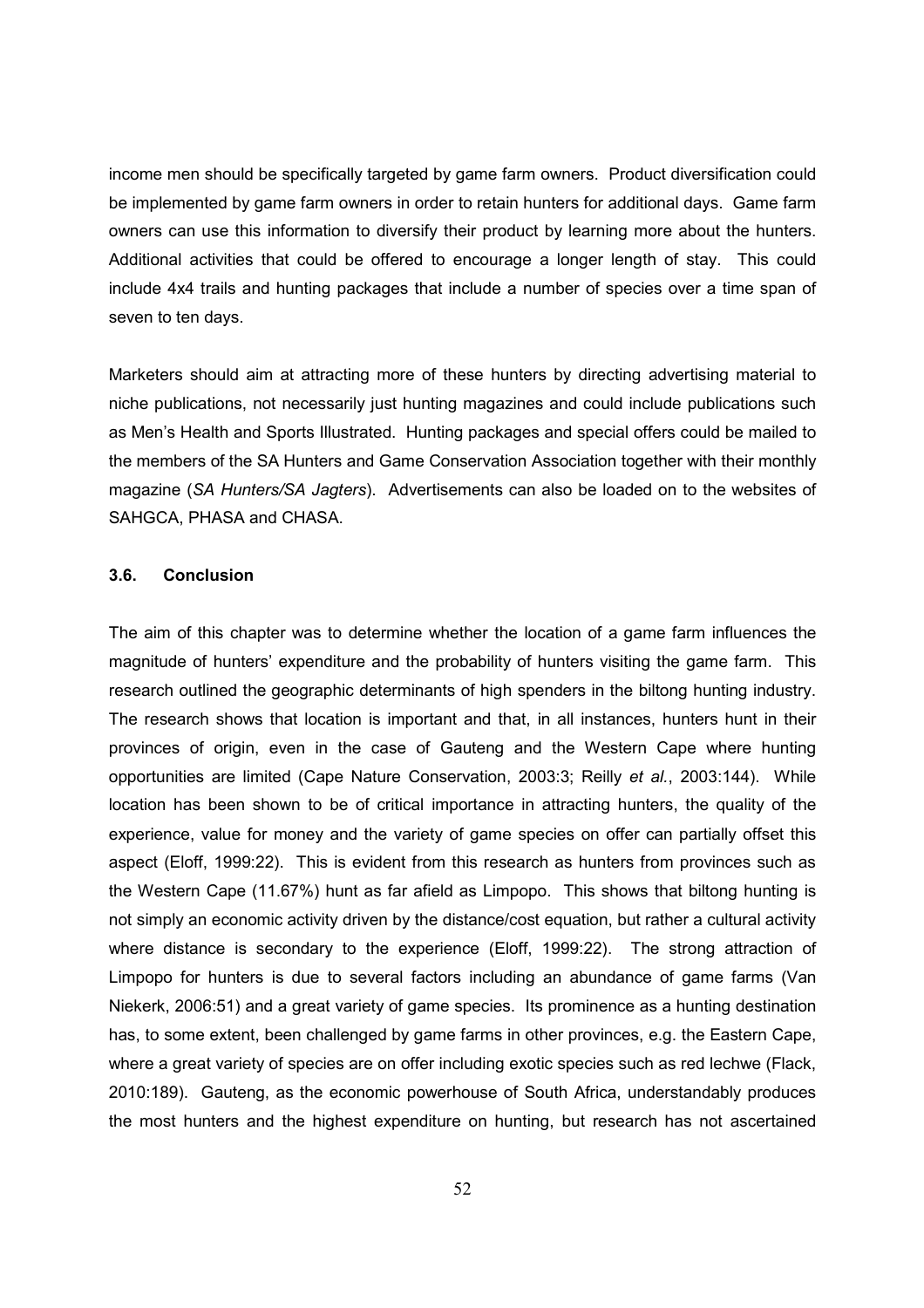whether this market has reached saturation point, and further research is needed. It is recommended that a game farmer's marketing efforts should concentrate on lucrative sources of hunters and regional strongholds, and that marketing should be focused on specific provinces such as Gauteng. It would therefore not be prudent for a game farm owner to adopt an unfocused approach to advertising, and marketing should be confined to media (newspapers, magazines, radio) within the top five provinces of hunters' origin. Focusing marketing efforts on high spenders will also reduce impact on the environment by reducing the human footprint, because a high-paying hunter has less of an impact than five hunters generating the same income.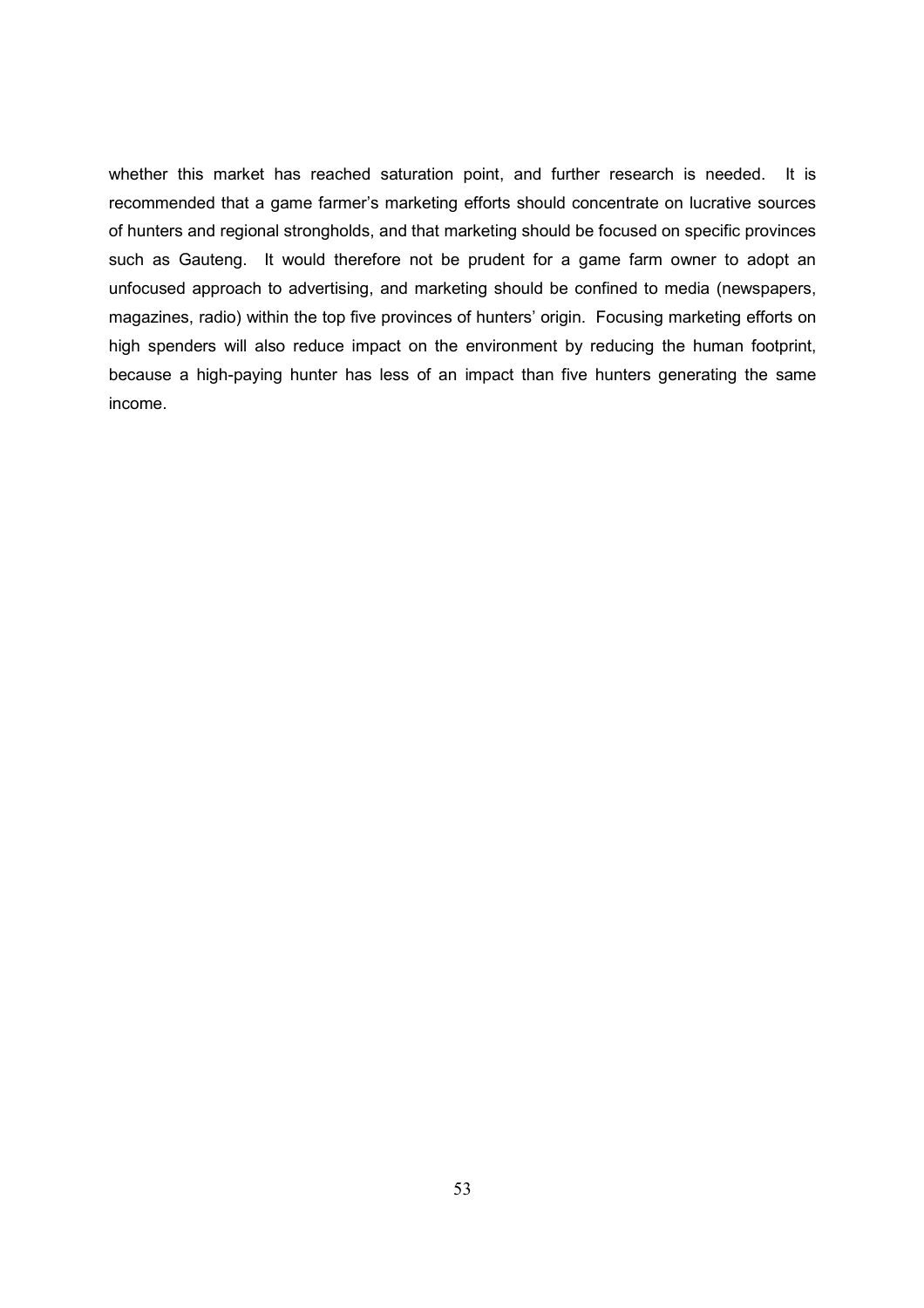# **Chapter 4:**

# **The relationship between popular species and spending**

# **4.1. Introduction**

South Africa has the largest hunting industry in sub-Saharan Africa (Lindsey *et al.*, 2007:457) and hunting contributes significantly to the economy of South Africa (Van der Merwe & Saayman, 2008:37; Damm, 2005:1). Biltong hunting, a subset of the hunting industry in South Africa, has undergone dramatic shifts since the mid-19<sup>th</sup> century and has gone from being an essential survival activity in the harsh, African wilderness to a recreational activity which still exhibits strong cultural affinity (Carruthers, 1994:266). According to Van der Merwe *et al.* (2007:184) biltong hunting contributes significantly to the general income of game farms in South Africa.

Game farming in South Africa has many income generating facets such as accommodation, butchery facilities, food and beverage, daily fees and game hunted, of which game generates the most income (Van der Merwe *et al.,* 2007:189). Game sales have two possibilities, via game auctions and/or, game that is hunted by hunters (ABSA, 2003:5; Carruthers, 2008:175; Cloete *et al.*, *2*007:72; Van der Merwe *et al.*, 2004:112; Van Niekerk, 2006:52; ABSA, 2003:28). Previous research revealed that hunters' single biggest expenditure at the hunting destination is the game hunted (Van der Merwe *et al.,* 2007:185,187; Scholtz *et al.*, 2010:20). A hunting package offered to hunters has to be market related (reasonable) as biltong hunting has such strong economic links and any marketing must be highly sensitive to price (Dekker, 1999:37). Because biltong hunting has a direct link to a product that can be bought elsewhere (biltong is freely available in every supermarket or butcher in South Africa) the plentiful supply of beef biltong will exert an economic influence on the price game farmers can ask hunters to pay. This is supported by the fact that common species such as springbok, impala and kudu are the most often hunted for biltong (Scholtz *et al*., 2010: 17,18). If there wasn't this large supply of a competing product, and if biltong hunting wasn't concerned with a tangible consumable product, then almost any species could be hunted for biltong for example buffalo.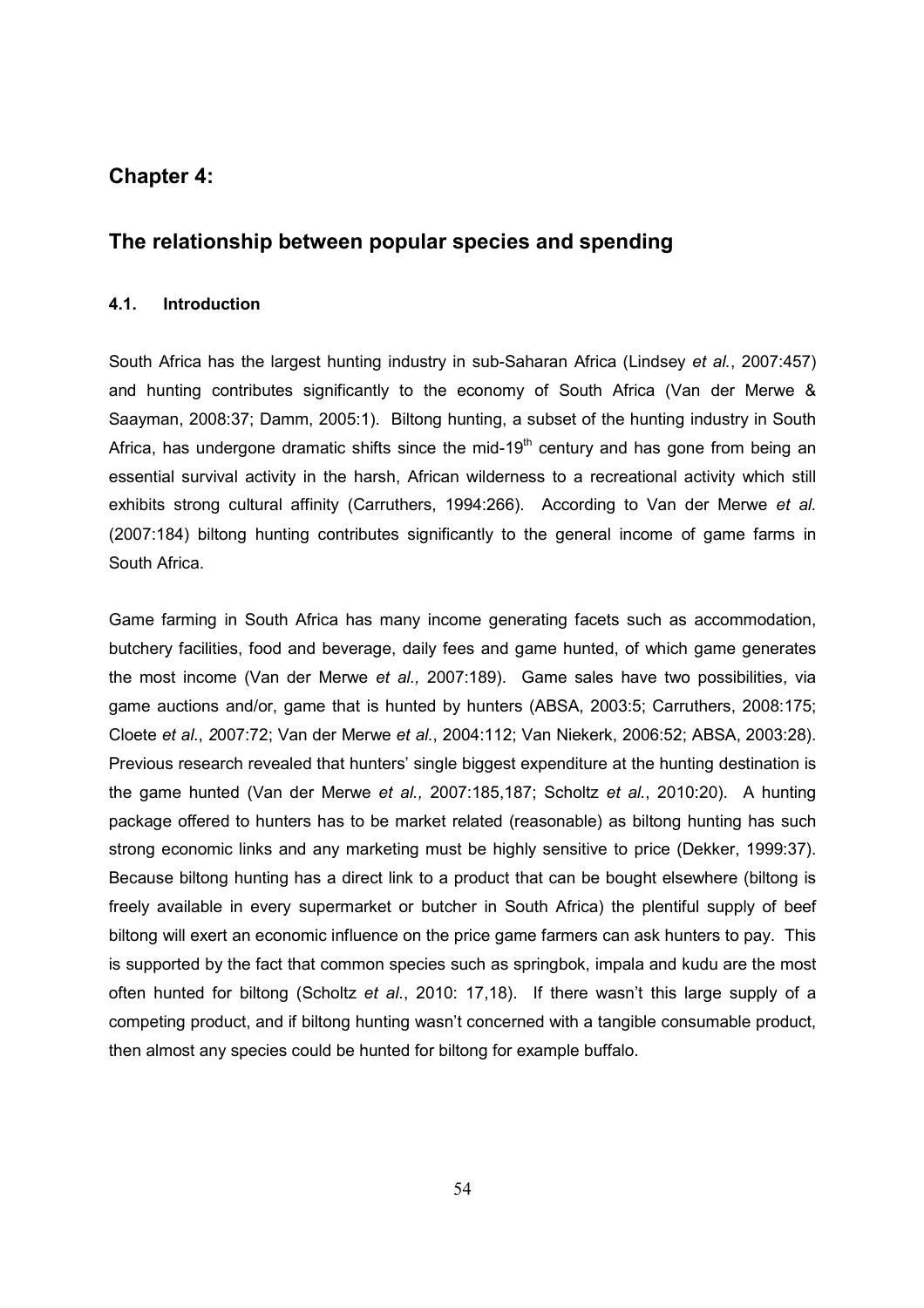The importance of game as the biggest income generator of most game farms makes further investigation into the major species inevitable. Therefore the aim of this chapter is to determine the profile of hunters of the most popular game species regarding income generating species and most preferred biltong hunting species.

The remainder of this chapter is structured as follows; in Section A, a literature review is presented. Section B covers the method of research. Section C presents results indicating the major outcomes of the research. Section D presents the findings and implications. Section E contains the conclusions and recommendations.

#### **4.2. Literature Review**

Most revenue on game farms is earned through hunting (Van der Merwe *et al.,* 2007:185,187; Scholtz *et al.*, 2010:20) and the expenditure of hunters is influenced by their socio-demographic characteristics and travel behaviour (Cannon & Ford, 2002:264; Jang *et al.,* 2004a:333,339; Kastenholz, 2005:563; Beerli & Martin, 2004:626; Alegre & Pou, 2006:1352). The most popular game species hunted regarding income and biltong hunting are springbok, impala, blesbok, kudu, blue wildebeest, eland and gemsbok (oryx) (Scholtz *et al.,* 2010:17,18). Game farm owners need to determine the profile of hunters of these popular species. Once this is determined, game farm owners can decide on a marketing approach for this specific target market which will also increase profitability (Molera & Albaladejo, 2007:758-759; Perez & Sampol, 2000:625).

To quantify the economic impact of hunting, the economic impact of hunting activities at a specific destination needs to be estimated (Frechtling, 2006:26). Forecasting hunting demand at a specific destination has become one of the most critical elements for hunting industry marketers and planners (Song, Wong & Chon*,* 2003:436). Increasing hunter numbers will result in a greater income for the game farm (Sheldon, 1993:13; Perez & Sampol, 2000:625). This can be obtained by meeting the expectations of hunters. Hunters are being forced into making travel decisions by factors such as variety of species and cost of visit (Eloff, 1999:22; Radder, 2005:1143; Radder *et al.,* 2000:27; Radder, 2000:130; Radder, 2001:176; ABSA, 2003:17; Boddington, 2010:203; Reilly *et al.,* 2003:144).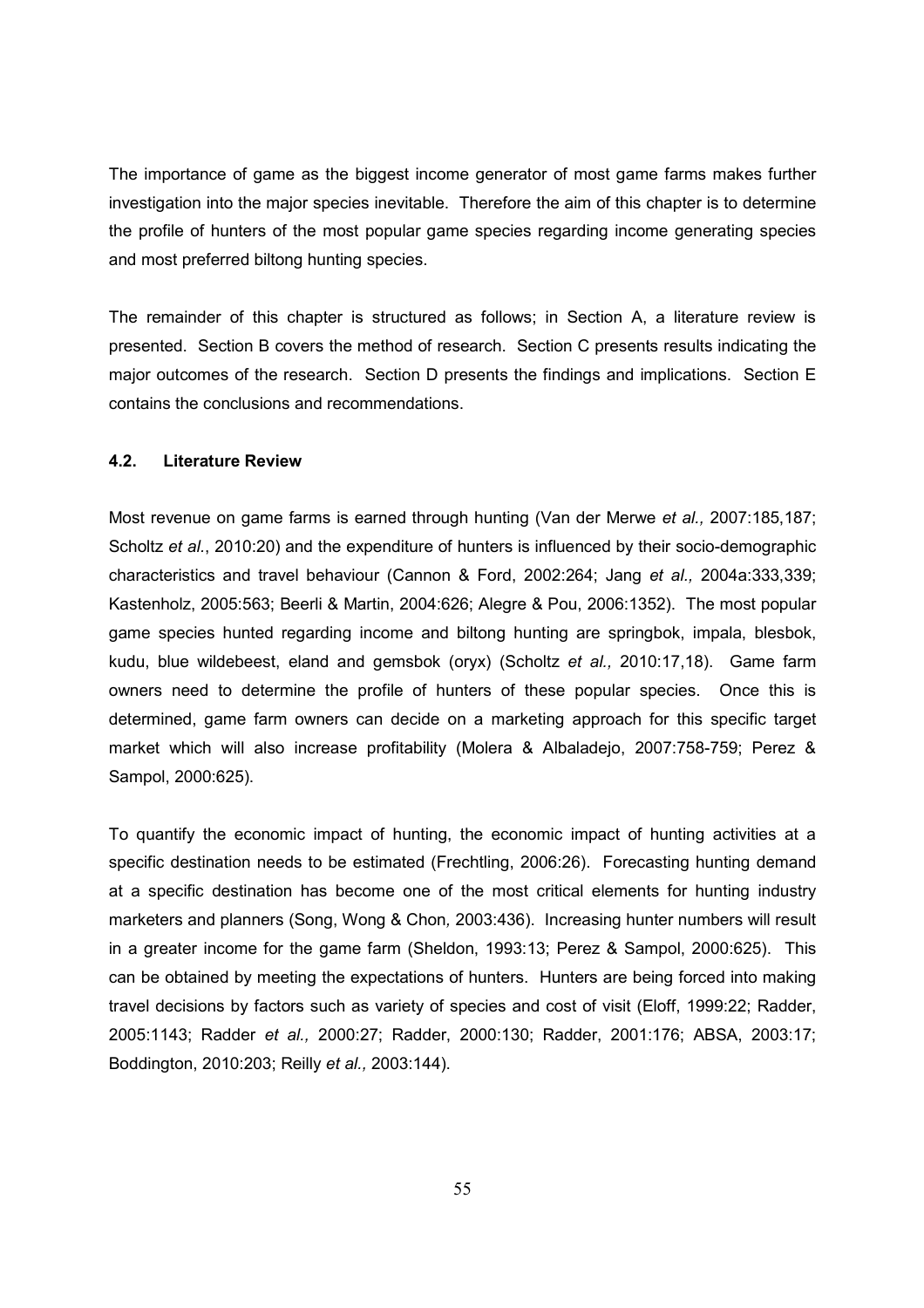In order for game farm owners to expand their market share in the emerging hunting industry, it is necessary to identify the special characteristics of this market in order to have maximum market penetration (Van Eyk, 2003:6).

Market segmentation forms an integral part of the marketing process (Jang *et al.*, 2004b:19). Normal segmentation of tourists is conducted on the basis of socio-demographic information (age, language, gender) and travel behaviour (length of stay, group size, number of trips) and is useful in selecting a destination region's travel market (Gonzáles & Bello, 2002:51; Horneman *et al.*, 2002:23). However, in the event of hunting as illustrated in Figure 4.1 there is a third variable that makes it different to other tourism products and this variable needs to be included in the market segmentation process. This variable is the game species available for hunting. This plays an important part in the decision-making process of hunters and contributes significantly to hunters' satisfaction and to the income of game farms (Eloff, 1999:22; Botha, 2011:6). Figure 4.1 is used as framework for the discussion of the literature.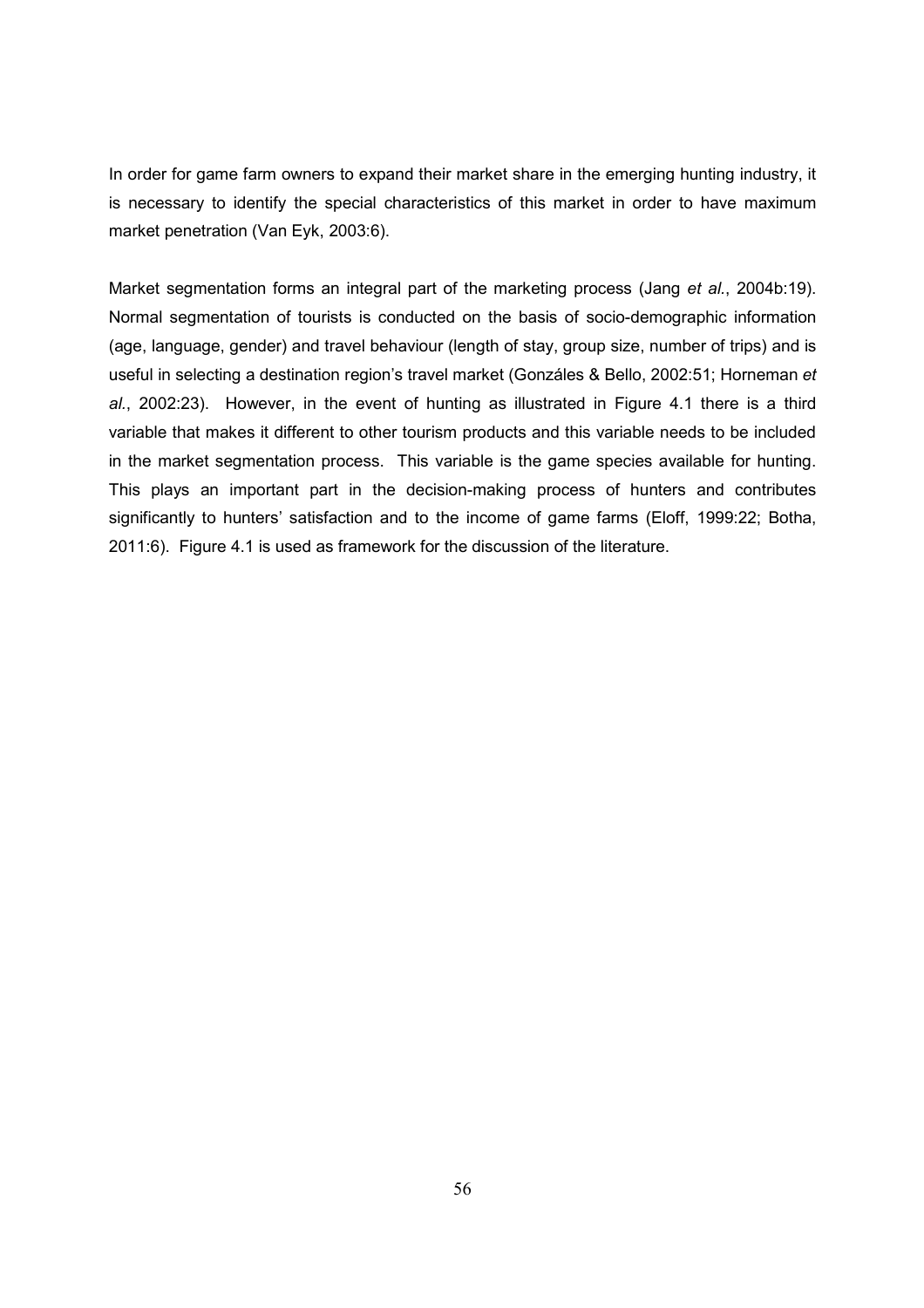

**Figure 4.1: Determinants of spending for biltong hunters** (Sources: Van der Merwe *et al.,* 2007:192; Van der Merwe *et al.,* 2004:112; Eloff, 2002: 19,21).

# *Game species*

Jang *et al.* (2004a:337,340) Saayman, Saayman and Naudé (2000:376) and Van Niekerk (2006:53) found that product offering at a destination, in this case game, has a positive impact on tourist expenditure.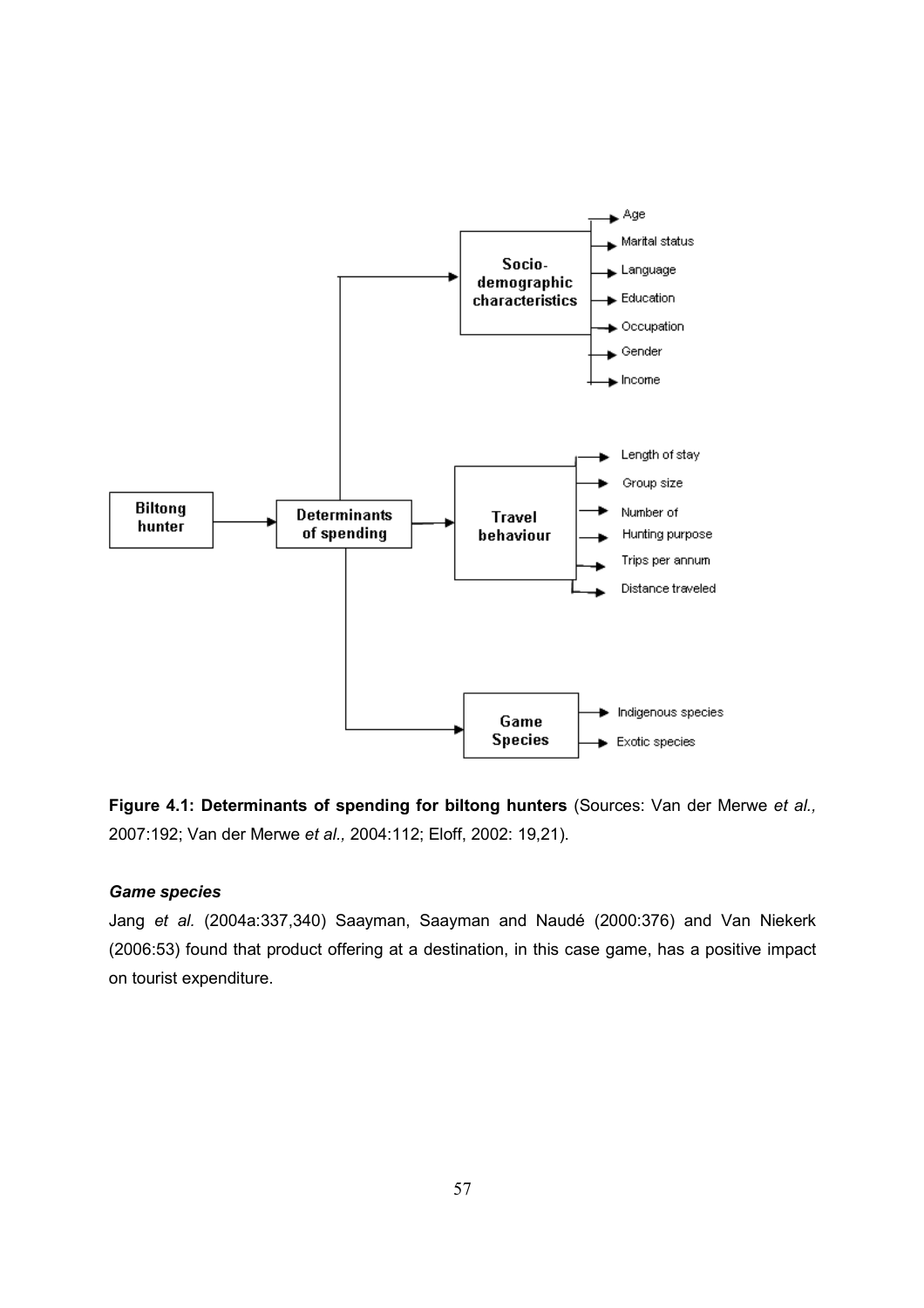

**Figure 4.2: Average game auction prices of popular species hunted**

Figure 4.2 shows the annual prices at game auctions over the past ten years and indicates a steady price increase in some of the popular game species hunted in South Africa by biltong hunters since 2001 (Vleissentraal, 2011; Anon, 2004; Erasmus, 2011). The prices of the smaller and more affordable species that are sought after by biltong hunters has risen faster than for larger species which can be directly linked to the demand in species from hunters. Only two species, springbok and blesbok have risen by more than 7% per year (Vleissentraal, 2011). High value species such as sable, roan antelope, black rhino and cape buffalo are mostly used for trophy hunting (Eloff, 1999:22; Lindsey *et al.*, 2007:458; Cloete *et al., 2*007:74; ABSA, 2003:27,34) and the more commonly hunted species such as eland, red hartebeest, kudu, blue wildebeest, impala, gemsbok, springbok and warthog, for biltong hunting (Van der Merwe & Saayman, 2008:18; Van der Waal & Dekker, 2000:155). It can be accepted that live game prices are driven by demand for trophy hunting and meat hunting, as well new game farm developments (ABSA, 2003:i,4; Eloff, 1999:23; Eloff, 2002:19). This increase can be attributed to a number of factors, such as growth in the wildlife tourism industry (Briel, 2006:2; Reilly *et al.,*  2003:141), the increase in the number of game farms (Bothma, 2002,ii; Boddington, 2010:200) and increasing awareness of the health advantages of game meat for consumers (Hoffman, Crafford, Muller & Schutte, 2003:129).

Game has an economic value and worth conserving on a game farm. The economic value also means that farmers now restock their land with game. Game farm owners need to determine the most profitable game species and market segments of biltong hunters to increase their income (Van der Merwe *et al.,* 2007:192; ABSA, 2003:i; Van Niekerk, 2006:53; Eloff, 1999:22,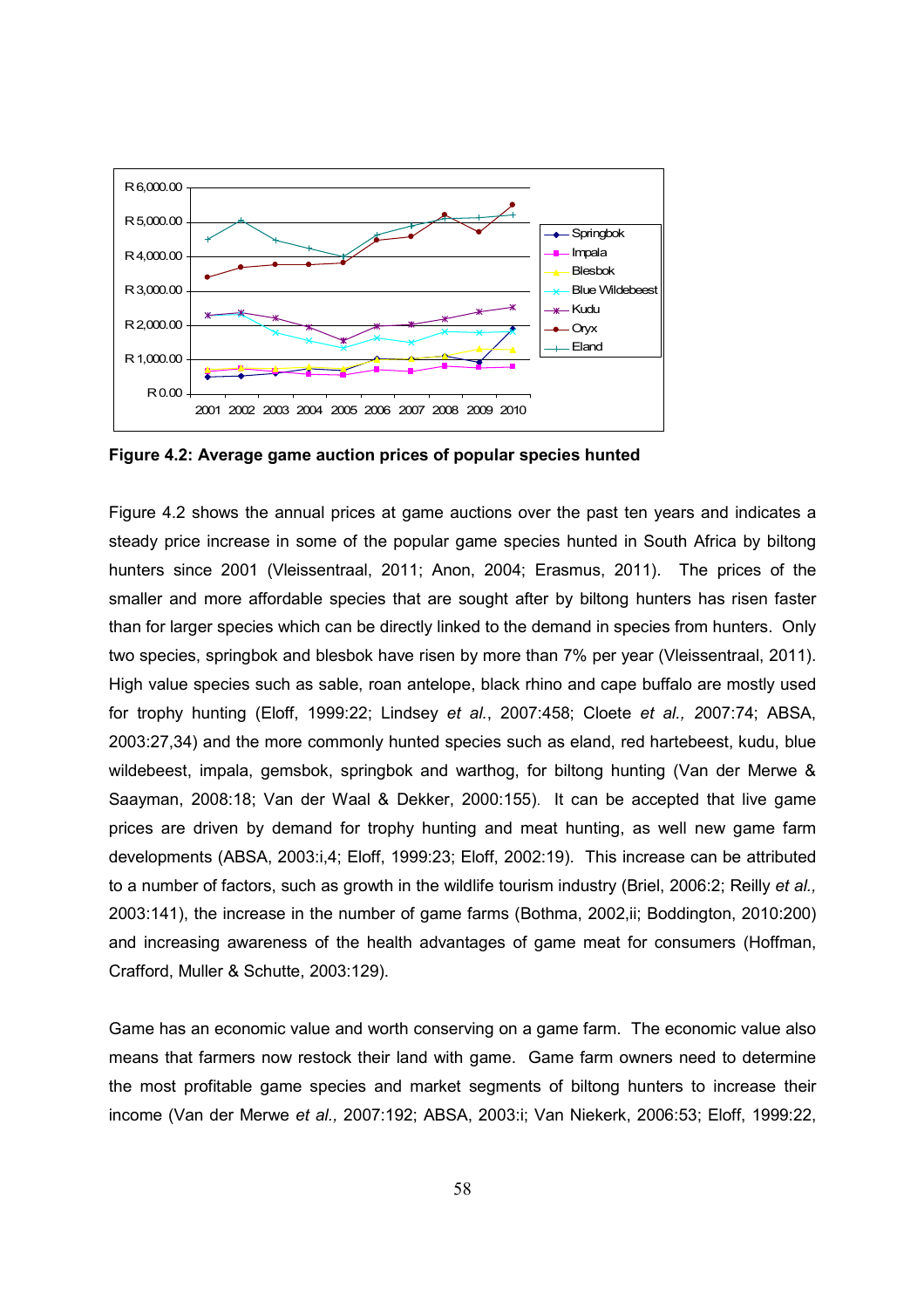Radder, 2001:176). As stated, expenditure on game accounts for by far the largest portion of expenditure by hunters on a game farm (Van der Merwe & Saayman, 2008:37). Understanding which species generate the greatest income and those that are more popular than others for hunters will enable game farmers to host these species and, as a result, meet the needs and expectations of hunters, which can result in generating more revenue for the game farm owners (Eloff, 1999:22, Radder, 2001:176; ABSA, 2003:17).

The contribution made by hunters to the economy of South Africa (R5 billion per season) and the increasing popularity of biltong hunting since the 1960s (Carruthers, 2008:169; Scholtz *et al.*, 2010:15; Van der Merwe *et al.,* 2004:105) make further investigation into the key factors that influence spending crucial.

Price is very important to hunters. A huge push factor for hunters is the price of a cherished commodity, biltong, and the relative value for money that one gets from hunting (Beinart,1990:168). Therefore it is important for game farm owners to determine the variables that influence the spending of biltong hunters such as socio-demographic characteristics and travel behaviour (Cannon & Ford, 2002:264; Jang *et al.,* 2004a:333; Kastenholz, 2005:563; Beerli & Martin, 2004:626; Jang e*t al.,* 2004a:339; Alegre & Pou, 2006:1352). Once this is determined, they can provide a more viable marketing strategy and style which will ensure a more profitable product.

#### *Socio demographic characteristics*

Tourist expenditure can be explained by two types of variables: socio-demographic characteristics of the tourist (age, gender, occupation, family status, number of children and level of education) (Alegre & Pou, 2006:1352; Letho *et al.*, 2004:813; Kastenholz, 2005:563; Cannon & Ford, 2002:264; Jang *et al.*, 2004a:338) and economic variables (disposable income, price of holiday) (Jang *et al.*, 2004a:336; Cannon & Ford, 2002:264; Durbarry & Sinclair, 2003:938). Biltong hunting expenditure results from a clustering of various factors. These factors include the socio-demographic characteristics of the hunter such as disposable income and distance to hunting destination (Van der Merwe *et al.,* 2007:192).

Various authors have studied the relationship between socio-demographic characteristics and tourism expenditure. From research conducted by Lee (2001:660) on the marketing of the boating business, it is evident that an understanding of the nature of visitors is important. Socio-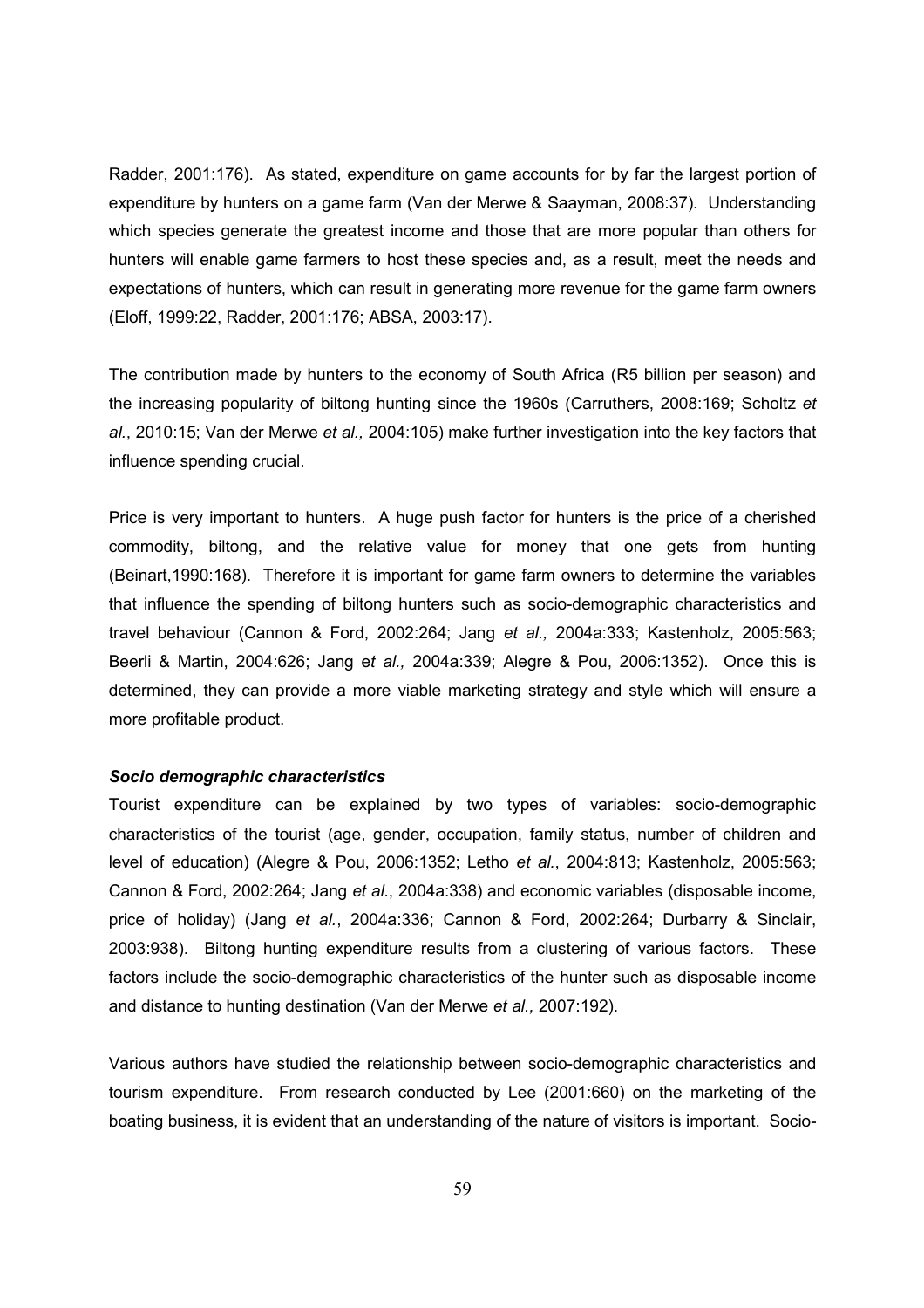demographic factors play an important role in the expenditure levels of visitors. This research indicates that income and education are the most significant role players. The findings of Jang *et al.* (2004a:333) on expenditure levels of Japanese tourists to the United States is that income, education, occupation and age are the socio-demographic characteristics that play an important role in tourist expenditure. According to Cannon and Ford (2002:264) the sociodemographic variables that influence visitor spending are age, marital/family status, income, origin, group size activities and duration of trip. A study conducted by these authors on spending patterns of sport visitors to Alamo Bowl College football games indicated that income was the most significant socio-demographic variable in visitor spending (Cannon & Ford, 2002:270). Kastenholz (2005:563) examined visitor spending in rural areas in Northern Portugal. The author's finding was that age is a significant variable in tourism expenditure. From the research conducted by Mok and Iverson (2000:303) on Taiwanese spending in Guam, tourists were divided into three groups; light spenders, medium spenders and heavy spenders. The three groups were very similar with respect to socio-demographic variables. In all three groups, females formed the majority of the sample. The median income level for all three groups was over \$17 527 per annum. All three groups work for salary (executive, professional, self-employed). Light and heavy spenders were aged 30-49 and married whereas medium spenders were aged between 18-29 and single. Research done by Hanly and Wade (2007:319) on North American tourists to Ireland indicates that the age of tourists and the exchange rate in the country of origin were found to be important variables in tourism expenditure. Davies and Mangan (1992:698) developed a model to investigate the effect of income on holiday expenditure, and found that income has a positive effect on tourism expenditure and the number of children has a negative effect.

Socio-demographic variables can be used to explain travel behaviour and there is a significant relationship between variables (Horneman *et al.*, 2002:22; Frew & Shaw, 1999:200).

#### *Travel Behaviour*

Travel behaviour can be defined in terms of the collective characteristics that define the nature and extent of a trip. Travel behaviour consists of variables such as: the distance travelled (Nicolau & Más, 2006:993; Witlox, 2007:183), number of previous visits (Wang, 2004:114), activity participation (Kim *et al.*, 2007:1370), value for money (Hutchinson *et al.,* 2009:306) mode of transport (Plog, 2002:246; Martin, 2007:745; Alegre & Pou, 2006:1343), purpose of visit (Awaritefe, 2004:324) family life cycle (Bronner & de Hoog, 2008:978) length of stay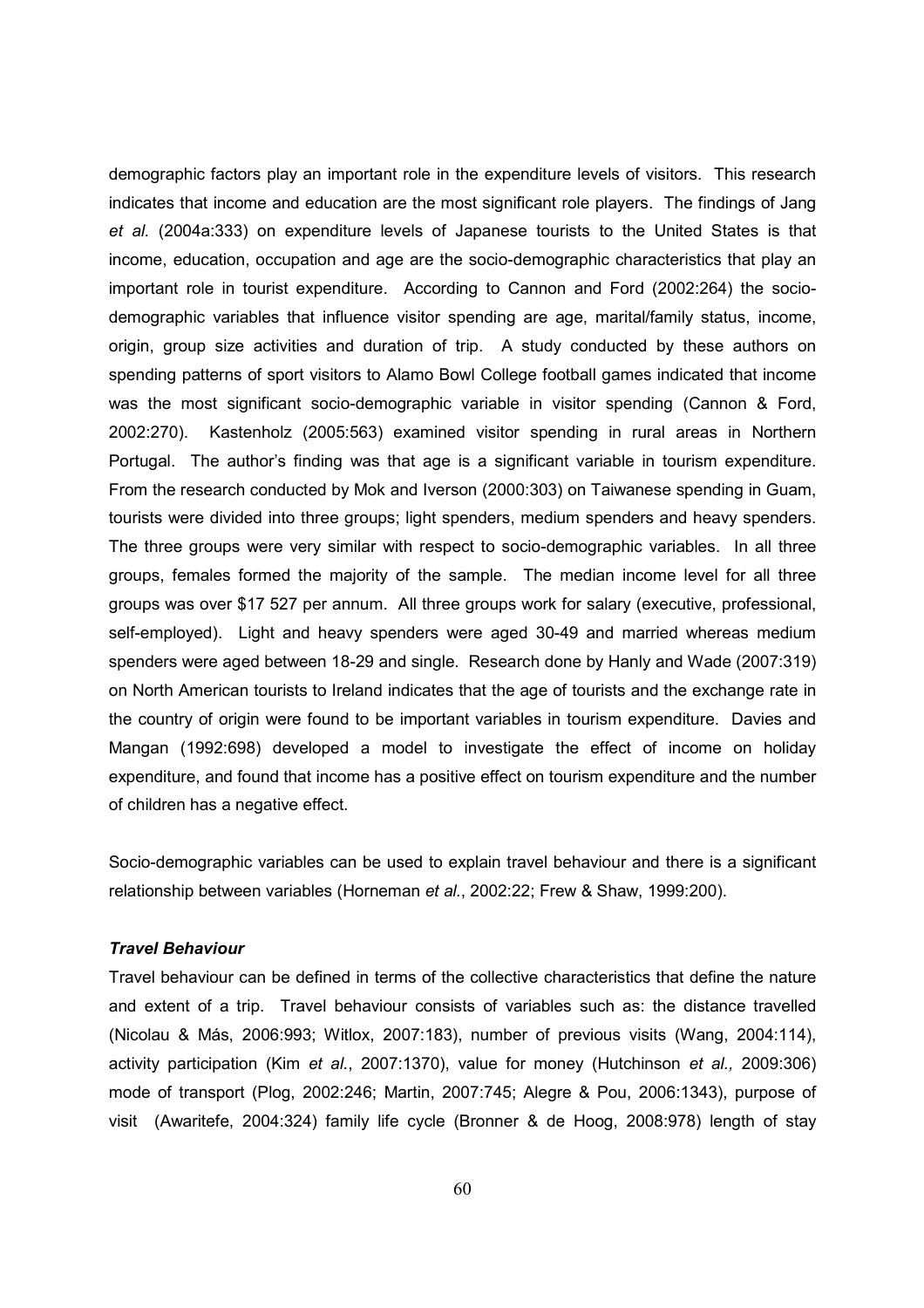(Alegre & Pou, 2006:1343; González & Bello, 2002:60; Liu, 1999:14) and trip information selection (Martin, 2007:743).

Tourists' expenditure at a destination is a combination of products (game hunted) and services purchased at the destination (taxidermy, hunting permits). The purchase of one item causes another to be purchased and these include booking accommodation, mode of transport, organising visits to main attractions (Kozak *et al.,* 1998:143-144; Fesenmaier & Jeng, 2000:22; Lim, 1997:842; Leeworthy *et al*., 2001:86; Mok & Iverson, 2000:301; Jang *et al.,* 2004a:334; Perez & Sampol, 2000:630) and purchasing of goods such as game hunted and souvenirs (Mok & Iverson*,* 2000:301; Spotts & Mahoney, 1991:25).

Segmenting hunters into different target markets can be done according to their spending levels at the hunting destination. A number of authors have classified the determinants of spending as: spending per person (Leeworthy *et al.*, 2001:86; Mok & Iverson, 2000:304; Mules, 1998;268; Agarwal & Yochum, 1999:175), daily spending per person (Perez & Sampol, 2000:628,635; Kastenholz, 2005:258; Mules, 1998:268; Pol *et al.*, 2006:43; Agarwal & Yochum, 1999:175) and total gross spending (Jang *et al.,* 2004a:338; Kastenholz, 2005:563; Spotts & Mahoney, 1991:31).

The amount of money that tourists are willing to spend when on holiday (hunting) is influenced by supply (amount of game available) and demand factors (what species the hunters want to hunt) (Kozak *et al.*, 1998:144; Perez & Sampol, 2000:635) and is interrelated with the length of stay (Alegre & Pou, 2006:1353; Jang *et al.*, 2004a:338; Kastenholz, 2005:563), group size and accommodation package (Kozak *et al.*, 1998 :144).

Individuals will have different behavioural patterns representative of their lifestyles. Categorisation of consumers is based on these differences between individuals (Pike, 2004:4). A variety of influences affect their travel behaviour (Lu & Pas, 1999:16). Behavioural indicators are also significant determinants in tourist spending. Behavioural patterns of hunters that will be significant to game farms owners include: number of hunters per group, number of hunting trips per annum, number of days spent hunting, members of a hunting association, dedicated hunter status, reason for hunting (biltong) and preferred province to hunt (Scholtz *et al.,* 2010:33; Van der Merwe *et al.,* 2007:188).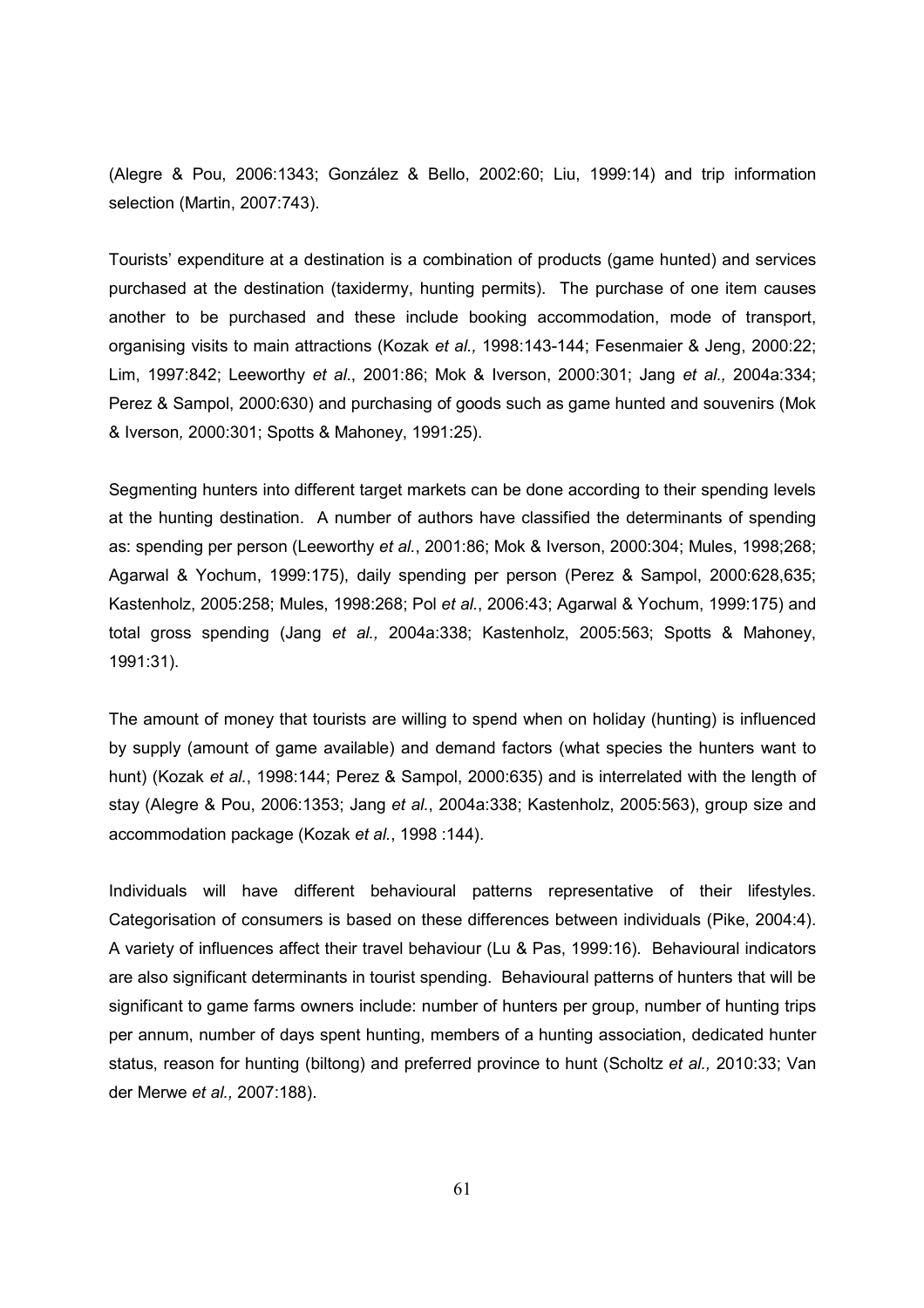Further investigation reveals that other travel behaviour characteristics that also relate to tourism expenditure are: country of origin and favourable exchange rates (Lim, 1997:845; Kastenholz, 2005:559; Perez & Sampol, 2000:630; Beerli & Martin, 2004:635; Richards, 2002:1062) reason for travelling (Mok & Iverson, 2000:302; Jang *et al.,* 2004a:334), destination attributes and characteristics (Doniclair & Huybers, 2007:44; Murphy *et al.*, 2007:420; Campo & Garau, 2008:89; Nicolau & Más, 2006:984; Richards, 2002:1048) location of destination (Song *et al.*, 2000:613), mode of transport (Flogenfeldt, 1999:121; Richards, 2002:1062) relative prices, tourism prices and transport costs (Lim, 1997:845).

Many factors lead tourists to choose a destination and understanding these factors is fundamental in marketing a tourist destination (Lam & Hsu, 2006:589; Seddighi & Theocharous, 2002:475; Reynolds & Braithwaite, 2001:33). Today's consumers are becoming more and more sophisticated and knowledgeable due to technological advancement and global media that has changed the communication process radically. Game farm owners must be constantly aware of changes that will occur and should develop appropriate strategies that will respond to these changes.

The global tourism industry has become increasingly competitive and service delivery in the tourism industry has become a key role player in the success of any tourism related establishment. To have a competitive edge, the tourism industry should focus on the needs of travellers and the products they prefer (game they want to hunt) (Hui *et al.*, 2007:965). It is imperative for marketers to constantly change so as to enhance their competitiveness (Jonker *et al.*, 2004:1; Pike, 2004:73).

Marketing a tourist destination is a complex process which involves not only the attractions promoted, but the whole experience offered to the tourist (game that can be hunted). The tourism experience comprises several service providers (accommodation establishments, transport companies, product offering (different species and number of species available) food and beverage services, entertainment) working together to offer the tourist a memorable experience (Buhalis, 2000:113; Divisekera, 2003:36). Therefore the problem that arises is to determine the profile of hunters of the most popular hunting game species regarding income generating and biltong hunting.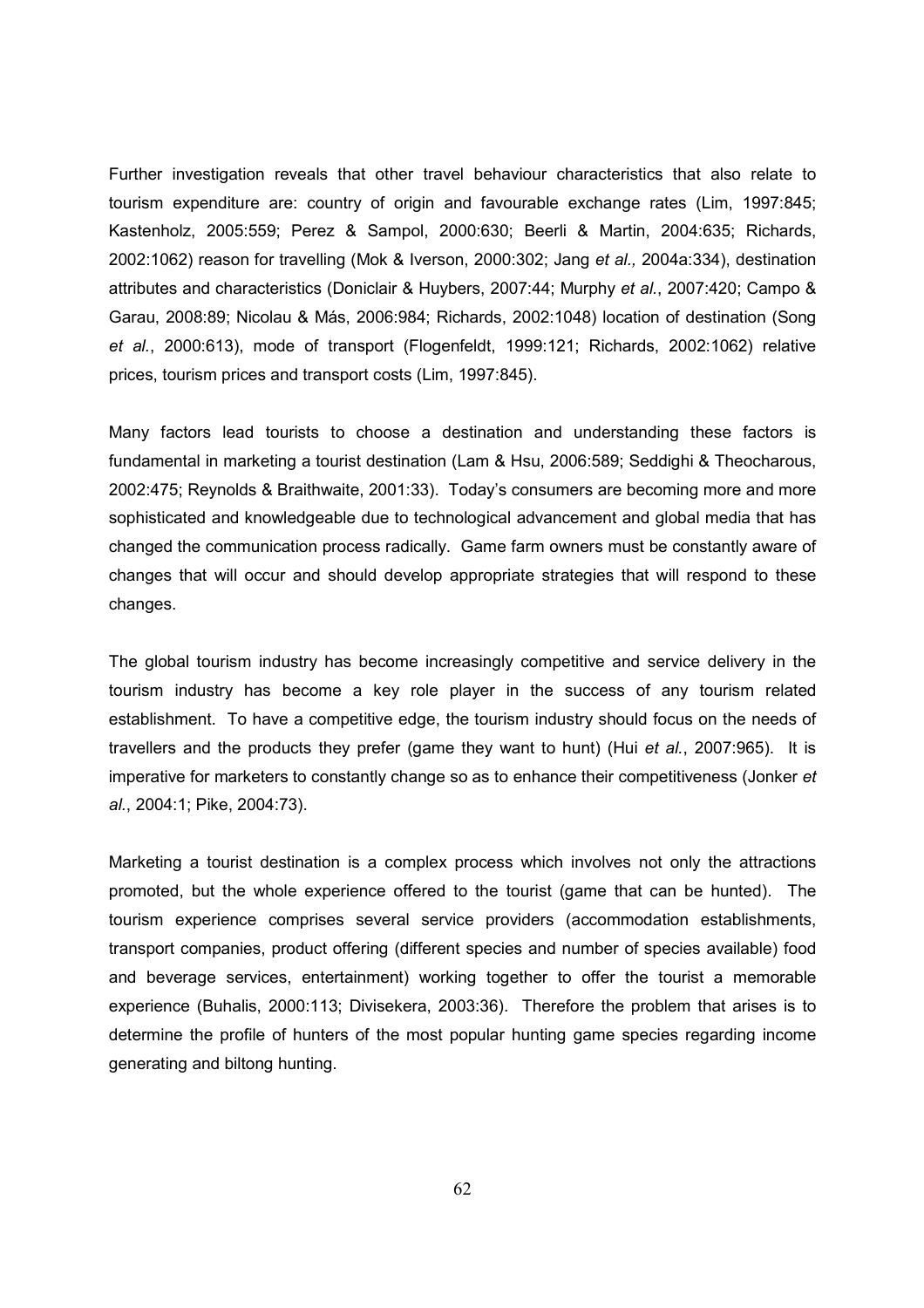#### **4.3. Method of research**

The data used for the analysis were gathered over a five-month period between October 2007 and February 2008. The methodology used will now be discussed under the following headings: (i) the questionnaire, (ii) the method and (iii) the statistical analysis.

#### **4.3.1. The questionnaire**

The questionnaire consisted mostly of closed-response questions, together with a small number of open-ended questions organised into a number of sections. In Section A, demographic details were surveyed (marital status, age, gender, language, education, occupation, income and province of residence) while Section B focused on spending behaviour and motivational factors (number of persons paid for, number of times the destination has been visited, length of stay and amount spent). The information obtained from these two sections was analysed.

#### **4.3.2. Method**

Quantitative research was conducted and a probability sampling method was used. The research population and the sample consisted of all the members of the three largest hunting associations in South Africa, the South African Hunters and Game Conservation Association (SAHGCA) (*N=*21 000), the Professional Hunters Association of South Africa (PHASA) (*N=*1 039) and the national Confederation of Hunting Associations of South Africa (CHASA) (*N=*18 000) (N = 40 000) a sample size of 676 was received back. The questionnaires were distributed as follows:

- Firstly, questionnaires were mailed to the members of the SA Hunters and Game Conservation Association along with their monthly magazine (*SA Hunters/SA Jagters*).
- Secondly, an interactive questionnaire was loaded onto the websites of SAHGCA, PHASA and CHASA during the months of September and October 2007.

In total, 676 (n) questionnaires were returned via email, fax and overland mail. Maree and Pietersen (2007:179) state that the number of units (n) involved in the sample is more important than the percentage of the total population they represent. An increase in the sample size, in proportion to the size of the population from which the sample is drawn, results in a decrease in the standard error. Even so, it is not necessary to draw a sample larger than 500 as this will have little effect in decreasing the standard error and margin of error (Maree & Pietersen, 2007:179).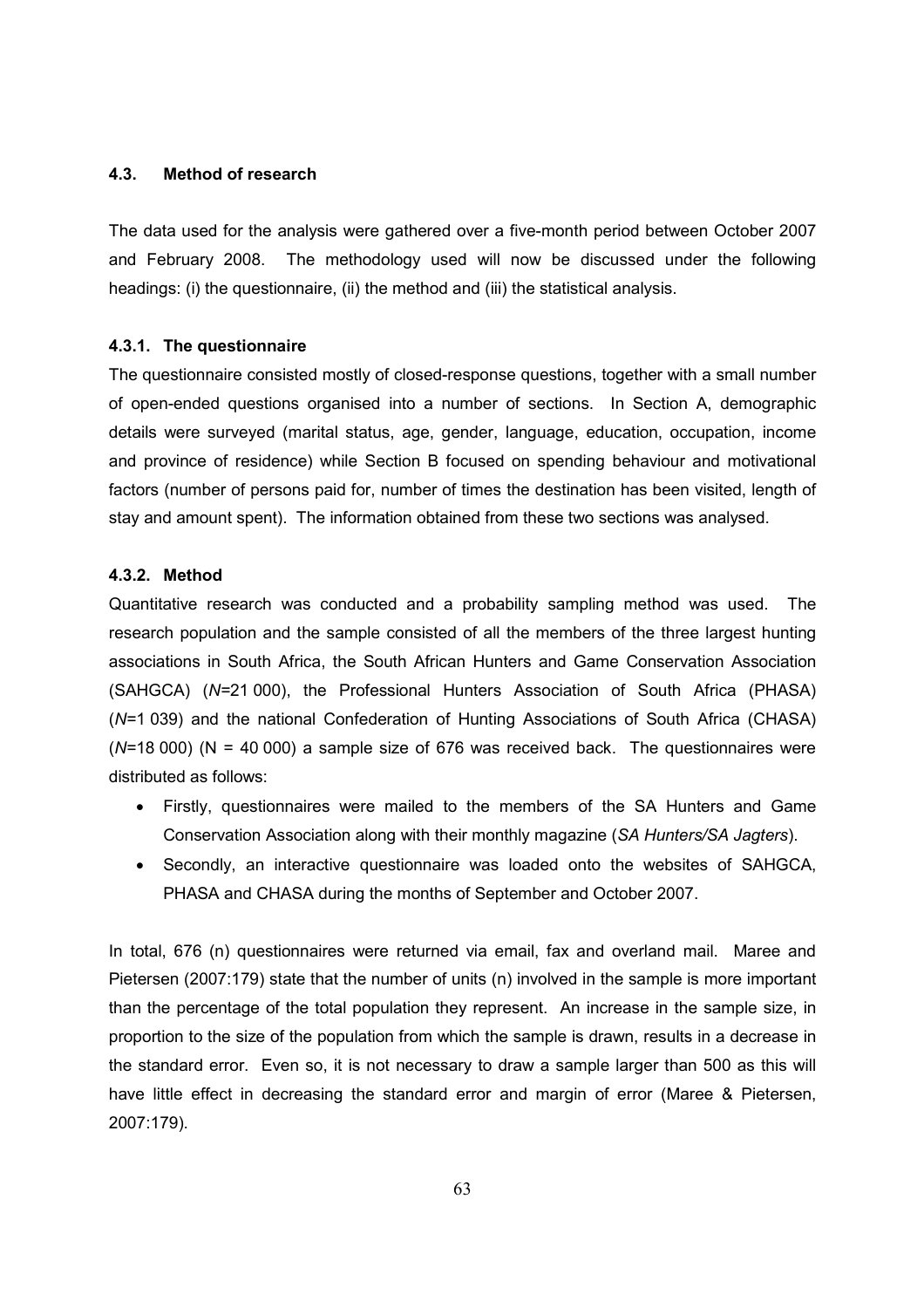#### **4.3.3. Statistical analysis**

A statistical analysis was conducted using SAS System for windows (SAS Institute Inc., 2002- 2005). Descriptive statistics were used to indicate the profile of hunters hunting the five most popular game species hunted and the five highest income generating species. The five most popular species hunted during 2009 was springbok, impala, blesbok, blue wildebeest and kudu. The top five species regarding income generated during 2009 are kudu, blue wildebeest, eland, impala and gemsbok (Scholtz *et al.,* 2010:17,18).

The results indicated that there is, for practical purposes, no difference in the sociodemographic profile of these hunters. The descriptive statistics provides simple summaries of the sample and the measures (Zikmund, 2003:402). Frequency distribution was used for categories such as marital status, education, occupation and income. Frequency distribution shows the number of times that a variable's different values (or categories) occur in a sample (Pietersen & Maree, 2007:184). The median was used to describe numerical data (e.g. age, number of times hunting and average length of stay). The median is the middle value in a data set and is a more accurate assessment of the locality of the data where outliers exert a strong influence on a measure like the mean (Pietersen & Maree, 2007:187).

#### **4.3.4. Results**

The results of the survey are discussed as follows; first a profile of hunters will be given regarding the five most preferred species hunted (Table 4.1) and, second to this, a profile of hunters pertaining to the top five income generating species. It is important to note that there are differences pertaining the top five preferred biltong hunting species and the top five species that generate the biggest income.

| Top<br>five<br>generating<br>income        | <b>Springbok</b> | <b>Blesbok</b> | Impala       | Kudu     | <b>Blue</b>          |
|--------------------------------------------|------------------|----------------|--------------|----------|----------------------|
| species                                    | R358.97          | R798.09        | R609.92      | R2235.02 | wildebeest           |
|                                            |                  |                |              |          | R <sub>1840.32</sub> |
| <b>Most</b><br>preferred<br>for<br>species | <b>Gemsbok</b>   | <b>Blue</b>    | <b>Eland</b> | Kudu     | Impala               |
| biltong hunting                            | R2335.76         | Wildebeest     | R3339.77     | R2235.02 | R798.09              |
|                                            |                  |                |              |          |                      |

**Table 4.1: Top income and most preferred biltong species**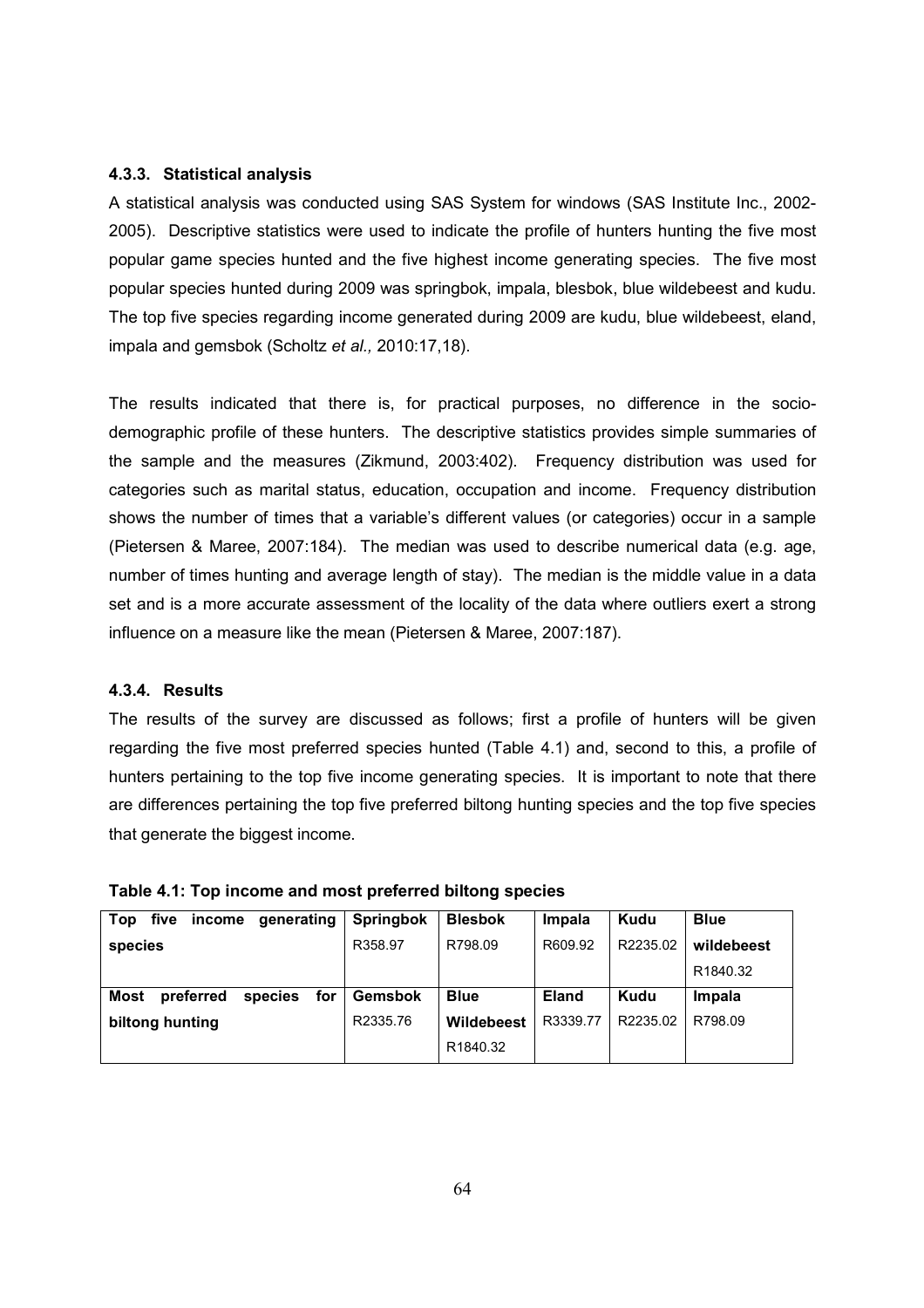| Categories                          | <b>Springbok</b>                                              | <b>Blesbok</b>                                   | Impala                                           | Kudu                                            | <b>Blue</b>                                                      |
|-------------------------------------|---------------------------------------------------------------|--------------------------------------------------|--------------------------------------------------|-------------------------------------------------|------------------------------------------------------------------|
|                                     |                                                               |                                                  |                                                  |                                                 | Wildebeest                                                       |
| Language                            | Afrikaans                                                     | Afrikaans                                        | Afrikaans                                        | Afrikaans                                       | Afrikaans                                                        |
|                                     | (82.48%)                                                      | (81.98%)                                         | (79.25%)                                         | (82.09%)                                        | $(79.92\%)$                                                      |
| <b>Marital status</b>               | Married                                                       | Married                                          | Married                                          | Married                                         | Married                                                          |
|                                     | (88.18%)                                                      | (87.95%)                                         | $(88.22\%)$                                      | (90.08%)                                        | $(87.01\%)$                                                      |
| <b>Occupation</b>                   | Self-                                                         | Self-employed                                    | Self-employed                                    | Self-employed                                   | Self-employed                                                    |
|                                     | employed                                                      | (24.62%)                                         | (23.32%)                                         | (27.84%)                                        | (29.44%)                                                         |
|                                     | $(24.70\%)$                                                   |                                                  |                                                  |                                                 |                                                                  |
| <b>Average Age</b>                  | 48 years                                                      | 49 years                                         | 49 years                                         | 49 years                                        | 49 years                                                         |
| <b>Education</b>                    | Diploma/<br>Degree<br>(33.43%)                                | Diploma/<br>Degree<br>(36.75%)                   | Diploma/<br>Degree<br>(37.59%)                   | Diploma/<br>Degree (38%)                        | Diploma/<br>Degree<br>(36.36%)                                   |
| <b>Province of</b><br>origin        | Gauteng<br>(34.65%)                                           | Gauteng<br>(35.05%)                              | Gauteng<br>(40.81%)                              | Gauteng<br>(32.71%)                             | Gauteng<br>(47.27%)                                              |
| Annual<br>income                    | R400 000                                                      | R400 000                                         | R400 000                                         | R400 000                                        | R450 000                                                         |
| People in<br>group                  | 4 people                                                      | 4 people                                         | 4 people                                         | 4 people                                        | 4 people                                                         |
| Length of<br>stay                   | 4 days                                                        | 4 days                                           | 4 days                                           | 4 days                                          | $\overline{4}$ days                                              |
| <b>Times hunt</b>                   | 3 times                                                       | 4 times                                          | 3 times                                          | 4 times                                         | 4 times                                                          |
| <b>Preferred</b><br><b>Province</b> | <b>Northern</b><br>Cape<br>(23.12%)<br>Limpopo<br>$(21.02\%)$ | Limpopo<br>(20.36%)<br>Northern Cape<br>(16.17%) | Limpopo<br>(40.05%)<br>KwaZulu-Natal<br>(16.71%) | Limpopo<br>(33.87%)<br>Eastern Cape<br>(16.53%) | Limpopo<br>(38.82%)<br>North-<br>West/KwaZulu-<br>Natal (14.12%) |

**Table 4.2: Demographics of hunters pertaining to the five most popular species hunted**

#### *Hunters' demographics pertaining to the five most popular species hunted*

The top five game species hunted by South African biltong hunters are springbok, blesbok, impala, kudu and blue wildebeest. For these five species, the profiles of hunters who hunt them were alike – Afrikaans-speaking, married, males average age 49 with diploma and selfemployed with an average annual income of R400 000.00, hunt in groups of four people, stay for an average of four days and hunt three to four times a year. From a location point of view, the results of this research revealed that for the top five species, hunters in all cases originate from Gauteng. This correlates with research by Van der Merwe and Saayman, (2008:8) and Scholtz *et al.* (2010:7) which showed that the majority of hunters in South Africa are from Gauteng, which is also the economic hub of South Africa.

The preferred species are mainly hunted in two provinces, Limpopo (blesbok, impala, kudu & blue wildebeest) and the Northern Cape Province (springbok). Looking at Limpopo province, the following reasons can apply. Firstly, three of the five species, kudu, impala and blue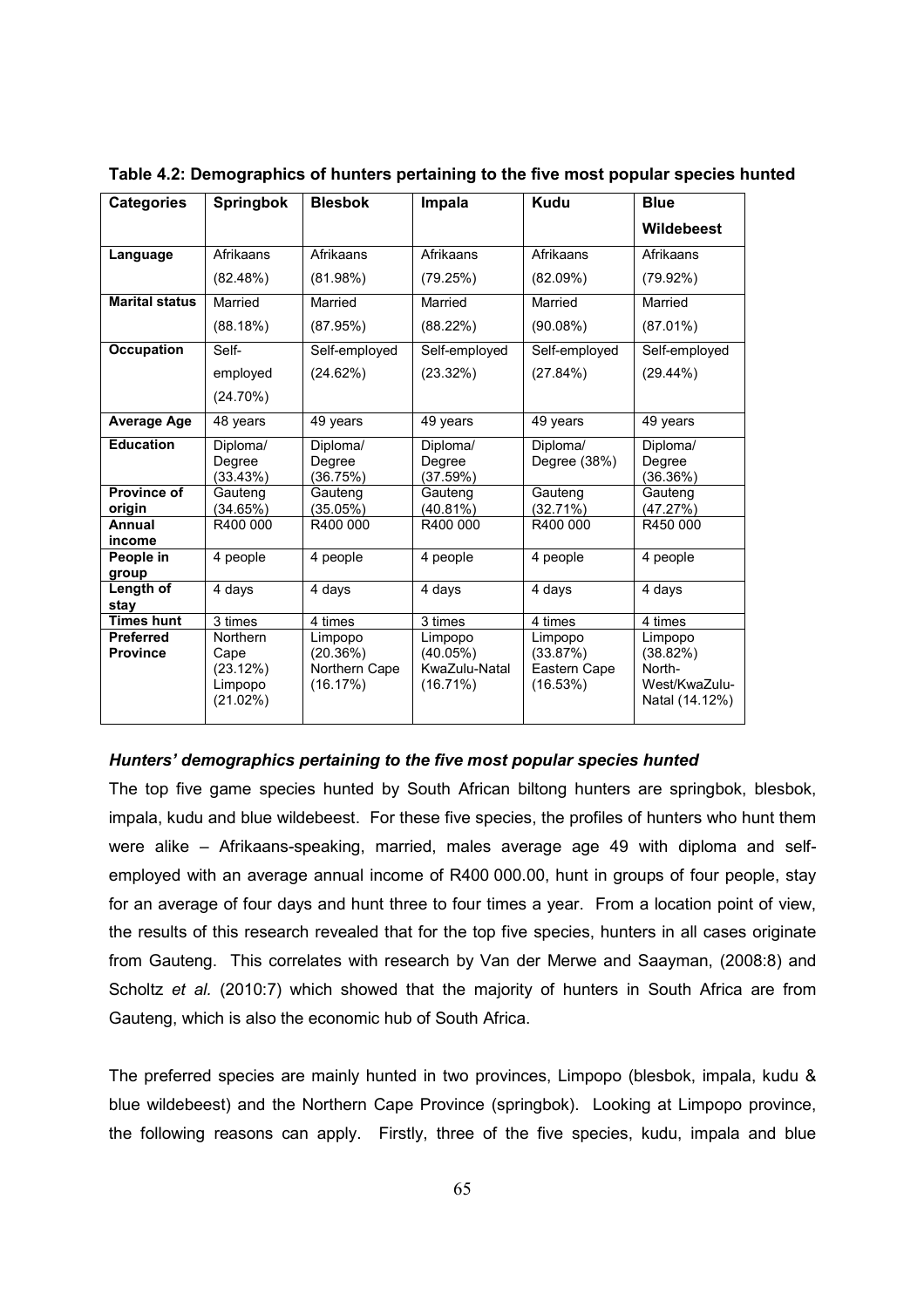wildebeest are mainly found in this area due to the habitat (bushveld) of which impala as well as kudu are predominantly browsers. Second to this, 50% of all game farms are found in this province (Van Niekerk, 2006:51; Bothma, 2002:480; Van der Merwe & Saayman, 2003:104; Steenkamp *et al.*, 2005:27). Limpopo is the third largest province with an area of 125 755 km<sup>2</sup> and is a province of striking contrasts: heavily used land in the former homelands of Lebowa, Gazankulu and Venda are a sharp contrast to lightly-populated districts where almost all farm land is devoted to game farming or ecotourism (Brett, 2010:182). The biodiversity of this province also contributes to the ability to host a variety of species and therefore more species are more frequently available in the Limpopo province. It is, however, important to note that blesbok is also among the species hunted in Limpopo, although it is originally a species that is commonly found in the Free State due to its grasslands (blesbok are grazers) (Marchant, 2011; Estes, 1992:147).

The only exception for the most preferred species was for springbok which is predominantly hunted and found in the Northern Cape Province, Kalahari and Karoo regions. The arid Northern Cape occupies 30% of South Africa but supports less than 3% of the country's human population (Brett, 2010:62). The vegetation of approximately half of the province is defined as Nama Karoo, a vast, scrubland plateau fringed by mountain ranges. The internationally recognised biodiversity 'hotspot', the Succulent Karoo, extends in a broad corridor down the west coast (Mucina & Rutherford, 2006:32). Game farms in the Northern Cape extend over an estimated 4 852 053 hectares, covering a larger surface area than game farms in the rest of South Africa (Van der Merwe & Saayman, 2003:104).

#### *Spending of hunters hunting the most popular game species*

The key features of spending amongst respondents were identified as: accommodation, fuel, food, beverages, toiletries, ammunition, clothes, gear, butchery, meat processing and daily fees. The level of economic impact of hunters at a specific destination is related to the number of visitors and their level of expenditure. Hunters at a specific hunting destination originate from different provinces.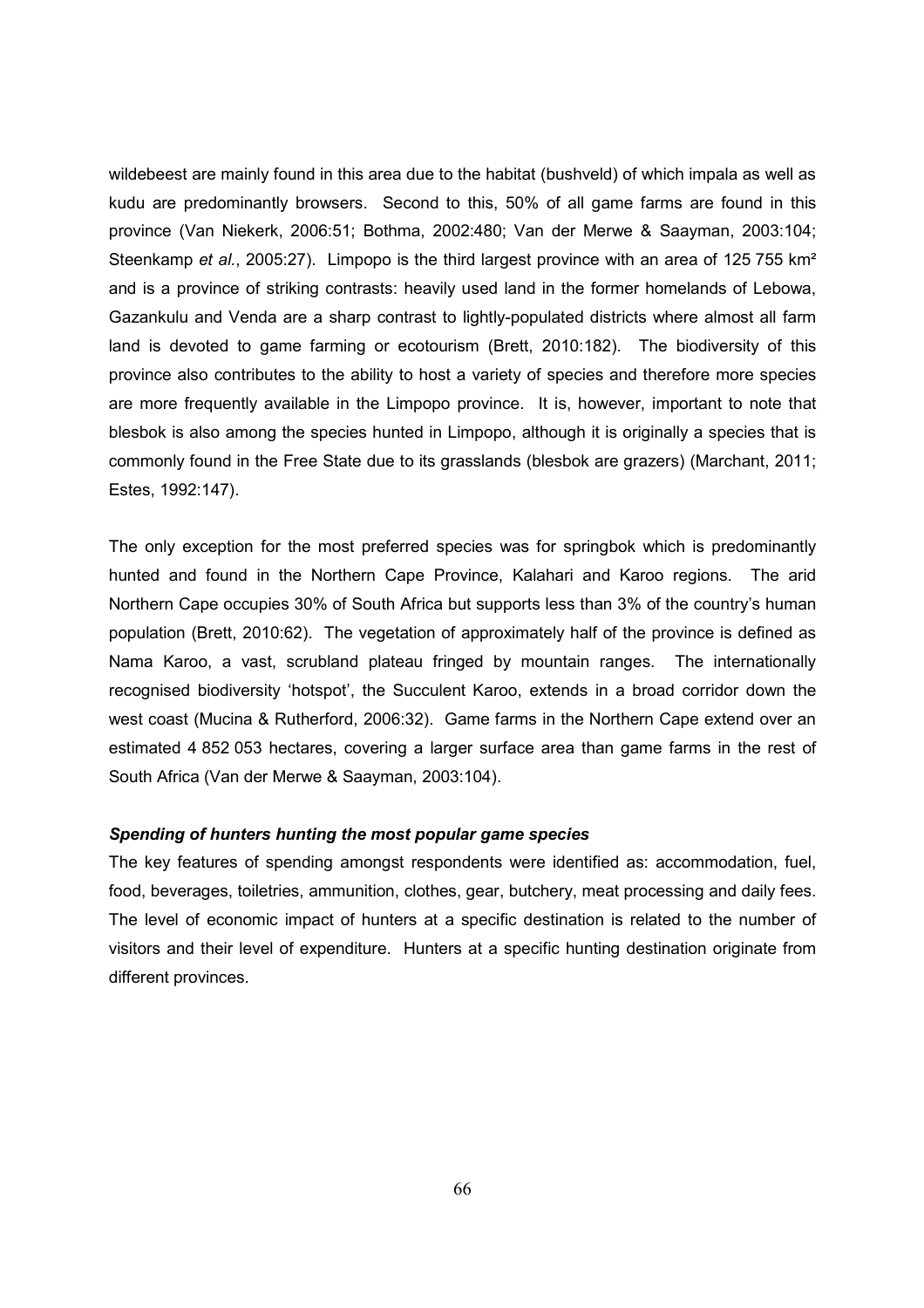|                       | <b>Springbok</b>      | <b>Blesbok</b>        | Impala            | Kudu              | <b>Blue</b>           |
|-----------------------|-----------------------|-----------------------|-------------------|-------------------|-----------------------|
|                       |                       |                       |                   |                   | Wildebeest            |
| Average price         | R300.00               | R650.00               | R650.00           | R2 500.00         | R2 200.00             |
| per species           |                       |                       |                   |                   |                       |
| <b>Accommodation</b>  | R <sub>1</sub> 500.00 | R <sub>1</sub> 200.00 | R1 600.00         | R1 500.00         | R <sub>2</sub> 000.00 |
| Fuel                  | R1800.00              | R1 500.00             | R1 300.00         | R1 500.00         | R1 500.00             |
| Food                  | R800.00               | R600.00               | R900.00           | R900.00           | R1 000.00             |
| <b>Beverages</b>      | R400.00               | R300.00               | R400.00           | R400.00           | R500.00               |
| <b>Toiletries</b>     | R50.00                | R50.00                | R50.00            | R50.00            | R100.00               |
| <b>Ammunition</b>     | R500.00               | R445.00               | R500.00           | R400.00           | R500.00               |
| <b>Clothes</b>        | R200.00               | R <sub>150.00</sub>   | R200.00           | R200.00           | R200.00               |
| Gear                  | R200.00               | R <sub>100.00</sub>   | R200.00           | R200.00           | R200.00               |
| <b>Butchery</b>       | R50.00                | R <sub>0.00</sub>     | R <sub>0.00</sub> | R <sub>0.00</sub> | R <sub>100.00</sub>   |
| <b>Meat Process</b>   | R500.00               | R400.00               | R500.00           | R500.00           | R500.00               |
| <b>Daily Fees</b>     | R120.00               | R90.00                | R50.00            | R50.00            | R <sub>0.00</sub>     |
| <b>Total expenses</b> | R8 687.50             | R7 225.00             | R8 500.00         | R8 547.50         | R10 000.00            |

**Table 4.3: Average expenditure (in Rands) per hunter pertaining to the most preferred game species hunted** 

Total estimated expenditure of these hunters is detailed in Table 4.3. Average expenditure consists of money spent on accommodation, fuel, alcohol and beverages, tobacco products, medicine, toiletries, ammunition, clothing, hunting gear excluding ammunition, butchery facilities, meat processing, daily fees and other expenditure. There is no statistical difference in the table above. This research is looking at "opportunistic hunters" who would hunt even more expensive species such as tsessebe and sable for biltong (as people did in the past) if they were common enough. From the results it is clear that most money is spent on accommodation and fuel. Blue Wildebeest hunters account for the highest average expenditure therefore making blue wildebeest a profitable species to have on game farms.

**Table 4.4: Demographics of hunters pertaining highest income generating species** 

|                | <b>Gemsbok</b>   | <b>Blue</b>      | <b>Eland</b>     | Kudu             | Impala      |
|----------------|------------------|------------------|------------------|------------------|-------------|
|                |                  | Wildebeest       |                  |                  |             |
| Language       | Afrikaans        | Afrikaans        | Afrikaans        | Afrikaans        | Afrikaans   |
|                | (86.15%)         | (79.92%)         | $(81.91\%)$      | (82.09%)         | (79.25%)    |
| <b>Marital</b> | Married (89.74%) | Married (87.01%) | Married (93.62%) | Married (90.08%) | Married     |
|                |                  |                  |                  |                  | $(88.22\%)$ |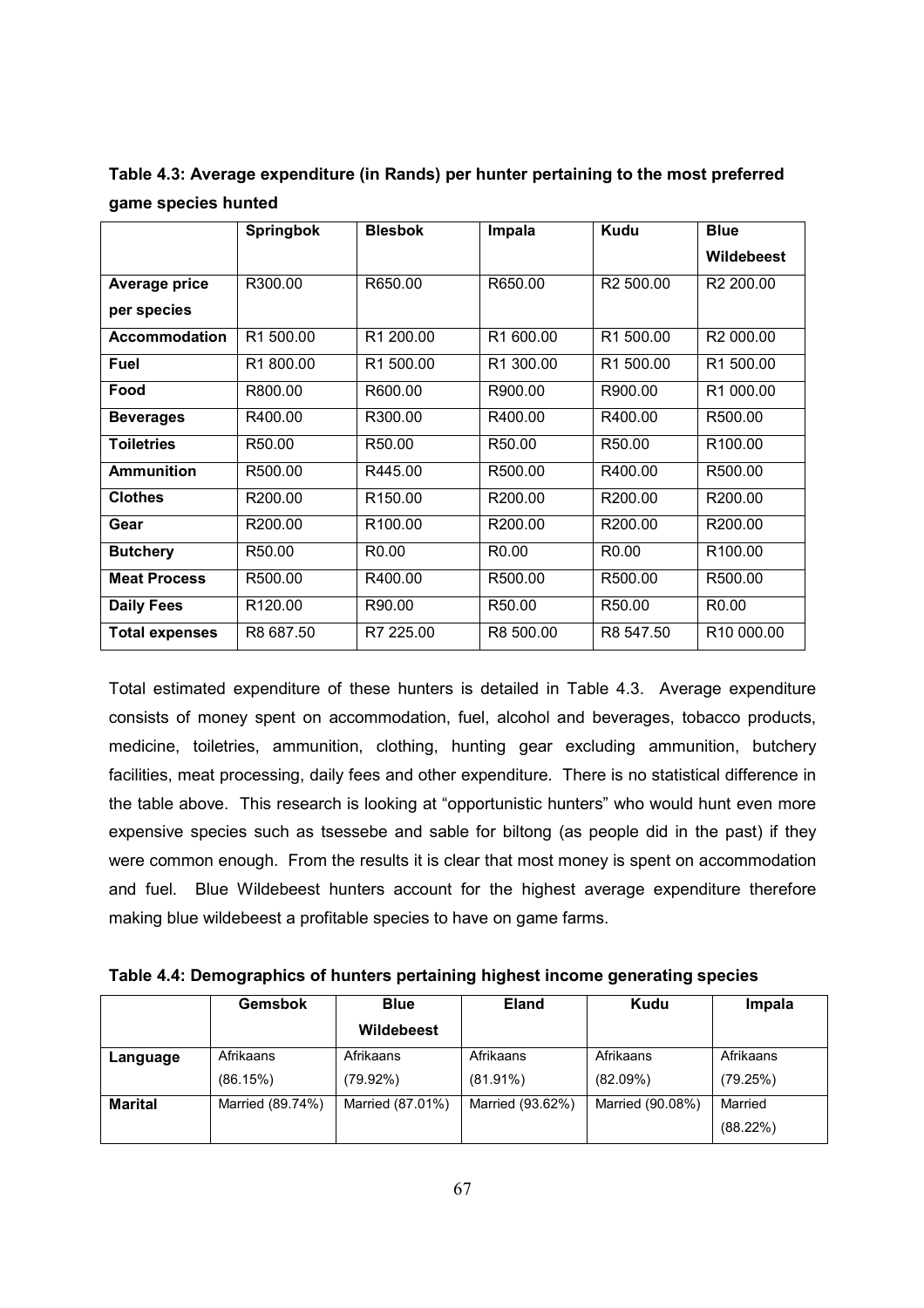| status                       |                                               |                                                                  |                                                                 |                                             |                                                  |
|------------------------------|-----------------------------------------------|------------------------------------------------------------------|-----------------------------------------------------------------|---------------------------------------------|--------------------------------------------------|
| <b>Occupation</b>            | Self-employed                                 | Self-employed                                                    | Self-employed                                                   | Self-employed                               | Self-employed                                    |
|                              | (29.47%)                                      | $(29.44\%)$                                                      | $(24.70\%)$                                                     | (27.84%)                                    | (23.32%)                                         |
| Average Age                  | 48 years                                      | 49 years                                                         | 46.50 years                                                     | 49 years                                    | 49 years                                         |
| <b>Education</b>             | Diploma/Degree<br>(36.41%)                    | Diploma/Degree<br>(36.36%)                                       | Diploma/Degree<br>(31.52%)                                      | Diploma/Degree<br>(38%)                     | Diploma/Degree<br>(37.59%)                       |
| <b>Province of</b><br>origin | Gauteng<br>(35.75%)                           | Gauteng<br>(47.27%)                                              | Gauteng<br>(37.63%)                                             | Gauteng<br>(32.71%)                         | Gauteng<br>$(40.81\%)$                           |
| Annual<br>income             | R445 000.00                                   | R450 00.00                                                       | R400 000.00                                                     | R400 000.00                                 | R400 000.00                                      |
| People in<br>group           | 4 people                                      | 4 people                                                         | 4 people                                                        | 4 people                                    | 4 people                                         |
| Length of<br>stav            | 4 days                                        | 4 days                                                           | 4 days                                                          | 4 days                                      | 4 days                                           |
| <b>Times hunt</b>            | 4 times                                       | 4 times                                                          | 4 times                                                         | 4 times                                     | 3 times                                          |
| <b>Preferred</b><br>province | Limpopo<br>(35.75%)<br>North-West<br>(23.35%) | Limpopo<br>(38.82%)<br>North-<br>West/KwaZulu-<br>Natal (14.12%) | Limpopo<br>(39.36%)<br>KwaZulu-<br>Natal/North Cape<br>(14.89%) | Limpopo (33.87)<br>Eastern Cape<br>(16.53%) | Limpopo<br>(40.05%)<br>KwaZulu-Natal<br>(16.71%) |

#### *Hunters profile* **pertaining to the five highest income generating species**

The top five income generating species for biltong hunting in South Africa are gemsbok (oryx), blue wildebeest, eland, kudu and impala. For all five species the profile of hunters remains similar. Afrikaans-speaking married males, average age between 46 - 49, well educated with either a diploma or degree and are self-employed. Hunters hunting gemsbok and blue wildebeest had a slightly higher income than eland, kudu and impala hunters. Hunters hunt in groups of four people, stay for an average of four days and hunt three to four times a year. From a location point of view it is important to identify the origin of these hunters. The results of this research revealed that most hunters originate from Gauteng and the preferred province for hunting is Limpopo province, which was also the case with preferred species. It is interesting to note that gemsbok, which is traditionally found in the Kalahari region of the Northern Cape, also sorted under the Limpopo Province (Skinner & Chimimba, 2005:667; Anderson, Carr, Hall-Martin, Joubert, Keep, Lloyd & Vrahimis, 1989:58).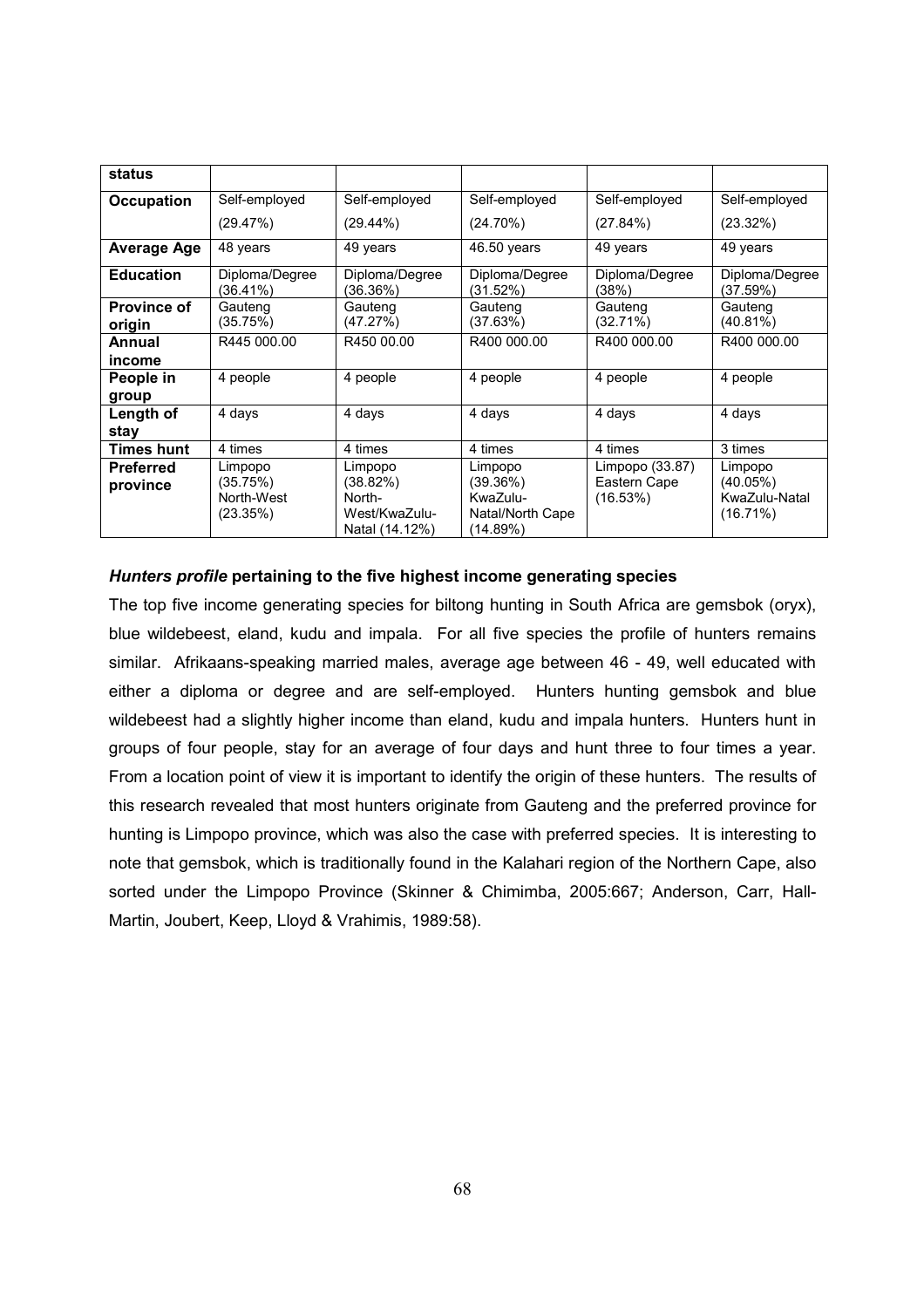|                       | <b>Gemsbok</b>        | <b>Blue</b>            | <b>Eland</b>          | Kudu                  | Impala            |
|-----------------------|-----------------------|------------------------|-----------------------|-----------------------|-------------------|
|                       |                       | Wildebeest             |                       |                       |                   |
| Average price         | R <sub>2</sub> 250.00 | R <sub>2</sub> 200.00  | R4 500.00             | R <sub>2</sub> 500.00 | R650.00           |
| per species           |                       |                        |                       |                       |                   |
| <b>Accommodation</b>  | R <sub>1</sub> 500.00 | R <sub>2</sub> 000.00  | R <sub>1</sub> 500.00 | R <sub>1</sub> 500.00 | R1 600.00         |
| Fuel                  | R <sub>2</sub> 000.00 | R1 500.00              | R <sub>2</sub> 000.00 | R1 500.00             | R1 300.00         |
| Food                  | R1 000.00             | R1 000.00              | R1 000.00             | R900.00               | R900.00           |
| <b>Beverages</b>      | R500.00               | R500.00                | R500.00               | R400.00               | R400.00           |
| <b>Toiletries</b>     | R50.00                | R <sub>100.00</sub>    | R <sub>100.00</sub>   | R50.00                | R50.00            |
| <b>Ammunition</b>     | R500.00               | R500.00                | R500.00               | R400.00               | R500.00           |
| <b>Clothes</b>        | R250.00               | R200.00                | R300.00               | R200.00               | R200.00           |
| Gear                  | R200.00               | R200.00                | R300.00               | R200.00               | R200.00           |
| <b>Butchery</b>       | R <sub>100.00</sub>   | R <sub>100.00</sub>    | R75.00                | R <sub>0.00</sub>     | R <sub>0.00</sub> |
| <b>Meat Process</b>   | R500.00               | R500.00                | R400.00               | R500.00               | R500.00           |
| <b>Daily Fees</b>     | R <sub>10.00</sub>    | R <sub>0.00</sub>      | R <sub>0.00</sub>     | R50.00                | R50.00            |
| <b>Total expenses</b> | R9 300.00             | R <sub>10</sub> 000.00 | R9 200.00             | R8 547.50             | R8 500.00         |

**Table 4.5: Total average expenditure (in Rands) per hunter according to highest income generating species** 

The level of economic impact of tourists at a specific destination is related to the number of visitors and their level of expenditure. Hunters at a specific hunting destination originate from different provinces. Total estimated expenditure of these hunters is detailed in Table 4.5. Average expenditure consists of money spent on accommodation, fuel, alcohol and beverages, tobacco products, medicine, toiletries, ammunition, clothing, hunting gear excluding ammunition, butchery facilities, meat processing, daily fees and other expenditure. From the results it is clear that most money is spent on accommodation and fuel. Blue Wildebeest hunters account for the highest average expenditure.

#### **4.4. Findings and implications**

Firstly, it is found by the research that gemsbok (oryx), blue wildebeest and eland are the species that generate the most income, because these species are larger (Brett, 2005:32; Walker, 1996:178,172,200) cost more and favoured by biltong hunters (Scholtz *et al.,* 2010:18; Radder *et al.,* 2000:25; Eloff, 2002:19,21; Flack, 2010:191). The implication for game farm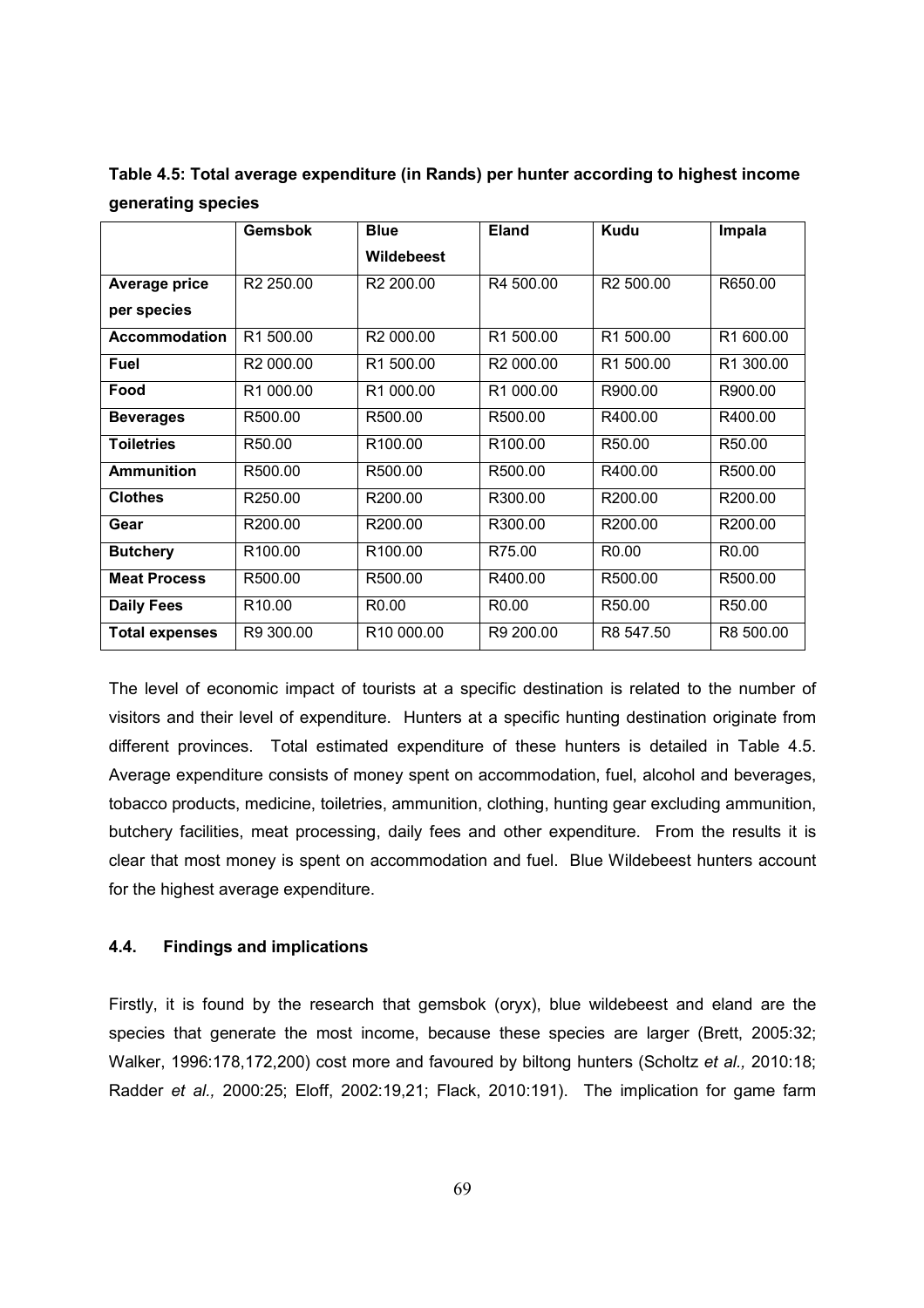owners is that these species need to be part of their species on offer, which will assist game farm owners to generate more income where applicable.

Secondly, statistically there is little difference between the profile of hunters of preferred *species* and of *highest income generating species*. The profile of both categories is as follows: Afrikaans-speaking married males, with an average age of 49 years. These hunters have a diploma or degree and are self-employed. They reside in Gauteng and hunt in Limpopo province. Hunting is a social and cultural activity with most hunters hunting in groups of three or four people (Van der Merwe *et al.,* 2007:189; Van der Merwe & Saayman, 2003:110; Eloff, 1999:23; Radder *et al.,* 2000:27; Radder & Bech-Larsen, 2008:260). The implications of the finding are therefore that game farm owners and potential owners can use this profile to develop better hunting products to suit the profile of hunters.

Thirdly, results of this research revealed that, in both situations, most hunters originate from Gauteng (Van der Merwe, & Saayman, 2008:8; Scholz *et al.,* 2010:7). This may be attributed to Gauteng being the province with the highest income levels in South Africa (Saayman & Saayman, 2006b:578). Therefore the implication is that marketers should focus their attention on attracting more hunters by directing advertising material to the Gauteng region.

Fourthly the preferred province of hunting for the most preferred species for biltong hunters and income generating species is the Limpopo province (Van der Merwe *et al.*, 2007:188; Van der Merwe & Saayman, 2008:15; Scholtz *et al.,* 2010:13). The implication from a development point of view is that this is the ideal province for establishing a game farm. From an economic point of view, the Limpopo province is also the most lucrative area to develop a game farm as it is closely situated to Gauteng province which hosts the most hunters (Van der Merwe & Saayman, 2008:8; Scholz *et al.,* 2010:7).

Fifthly, the expenditure of blesbok hunters is lower than the rest (Table 4.2). This might be because blesbok are found in Gauteng and almost everywhere except for the Western Cape (Stuart & Stuart, 2007:230). Blesbok are used as common species on all the private game reserves in the Eastern Cape to protect the more expensive antelope from lion predation (Hayward, O'Brien & Kerley, 2007:227). Therefore the implication is that game farm owners should put the emphasis on species other than blesbok when advertising their product so as to gain higher revenue from species hunted.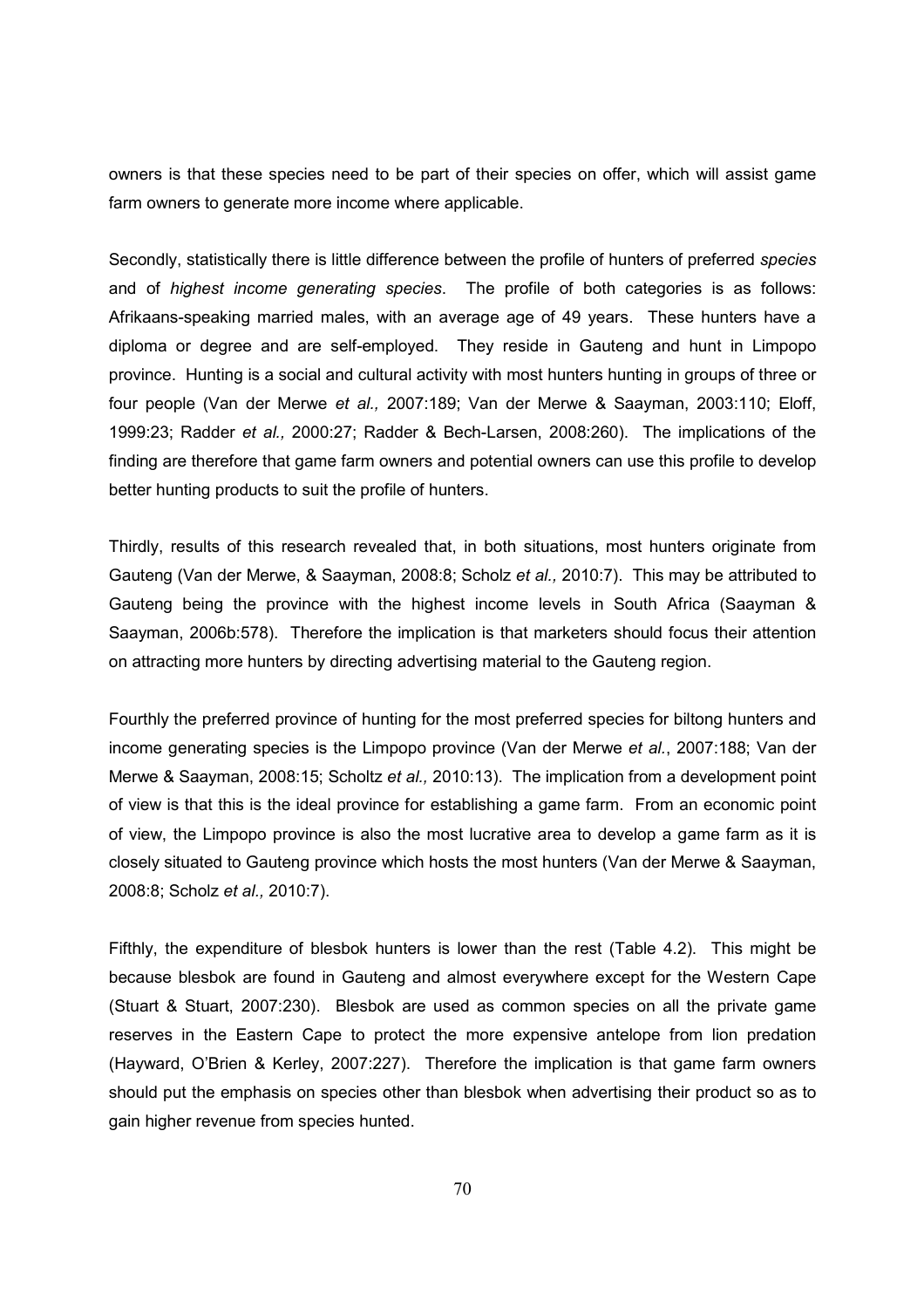Lastly the only species that is not hunted within the Limpopo province but in the Northern Cape is springbok. The implication therefore is that game farms in the Northern Cape can market it is a species that is preferentially hunted in this province. From an economic point of view, it would make little sense to host this species in the Limpopo province as hunters will prefer to hunt it in the Northern Cape.

#### **4.5. Conclusion**

The aim of this chapter was to determine the popular game species hunted for biltong purposes in South Africa. Descriptive statistics were used to indicate the profile of hunters hunting the five most popular game species and the five highest income generating species. The main findings of this research indicated that common game species such as springbok, blesbok, impala and kudu are the most hunted for biltong.

Gemsbok (oryx) and blue wildebeest appeal to biltong hunters with a higher income. This would be expected because these species are larger and cost more than species such as impala and springbok (Vleissentraal, 2011). With the growth in the game industry, gemsbok that was traditionally hunted in the Northern Cape have been extensively reintroduced to game farms in the more arid savannas of Limpopo, and protected areas such as Pilanesberg, and surplus animals have been obtained from the Northern Cape and Namibia (Skinner & Chimimba, 2005:667; Anderson *et al.*, 1989:58).

Game has an economic value and is therefore worth conserving on a game farm. The economic value also means that farmers now restock their land with game. Biltong hunters are not just following a hobby but are making economic decisions. This can partly be seen in the distances travelled. Biltong hunters are weighing up the costs of the experience against the benefits. Price is very important to these hunters. This can be seen in the fact that common species are mostly hunted in each province and this varies from province to province. In Limpopo and KwaZulu-Natal impala are the most common species while in the Northern Cape, springbok is the most common. It can be argued that biltong hunters definitely enjoy the overall experience but that many would simply buy biltong at the local butchery if the cost benefit equation was drastically altered (Eloff, 2002:19).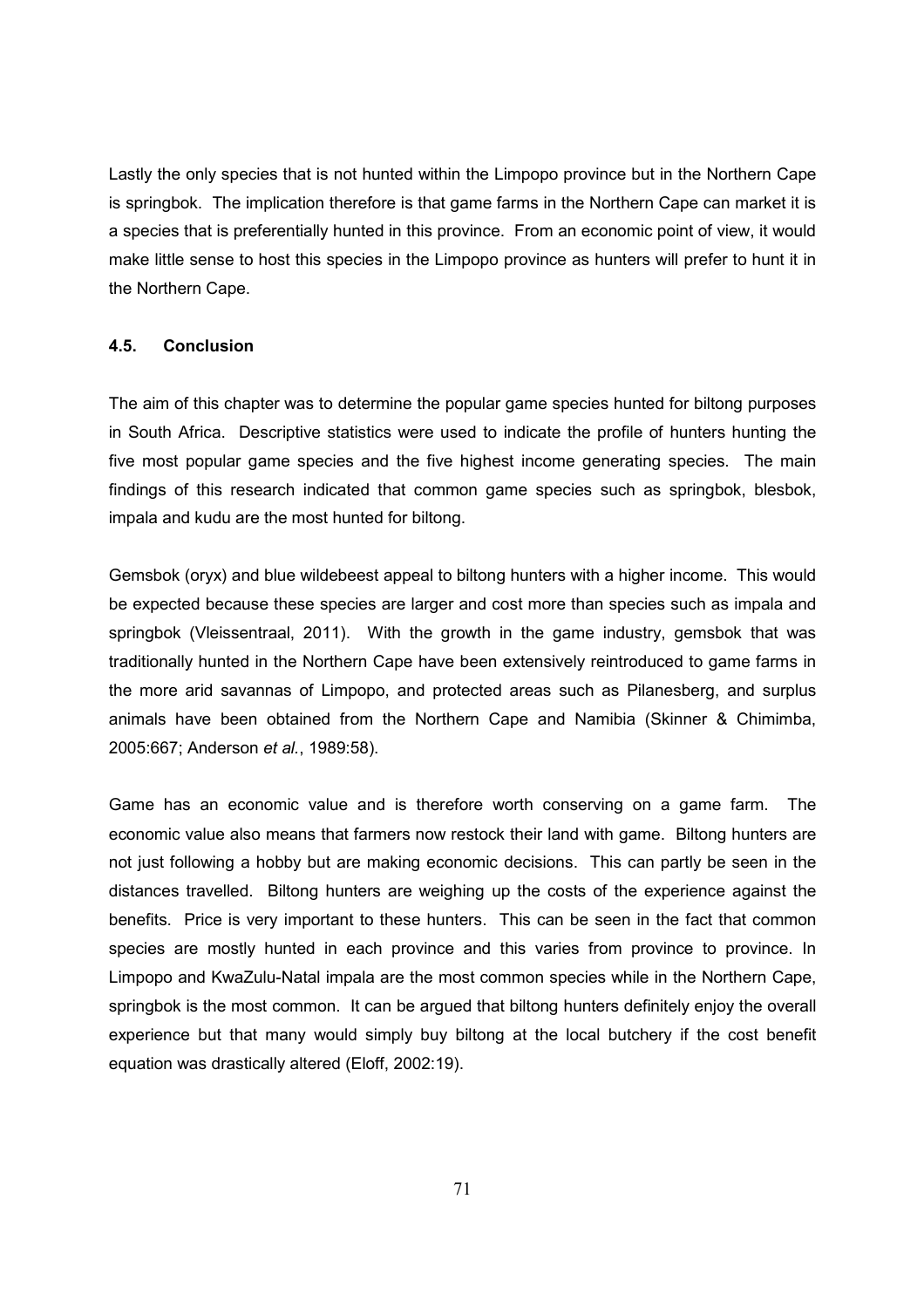This research contributes to the game farm industry in that it determines which species generate the greatest income for game farms. Understanding which species generate the greatest income and are more popular than others for hunters will enable game farmers to host these species and, as a result meet the needs and expectations of hunters, thereby generating more revenue (Eloff, 1999:22, Radder, 2001:176; ABSA, 2003:17).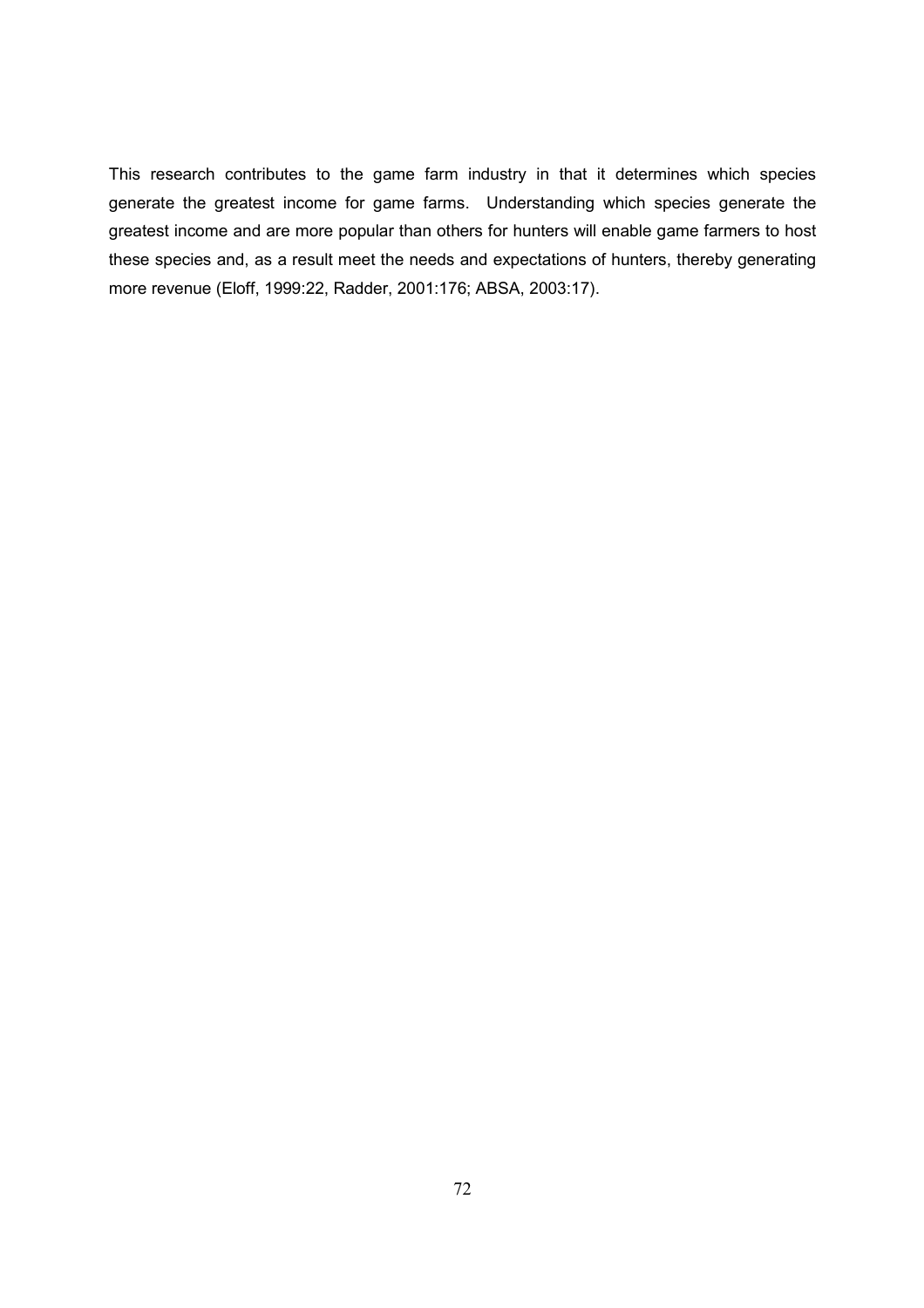# **Chapter 5**

# **Conclusions and recommendations**

### **5.1. Introduction**

The aim of this chapter is to draw conclusions and make recommendations based on the study. The primary objective of this study was to develop a spending model for biltong hunters for game farm owners to gain maximum economic benefit from hunters. To achieve the primary objective of the study the following secondary objectives were set for the research:

# **Objective 1: To conduct a literature analysis of the relationship between sociodemographics, tourist behaviour and tourist spending**

This objective was achieved in Chapter 2, Article 1: *Socio-demographic aspects and travel behaviour*. This objective was achieved by discussing the wildlife tourism industry in South Africa and the role of game farms and biltong hunting with regards to this industry (c.f. 2.2). The relationship between tourist socio-demographic characteristics and travel behaviour were discussed and the role played by these variables in tourism expenditure and market segmentation. A comparison of literature on tourism studies pertaining to socio-demographic and travel behaviour variables were made (c.f. 2.2). A regression analysis was conducted to estimate the determinants of the spending of biltong hunters (c.f. 2.4.2). Thereafter a profile of a biltong hunter was presented (c.f. 2.4.1).

# **Objective 2: To conduct a literature analysis of game farms, geographic locations and spending**

This objective was achieved in Chapter 3, Article 2: *Geographical analysis and spending of hunters on game farms.* It was done by examining literature on tourism geography and the influence that location and destination attributes have on tourist destination choice (c.f. 3.2). A comparison was drawn on literature regarding destination attributes that influence tourist decision to visit wildlife tourism areas (c.f. 3.2). A review of current literature on determinants that influence hunters' visits to game farms was undertaken. Descriptive statistics were used to indicate the five most popular provinces to hunt as well as the five provinces of hunters' origin (c.f. 3.3.3). Secondly a linear regression analysis was undertaken using the five provinces of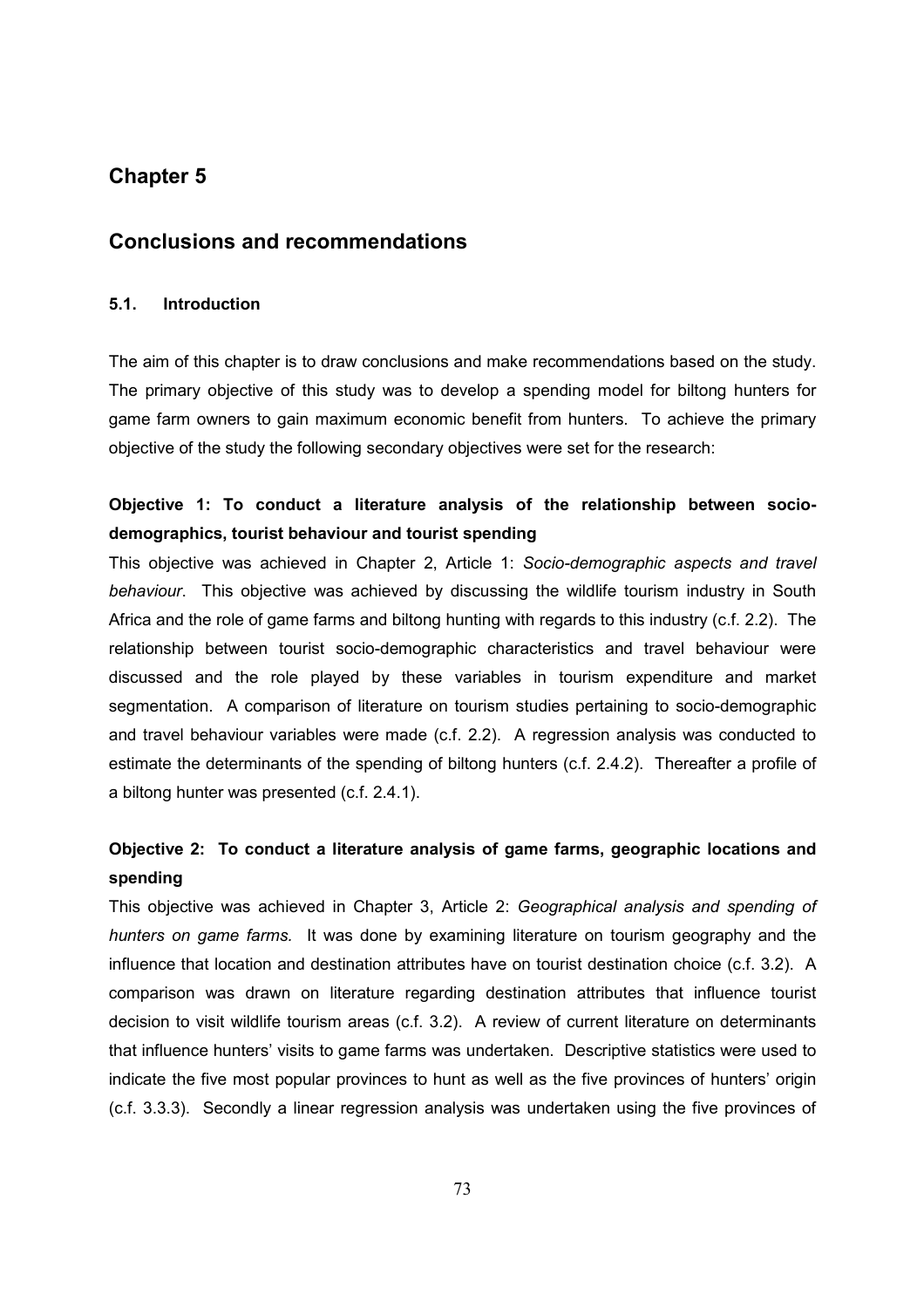hunters' origin to identify the variables that influence biltong hunter's expenditure. A regression analysis was carried out to determine the variables that influence biltong hunters' expenditure (c.f. 3.3.3).

# **Objective 3: To determine the relationship between species hunted for biltong and spending**

This objective was achieved in Chapter 4, Article 3: *The relationship between popular species and spending.* This was done by examining the determinants of spending by biltong hunters (c.f. 4.2). These determinants were identified as: socio-demographic variables, travel behaviour and game species (c.f. 4.2). The literature also reflects on annual game auction prices over the past ten years (c.f. 4.2). Descriptive statistics were used to indicate the profile of hunters hunting the five most popular game species hunted and the five highest income generating species (c.f. 4.4.2).

# **Objective 4: To draw conclusions and make recommendations regarding the research results**

The final objective is achieved in Chapter 5. In this chapter the main conclusions from the literature (c.f. 5.2.1) and conclusions from the empirical results (c.f. 5.2.2) are drawn. A spending model for biltong hunters is also developed in this chapter (c.f. 5.2.2). Recommendations from this study (c.f. 5.3.1) and recommendations for further research (c.f. 5.3.2) are made.

## **5.2. Contribution of the research**

The study made the following contribution to the field of hunting research:

- This study is the first to suggest a spending model for biltong hunters in South Africa.
- It increases the understanding of the socio-demographic and travel behaviour attributes of biltong hunters.
- It determines which species generate the greatest income for game farms. Understanding which species generate the greatest income and are more popular than others for hunters will enable game farmers to host these species and, as a result meet the needs and expectations of hunters, thereby generating more revenue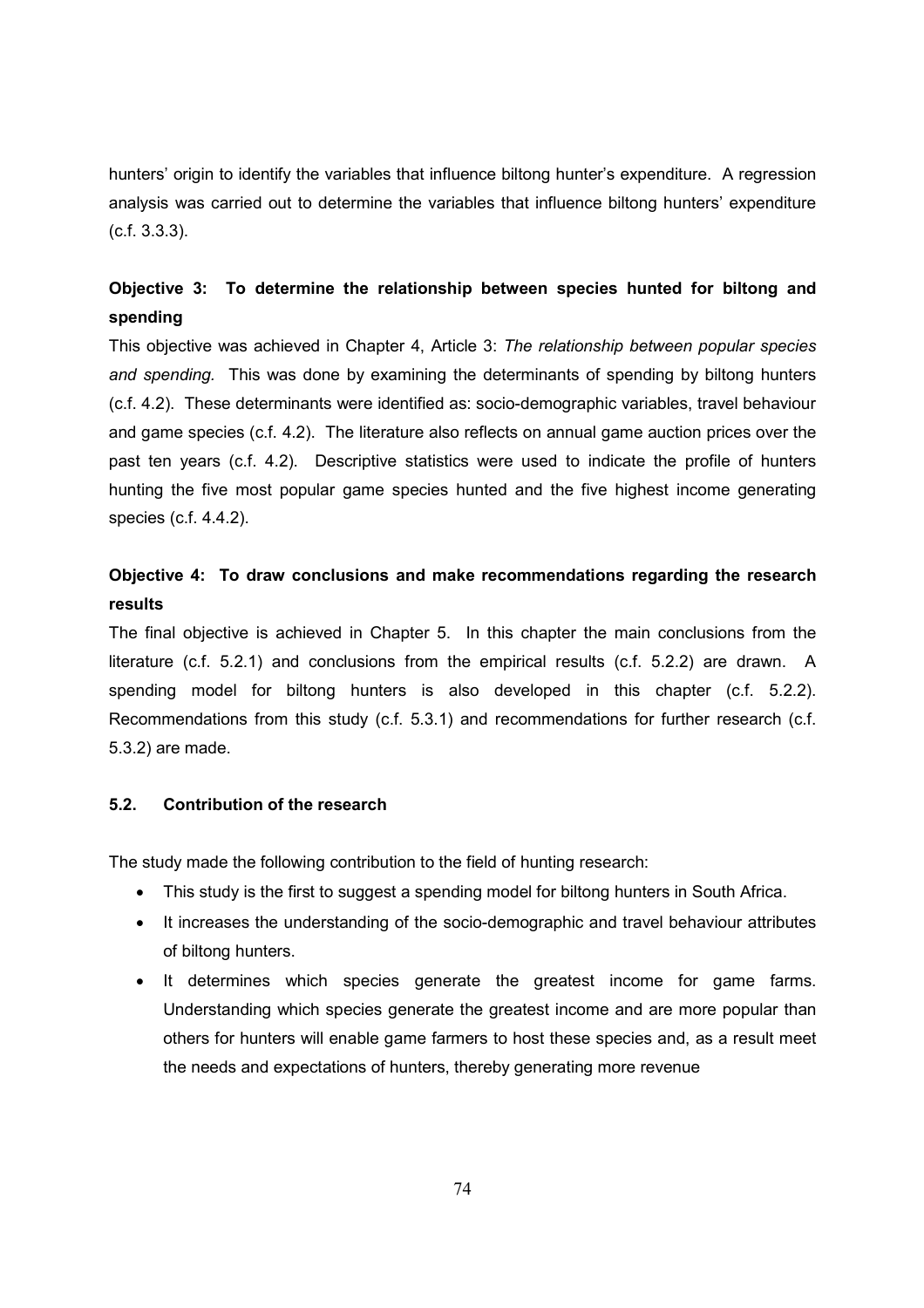- As proof of the above a first article was published in Acta Academica, 42(3):61-85 under the following title: Socio-demographic profile and travel behaviour of biltong hunters in South Africa.
- Different methodology used on the same data set, impacts on the outcome of results.

### **5.3. Conclusions**

The problem that was addressed in this study is to develop a spending model for biltong hunters since no spending model exists regarding biltong hunters.

In general one can conclude that, from the early 1990s the game farm industry experienced an enormous growth as a result of hunting. Hunting contributes to local economies in South Africa as well as to the national economy and has led to the creation of opportunities for rural development and growth. Hunting can be used as a tool to stimulate economic growth and improve the standard of living of local communities in rural areas. One of the added values from hunting is the conservation of South Africa's wildlife as hunting has led to an increase in the number of endangered and other game species, the number of game farms/private reserves and the sustainable development of consumptive usage of wildlife.

The following stakeholders in the South African hunting industry have been identified: hunters (biltong and trophy), game farmers, land owners, ecotourism enterprises and conservation agencies (Damm, 2005:19). These stakeholders play an important role regarding the well being of the local community, and sustainable development of wildlife activity. They are also responsible for analysing hunting expenditure and finding ways to increase hunting profitability. Collaboration between government, the private sector, visitors and local people must be encouraged.

The conclusions of this study will be structured as follows:

Firstly conclusions will be drawn from the literature study, and secondly, conclusions will be presented concerning the methodology and results.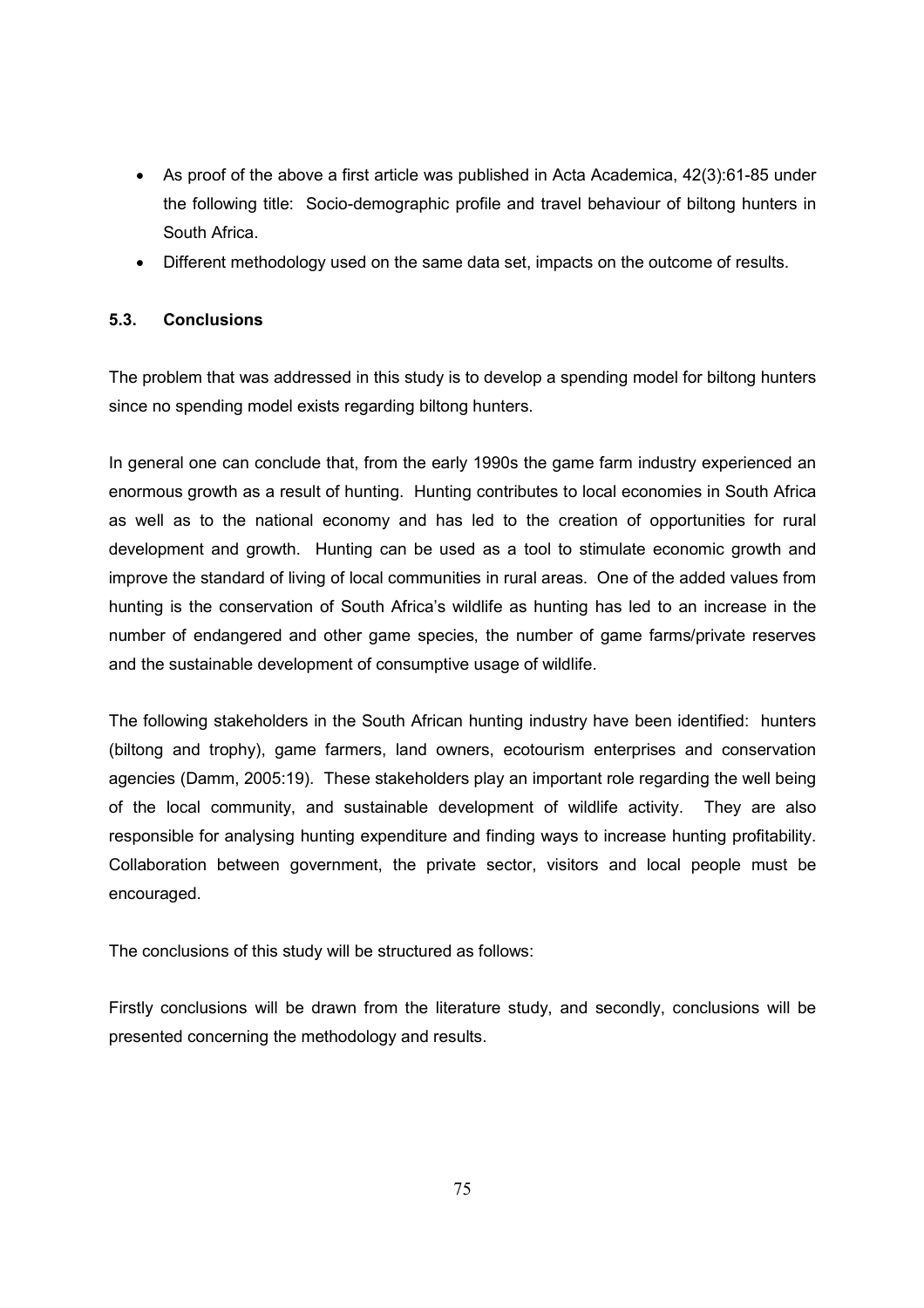#### **5.3.1. Conclusions from the literature studied**

- Wildlife tourism or nature-based extractive tourism (hunting) is a significant market segment in the rapidly growing tourism industry of South Africa (c.f. 1.2, 2.2).
- Hunting can be seen a cultural and economic activity (c.f. 2.2).
- Hunting is identified as one of the major income streams within the wildlife industry (c.f. 4.2).
- High spenders need to be identified by game farm owners to increase the economic impact on game farms (c.f. 2.2).
- Tourism can stimulate economic growth and improve the standard of living in local economies (c.f. 2.2).
- Satisfaction of hunters' needs is necessary for the continuous growth and financial viability of game farms (c.f. 2.2).
- Game farm owners need to investigate the key factors influencing hunters' destination choice to develop more lucrative hunting destinations (c.f. 3.2).
- The choice of a hunting destination is affected by different variables such as: distance travelled, infrastructure, cost of travel, quality and variety of game species, scenic beauty and being close to nature (c.f. 3.2; 4.2).
- The size and variety of a tourism event matter (c.f. 3.5).

## *Marketing*

- Market segmentation of tourists is conducted on the basis of socio-demographic information (age, language, gender) and travel behaviour (length of stay, group size, number of trips) (c.f. 4.2).
- In market segmentation for hunters there is a third variable that makes it different to other tourism products - game species available for hunting (c.f. 4.2).
- Market segmentation can assist in the development of hunter profiles as it enables game farm owners and marketers to concentrate their resources and marketing efforts to achieve maximum market penetration (c.f. 2.2, c.f. 4.2).
- Marketers must seek to understand visiting patterns of tourists as this will provide insight into travel behaviour (c.f. 2.2).
- Forecasting hunting demand at a specific destination has become one of the most critical elements for hunting industry marketers and planners (c.f. 4.2).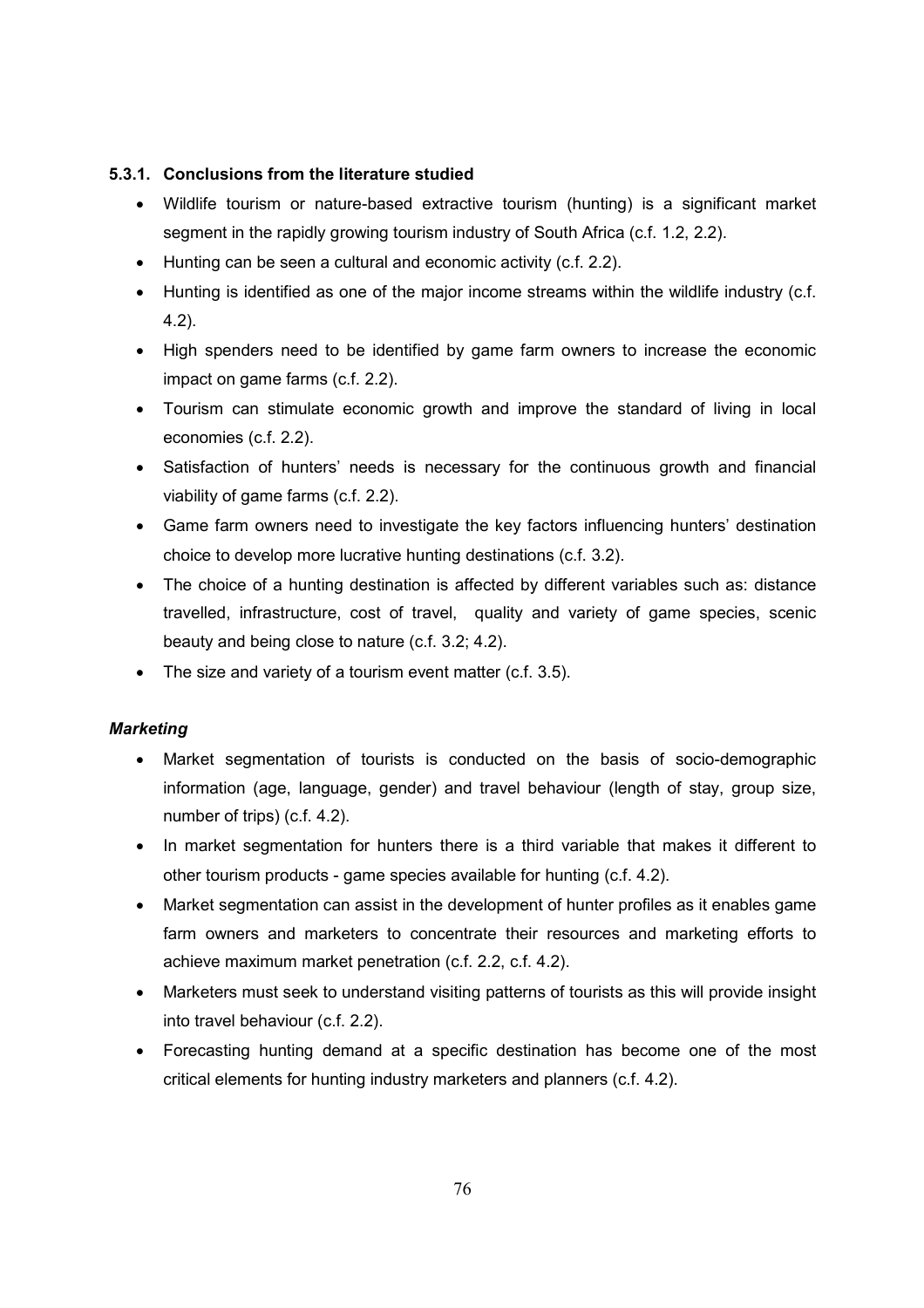- Segmenting hunters into different target markets can be done according to their spending levels at the hunting destination (c.f. 4.2).
- To have a competitive edge the tourism industry should focus on the needs of travellers and the products they prefer (game they want to hunt) (c.f. 4.2).
- The tourism experience comprises several service providers (accommodation establishments, transport companies, product offering (different species and number of species available) food and beverage services, entertainment) working together to offer the tourist a memorable experience (c.f. 4.2).
- Satisfaction of hunters' needs is important for continuous growth and financial viability (c.f. 2.2).

## *Travel behaviour*

- Hunters' behaviour is influenced by various aspects such as: cultural differences, personal factors, psychological factors and previous experience (c.f. 2.2).
- Travel behaviour consists of inclusive variables such as: the distance travelled, number of previous visits, activity participation, value for money, mode of transport, purpose of visit, family life cycle, length of stay and trip information selection (c.f. 4.2).
- Behavioural patterns of hunters that will be significant to game farm owners includes: number of hunters per group, number of hunting trips per annum, number of days spend on hunting, members of a hunting association, dedicated hunter status, reason for hunting (biltong) and preferred province to hunt (c.f. 4.2).
- Travel behaviour characteristics that also relate to tourism expenditure are: Country of origin and favourable exchange rates, reason for travelling, destination attributes and characteristics, location of destination, mode of transport, relative prices, tourism prices and transportation costs (c.f. 4.2).

## *Socio-demographic characteristics*

- An understanding of the socio-demographic characteristics of the target market (hunters) will provide marketers (game farm owners; hunting outfitters) insight to tourist (hunters) motivations and travel behaviour which can assist in marketing the product (c.f. 2.2, c.f. 4.2).
- Socio-demographics exert a definite impact on travel behaviour and also influence tourist's expenditure level (c.f. 2.2).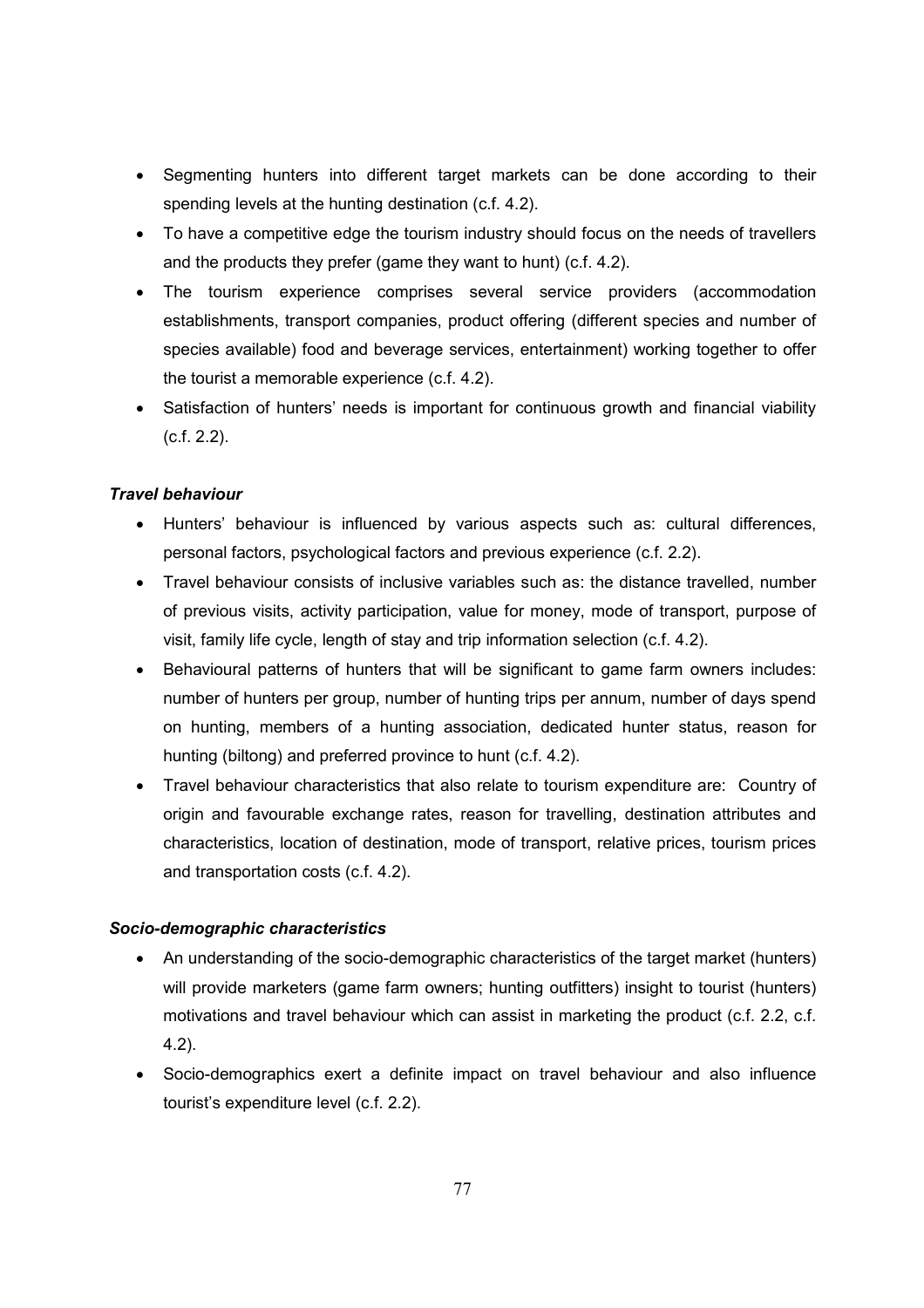- Expenditure of biltong hunters is influenced by variables such as socio-demographic characteristics and travel behaviour (c.f. 4.2).
- Previous research indicates income, education, occupation, age, marital status, group size, activities and duration of trip as significant role players in tourist expenditure (c.f. 4.2).
- The socio-demographic and travel behaviour variables that feature most strongly in this literature review are: age, education, gender, income, occupation, travel motivation, length of stay, number of previous visits and place of residence of tourists (c.f. 2.2).

#### *Travel Motivation*

- Understanding why people travel and what influences their choice of a specific destination can lead to higher level of customer satisfaction (c.f. 1.2).
- Product owners should focus on the travel motivations of tourists and their association with trip expenditure to maximise economic benefit (c.f. 1.2).
- Product owners need to determine which travel motivation characteristics have an influence on tourism expenditure (c.f. 1.2).
- Previous research found that travel motivations positively linked to expenditure are: history and culture, a variety of recreational activities at destination, seasonality, size of island destination, business travel, travel mainly for shopping purposes (c.f. 1.2).

## *Economic impact of hunting*

- Hunters make a significant contribution to the economy of South Africa and it is therefore important to investigate the key factors influencing hunters' choice of a destination. This will assist product owners in developing even more lucrative hunting destinations (c.f. 3.2).
- The numbers of tourist arrivals in an area, and the level of spending at a destination, are closely related to the prosperity of a specific tourism sector (c.f. 3.2).
- Increasing hunter numbers will result in a higher income for the game farms (c.f. 4.2).
- Tourists expenditure at a destination is a combination of products (game hunted) and services (taxidermy, hunting permits) purchased at the destination (c.f. 4.2).
- The determinants of spending can be classified as: spending per person, daily spending per person and total gross spending (c.f. 4.2).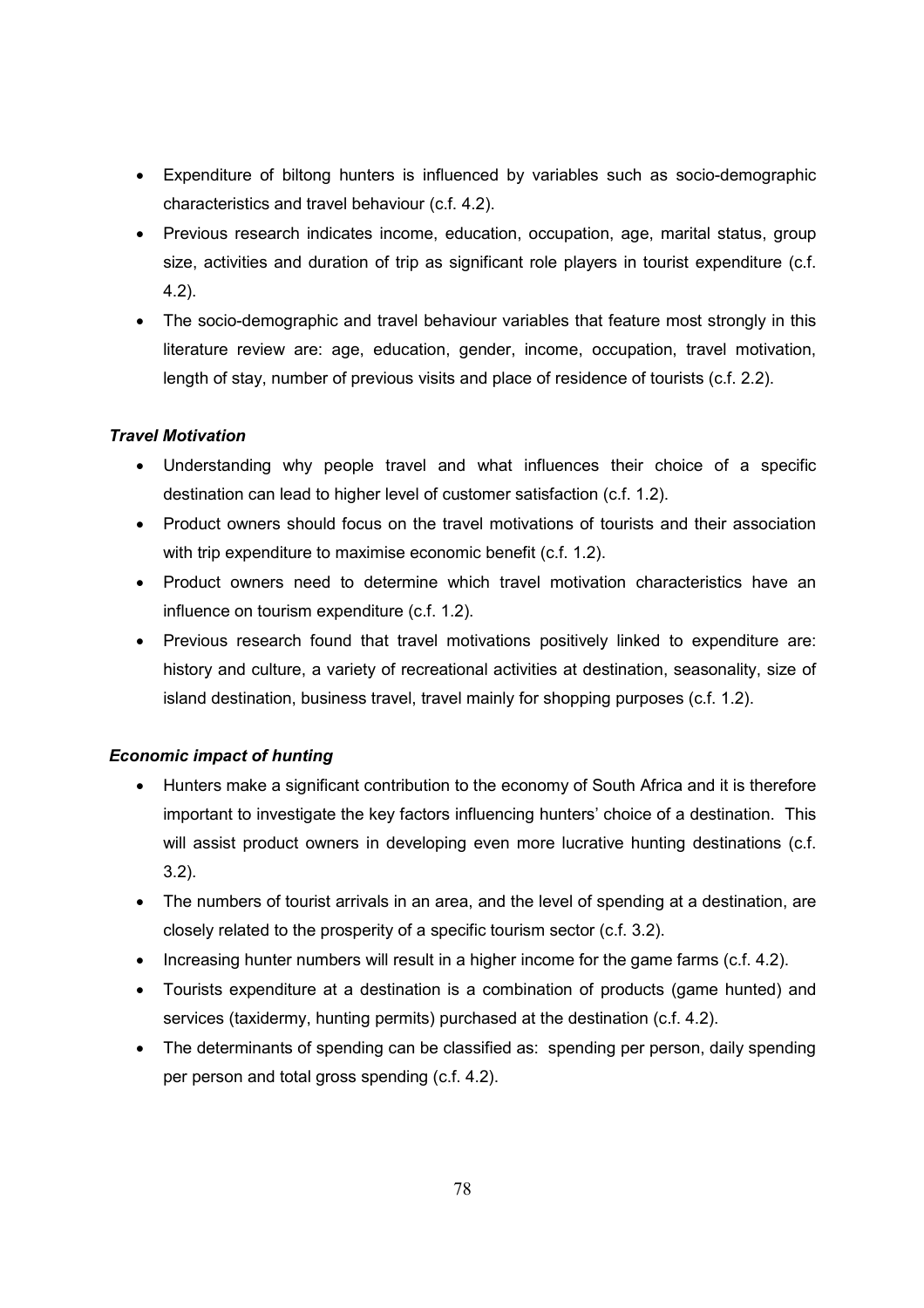• The amount of money that tourists are willing to spend when on holiday (hunting) is influenced by supply (number of game available) and demand factors (what species hunters want to hunt) (c.f. 4.2).

## *Geographic variables*

- Destination attributes that influence hunter's destination choice are: distance travelled, infrastructure, cost of travel, quality and variety of game species, scenic beauty, and being close to nature (c.f. 3.2).
- Geography of hunting tourism is particularly sensitive to the social, mental and psychological perceptions of hunters and hunters encounter and experience hunting destinations in different ways (c.f. 3.2).
- Geographic research helps to enhance knowledge about destination attributes and what influences tourists' (or hunters') preferences for certain destinations (c.f. 3.2).
- Geographic locality is a powerful segmentation variable utilised by marketers (c.f. 3.2).
- It is important for game farm owners to understand what influences hunters' decisions in selecting a hunting destination/product so that they may attract more hunters (c.f. 3.2).
- The physical location of a game farm plays an important role in determining the value of the product on offer and also determines the amount that hunters are willing to pay (c.f. 3.2).
- The distance of game farms to major population centres, such as Gauteng makes it possible for the industry to sustain itself because of access and the high disposable income of tourists from these areas (c.f. 3.2).
- Distance from home has a definite effect on destination choice and depends on the travel motivations of tourists (c.f. 3.2).
- Hunters in general are prepared to travel a maximum of four hours to their hunting destination (c.f. 3.2). The hunting industry results from a clustering of various factors within a specific geographic area and hunters may desire particular experiences from the destination area (c.f. 3.2).

## *Game Species*

- Hunters are being pushed into making travel decisions by internal factors such as variety of species and cost of visit (c.f. 4.2).
- Product offering at a destination, in this case game, has a positive impact on tourist expenditure (c.f. 4.2).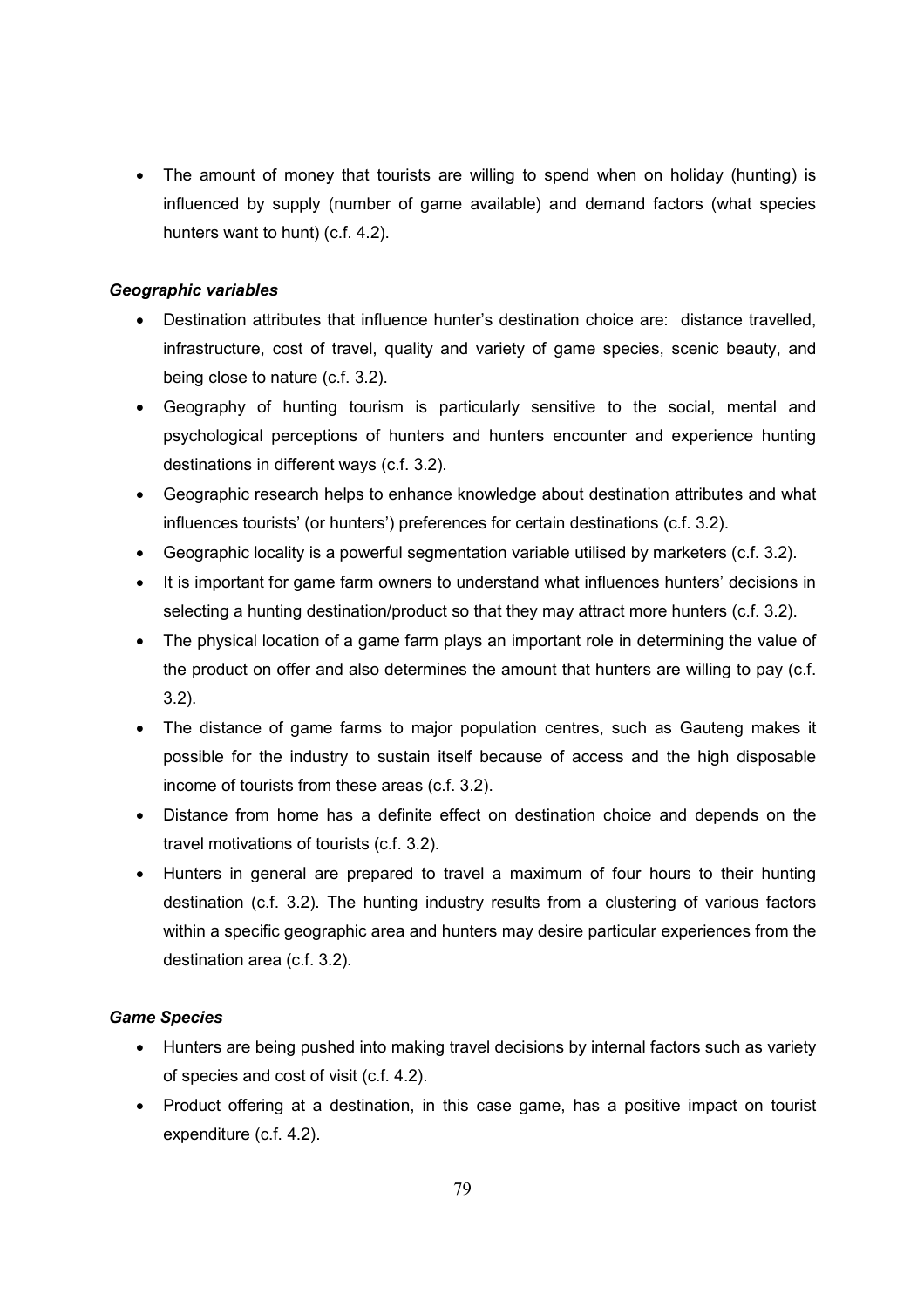- The single biggest income generators on game farms are the game hunted and sold at auctions (c.f. 4.2).
- Species such as eland, red hartebeest, kudu, blue wildebeest, impala, gemsbok, springbok and warthog, are popular for biltong hunting (c.f. 4.2).
- Game farm owners need to determine the most profitable game species and market segments of biltong hunters in order to increase their income (c.f. 4.2).
- The distinctive characteristics of the specific area contribute to the hunting experience. These are characteristics such as natural vegetation, climate and game species (c.f. 3.2).
- The availability of a variety of game species is of economic advantage to game farm owners (c.f. 3.2).
- Popular hunting provinces such as Northern Cape, Limpopo, North-West and KwaZulu-Natal differ in terms of natural habitats and species available to hunters (c.f. 3.2).

## **5.3.2. Conclusions regarding methodology and results**

The following conclusions can be made regarding the empirical results:

It is important to note that the use of different aspects of data as well as different statistical analyses led to different outcomes in the study. For example: Article 1, a regression analysis was conducted using SPSS 16 (using the whole sample pertaining the nine provinces in South Africa); Article 2, firstly, a statistical analysis was conducted using SAS System for windows (SAS) and secondly, a linear regression analysis using the five most important provinces from where hunters' originate (Gauteng, KwaZulu-Natal, Free State, North-West and Western Cape); Article 3, descriptive statistics were used to indicate the profile of hunters hunting the five most popular game species hunted (springbok, impala, blesbok, blue wildebeest & kudu) and the five highest income generating species (kudu, blue wildebeest, eland, impala and gemsbok).

From the statistical analysis and sections of data used in this thesis different outcomes were obtained. With regards to this study the following discrepancies in results were detected:

- Article 1: Professional and occasional hunters spend more than dedicated hunters
- Article 2: Dedicated hunters spend more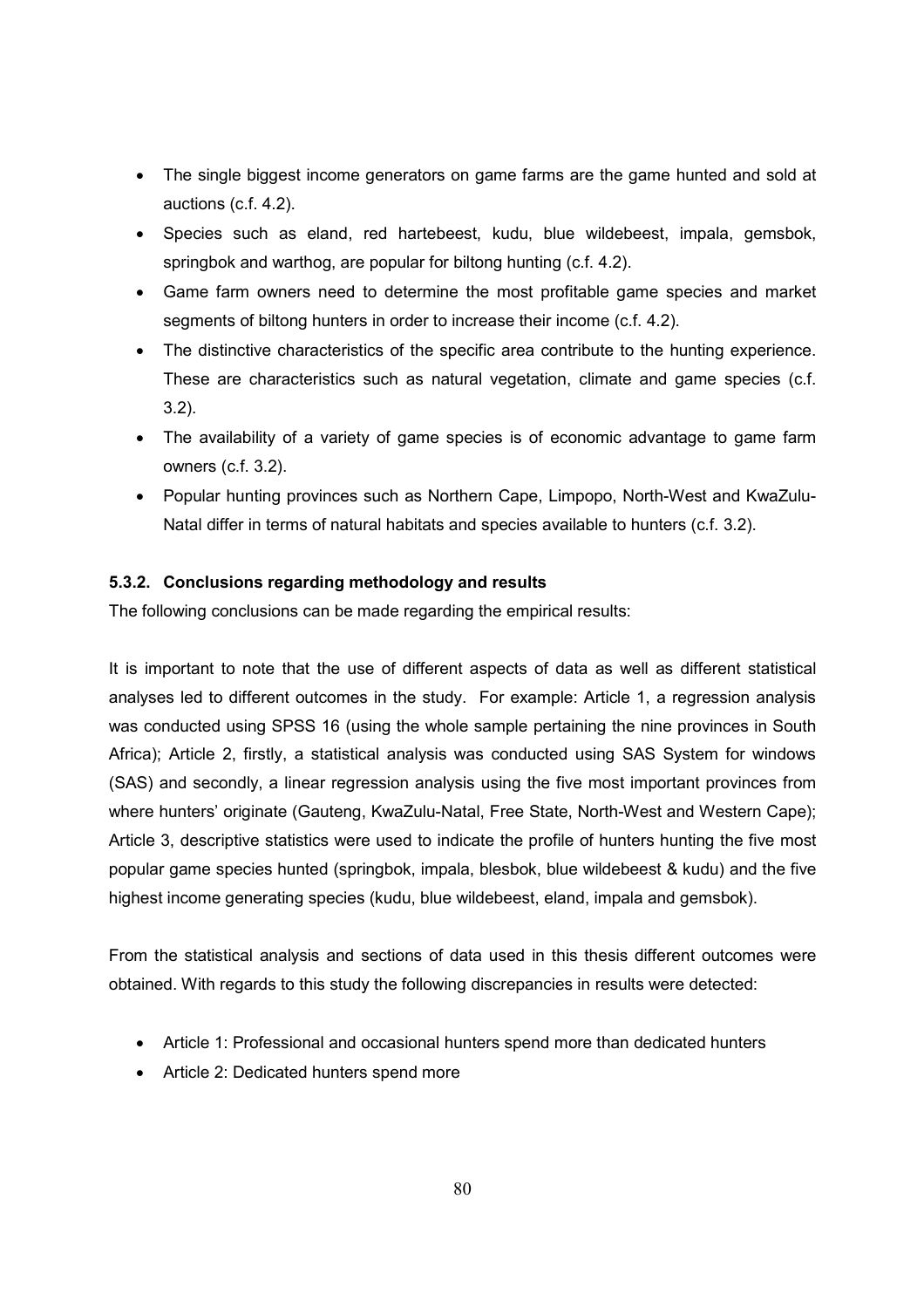- Article 1: Married hunters spend more
- Article 2: Unmarried hunters spend more
- Article 1: There is a positive correlation with spending and hunters residing in Gauteng, Free State, North-West and Western Cape.
- Article 2: Hunters residing in Gauteng, North-West, Northern Cape spend less.

From a methodological point of view using only a selected number of variables or selected sections of the data could have contradicting conclusions. Therefore caution should be used when statistical analyses are conducted.

# **5.3.2.1. Article 1: Socio-demographic aspects and travel behaviour**

- Socio-demographic variables and travel behaviour have an influence on tourist spending (c.f. 1.2, 2.5).
- This research reveals that biltong hunting appeals primarily to a niche market, namely Afrikaans, married males (c.f. 2.5; 3.4.1).
- The profile of the typical biltong hunter in South Africa is given as married (89.8%) male (98.8%), Afrikaans speaking (78.4%), and between the ages of 40-65 (64%). In total, 37.1% have a diploma or degree, 23.3% and self-employed (c.f. 2.4.1).
- On average hunters earn R514 929.42 per annum, their total spending per hunting season, excluding game is R9081.45; total spending during hunting season on game is R10385.74 and total spending during the hunting season R19467.18 (c.f. 2.4.1).
- The provinces that produced the greatest number of hunters were Gauteng (33.7%), KwaZulu-Natal (13.9%) and the Free State (12.2%) (c.f. 2.4.1).
- Hunters residing in Gauteng, North-West and Northern Cape spend less than hunters residing in Eastern Cape, Free State, Mpumalanga, KwaZulu-Natal and Limpopo (c.f. 2.4.2).
- The behavioural indicators that significantly influence spending of hunters are: the number of times hunting per year as well as the average days spent hunting (c.f. 2.4.2, 2.5).
- Language has an influence on tourist expenditure (c.f. 2.5).
- Married hunters on average spend more than unmarried hunters (c.f. 2.5).
- Hunters with post- matric qualifications (degree and post-graduate) spend less than hunters with only matric (c.f. 2.5).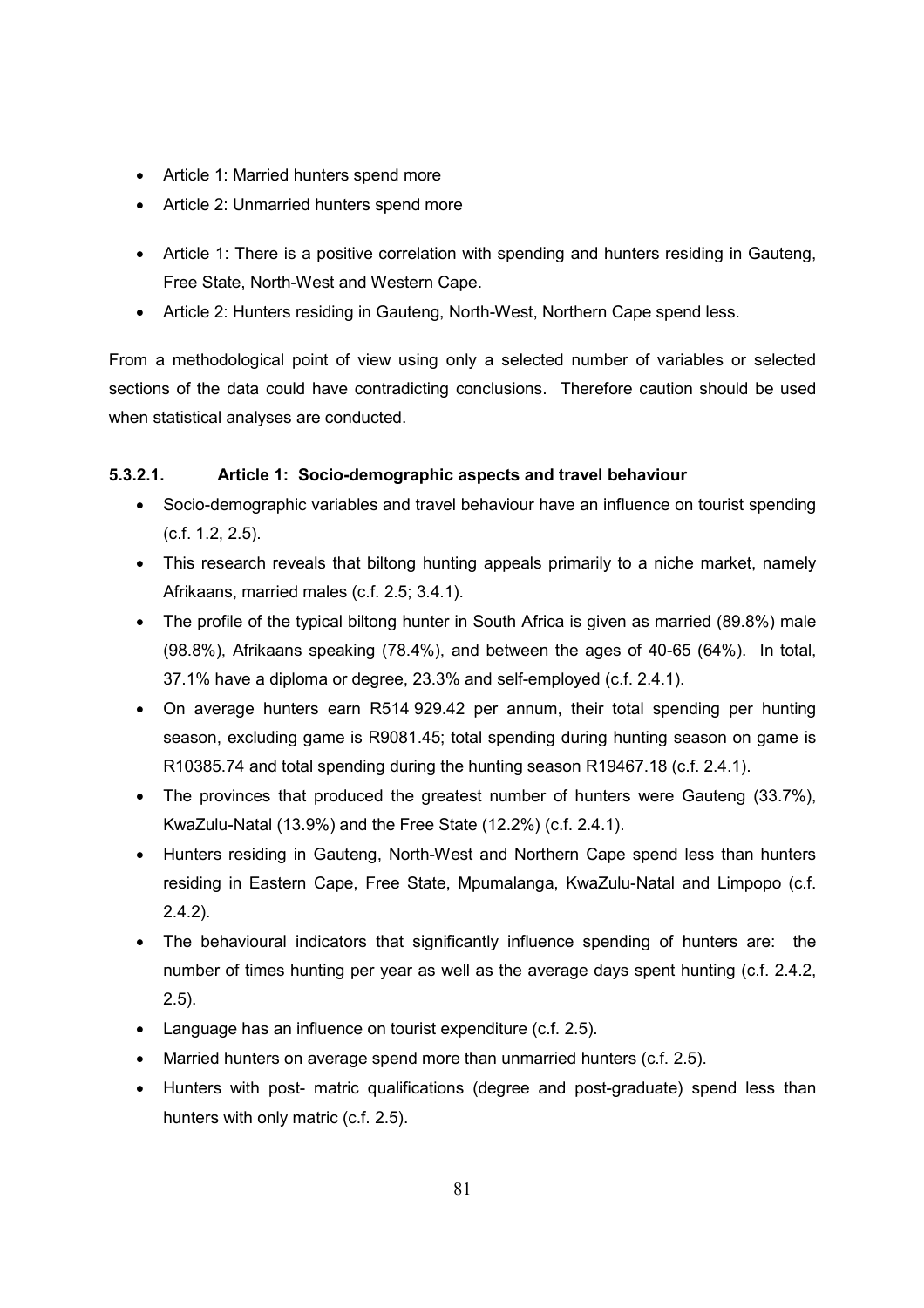- Hunters residing further from the hunting destination spend less at the hunting destination (c.f. 2.5).
- The occupation of hunters plays an underlying role in total expenditure of hunters (c.f. 2.5).
- The results specify that income is a significant socio-demographic indicator in distinguishing low spenders from high spenders (c.f. 2.5).
- Professional and occasional hunters spend more than dedicated hunters (c.f. 2.5).

## **5.3.2.2. Article 2: Geographic analysis and spending of hunters on game farms**

- From the results it is clear that location of game farms does matter (c.f. 3.5).
- Limpopo, Northern Cape, Eastern Cape, North-West and KwaZulu-Natal are the most preferred hunting provinces in South Africa (c.f. 3.3.3).
- Five provinces of origin of hunters were determined as: Gauteng, KwaZulu-Natal, Free State, North-West and Western Cape (c.f. 3.4).
- It is necessary for game farm owners to identify the origin of hunters as well as preferred hunting destinations to assist them in identifying the correct market as well as where to do possible game farm developments (c.f. 3.4).
- It will also assist them in targeting the most lucrative hunting markets. (c.f. 3.4).
- Hunters prefer to hunt in groups and by means of walk and stalk (c.f. 3.4.1).
- Hunters prefer to hunt in their province of residence and in neighbouring provinces within a travel distance of four hours (c.f. 3.4.2, 3.5).
- The research revealed that variables that are positively linked to spending are: age, number of times hunting, length of stay, marital status of hunter, hunters residing in KwaZulu-Natal, income of hunter and dedicated hunter status (c.f. 3.4.3, 3.5).
- The variety of species (which is influenced by the biome) and number of game farms play a major role in contributing to the hunting experience (c.f. 3.5).
- The majority of hunters from this sample originate from Gauteng. Gauteng is also the province with the highest per capita income in South Africa (c.f. 3.5).
- Hunters from Gauteng and KwaZulu-Natal record a higher hunting frequency per hunting season than the remaining three provinces (four times during a hunting season versus three times for the other provinces) (c.f. 3.5).
- Limpopo is the most popular province in which to hunt. Approximately half (46.8%) of the game farms in South Africa are located in Limpopo (c.f. 3.5).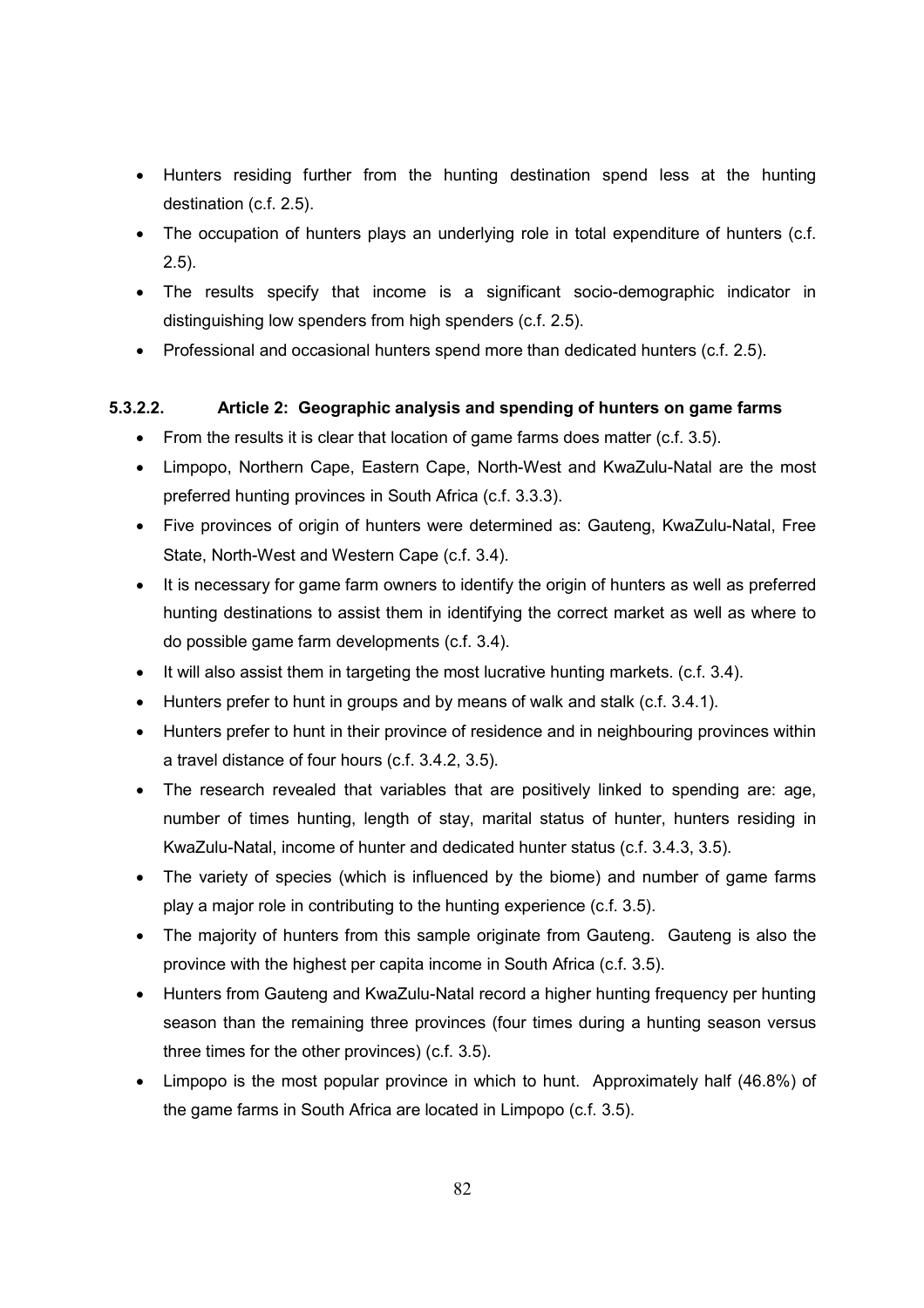• The determinant with the strongest correlation is the income of the hunter (c.f.3.5.).

#### **5.3.2.3. Article 3: The relationship between popular species and spending**

- Gemsbok (oryx), blue wildebeest and eland are the species that generate the most income (c.f. 4.4).
- Statistically there is little difference between the profile of hunters of preferred species and highest income generating species (c.f. 4.4).
- The profile of both categories is as follows: Afrikaans speaking married males, with an average age of 49 years, diploma or degree and self-employed. They reside in Gauteng and hunt in Limpopo province. They hunt in groups of three or four people (c.f. 4.4).
- The results of this research revealed that in both situations, most hunters originate from Gauteng (c.f. 4.4).

The preferred province of hunting regarding the most preferred species for biltong hunters and income generating species, is the Limpopo province (c.f. 4.4).

- The expenditure of blesbok hunters is lower than the rest.
- The only specie that is not hunted within the Limpopo, but is hunted in the Northern Cape is springbok (c.f. 4.4).

## **5.4. Recommendations**

Recommendations are divided into three sections which will be discussed below.

## **5.4.1. Spending model for biltong hunters**

Based on the stated objective the following spending model for biltong hunters was developed.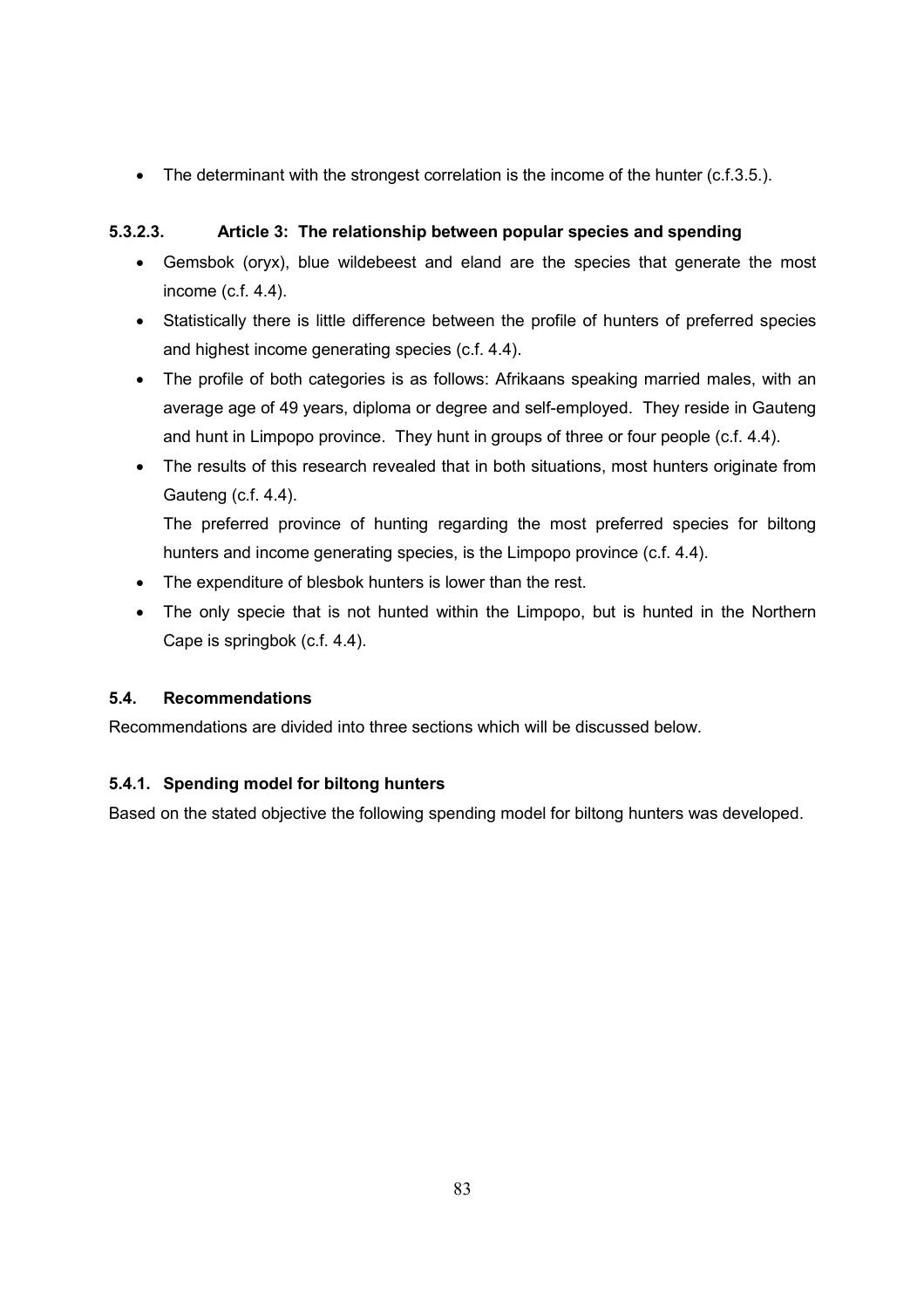

**Figure 5.1: Spending model for biltong hunters**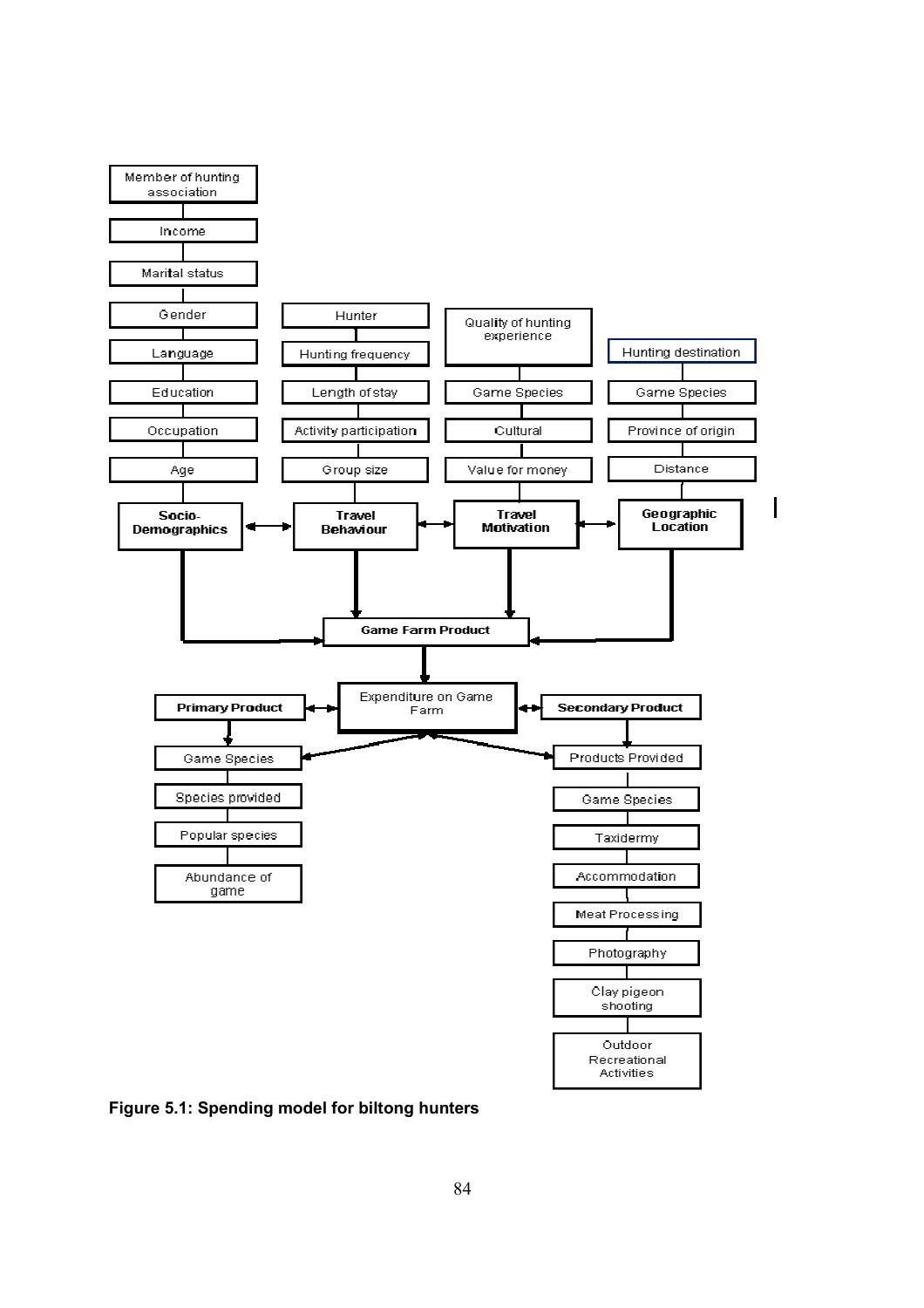From Figure 5.1, spending model for biltong hunters, the variables that influence hunters' visits as well as expenditure on a game farm are clearly identified: socio-demographic variables, travel behaviour, travel motivation and geographic location. The expenditure on a game farm can be further increased by increasing the length of stay, increasing the number of hunting trips per year, encouraging hunters to hunt in groups, offering of a variety of game species as well as an abundance of game. Game farm owners can also offer additional products/activities such as clay pigeon shooting, taxidermy services, meat processing services, 4x4 trails and photography services. The geographic location of a game farm influences hunters' expenditure; most hunters prefer to travel no more than four hours to their hunting destination. Game species are also an important determinant in hunters' destination choice. Hunters might select a specific region due to the specie found in that specific area. Game farms located in different provinces might stock different species due to the type of biodiversity in which the farm is situated and the game species that are commonly found in that area. Understanding this travel market and the variables that generate the highest income is important for present and future game farm owners. This will enable game farmers to meet the needs and expectations of hunters and can therefore generate more revenue for game farms

#### **5.4.2. Recommendations from this study**

- Game farm and hunting operators marketing efforts should be focused on advertising mediums popular to the English-speaking market (Higher spenders) (c.f. 2.5).
- Game farm owners must adjust their marketing strategies to target the family market (married couples) as a niche market since the majority of hunters are married (c.f. 2.5).
- Game farm owners need to develop their products to suit the family market as well as making necessary changes to facilities to accommodate families (c.f. 2.5).
- Game farm owners must advertise hunting packages in close proximity of their product (c.f. 2.5).
- Marketing strategies must focus on high income groups (c.f. 2.5).
- Game farm owners must develop hunting packages that motivate hunters to stay longer at the hunting destination (c.f. 2.5).
- Hunting packages should make provision for hunters to engage in other activities such as 4x4 routes, hiking trails, women's adventure activities and hunting packages that include a number of species over a time span of seven to ten days. Through product diversification game farm owners could succeed in retaining hunters for additional days (c.f. 2.5, 3.5).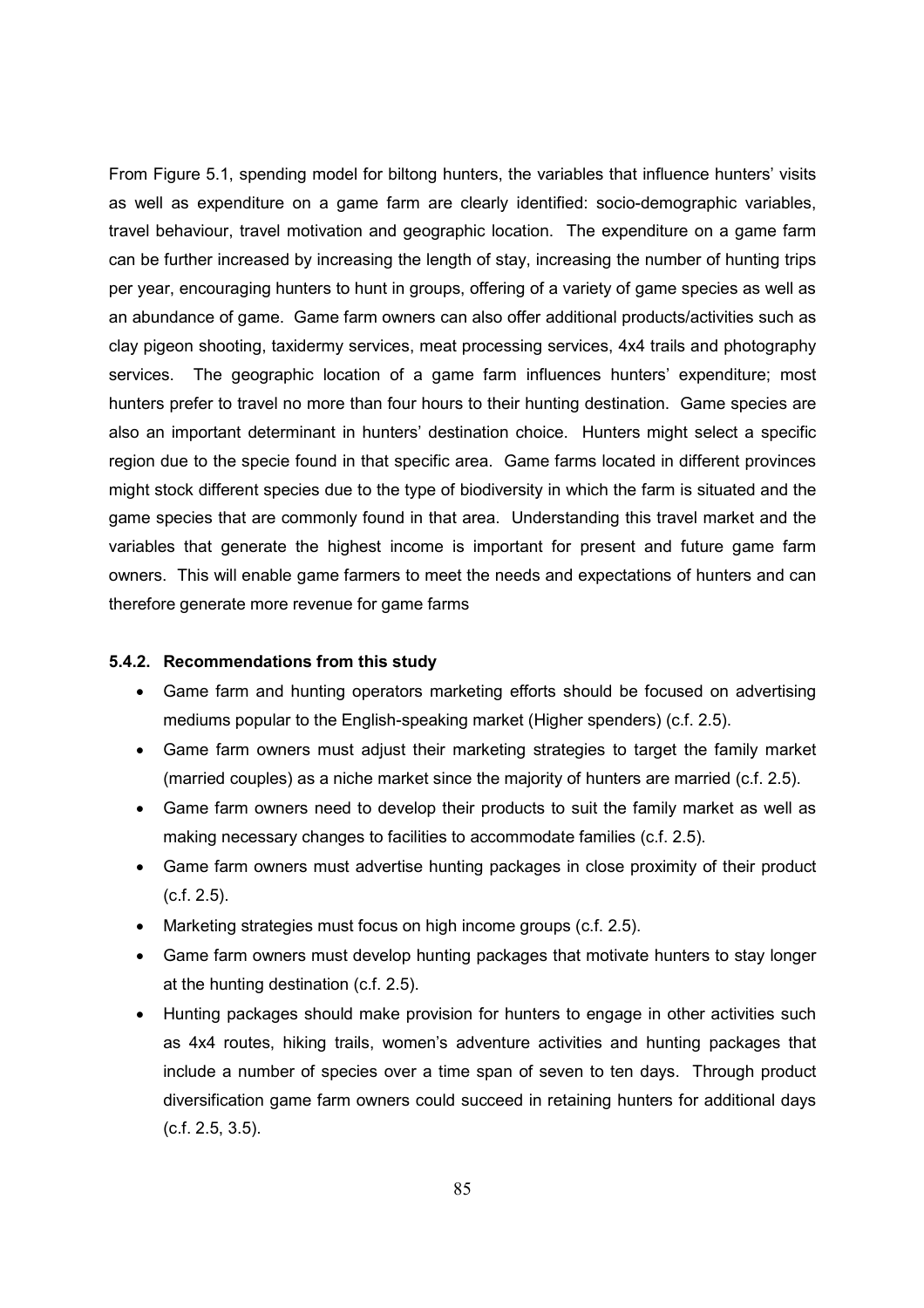- Game farm owners must also market hunting packages where hunters are rewarded if they come and hunt for a second time in the same year (c.f. 2.5, 3.5).
- Game farm owners need to market their product in adjacent provinces to increase spending (c.f.3.5).
- Marketing material should emphasise species that are mainly found in a specific region (c.f. 3.5).
- Game farm owners should focus their marketing efforts on attracting hunters from Gauteng (c.f. 3.5).
- Hunters residing in Gauteng and KwaZulu-Natal had a higher hunting frequency per season, game farm owners should therefore invest in attracting these hunters (c.f. 3.5).
- Monthly newsletters with regular updates on species on offer as well as promotions can be distributed to regular hunters (c.f. 3.5).
- Limpopo province is also the most lucrative area to develop a game farm as it is situated close to Gauteng province which hosts the most hunters (c.f. 3.5, 4.4).
- A factor that can contribute to increased income for the game farm owner is the availability to hunters of more expensive and rare antelope species (c.f.3.5).
- The market segment that accounts for the highest expenditure is defined as young, unmarried, high income men. This segment should be specifically targeted by game farm owners by advertising in niche publications such as Men's Health and Sports Illustrated (c.f. 3.5).
- Hunting packages and special offers could be mailed to the members of the SA Hunters and Game Conservation Association together with their monthly magazine (*SA Hunters/SA Jagters*) (c.f. 3.5).
- Advertisements can also be loaded on to the websites of SAHGCA, PHASA and CHASA (c.f. 3.5).
- Game species such as gemsbok (oryx), blue wildebeest and eland need to be part of the species on offer on a game farm to generate more income (c.f. 4.4).
- The majority of biltong hunters can be classified as: Afrikaans speaking married males, with an average age of 49 years, with a diploma or degree and are self-employed. They reside in Gauteng and hunt in Limpopo province. They hunt in groups of three or four people. Game farm owners and potential owners can use this profile to develop better hunting products to suit the profile of hunters (c.f. 4.4).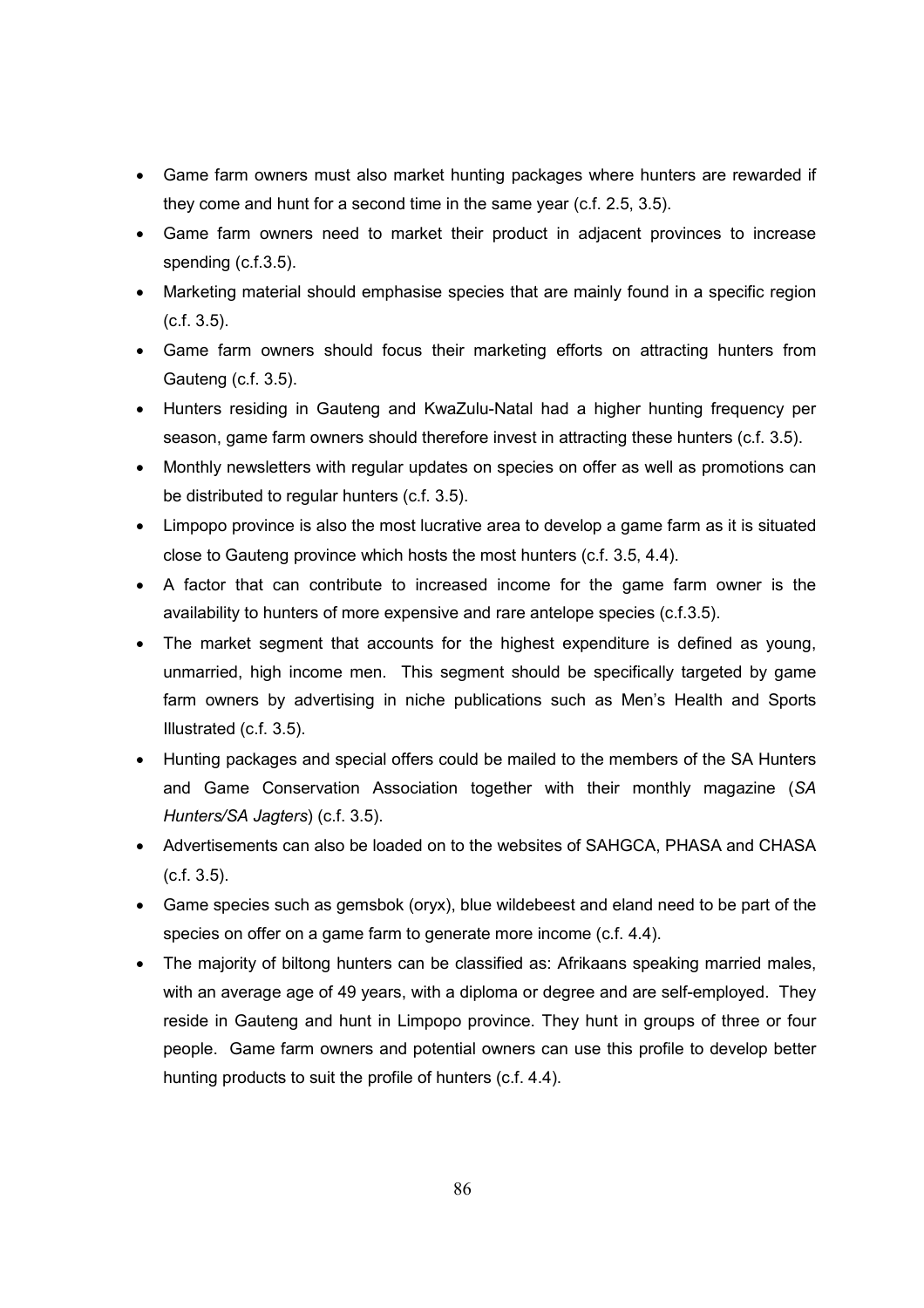- Marketers should focus their attention on attracting more hunters by directing advertising material to Gauteng region (c.f. 4.4).
- Game farm owners should put the emphasis on species other than blesbok when advertising their product in order to gain higher revenue from species hunted (c.f. 4.4).
- Springbok is the only specie hunted not within the Limpopo province but in the Northern Cape. Game farms in the Northern Cape can market it is a specie that is preferably hunted in this province (c.f. 4.4).

## **5.4.3. Recommendations for further studies**

The following recommendations are made regarding further research:

- Future research needs to determine the travel motives of biltong hunters. By determining the travel motives game farm owners will be able to satisfy hunters' needs at hunting destinations. It will also assist people in the hunting fraternity to develop better marketing material and products, which can lead to an increase of spending of hunters at hunting destinations.
- The continued conversion of cattle farms to game farms, and robust demand from biltong hunters, has continued to drive the supply of live game. As biltong hunting by definition involves the production of a consumable product, and as the industry has a prolific and relatively cheap competitor in the form of beef biltong, further research is needed into the price relationship between cattle and live game. Has the price of live game tracked the price of cattle? What is the price relationship between beef biltong and game biltong?
- Research could also examine the extent to which the demand for biltong hunting is the primary economic driver behind game auction prices. Further study of regional variations in prices asked by game farmers for game hunted on their properties would also cast further light on the relative importance or unimportance of distance from home, and the market's resilience to travel costs.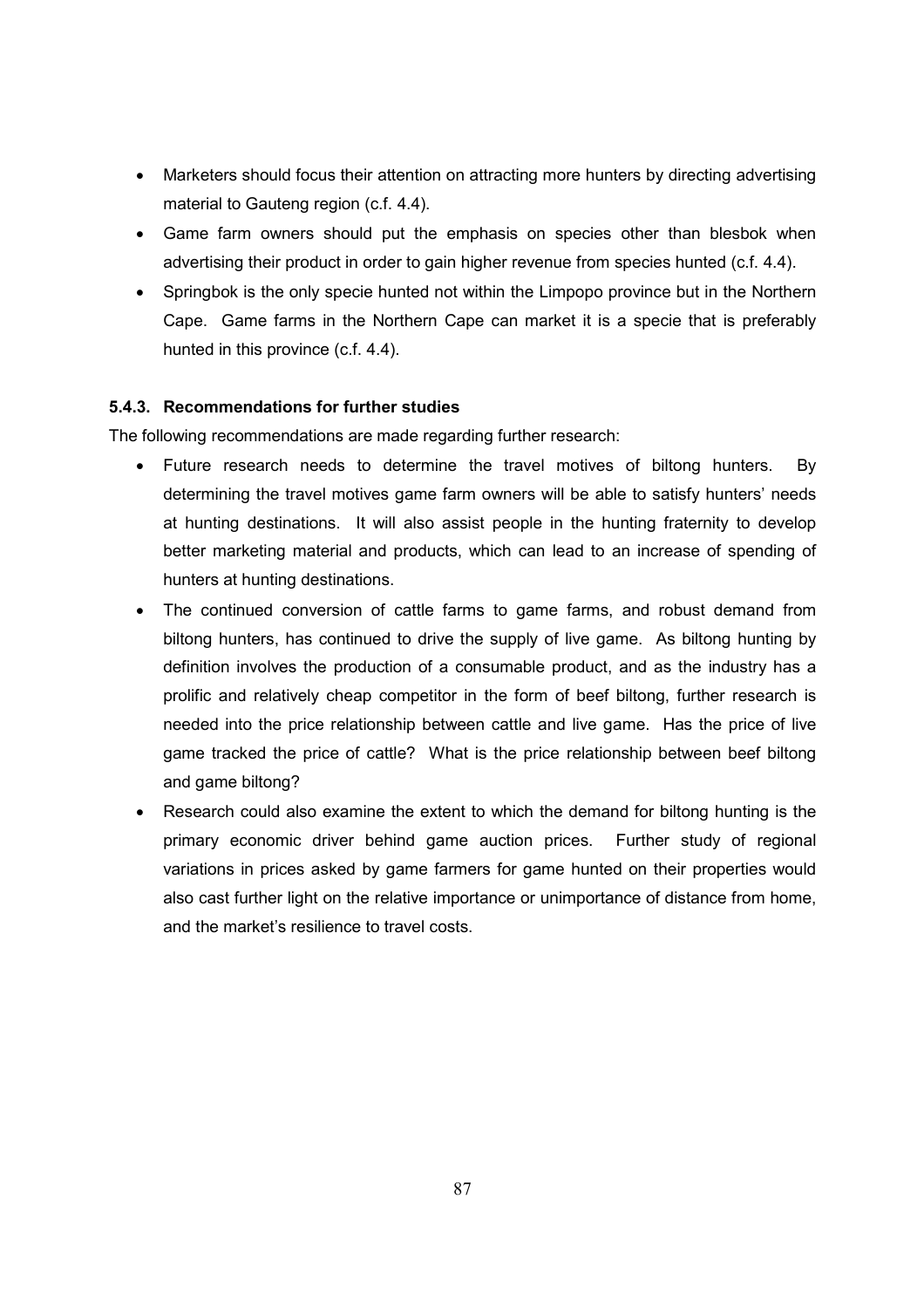# **Appendices**

## **Appendix 1:**

## **Questionnaire**

#### **NASIONALE PROFIEL VAN BILTONGJAGTERS 2007 NATIONAL PROFILE OF BILTONG HUNTERS 2007**

Navorsing onderneem deur die instituut vir Wildlewe-Ekonomie, Toerisme en Vryetydstudies in samewerking met belanghebendes in die jag- en wildbedryf / Research conducted by the Institute for Wildlife Economics, Tourism and Leisure Studies in co-operation with interested parties in the hunting and game industry.

Vraelys kan aangevra en terugbesorg word met behulp van e-pos, faks of pos. / Questionnaires can be requested and returned by means of e-mail, fax or mail.

E-pos / E-mail: mariza.richards@nwu.ac.za<br>Faks / Fax: 018 299 4140 Faks / Fax: 018 299 4140<br>Pos / Mail: Institute for Wil Institute for Wildlife-Economics, Toursim and Leisure Studies Private Bag X6001 North-West University Potchefstroom 2520

| AFDELING A : SOSIO-DEMOGRAFIESE GEGEWENS /<br><b>SECTION A : SOCIO-DEMOGRAPHIC DETAILS</b> |                                         |  |                |
|--------------------------------------------------------------------------------------------|-----------------------------------------|--|----------------|
|                                                                                            |                                         |  |                |
| 1. Geslag / Gender?                                                                        | Manlik / Male: 1<br>Vroulik / Female: 2 |  |                |
|                                                                                            |                                         |  |                |
| 2. Huistaal / Home Language?                                                               | Afrikaans                               |  | 1              |
|                                                                                            | English                                 |  | $\overline{c}$ |
|                                                                                            | Ander / Other                           |  | 3              |
| 3. Ouderdom / Age?                                                                         |                                         |  |                |
|                                                                                            |                                         |  |                |
| 4. Huwelikstatus / Marital Status                                                          | Getroud / Married                       |  | 1              |
|                                                                                            | Ongetroud /<br>Unmarried                |  | $\overline{c}$ |
|                                                                                            | Geskei / Divorced                       |  | 3              |
|                                                                                            | Weduwee/naar /<br>Widow/er              |  | 4              |
|                                                                                            | Woon saam / Living<br>together          |  | 5              |
|                                                                                            |                                         |  |                |
| 5. Dui u hoogste kwalifikasie aan /                                                        | Geen skool opleiding /<br>No School     |  |                |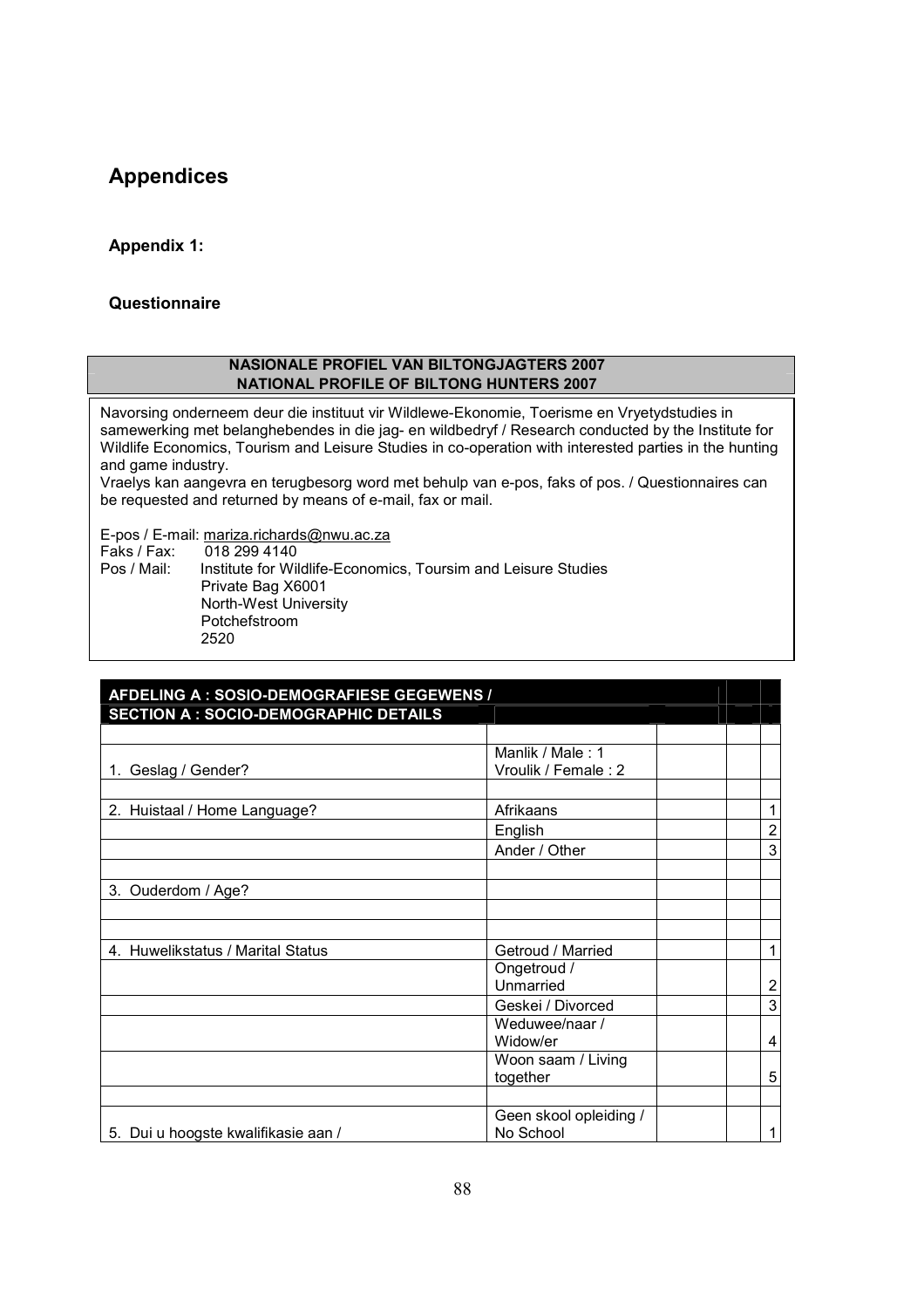| Please indicate your highest level of education | Matriek / Matric                            |  | $\sqrt{2}$                |
|-------------------------------------------------|---------------------------------------------|--|---------------------------|
|                                                 | Diploma, Graad /                            |  |                           |
|                                                 | Diploma, Degree                             |  | $\mathfrak{S}$            |
|                                                 | Nagraads / Post-                            |  |                           |
|                                                 | Graduate                                    |  | $\overline{4}$            |
|                                                 | Professioneel /                             |  |                           |
|                                                 | Professional                                |  | $\sqrt{5}$<br>$\,6\,$     |
|                                                 | Ander / Other                               |  |                           |
|                                                 | (Spesifiseer / Specify)                     |  |                           |
|                                                 |                                             |  |                           |
| 6. Watter tydskrifte lees u gereeld? /          |                                             |  |                           |
| Which magazines do you read regularly?          |                                             |  |                           |
|                                                 |                                             |  |                           |
|                                                 |                                             |  |                           |
| 7. Provinsie woonagtig / Province of residence  | Gauteng                                     |  | $\mathbf{1}$              |
|                                                 | Noordwes/North-West                         |  | $\overline{2}$            |
|                                                 | KwaZulu-Natal                               |  | $\ensuremath{\mathsf{3}}$ |
|                                                 | Wes-Kaap/Western                            |  |                           |
|                                                 | Cape                                        |  | $\overline{4}$            |
|                                                 | Oos-Kaap/Eastern                            |  |                           |
|                                                 | Cape                                        |  | $\overline{5}$            |
|                                                 | Noord-Kaap/Northern                         |  |                           |
|                                                 | Cape                                        |  | $\,6\,$                   |
|                                                 | Vrystaat/Free State                         |  | $\overline{7}$            |
|                                                 | Mpumalanga                                  |  | $\bf 8$                   |
|                                                 | Limpopo                                     |  | $\boldsymbol{9}$          |
|                                                 | Professioneel /                             |  |                           |
| 8. Beroep / Occupation?                         | Professional                                |  | $\mathbf 1$               |
|                                                 | Bestuurder / Manager<br>Administratief /    |  | $\overline{2}$            |
|                                                 | Administrative                              |  | 3                         |
|                                                 | Tegnies / Technical                         |  | $\overline{\mathbf{4}}$   |
|                                                 | Verkoopspersoneel /                         |  |                           |
|                                                 | Sales Personnel                             |  | $\sqrt{5}$                |
|                                                 | Boer / Farmer                               |  | $\,6\,$                   |
|                                                 | Mynbou / Mining                             |  | $\overline{7}$            |
|                                                 | Opleiding / Education                       |  | $\,8\,$                   |
|                                                 | Nie-winsgeoriënteerde werker /              |  |                           |
|                                                 | Non-profit worker                           |  | $\boldsymbol{9}$          |
|                                                 | Eie werkgewer / Self                        |  | $\mathbf{1}$              |
|                                                 | employed                                    |  | $\pmb{0}$                 |
|                                                 |                                             |  | $\overline{1}$            |
|                                                 | Ander / Other                               |  | $\mathbf 1$               |
|                                                 | (Spesifiseer / Specify                      |  |                           |
|                                                 |                                             |  |                           |
| <b>AFDELING B: EKONOMIESE IMPAK</b>             | <b>SECTION B:</b><br><b>ECONOMIC IMPACT</b> |  |                           |
|                                                 |                                             |  |                           |
|                                                 |                                             |  |                           |
| 1. Wat is u huidige jaarlikse bruto inkomste? / |                                             |  |                           |
| What is your present annual gross income?       |                                             |  |                           |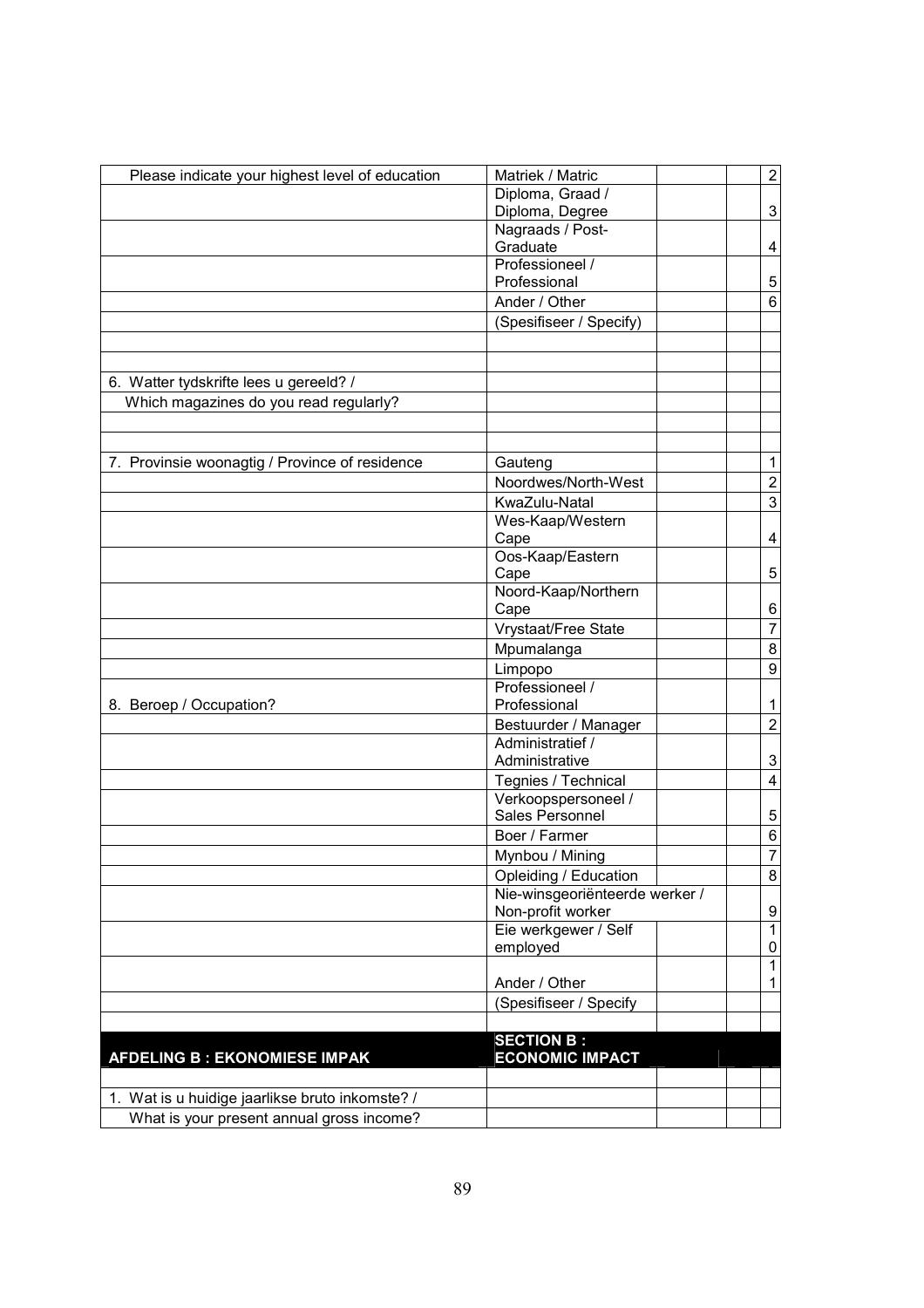|                                                                                                       |                         | Alleen / |    |                         |
|-------------------------------------------------------------------------------------------------------|-------------------------|----------|----|-------------------------|
| 2. Verkies jy om alleen te jag of as deel van 'n groep?                                               |                         | Alone    |    | $\mathbf{1}$            |
|                                                                                                       |                         | Groep /  |    |                         |
| Do you prefer to hunt alone or as part of a group?                                                    |                         | Group    |    | $\overline{c}$          |
|                                                                                                       |                         |          |    |                         |
| 3. Indien deel van 'n groep, hoeveel persone is in u jaggroep?                                        |                         |          |    |                         |
| If a group, how many people are in your hunting group?                                                |                         |          |    |                         |
|                                                                                                       |                         |          |    |                         |
| 4.a) Watter tipe vervoer gebruik u om u bestemming te bereik (meer as 1 kan gemerk<br>word)? $\prime$ |                         |          |    |                         |
| Which mode of transport do you use to reach your destination (more than 1 can be<br>marked)?          |                         |          |    |                         |
|                                                                                                       | Vliegtuig / Aeroplane   |          |    | $\mathbf{1}$            |
|                                                                                                       | 4x4                     |          |    | $\boldsymbol{2}$        |
|                                                                                                       | Kombi/Bussie/Combi      |          |    | $\mathbf{3}$            |
|                                                                                                       | Bakkie / Pick-up        |          |    | $\overline{\mathbf{4}}$ |
|                                                                                                       | Sedan                   |          |    | 5                       |
|                                                                                                       | Ander / Other           |          |    | $6\phantom{1}6$         |
|                                                                                                       | Spesifiseer / Specify   |          |    |                         |
|                                                                                                       |                         |          |    |                         |
| 4.b) Voertuigfabrikaat / Make of vehicle:                                                             |                         |          |    |                         |
|                                                                                                       |                         |          |    |                         |
|                                                                                                       |                         |          |    |                         |
|                                                                                                       |                         |          |    | N                       |
|                                                                                                       |                         |          |    |                         |
|                                                                                                       |                         |          |    | e                       |
|                                                                                                       |                         |          |    | e                       |
| 4.c) Dra u kamoefleerdrag tydens die jag? /                                                           |                         |          | Ja |                         |
|                                                                                                       |                         |          | Y  | N                       |
| Do you wear camouflage clothing during the hunt?                                                      |                         |          | es | o                       |
|                                                                                                       |                         |          | 1  | $\overline{2}$          |
|                                                                                                       |                         |          |    |                         |
| 5. Hoeveel keer het u die afgelope jaar gejag?                                                        |                         |          |    |                         |
| How many times have you gone hunting in the past year?                                                |                         |          |    |                         |
|                                                                                                       |                         |          |    |                         |
|                                                                                                       | Suid-Afrika / South     |          |    |                         |
| 6. Waar jag u? / Where do you hunt?                                                                   | Africa                  |          |    | $\mathbf{1}$            |
|                                                                                                       | Namibië / Namibia       |          |    | 2                       |
|                                                                                                       | <b>Botswana</b>         |          |    | $\mathbf{3}$            |
|                                                                                                       | Ander / Other           |          |    |                         |
|                                                                                                       | (Spesifiseer / Specify) |          |    | 4                       |
|                                                                                                       |                         |          |    |                         |
| 7. Indien in Suid-Afrika, watter provinsie verkies u om te jag?                                       |                         |          |    |                         |
| If in South Africa, in which province do you prefer to hunt?                                          |                         |          |    |                         |
|                                                                                                       |                         |          |    |                         |
| 8. Motiveer asb. u antwoord in vraag 7. / Please justify your answer in question                      |                         |          |    |                         |
| 7.                                                                                                    |                         |          |    |                         |
|                                                                                                       |                         |          |    |                         |
|                                                                                                       |                         |          |    |                         |
|                                                                                                       |                         |          |    |                         |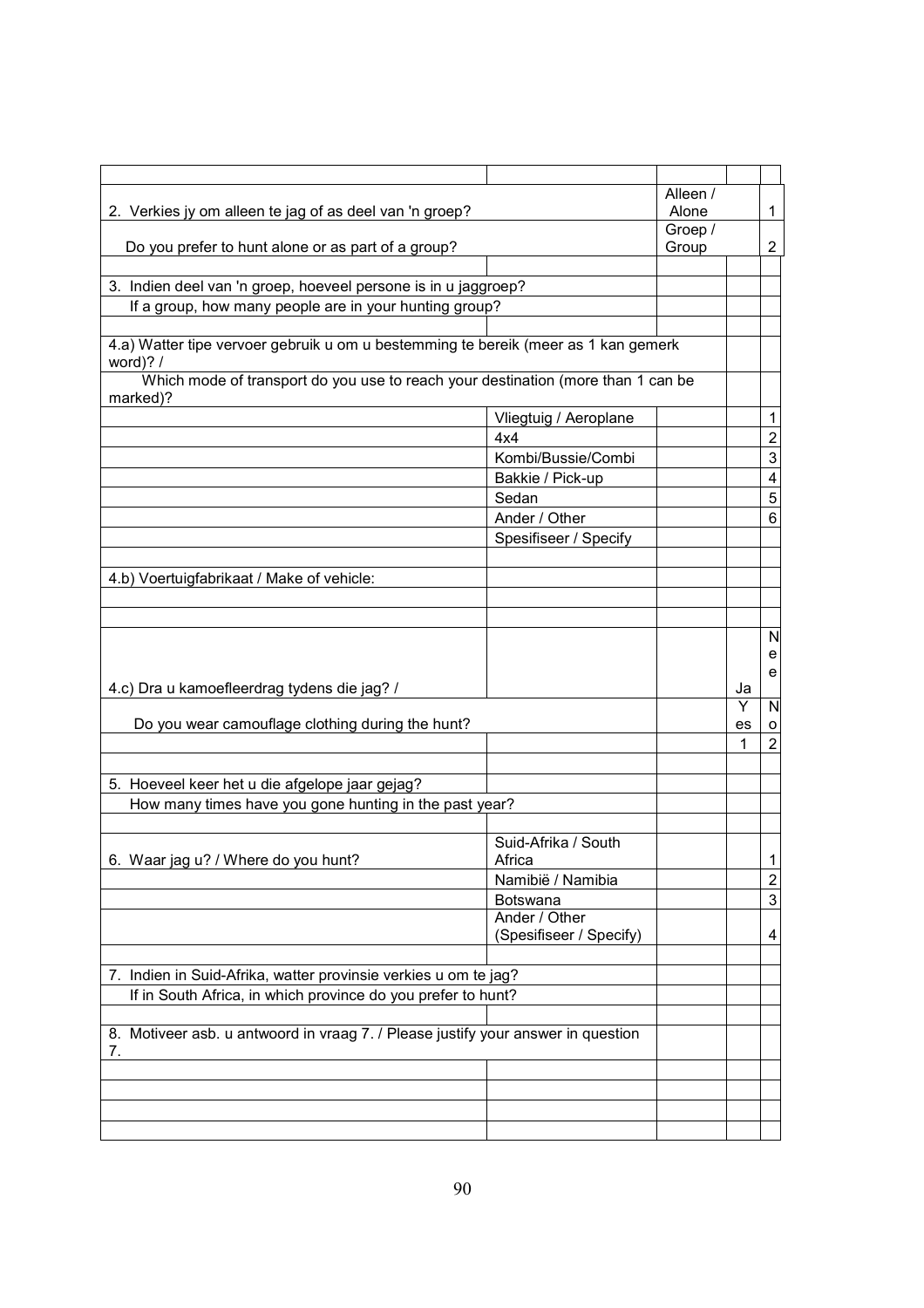| 9. Wat is die gemiddelde duur van u verblyf by 'n<br>wildplaas?/                                               |                           |              |  |
|----------------------------------------------------------------------------------------------------------------|---------------------------|--------------|--|
| What is the average length of your stay at a game                                                              |                           |              |  |
| farm?                                                                                                          |                           | days         |  |
|                                                                                                                |                           |              |  |
| 10. Hoeveel bestee u gewoonlik op die volgende, gedurende die JAGSEISOEN, uitgesluit die<br>prys van die wild? |                           |              |  |
| How much do you usually spend on the following during the HUNTING                                              |                           |              |  |
| SEASON, excluding the price of game?                                                                           |                           |              |  |
|                                                                                                                |                           |              |  |
| Akkommodasie / Accommodation                                                                                   |                           | $\mathsf{R}$ |  |
| Brandstof / Fuel                                                                                               |                           | R            |  |
| Voedsel / Food                                                                                                 |                           | $\mathsf{R}$ |  |
| Alkohol & Drinkgoed / Alcohol & Beverages                                                                      |                           | $\mathsf{R}$ |  |
| Tabakprodukte / Tobacco products                                                                               |                           | R            |  |
| Medisyne / Medicine                                                                                            |                           | $\mathsf{R}$ |  |
| Toiletware / Toiletries                                                                                        |                           | $\mathsf{R}$ |  |
| Ammunisie / Ammunition                                                                                         |                           | $\mathsf{R}$ |  |
| Klerasie / Clothing                                                                                            |                           | $\mathsf{R}$ |  |
| Jagtoerusting uitgesluit ammunisie / Hunting gear excluding ammunition                                         |                           | R            |  |
| Slaggeriewe / Butchery facilities                                                                              |                           | $\mathsf{R}$ |  |
| Vleisbewerking / Meat processing                                                                               |                           | $\mathsf{R}$ |  |
| Dagfooie/ Daily Fees                                                                                           |                           |              |  |
| Ander uitgawes nie hierbo vervat (Spesifiseer) / Other<br>expenditure not listed above (Specify)               |                           |              |  |
| $\star$                                                                                                        |                           | R            |  |
| $\star$                                                                                                        |                           | R            |  |
| $\star$                                                                                                        |                           | R            |  |
|                                                                                                                |                           |              |  |
| 11. Toon u besteding en hoeveelheid wild u gedurende die seisoen jag. / Indicate the amount                    |                           |              |  |
| spend and number                                                                                               |                           |              |  |
| of game hunted during this season.                                                                             |                           |              |  |
| <b>Wildspesies / Game species</b>                                                                              | Hoeveelheid /<br>Quantity | @R<br>item   |  |
| Blesbok/ Blesbuck                                                                                              |                           |              |  |
| Blouwildebees / Blue Wildebeest                                                                                |                           |              |  |
| <b>Bontebok</b>                                                                                                |                           |              |  |
| Bosbok / Bushbuck                                                                                              |                           |              |  |
| Bosvark / Bushpig                                                                                              |                           |              |  |
| <b>Duiker</b>                                                                                                  |                           |              |  |
|                                                                                                                |                           |              |  |
|                                                                                                                |                           |              |  |
| Eland                                                                                                          |                           |              |  |
| Gemsbok / Oryx                                                                                                 |                           |              |  |
| Grysbok                                                                                                        |                           |              |  |
| Kameelperd / Giraffe                                                                                           |                           |              |  |
| Klipspringer                                                                                                   |                           |              |  |
| Koedoe / Kudu                                                                                                  |                           |              |  |
| Njala / Nyala                                                                                                  |                           |              |  |
| Oorbietjie / Oribi<br>Rietbok / Reedbuck                                                                       |                           |              |  |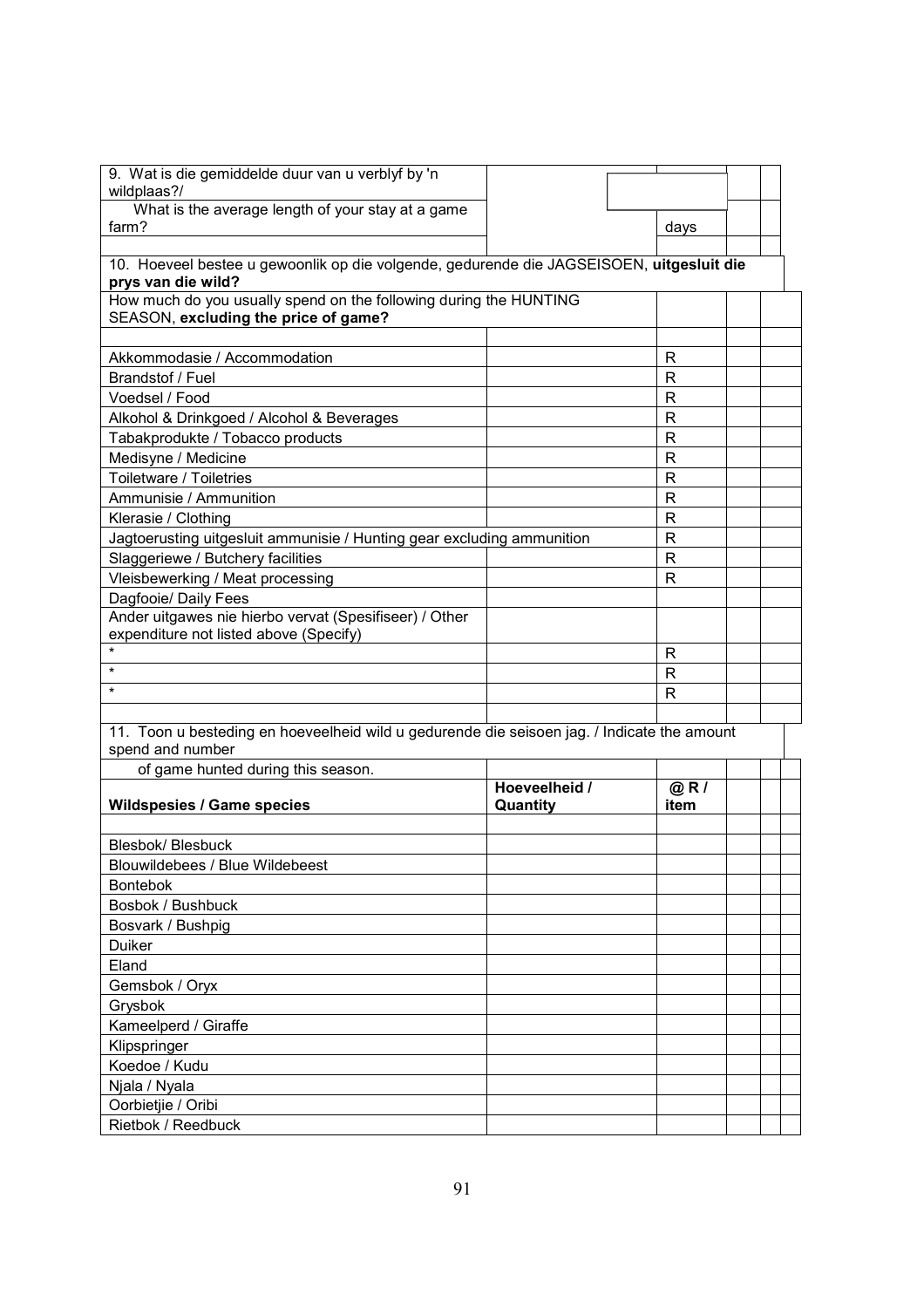| Rooibok / Impala                              |                                     |                      |                         |  |
|-----------------------------------------------|-------------------------------------|----------------------|-------------------------|--|
| Rooihartebees / Red Hartebeest                |                                     |                      |                         |  |
| Rooiribbok / Mountain Reebuck                 |                                     |                      |                         |  |
| Springbok                                     |                                     |                      |                         |  |
| Steenbok                                      |                                     |                      |                         |  |
| Swartwildebees / Black Wildebeest             |                                     |                      |                         |  |
| Vaalribbok / Grey Rhebuck                     |                                     |                      |                         |  |
| Vlakvark / Warthog                            |                                     |                      |                         |  |
| Volstruis / Ostrich                           |                                     |                      |                         |  |
| Waterbok / Waterbuck                          |                                     |                      |                         |  |
| Zebra                                         |                                     |                      |                         |  |
| Ander (Spesifiseer) / Other (Specify)         |                                     |                      |                         |  |
|                                               |                                     |                      |                         |  |
|                                               |                                     |                      |                         |  |
|                                               |                                     |                      |                         |  |
|                                               | <b>SECTION C:</b>                   |                      |                         |  |
| <b>AFDELING C : JAGBESONDERHEDE</b>           | <b>HUNTING DETAILS</b>              |                      |                         |  |
|                                               |                                     |                      |                         |  |
|                                               | Vleis (Biltongjag) / Meat (Biltong- |                      |                         |  |
| 1. Wat is die hoofrede waarom u jag (meer as  | Hunting)                            |                      | 1                       |  |
| een kan gekies word)? / What is your main     | Trofee / Trophy                     |                      | $\overline{2}$          |  |
|                                               | Sosialiseer /                       |                      |                         |  |
| reason for hunting (can indicate more than    | Socialising                         |                      | 3                       |  |
| one) ?                                        | Ontspanning / Leisure               |                      | $\overline{\mathbf{4}}$ |  |
|                                               | Voëljag / Wing                      |                      |                         |  |
|                                               | shooting                            |                      | 5                       |  |
|                                               | Ander / Other                       |                      |                         |  |
|                                               | (Spesifiseer / Specify)             |                      | $6\phantom{1}$          |  |
|                                               |                                     |                      |                         |  |
| 2. (a). Met watter tipe wapen jag u? /        | Boogjag / Bow hunting               |                      | 1                       |  |
| Which type of weapon do you use?              | Geweer / Rifle                      |                      | $\overline{2}$          |  |
|                                               | Voorlaaier / Muzzle                 |                      |                         |  |
|                                               | Loader                              |                      | 3                       |  |
|                                               | Handwapen / Hand                    |                      | 4                       |  |
|                                               | weapon<br>Ander / Other             |                      |                         |  |
|                                               |                                     |                      |                         |  |
|                                               | Spesifiseer / Specify)              |                      | 5                       |  |
|                                               | Tipe Wapen / Type of                |                      |                         |  |
| (b). Indien u met 'n geweer of handwapen jag, | Weapon                              | Kaliber /<br>Calibre |                         |  |
|                                               | (eg. Musgrave /                     |                      |                         |  |
| met watter tipe kaliber(s)? / If you hunt     | Sako)                               | (eg.30)<br>06/       |                         |  |
|                                               |                                     |                      |                         |  |
| with either a rifle or handweapon, please     |                                     | 7x57mm               |                         |  |
| indicate type of calibre(s)?                  |                                     |                      |                         |  |
|                                               |                                     |                      |                         |  |
|                                               |                                     |                      |                         |  |
|                                               |                                     |                      |                         |  |
|                                               |                                     |                      |                         |  |
|                                               |                                     |                      |                         |  |
|                                               |                                     |                      |                         |  |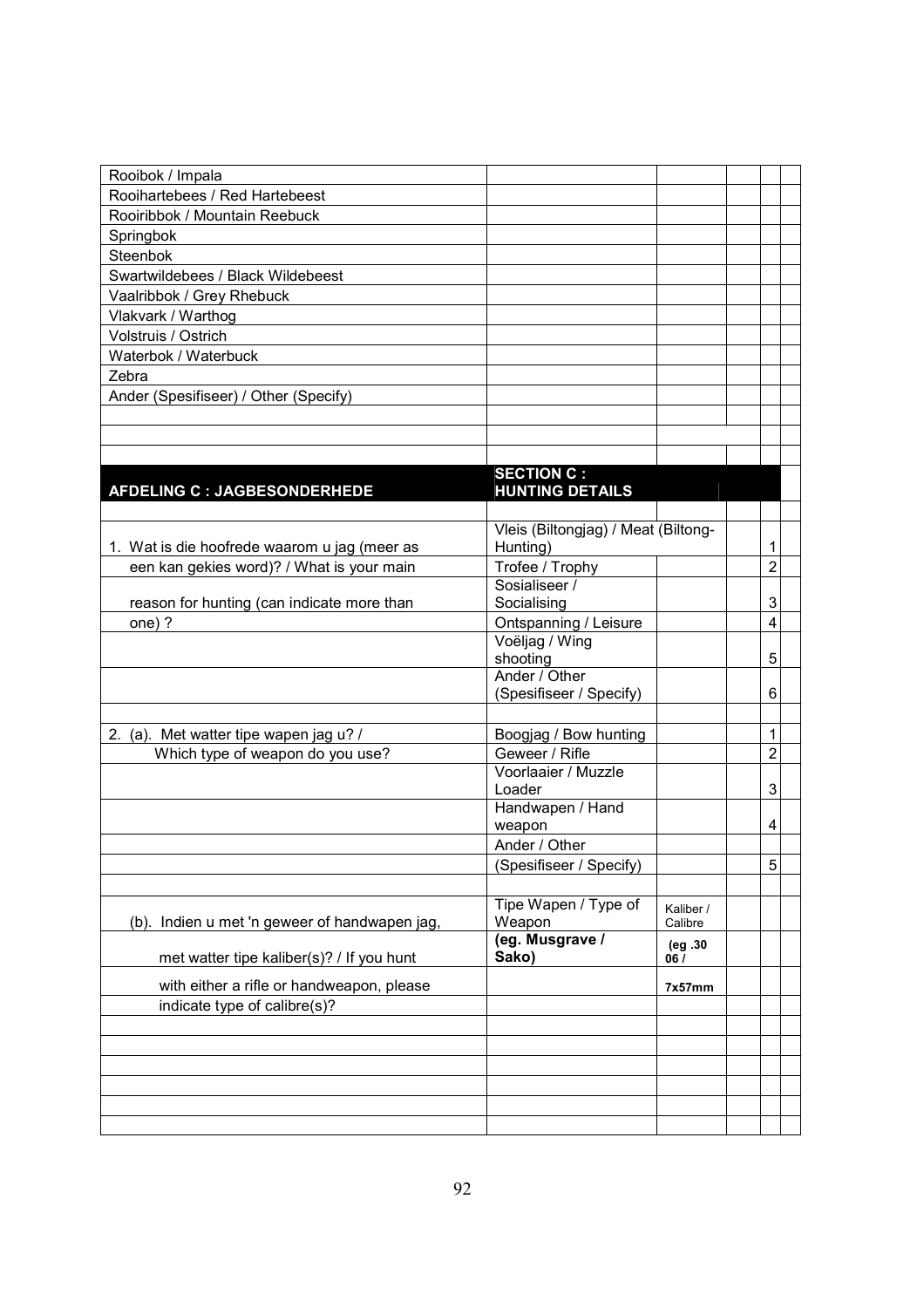|                                                                                           | Bosveld / Bushveld                                     | 1                       |  |
|-------------------------------------------------------------------------------------------|--------------------------------------------------------|-------------------------|--|
| (c) Waar verkies u om te jag? Where do you<br>prefer to hunt?                             | Vlakte / Open area                                     | $\overline{2}$          |  |
|                                                                                           | Gevaarlike wild /                                      |                         |  |
|                                                                                           | Dangerous game                                         | 3                       |  |
|                                                                                           | Ander / Other                                          |                         |  |
|                                                                                           | (Spesifiseer / Specify)                                | 4                       |  |
|                                                                                           |                                                        |                         |  |
|                                                                                           | Hoofsaaklik van                                        |                         |  |
| (d) Watter jagmetode verkies u                                                            | voertuig / Mostly from                                 | 1                       |  |
| (Meer as een kan gekies word)? / Which                                                    | vehicle                                                |                         |  |
|                                                                                           | Stap en bekruip /                                      |                         |  |
| hunting method do you use (you                                                            | Stalking                                               | $\overline{2}$          |  |
| can indicate more than one)?                                                              | Voortsit / Lie in wait                                 | 3                       |  |
|                                                                                           | Jagskuilings / Hides                                   | $\overline{\mathbf{4}}$ |  |
|                                                                                           | Ander / Other                                          |                         |  |
|                                                                                           | (Spesifiseer / Specify)                                | 5                       |  |
|                                                                                           |                                                        |                         |  |
| 3. Hoeveel wapens gebruik u vir jag?/ How many weapons do you use for                     |                                                        |                         |  |
| hunting?                                                                                  |                                                        |                         |  |
|                                                                                           |                                                        |                         |  |
|                                                                                           |                                                        |                         |  |
| 4. Lys die jagtersverenigings waaraan u behoort? / List the hunting associations that you |                                                        |                         |  |
| belong to?                                                                                |                                                        |                         |  |
|                                                                                           |                                                        |                         |  |
|                                                                                           |                                                        |                         |  |
|                                                                                           |                                                        |                         |  |
|                                                                                           |                                                        |                         |  |
|                                                                                           |                                                        |                         |  |
|                                                                                           |                                                        |                         |  |
|                                                                                           |                                                        |                         |  |
|                                                                                           |                                                        |                         |  |
|                                                                                           |                                                        |                         |  |
|                                                                                           | Hou my op hoogte van sake /                            |                         |  |
| 5. Wat verwag u van 'n jagtersvereniging? /                                               | Keep me informed                                       | 1                       |  |
| What do you expect from a hunting association                                             | Moet namens my onderhandel /<br>Negotiate on my behalf | $\overline{2}$          |  |
|                                                                                           | Help met wapen-                                        |                         |  |
|                                                                                           | aansoeke /                                             |                         |  |
|                                                                                           | Help with firearm application and                      |                         |  |
|                                                                                           | renewals                                               | 3                       |  |
|                                                                                           | Bied werkswinkels en spesialis                         |                         |  |
|                                                                                           | praatjies aan /                                        |                         |  |
|                                                                                           | Host workshops and                                     |                         |  |
|                                                                                           | specialist talks                                       | 4                       |  |
|                                                                                           | Ander / Other                                          | 5                       |  |
|                                                                                           | (Spesifiseer / Specify)                                |                         |  |
|                                                                                           |                                                        |                         |  |
|                                                                                           |                                                        |                         |  |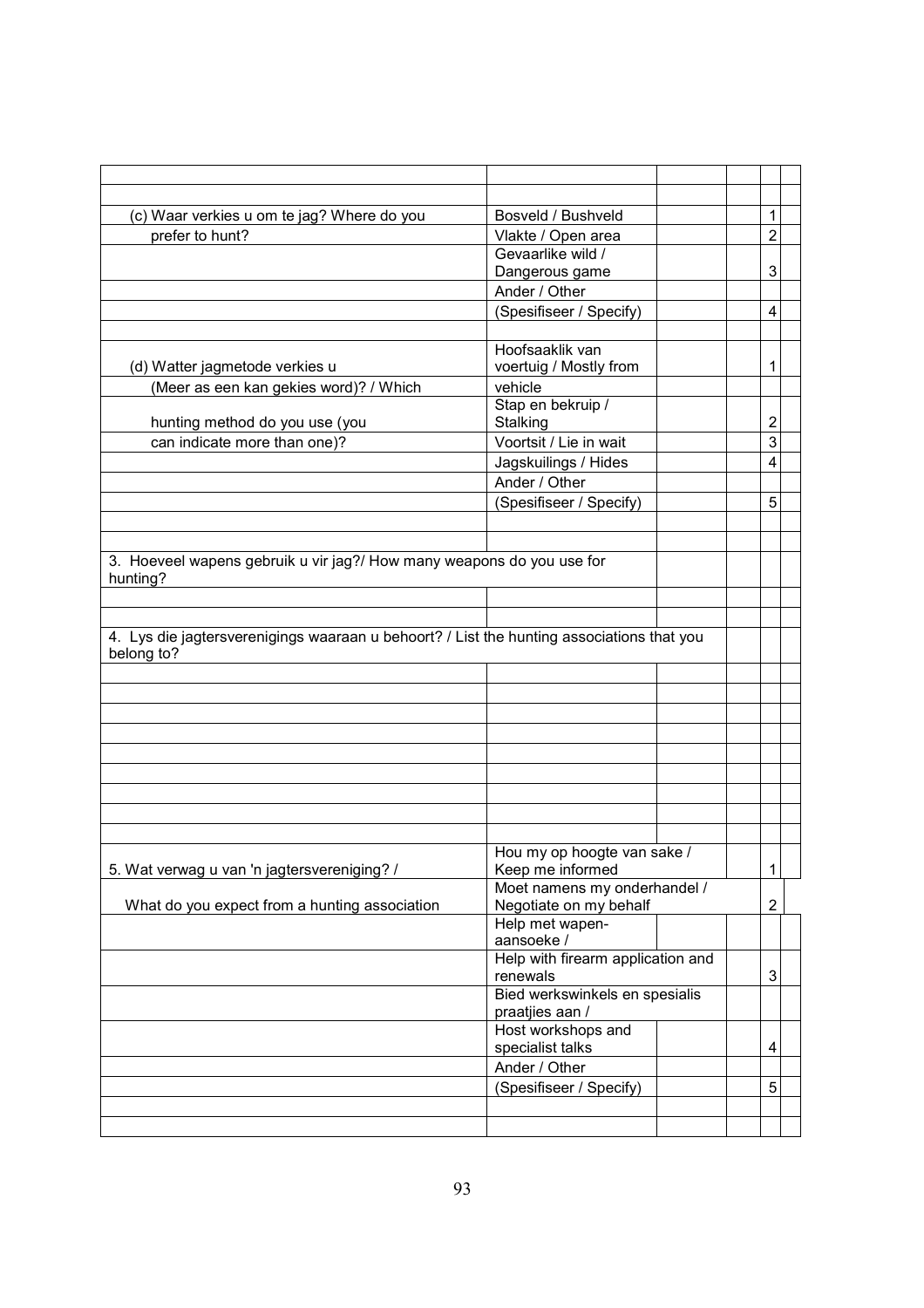|                                                                                                      | Jagbekwaamdheid / Hunting                          |  |         |                |
|------------------------------------------------------------------------------------------------------|----------------------------------------------------|--|---------|----------------|
| 6. Watter tipe jag opleiding het u ontvang?                                                          | competancy                                         |  |         | 1              |
|                                                                                                      | Wapenveiligheid /                                  |  |         |                |
| What type of hunting training have you                                                               | <b>Weapon Safety</b>                               |  |         | $\overline{2}$ |
|                                                                                                      | Vleisverwerking / Meat                             |  |         |                |
| completed?                                                                                           | Processing                                         |  |         | 3              |
|                                                                                                      | Spoorsny / Tracking                                |  |         | $\overline{4}$ |
|                                                                                                      | Professionele Jagter (PJ) /                        |  |         |                |
|                                                                                                      | Professional Hunter (PH)                           |  |         | 5              |
|                                                                                                      | Ander / Other                                      |  |         |                |
|                                                                                                      | (Spesifiseer / Specify)                            |  |         | $6\phantom{1}$ |
| 7. Watter persentasie van u bok word vir die volgende doeleindes verwerk? (bv. Biltong<br>$70\%$ ) / |                                                    |  |         |                |
| Which percentage of the meat is processed for the following purposes? (eg. Biltong<br>70%)           |                                                    |  |         | $\frac{0}{0}$  |
|                                                                                                      | Biltong                                            |  |         |                |
|                                                                                                      | Droëwors                                           |  |         |                |
|                                                                                                      | Braaivleis/BBQ                                     |  |         |                |
|                                                                                                      | Maalvleis / Mince                                  |  |         |                |
|                                                                                                      | <b>Steak</b>                                       |  |         |                |
|                                                                                                      | Kookvleis / Meat for                               |  |         |                |
|                                                                                                      | stew                                               |  |         |                |
|                                                                                                      | Ander / Other                                      |  |         |                |
|                                                                                                      | (Spesifiseer/ Specify)                             |  |         |                |
|                                                                                                      |                                                    |  | 10<br>0 | $\frac{0}{0}$  |
| 8. Wie bewerk u vleis? / Who processes the meat?                                                     |                                                    |  |         |                |
|                                                                                                      | Self                                               |  |         | 1              |
|                                                                                                      | Slaghuis / Butchery                                |  |         | $\overline{2}$ |
|                                                                                                      | Ander / Other                                      |  |         | 3              |
|                                                                                                      | (Spesifiseer / Specify)                            |  |         |                |
|                                                                                                      |                                                    |  |         |                |
|                                                                                                      |                                                    |  |         |                |
| <b>AFDELING D : VUURWAPEN WETGEWING</b>                                                              | <b>SECTION D : FIRE ARMS</b><br><b>LEGISLATION</b> |  |         |                |
|                                                                                                      |                                                    |  |         |                |
| 1. Watter van die volgende is u (Kan meer as een kies)?                                              |                                                    |  |         |                |
| Which of the following are you (Can select more than one)?                                           |                                                    |  |         |                |
|                                                                                                      | Toegewydejagter /                                  |  |         |                |
|                                                                                                      | Dedicated hunter                                   |  |         | 1              |
|                                                                                                      | Professionele jagter /                             |  |         |                |
|                                                                                                      | Professional hunter                                |  |         | $\overline{2}$ |
|                                                                                                      | Geleentheids-jagter / Occasional                   |  |         | 3              |
|                                                                                                      | hunter                                             |  |         |                |
|                                                                                                      |                                                    |  |         | N              |
|                                                                                                      |                                                    |  |         | е              |
|                                                                                                      |                                                    |  |         | е              |
|                                                                                                      |                                                    |  | Ja      |                |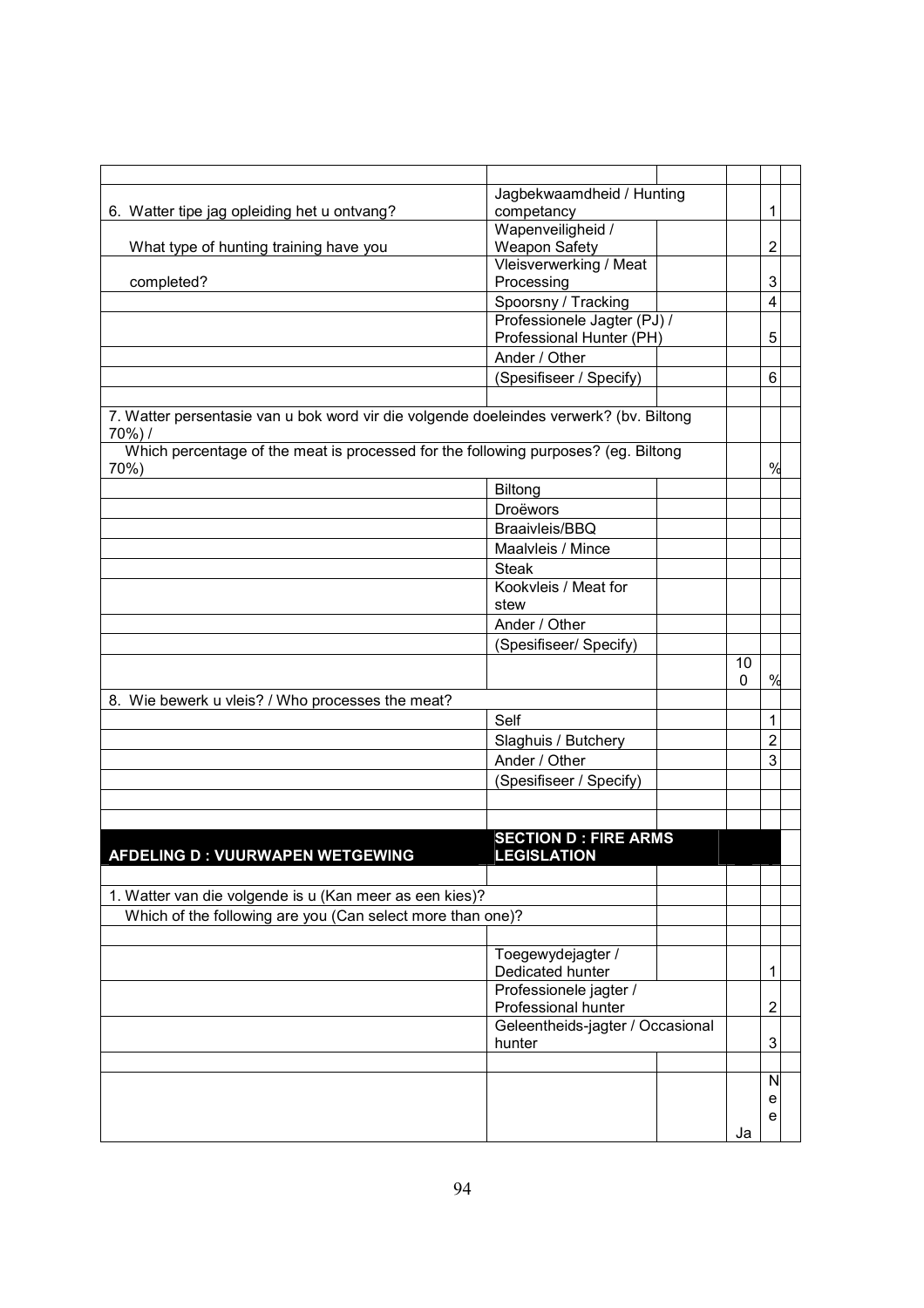|                                                                                                                     |  |  | Y       | N                   |
|---------------------------------------------------------------------------------------------------------------------|--|--|---------|---------------------|
| 2. Het u u toegewydejagters eksamen afgelê? / Did you complete the dedicated hunters                                |  |  | es<br>1 | o<br>$\overline{2}$ |
| exam?<br>3. Het u 'n vaardigheidseksamen afgelê? / Did you complete the proficiency<br>exam?                        |  |  | 1       | $\overline{2}$      |
| 4. Is u al bevoeg verklaar deur die SA Polisiediens? / Have you been declared competent<br>by the SAPS?             |  |  | 1       | 2                   |
| 5. Het u al met die herlisensiëringsproses begin? /                                                                 |  |  | 1       | $\overline{2}$      |
| Have you started the process of re-issuing of licences?                                                             |  |  |         |                     |
|                                                                                                                     |  |  |         |                     |
|                                                                                                                     |  |  |         |                     |
|                                                                                                                     |  |  |         |                     |
|                                                                                                                     |  |  |         |                     |
| 6. Watter probleme ervaar u met die SAPS in verband met vuurwapens? /                                               |  |  |         |                     |
| Which problems do you experience with the SAPS in terms of firearms?                                                |  |  |         |                     |
|                                                                                                                     |  |  |         |                     |
| 6.1 Geen probleme / No problems                                                                                     |  |  |         | 1                   |
| 6.2 Weet nie wat van my verwag word nie / Do not know what is expected of me                                        |  |  |         | 1                   |
| 6.3 Die SAPD is onbehulpsaam / The SAPS is uncooperative                                                            |  |  |         | 1                   |
| 6.4 My vuurwapenlisensie aansoeke is afgekeur / My firearm license has been                                         |  |  |         |                     |
| rejected                                                                                                            |  |  |         | 1                   |
| 6.5 My appelaansoek word nie aangehoor nie / My appeal application is not<br>dealt with                             |  |  |         | 1                   |
| 6.6 My plaaslike vuurwapen offisier is baie behulpsaam / My local firearm official is very                          |  |  |         |                     |
| cooperative                                                                                                         |  |  |         | 1                   |
| 6.7 My plaaslike vuurwapen offisier is baie onbehulpsaam / My local firearm official is very<br>uncooperative       |  |  |         | 1                   |
|                                                                                                                     |  |  |         |                     |
|                                                                                                                     |  |  |         |                     |
| 7. Watter impak het die wapenwet op u as jagter (Motiveer asb.)? / Has the firearms act had any<br>impact on you as |  |  |         |                     |
| hunter (Justify please)?                                                                                            |  |  |         |                     |
|                                                                                                                     |  |  |         |                     |
|                                                                                                                     |  |  |         |                     |
|                                                                                                                     |  |  |         |                     |
|                                                                                                                     |  |  |         |                     |
|                                                                                                                     |  |  |         |                     |
|                                                                                                                     |  |  |         |                     |
|                                                                                                                     |  |  |         |                     |
| 8. Dra u kennis van die jagregulasies in die provinsie(s) waar u jag? / Are you<br>aware of                         |  |  | Ja      | Ne                  |
|                                                                                                                     |  |  | Y       | e                   |
| the hunting regulations in the province(s) where you hunt?                                                          |  |  | es      | No                  |
|                                                                                                                     |  |  | 1       | $\overline{2}$      |
|                                                                                                                     |  |  |         |                     |
| 9. Het u enige ander voorstelle of aanbevelings? / Do you have any recommendations or                               |  |  |         |                     |
| suggestions?                                                                                                        |  |  |         |                     |
|                                                                                                                     |  |  |         |                     |
|                                                                                                                     |  |  |         |                     |
|                                                                                                                     |  |  |         |                     |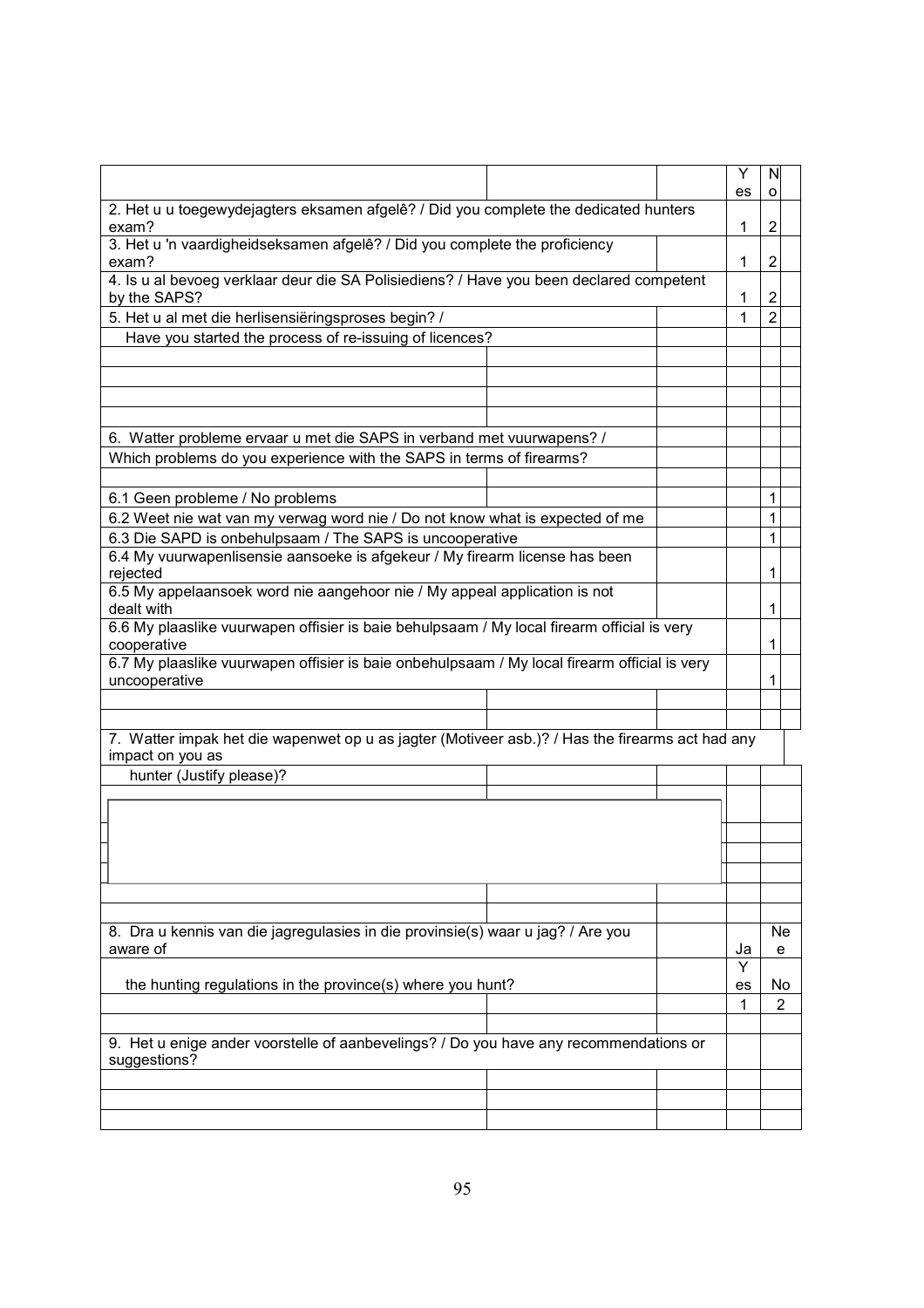| <b>BAIE DANKIE VIR U SAMEWERKING</b> |  |  |
|--------------------------------------|--|--|
| THANK YOU FOR YOUR CO-OPERATION      |  |  |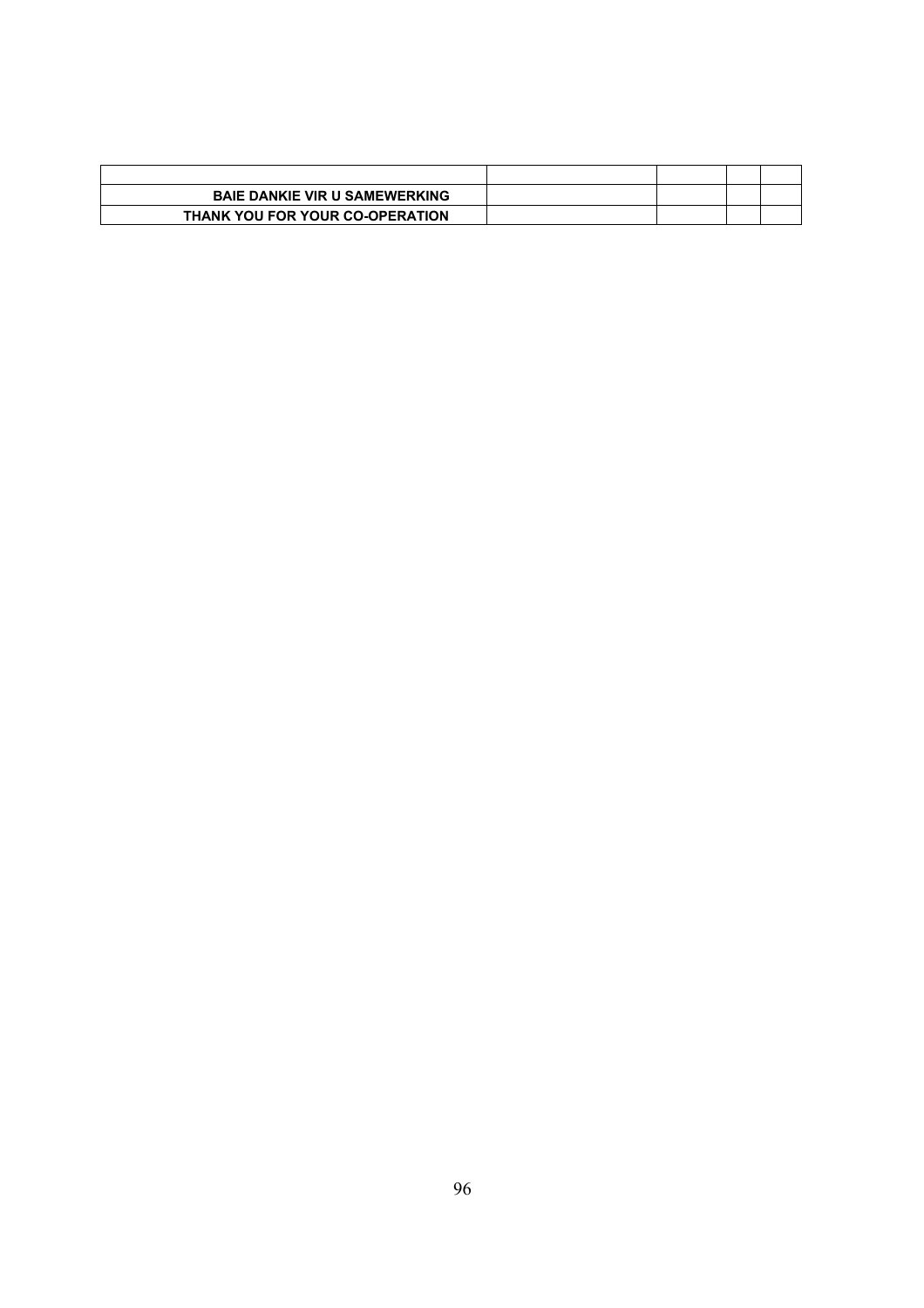## **List of references**

AARTS, J. & PEEL, V. 1999. Using a descriptive model of change when implementing large scale clinical information systems to identify priorities for further research. *International journal of medical informatics,* 56(1-3):43-50.

ABSA. 2003. Report: Game ranch profitability in South Africa. Johannesburg: SA Financial Sector Forum. 41 p.

ADAMOWICZ, W., BOCAL, P., WILLIAMS, M. & LOUVIERE, J. 1998. Stated preference approaches for measuring passive use values: choice experiments and contingent valuation. *American journal of agricultural economics,* 80(1):64-75.

ADAMOWICZ, W., LOUVIERE, J. & WILLIAMS, M. 1994. Combining revealed and stated preference methods for valuing environmental amenities. *Journal of environmental economics and management, 2*6(3):271-292.

AGARWAL, V.B. & YOCHUM, G.R. 1999. Tourist spending and race of visitors. *Jou*r*nal of travel research,* 38(2):173-176.

AITCHISON, C. 1999. New cultural geographies: the spatiality of leisure, gender and sexuality. *Leisure studies,* 18(1):19-39.

ALEGRE, J. & POU, L. 2006. The length of stay in the demand for tourism. *Tourism management,* 27(6):1343-1355.

ANDERSON, J.L., CARR, R.D., HALL-MARTIN, A.J., JOUBERT, S.C.J., KEEP, M.E., LLOYD, P.H. & VRAHIMIS, S. 1989. South Africa. (*In* East, R., *ed.* Antelopes global survey and regional action plans. Part 2: Southern and South-Central Africa. Gland: International Union for Conservation of Esour. p. 57-69.)

ANDRIOTIS, K., AGIOMIRGIANAKIS, G. & MIHIOTIS, A. 2007. Tourist vacation preferences: the case of mass tourists to Crete. *Tourism analysis,* 12(1/2):51-63.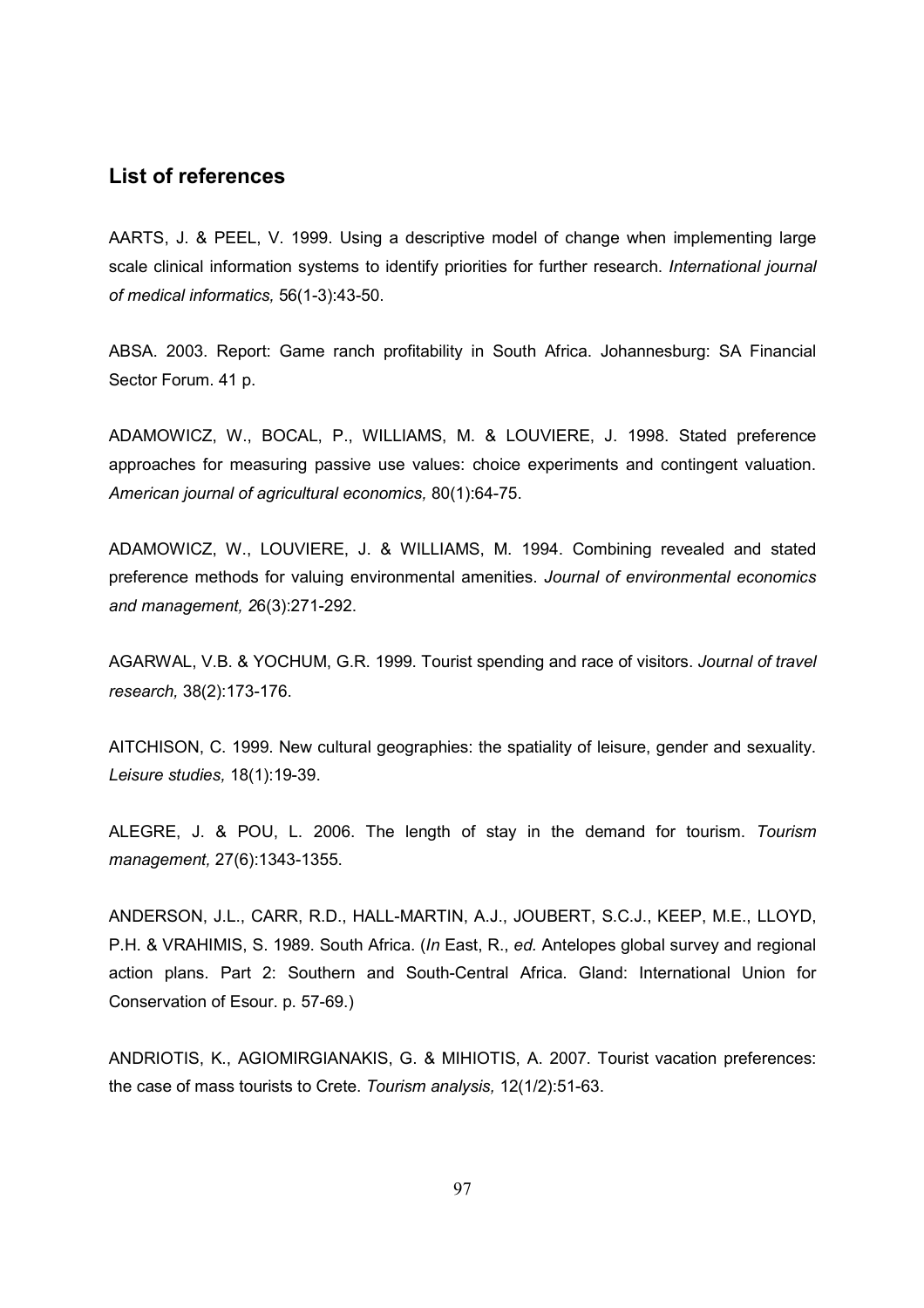ANON. 2004. Game sale statistics South Africa. *African Indaba E-newsletter*. http://www.africanindaba.co.za/Archive03/Game-Sales-Statistics-South.pdf Date of access: 31 March 2011.

AWARITEFE, O.D. 2004. Motivation and other considerations in tourist destination choice: a case study of Nigeria. *Tourism geographies*, 6(3):303-330.

BAKER, D.A. & CROMPTON, J.L. 2000. Quality, satisfaction and behavioural intentions. *Annals of tourism research*, 27(3):785-804.

BALOGLU, S. & McCLEARY, K.W. 1999. A model of destination image formation. *Annals of tourism research*, 26(4):868-897.

BANSAL, H. & EISELT, H.A. 2004. Exploratory research of tourist motivations and planning. *Tourism management,* 25(3):387-396.

BARNES, J.I., SCHIER, C. & VAN ROOY, G. 1999. Tourists' willingness to pay for wildlife viewing and wildlife conservation in Namibia. *South African journal of wildlife research,*  29(4):101-111.

BEERLI, A. & MARTIN, J.D. 2004. Tourists' characteristics and the perceived image of tourist destinations: a quantitative analysis – a case study of Lanzarote, Spain. *Tourism management,*  25(5):623-636.

BEH, A. & BRUYERE, B.L. 2007. Segmentation by visitor motivation in three Kenyan national reserves. *Tourism management,* 28(6):1464-1471.

BEINART, W. 1990. Empire, hunting and ecological change in southern and central Africa. *Past & present,* 128(1):162-186.

BIGNÉ, J.E., SÁNCHEZ, M.I. & SÁNCHEZ, J. 2001. Tourism image, evaluation variables and after purchase behaviour: inter-relationship. *Tourism management,* 22(6):607-616.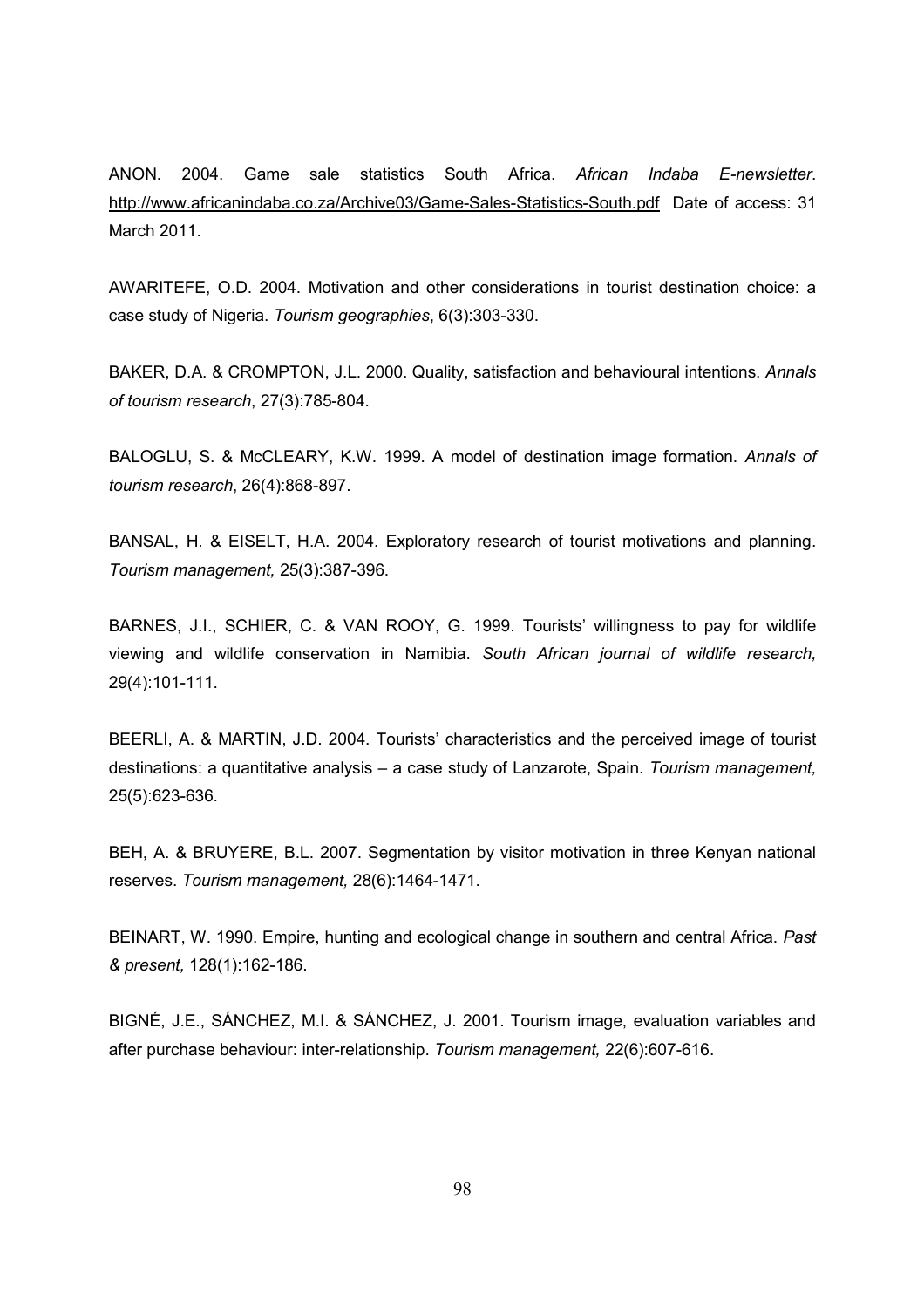BILGIC, A., FLORKOWSKI, J.W., YODER, J. & SCHREINER, D.F. 2008. Estimating fishing and hunting leisure spending shares in the United States. *Tourism management,* 29(4):771-782.

BLOOM, J. 2005. Market segmentation: a neutral network application. *Annals of tourism research,* 32(1):93-111.

BODDINGTON, C. 2010. What to expect when hunting in South Africa. (*In* Flack, P. & Neufeld, J., *eds.* Safari guide 2. Long Beach, Calif.: Safari Press. p. 200-208.)

BORGERS, A.W.J., VAN DER HEIJDEN, R.E.C.M. & TIMMERMANS, H.J.P. 1989. A variety seeking model of spatial choice-behaviour. *Environment and planning A,* 21(8):1037-1048.

BOSHOFF, A.F., LANDMAN, M., KERLEY, G.I.H. & BRADFIELD, M. 2007. Profiles, views and observations of visitors to the Addo Elephant National Park, Eastern Cape, South Africa. *South African journal of wildlife research,* 37(2):189-196.

BOTHA, T. 2011. Skaars wild verhoog plaasinkomste. *Landbouweekblad,* 1702:4-6.

BOTHMA, J. du P. 2002. Game ranch management. 4<sup>th</sup> ed. Pretoria: Van Schaik. 709 p.

BOTHMA, J. du P., VAN ROOYEN, N. & VAN ROOYEN, M.W. 2004. Using diet and plant resources to set wildlife stocking densities in African savannas. *Wildlife society bulletin,*  32(3):840-851.

BOWDEN, J. 2003. A cross-national analysis of international tourist flows to China. *Tourism geographies,* 5(3):257-279.

BOWDEN, J. 2006. A logistic regression analysis of the cross-cultural differences of the main destination choices of international tourists in China's main gateway cities. *Tourism geographies,* 8(4):403-428.

BREEN, H., BULL, A. & WALO, M. 2001. A comparison of survey methods to estimate visitor expenditure at a local event. *Tourism management,* 22(5):473-479.

99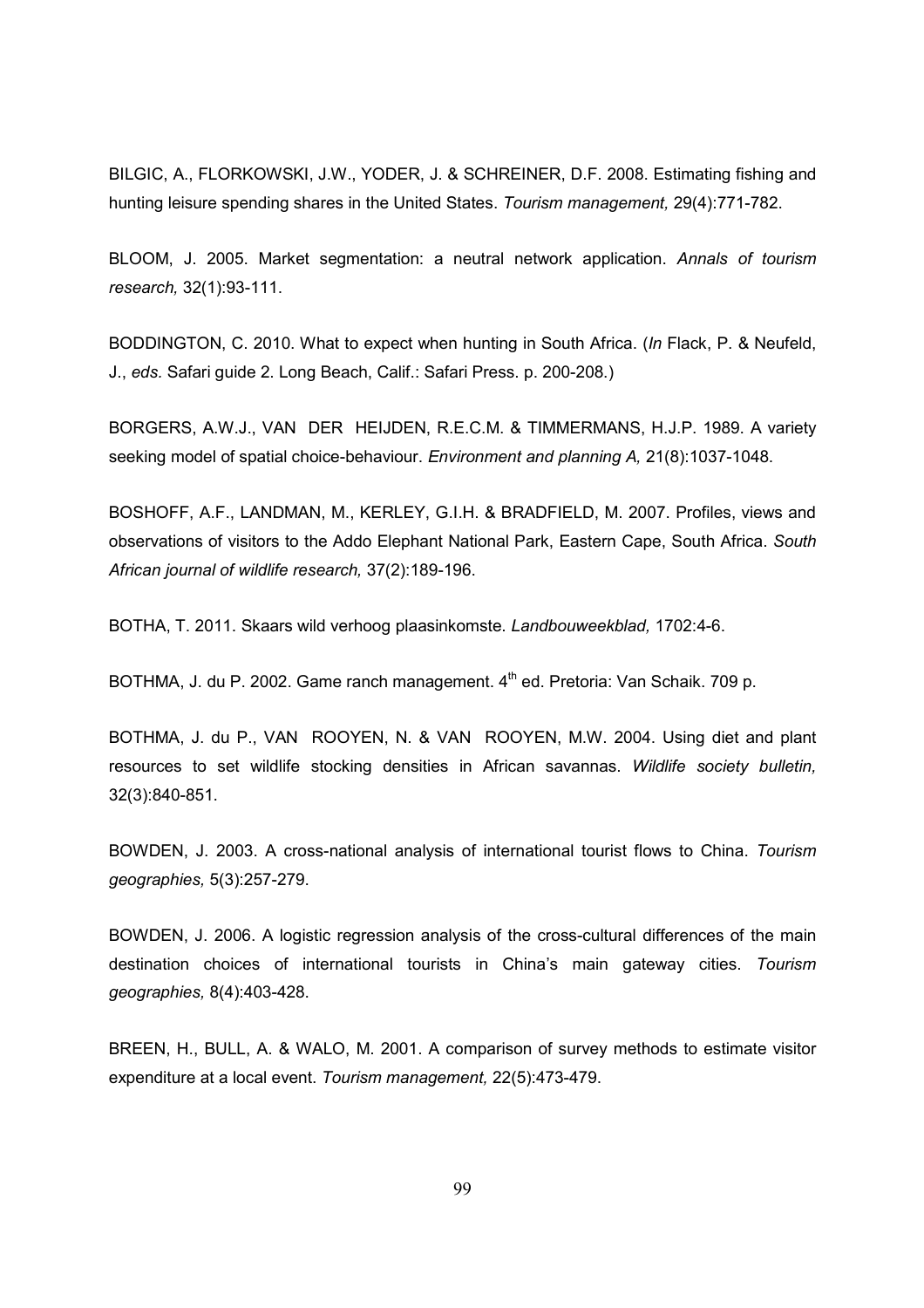BRETT, M.R. 2005. Game-viewing atlas of the Kruger Park. East London: Michael Brett Productions. 33 p.

BRETT, M.R. 2010. Reis deur Suid-Afrika se Nasionale Parke. Kaapstad: Struik Travel & Heritage. 62 p.

BRIEL, S. 2006. The South African wildlife industry: an economic perspective. *Agriprobe,* 3(2):2- 3.

BRONNER, F. & DE HOOG, R. 2008. Agreement and disagreement in family vacation decisionmaking. *Tourism management*, 29(5):967-979.

BROOKS, S. 2005. Images of 'Wild Africa': nature tourism and the (re)creation of Hluhluwe game reserve, 1930-1945. *Journal of historical geography,* 31(2):212-226.

BRUWER, B. 2003. South African wine routes: some perspectives on the wine tourism industry's structural dimensions and wine tourism product. *Tourism management,* 24(4):423- 435.

BUHALIS, D. 2000. Marketing the competitive destination of the future. *Tourism management*, 21(1):97-116.

CAI, L.A. 1998. Analyzing household food expenditure patterns on trips and vacations: a Tobit model. *Journal of hospitality & tourism research,* 22(4):338-358.

CAMPBELL, T. & MITCHELL, T.K. 2007. Research note: Determinants of outbound holiday travel for Barbados. *Tourism analysis,* 12(1/2):77-81.

CAMPO, S. & GARAU, J. 2008. The influence of nationality on the generation of tourist satisfaction with a destination. *Tourism analysis,* 13(1):81-92.

CANNON, T.F. & FORD, J. 2002. Relationship of demographic and trip characteristics to visitor spending: an analysis of sport travel visitors across time. *Tourism economics*, 8(3):263-271.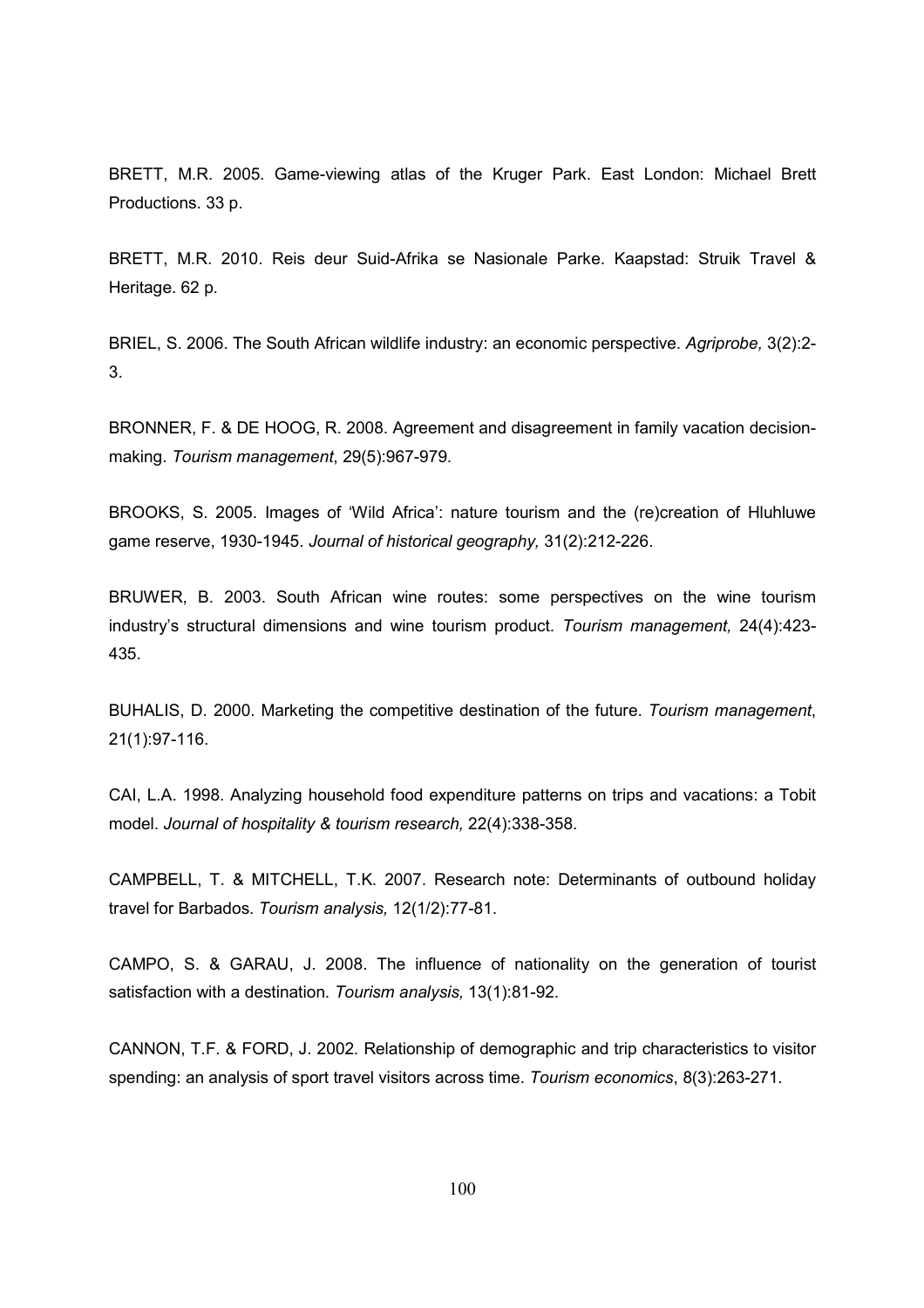CAPE NATURE CONSERVATION. 2003. Guide for hunters in the Western Cape, 6:1-17. http://www.wcsu.co.za/msapics/tips.pdf Date of access: 6 March 2011.

CARRUTHERS, J. 1994. Dissecting the myth: Paul Kruger and the Kruger National Park. *Journal of Southern African studies,* 20(2):263-283.

CARRUTHERS, J. 1995. The Kruger national park: a social and political history. Pietermaritzburg: University of Natal press. 170 p.

CARRUTHERS, J. 2005. Changing perspectives on wildlife in Southern Africa, c. 1840 to c. 1914. *Society & animals*, 13(3):183-199.

CARRUTHERS, J. 2008. "Wilding the farm or farming the wild"? The evolution of scientific game ranching in South Africa from the 1960s to the present. *Transactions of the royal society of South Africa,* 63(2):160-181.

CASTLEY, J.G., BOSHOFF, A.F. & KERLEY, G.I.H. 2001. Compromising South Africa's natural biodiversity – inappropriate herbivore introductions. *South African journal of science,*  97(9/10):344-348.

CHANG, J. 2006. Segmenting tourists to aboriginal cultural festivals: an example in the Rukai tribal area, Taiwan. *Tourism management,* 27(6):1224-1234.

CHAUDHARY, M. 2000. India's image as a tourist destination – a perspective of foreign tourists. *Tourism management,* 21(3):293-297.

CHENEY, C. 2006. Hunting in protected areas. *African indaba,* 4(3):1-22.

CHEUNG, C. & LAW, R. 2001. Determinants of tourism hotel expenditure in Hong Kong. *International journal of contemporary hotel management,* 13(3):151-158.

CHI, Y.N. & CHANG, G.H.A. 2006. Determinants of US wildlife-watching consumption: a Tobit analysis. *Tourism analysis,* 11(1):25-32.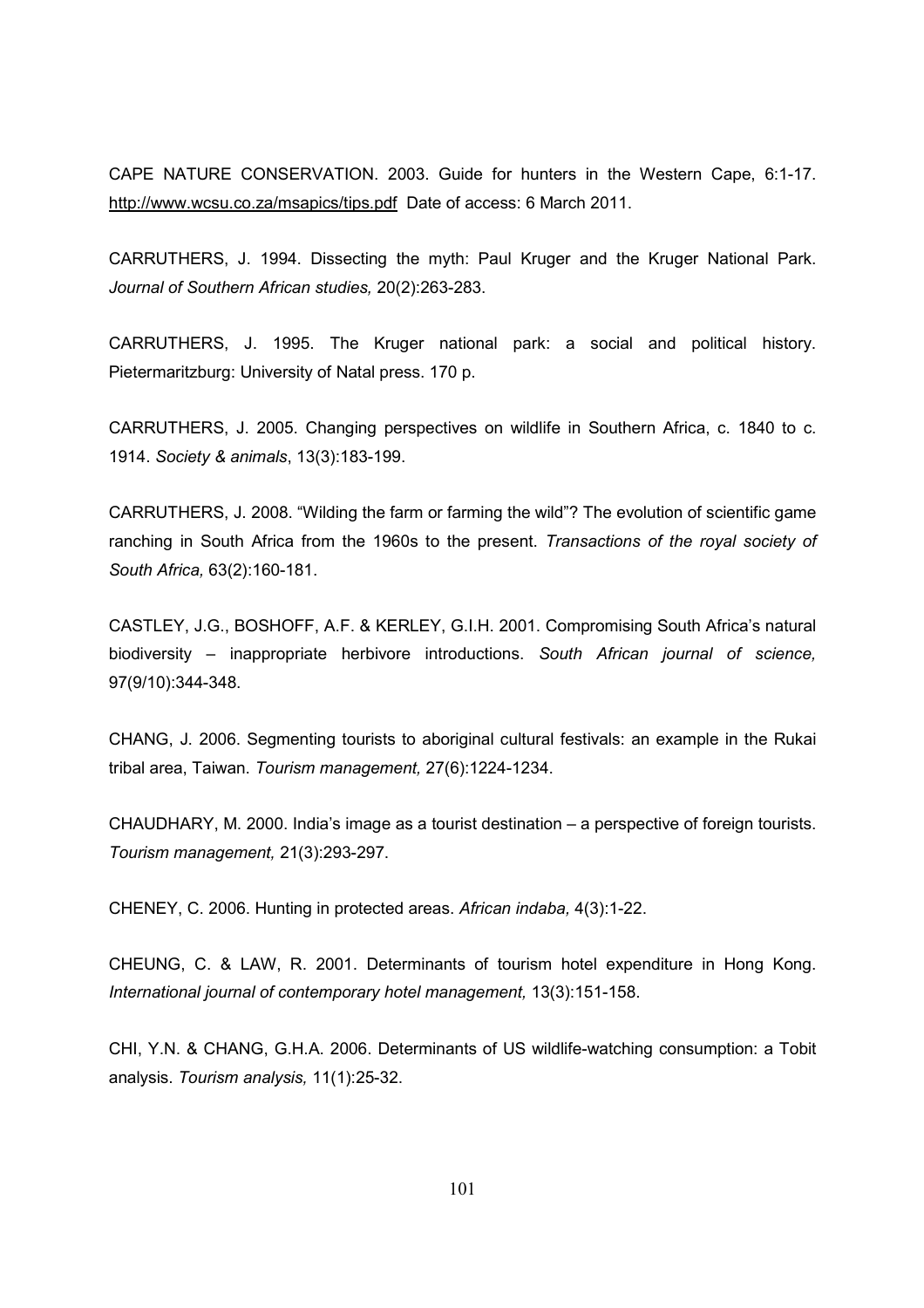CLOETE, P.C., TALJAARD, P.R. & GROVÉ, B. 2007. A comparative economic case study of switching from cattle farming to game ranching in the Northern Cape Province. *South African journal of wildlife research,* 37(1):71-78.

CORDELL, H.K., BETZ, C.J. & GREEN, G.T. 2002. Recreation and the environment as dimensions in contemporary American society. *Leisure sciences,* 24(1):13-41.

COSHALL, J. 2000. Spectral analysis of international tourism flows. *Annals of tourism research,*  27(3):577-589.

CROMPTON, J.L. 1985. Needs assessment: taking the pulse of the public recreation client. Texas: College Station. 17 p.

CROTTS, J.C. & McKERCHER, B. 2005. The adaptation to cultural distance and its influence on visitor satisfaction: the case of first time visitors to Hong Kong. *Tourism analysis,* 10(4):385- 391.

CROUCH, D. 2000. Places around us: embodied lay geographies in leisure and tourism. *Leisure studies,* 19(2):63-76.

DAMM, G.R. 2005. Hunting in South Africa: facts, risks, opportunities. *African indaba,* 3(4):1-20.

DAVIES, B. & MANGAN, J. 1992. Family expenditure on hotels and holidays. *Annals of tourism research,* 19(4):691-699.

DECROP, A. 2006. Vacation decision making. London: CABI Publishing. 266 p.

DEKKER, B. 1999. Game ranching in the Northern Cape. *Game & hunt,* 5(1):1-47.

DEL BOSQUE, I.R. & SAN MARTIN, H. 2008. Tourist satisfaction: cognitive-affective model. *Annals of tourism research,* 35(2):551-573.

DIAMANTIS, D. 2004. Ecotourism: management and assessment. London: Thompson Learning. 359 p.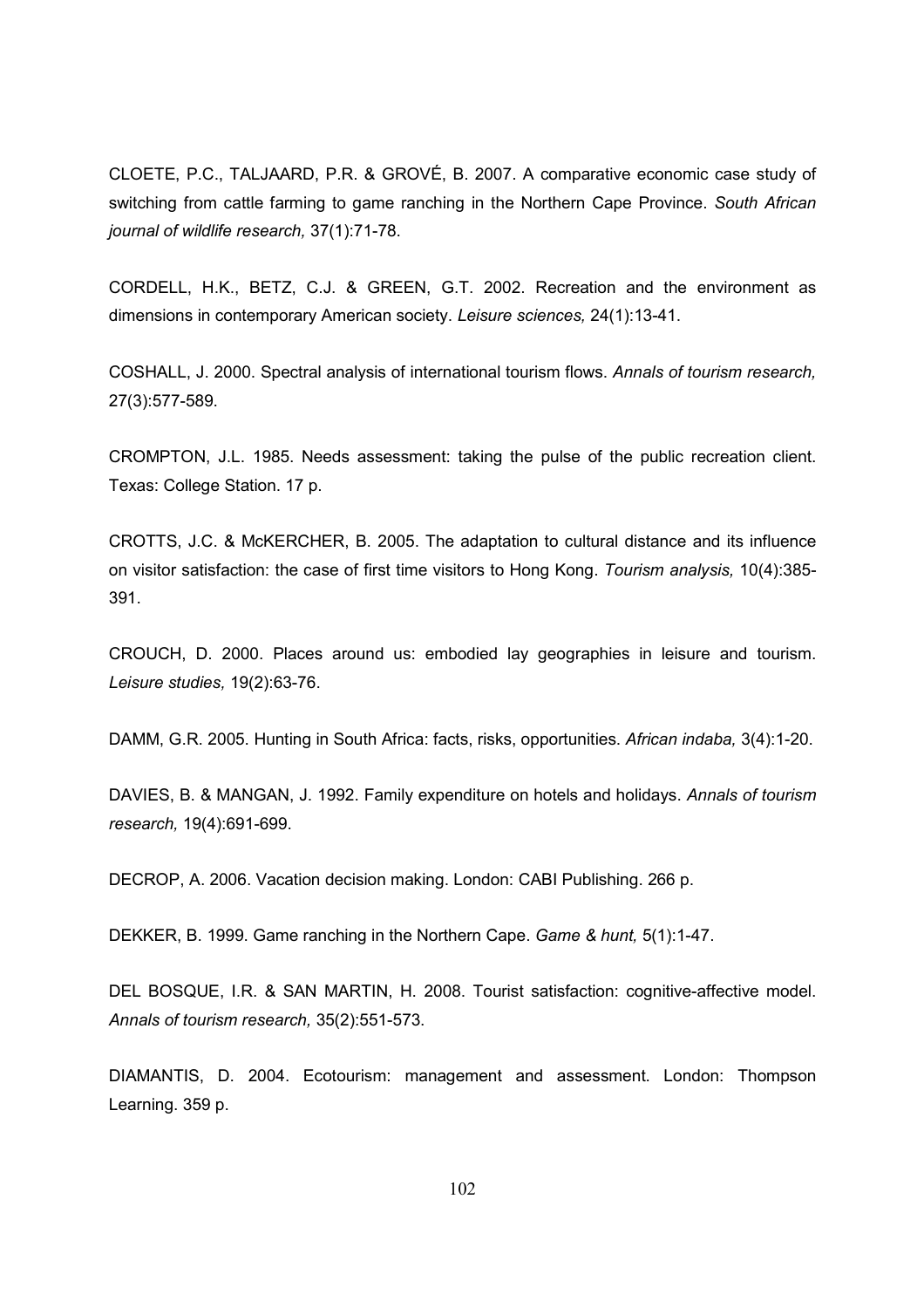DÍAZ-PÉREZ, F.M., BETHENCOURT-CEJAS, M. & ÁLVAREZ-GONZÁLEZ, J.A. 2005. The segmentation of Canary Island tourism markets by expenditure: implications for tourism policy. *Tourism management,* 26(6):961-964.

DIVISEKERA, S. 2003. A model of demand for international tourism. *Annals of tourism research,* 30(1):31-49.

DOLNICAR, S., CROUCH, G.I., DEVINNEY, T., HUYBERS, T., LOUVIERE, J.J. & OPPERWAL, H. 2008. Tourism and discretionary income allocation: heterogeneity among households. *Tourism management,* 29(1):44-52.

DOLNICAR, S. & HUYBERS, T. 2007. Different tourists – different perceptions of different places: accounting for tourists' perceptual heterogeneity in destination image measurement. *Tourism analysis,* 12(5/6):447-461.

DORRINGTON, S. 2005. The professional hunting industry in South Africa: history and future. *African indaba*, 3(4):12-13.

DORRINGTON, S. 2007. Hunting in South Africa: the new regulations. *African indaba*, 5(2):3- 15.

DOWNWARD, P. & LUMSDON, L. 2000. The demand for day visits: an analysis for visitor spending. *Tourism economics*, 6(3):251-261.

DUBIN, J.A. 1998. The demand for recreation fishing in Montana. (*In* Dubin, J.A., *ed*. Studies in consumer demand-econometric methods applied to market data. Boston: Kluwer. p. 100-101.)

DURBARRY, R. & SINCLAIR, M.T. 2003. Market shares analysis: The case of French tourism demand. *Annals of tourism research,* 30(4):927-941.

DWYER, L., FORSYTH, P. & RAO, P. 2000. The price competitiveness of travel and tourism: a comparison of 19 destinations. *Tourism management,* 21(1):9-22.

ELOFF, T. 1999. Wins uit wildboerdery. *SA wild & jag*, 5(2):22-25.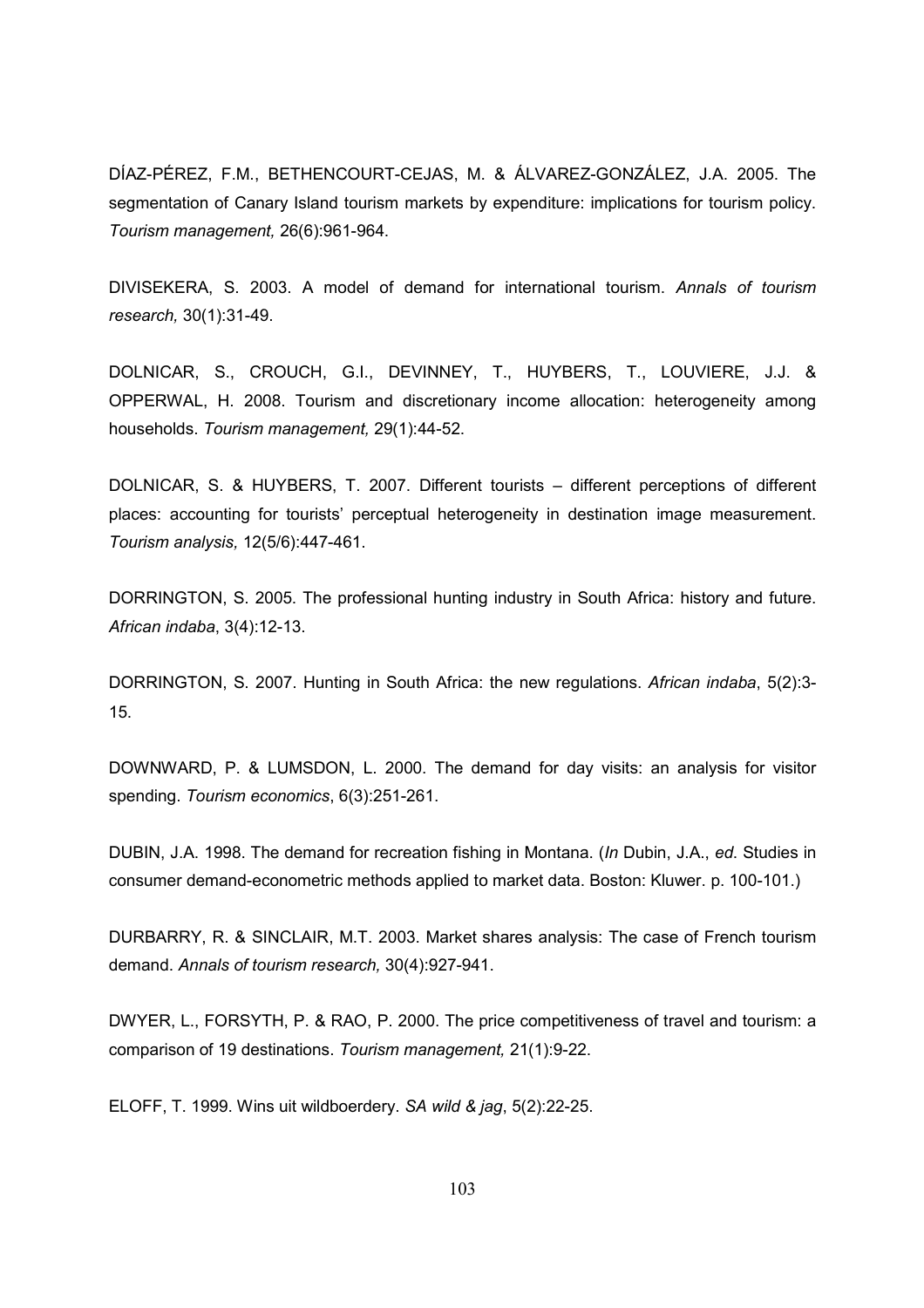ELOFF, T. 2002. Boerdery met skaars groter spesies, *SA wild & jag*, 8(2):19-22.

ERASMUS, P. 2011. Game prices. http://www.gamefarmnet.co.za/veiling.htm Date of access: 31 March 2011.

ESTES, R.D. 1992. The behavior guide to African mammals: including hoofed mammals, carnivores, primates. Los Angeles: University of California Press. 611 p.

FESENMAIER, D.R. 1988. Integrating activity patterns into destination choice models. *Journal of leisure research,* 20(3):175-191.

FESENMAIER, D. & JENG, J. 2000. Assessing structure in the pleasure trip planning process. *Tourism analysis,* 5(1):13-27.

FLACK, P.H. 2002. The conservation revolution. *Game & hunt*, 8(10):29-33.

FLACK, P. 2010. Areas and animals to hunt. (*In* Flack, P. & Neufeld, J., *eds.* Safari guide 2. Long Beach, Calif.: Safari Press. p. 188-189.)

FLACK, P. & NEUFELD, J.K., *eds*. 2010. Safari guide 2. Long Beach, Calif.: Safari Press. 360 p.

FLOGENFELDT, T. 1999. Traveler geographic origin and market segmentation: the multi trip destination choice. *Journal of travel and tourism marketing*, 8(1):111-124.

FRECHTLING, D.C. 2006. An assessment of visitor expenditure methods and models. *Journal of travel research*, 45(1):26-35.

FREW, E.A. & SHAW, R.N. 1999. The relationship between personality, gender and tourism behaviour. *Tourism management*, 20(2):193-202.

GAINES, T.E. 1998. The geography of tourism. Los Angeles: UMI. (Dissertation - MA.) 105 p.

GÓMEZ MARTíN, M.B. 2005. Weather, climate and tourism: a geographical perspective. *Annals of tourism research,* 32(3):571-591.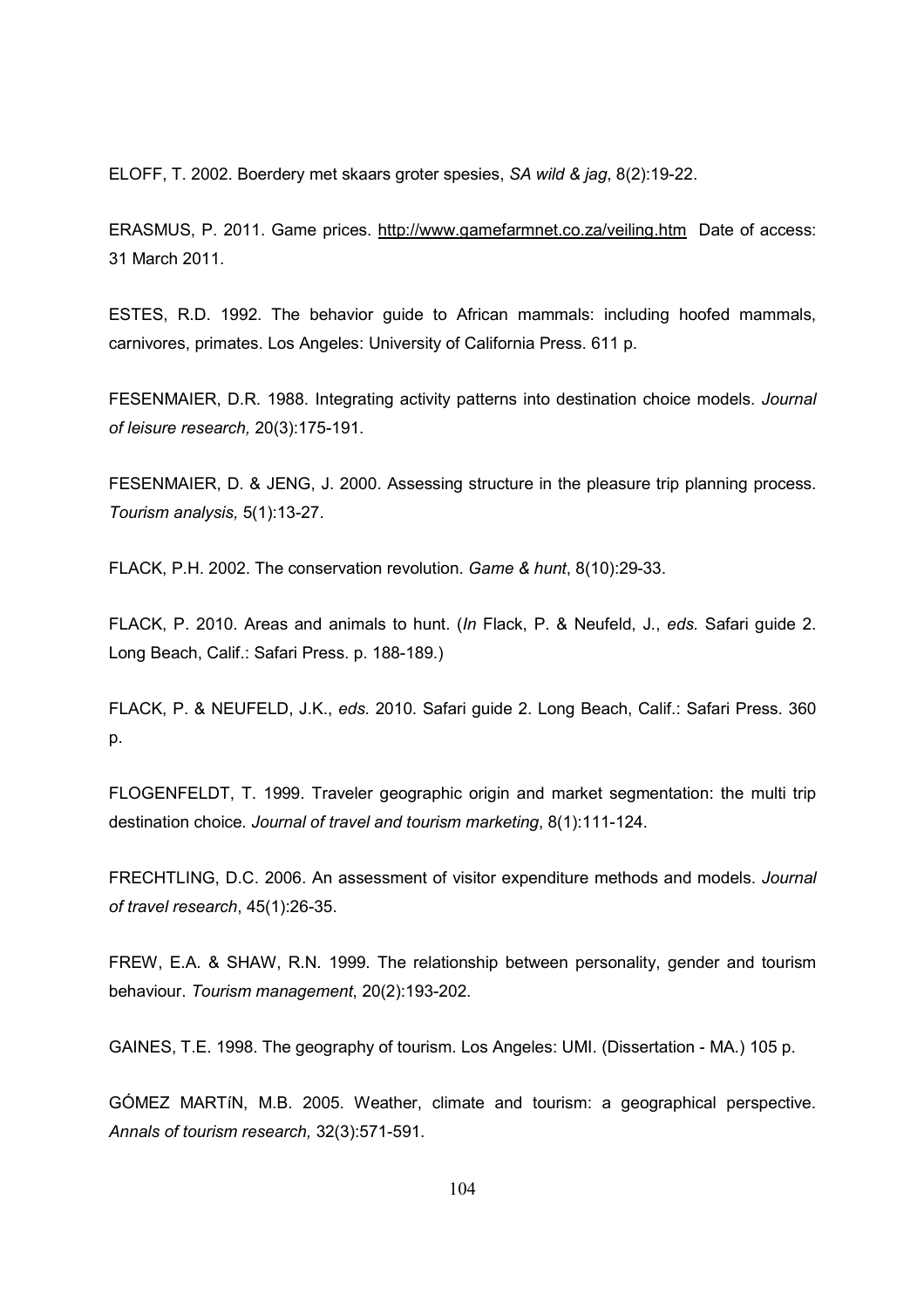GONZÁLEZ, A.M. & BELLO, L. 2002. The "construct" lifestyle in market segmentation: the behaviour of tourist consumers. *European journal of marketing,* 36(1/2):51-85.

GOOSSENS, C. 2000. Tourism information and pleasure motivation. *Annals of tourism research,* 27(2):301-321.

GORDON, I. & GOODALL, B. 2000. Localities and tourism. *Tourism geographies*, 2(3):290-311.

GREEN, S. & BOSHOFF, C. 2002. An empirical assessment of the relationships between service quality satisfaction and value: a tourism study. *Management dynamics,* 11(3):2-16.

GROVÉ, B., TALJAARD, P.R. & CLOETE, P.C. 2007. A stochastic budgeting analysis of three alternative scenarios to convert from beef-cattle farming to game ranching. *Agrekon*, 46(4):514- 531.

HALL, C.M. & PAGE, S.J. 2006. Progress in Tourism Management: from the geography of tourism to the geographies of tourism: a review. *Tourism management,* 30(1):3-16.

HANLY, P. & WADE, G. 2007. Research note: Modelling tourism demand – an econometric analysis of North American tourist expenditure in Ireland, 1985-2004. *Tourism economics,*  13(2):319-327.

HAYWARD, M.W., O'BRIEN, J.O. & KERLEY, G.I.H. 2007. Carrying capacity of large African predators: predictions and tests. *Biological conservation,* 139(1/2):219-229.

HIGGINBOTTOM, K. 2004. Wildlife tourism: impacts, management and planning. Altona: Common Ground Publishing. 277 p.

HOFFMANN, L.C., CRAFFORD, K., MULLER, N. & SCHUTTE, D. 2003. Perceptions and consumption of game meat by a group of tourists visiting South Africa. *South African journal of wildlife research,* 33(2):125-130.

HOLT-BIDDLE, D. 2002. A new era for Southern Africa. (*In* Holt-Biddle, D., *ed.* A vision: Endangered Wildlife Trust tenth annual report. Johannesburg: Future Publishing. p. 156-157.)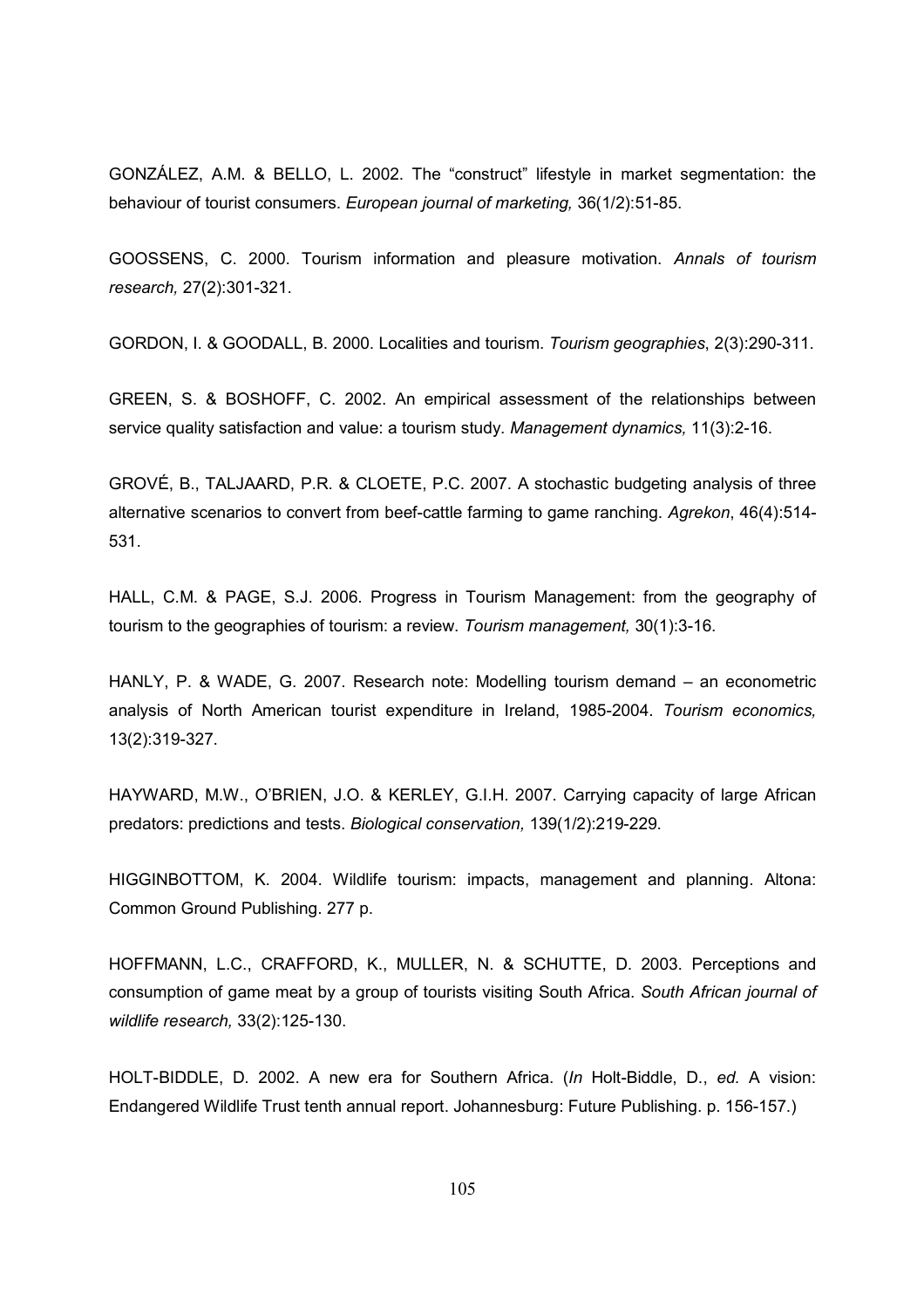HONEY, M. 1999. Ecotourism and sustainable development: who owns paradise? Washington: Island Press. 405 p.

HONG, G.S., KIM, S.Y. & LEE, J. 1999. Travel expenditure patterns of elderly households in the US. *Tourism recreation research,* 24(1):43-52.

HORNEMAN, L., CARTER, R.W., WEI, S. & RUYS, H. 2002. Profiling the senior traveller: an Australian perspective. *Journal of travel research,* 41(1):22-37.

HOWELL, D.C. 1995. Fundamental statistics for the behavioural sciences. Belmont: Duxbury Press. 457 p.

HUI, T.K., WAN, D.W. & HO, A. 2007. Tourists' satisfaction, recommendation and revisiting Singapore. *Tourism management,* 28(4):965-975.

HUTCHINSON, J., FUJUN, L. & YOUCHENG, W. 2009. Understanding the relationships of quality, value, equity, satisfaction and behavioural intentions among golf travellers. *Tourism management*, 30(2):298-308.

JANG, S., BAI, B., HONG, G.S. & O'LEARY, J.T. 2004a. Understanding travel expenditure patterns: a study of Japanese pleasure travellers to the United States by income level. *Tourism management*, 25(3):331-341.

JANG, S., HU, C., MORRISON, A.M. & O'LEARY, J.T. 2007. Demonstrating and exploratoryconfirmatory factor approach to travel activity patterns: a study of French pleasure travellers to North America. *Tourism analysis*, 12(3):149-164.

JANG, S., MORRISON, A.M. & O'LEARY, J.T. 2004b. A procedure of target market selection in tourism. *Journal of travel and tourism marketing,* 16(1):19-33.

JANG, S. & WU, C-M.E. 2006. Seniors' travel motivation and the influential factors: an examination of Taiwanese seniors. *Tourism management,* 27(2):306-316.

JONKER, H. 2003. Noord-Wes: onderskatte paradys. *Game & hunt,* 9(7):64-65.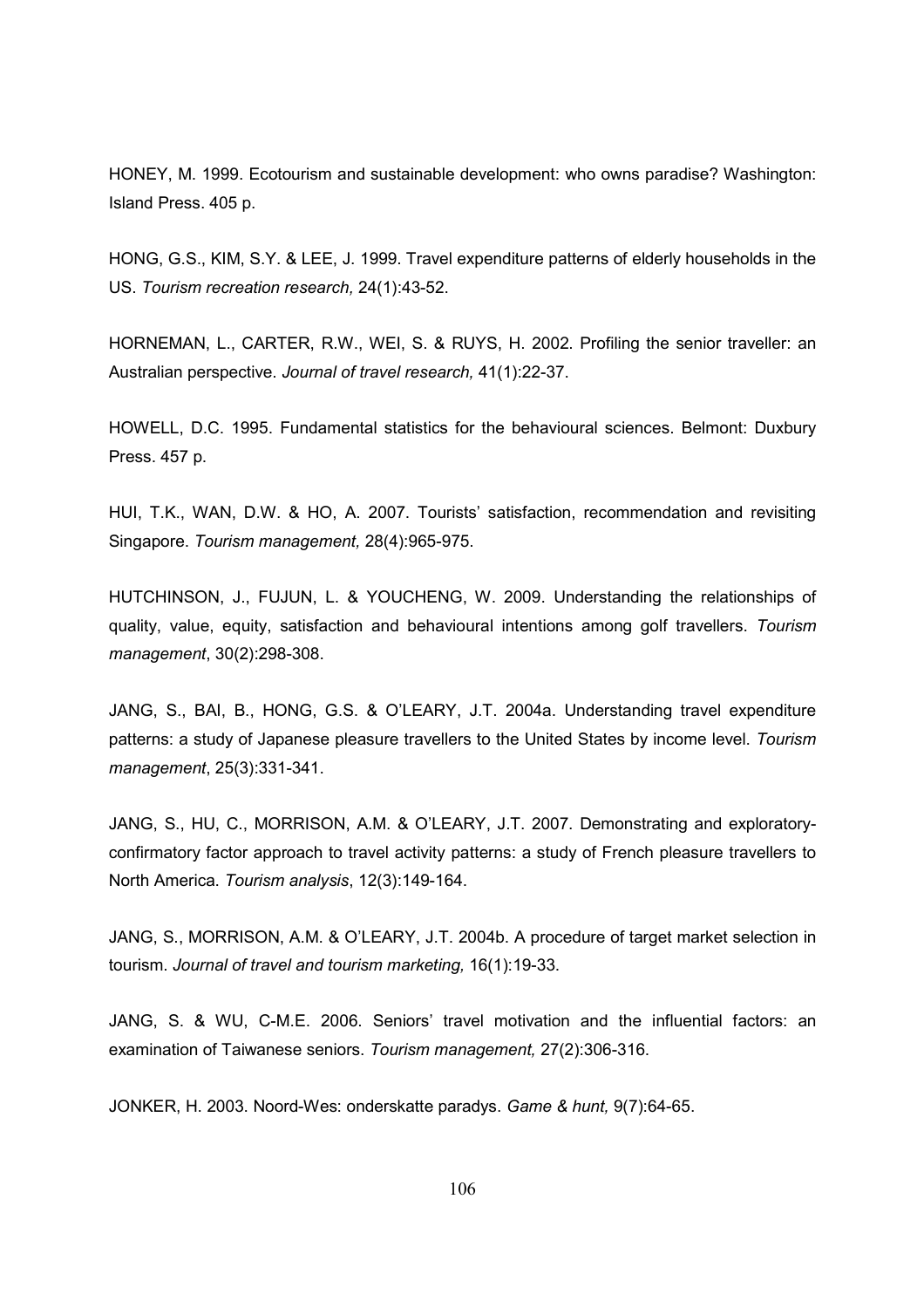JONKER, J.A., HEATH, E.T. & DU TOIT, C.M. 2004. The identification of management-process critical success factors that will achieve competitiveness and sustainable growth for South Africa as a tourism destination. *Southern African business review,* 8(2):1-15.

JOPPE, M., MARTIN, D.W. & WAALEN, J. 2001. Toronto's image as a destination: a comparative, importance satisfaction analysis by origin of visitor. *Journal of travel research,*  39(3):252-260.

JUROWSKI, C. & GURSOY, D. 2004. Distance effect on residents' attitudes toward tourism. *Annals of tourism research,* 31(2):296-312.

KASTENHOLZ, E. 2005. Analysing determinants of visitor spending for the rural tourist market in North Portugal. *Tourism economics*, 11(4):555-569.

KERSTETTER, D.L., HOU, J. & LIN, C. 2004. Profiling Taiwanese ecotourists using a behavioural approach. *Tourism management,* 25(4):491-498.

KEYSER, H. 2009. Developing tourism in South Africa: towards competitive destinations. Cape Town: Oxford University Press. 419 p.

KIM, H., CHENG, C. & O'LEARY, J.T. 2007. Understanding participation patterns and trends in tourism cultural attractions. *Tourism management,* 28(5):1366-1371.

KLENOSKY, D.B. & GITELSON, R.E. 1998. Travel agents' destination recommendations. *Annals of tourism research,* 25(3):661-674.

KOZAK, M. 2002. Comparative analysis of tourist motivations by nationality and destinations. *Tourism management*, 23(3):221-232.

KOZAK, M., GOKOVALI, U. & BAHAR, O. 1998. Estimating the determinants of tourist spending: a comparison of four models. *Tourism analysis,* 13(2):143-155.

KREISEL, W. 2004. Geography of leisure and tourism in the German-speaking world: three pillars to progress. *Tourism geographies*, 6(2):163-185.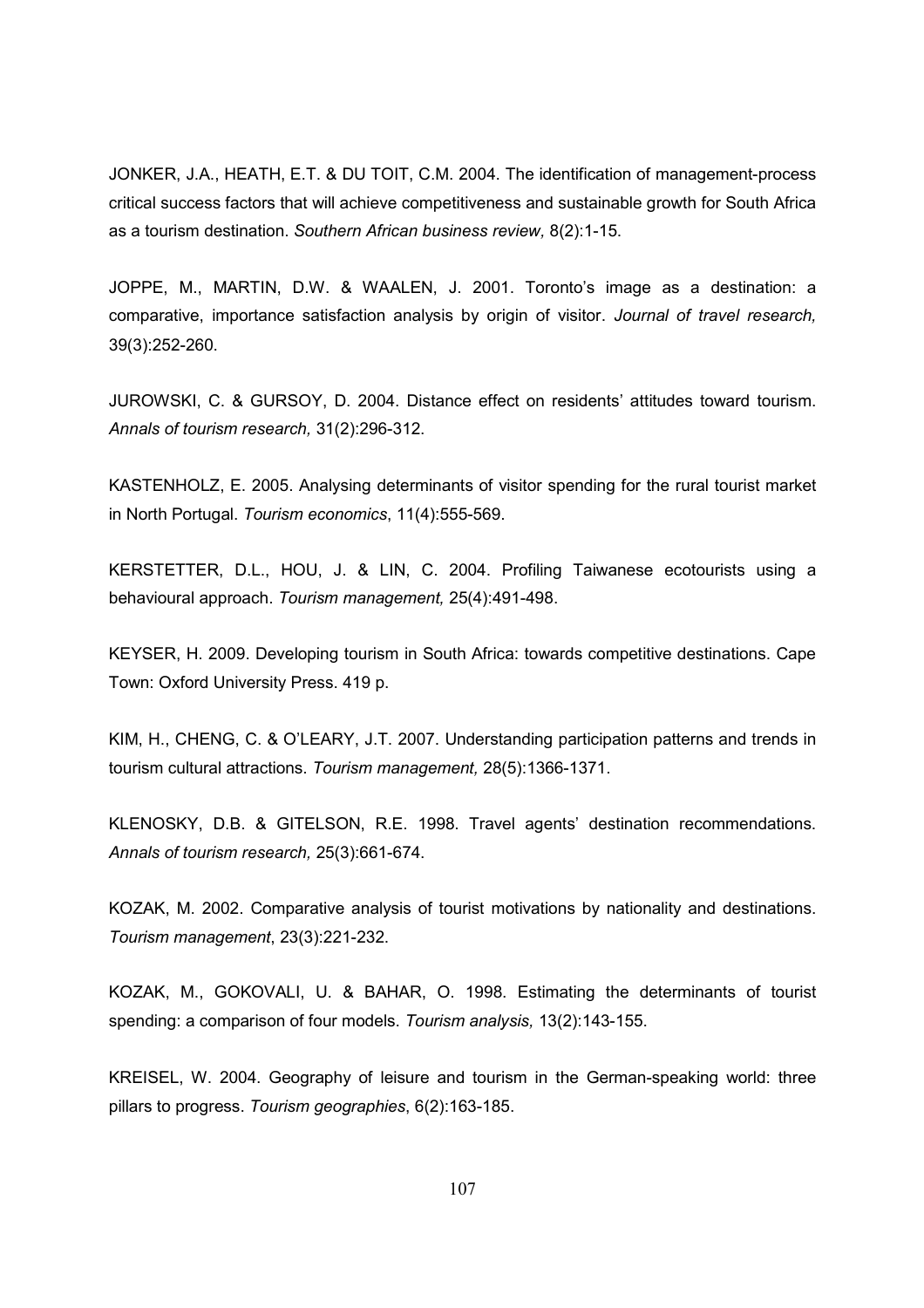KRUGER, M. & SAAYMAN, M. 2010. Travel motives to Kruger and Tsitsikamma National Parks: a comparative study. *South African journal of wildlife research,* 40(1):93-102.

LAM, C. & HSU, C.J.C. 2006. Predicting behavioural intention of choosing a travel destination. *Tourism management,* 27(4):589-599.

LEE, H-C. 2001. Determinants of recreational boater expenditures on trips. *Tourism management,* 22(6):659-667.

LEEWORTHY, V.R., WILEY, P.C., ENGLISH, D.B.K. & KRIESE, W. 2001. Correcting response bias in tourist spending surveys. *Annals of tourism research*, 28(1):83-97.

LETHO, X.Y., O'LEARY, J.T. & MORRISON, A.M. 2004. The effect of prior experience on vacation behaviour. *Annals of tourism research,* 31(4):801-818.

LEW, A.A. 2001. Literature review: defining geography of tourism. *Tourism geographies*, 3(1):105-114.

LEW, A. & McKERCHER, B. 2006. Modeling tourist movements: a local destination analysis. *Annals of tourism research,* 33(2):403-423.

LI, Y. 2000. Geographical consciousness and tourism experience. *Annals of tourism research,*  27(4):863-883.

LI, M., WU, B. & CAI, L. 2008. Tourism development of world heritage sites in China: a geographic perspective. *Tourism management,* 29(2):308-319.

LIM, C. 1997. Review of international tourism demand models. *Annals of tourism research,*  24(4):835-849.

LIM, C. & McALEER, M. 2005. Ecologically sustainable Tourism Management. *Environmental modelling & software*, 20(11):1431-1438.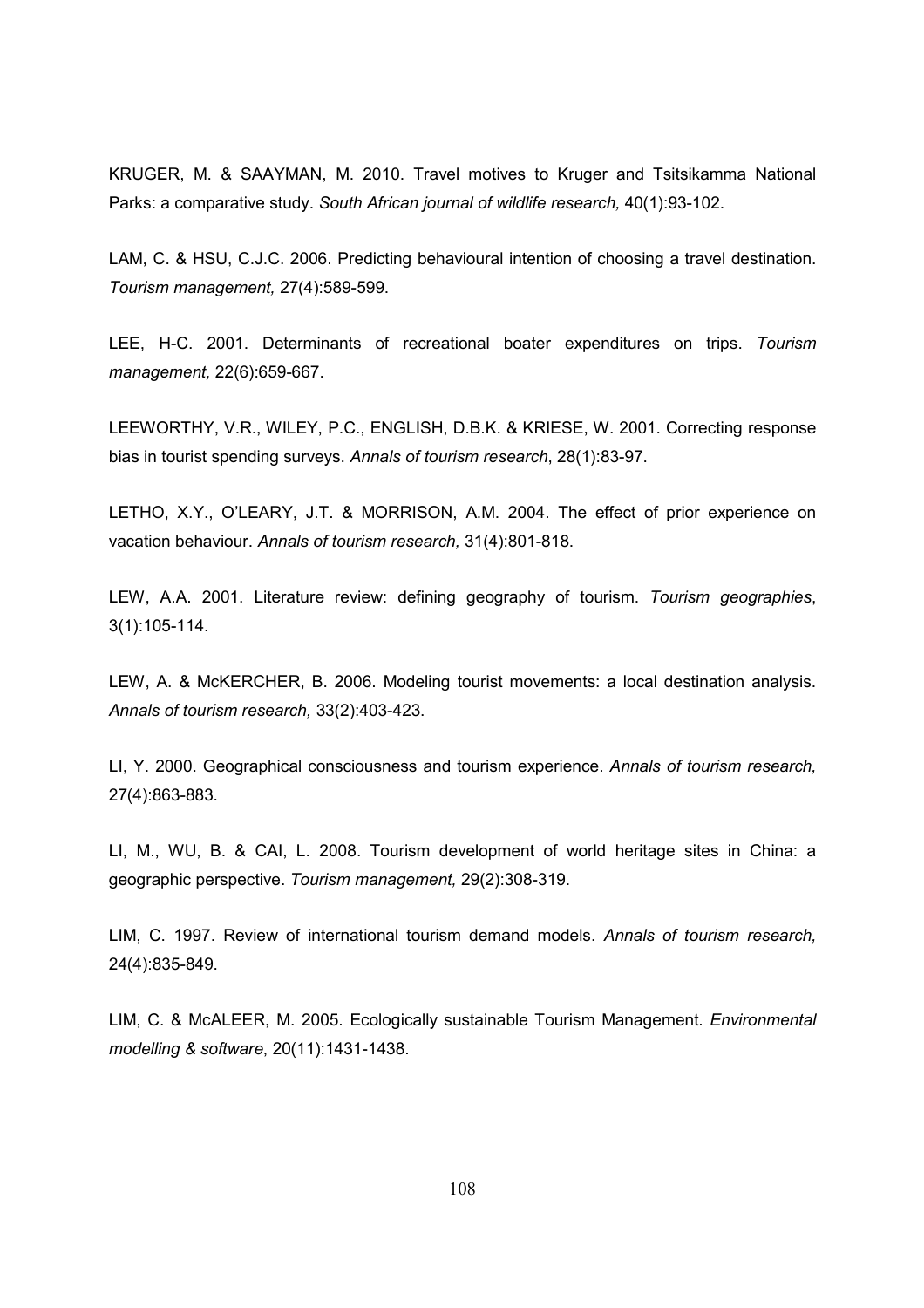LINDSEY, P.A. 2008. Trophy hunting in sub Saharan Africa: economic scale and conservation significance. (*In* Baldus, R.D., Damm, G.R. & Wollscheid, K., *eds*. Best practices in sustainable hunting – a guide to best practices from around the world*.* Budakeszki: International Council for Game and Wildlife Conservation. p. 41-47.)

LINDSEY, P.A., ALEXANDER, R., FRANK, L.G., MATHIESON, A. & ROMAÑACH, S.S. 2006. Potential of trophy hunting to create incentives for wildlife conservation in Africa where alternative wildlife-based land uses may not be viable. *Animal conservation,* 9(3):283-291.

LINDSEY, P.A., ROULET, P.A. & ROMAÑACH, S.S. 2007. Economic and conservation significance of the trophy hunting industry in sub-Saharan Africa. *Biological conservation,*  134(4):455-469.

LIU, C-M. 1999. Tourist behaviour and the determinants of secondary destination. *Asia pacific journal of marketing logistics,* 11(4):3-22.

LOON, M.L. & POLAKOW, D. 2001. Ecotourism ventures rags of riches. *Annals of tourism research*, 28(4):892-907.

LU, X. & PAS, E.I. 1999. Socio-demographics, activity participation and travel behaviour. *Transportation research, part A*, 33(1):1-18.

MABUNDA, D. 2008. SANParks and the future of national parks. *Africa geographic,* 16(7):82- 83.

MACKENZIE, J. 1990. Conjoint analysis of deer hunting. *Northeastern journal of agricultural and re-source economics,* 19(2):109-117.

MANFREDO, M.J., FIX, P.J., TEEL, T.L., SMELTZER, J. & KAHN, R. 2004. Assessing demand for big-game hunting opportunities: applying the multiple-satisfaction concept. *Wildlife society bulletin*, 32(4):1147-1155.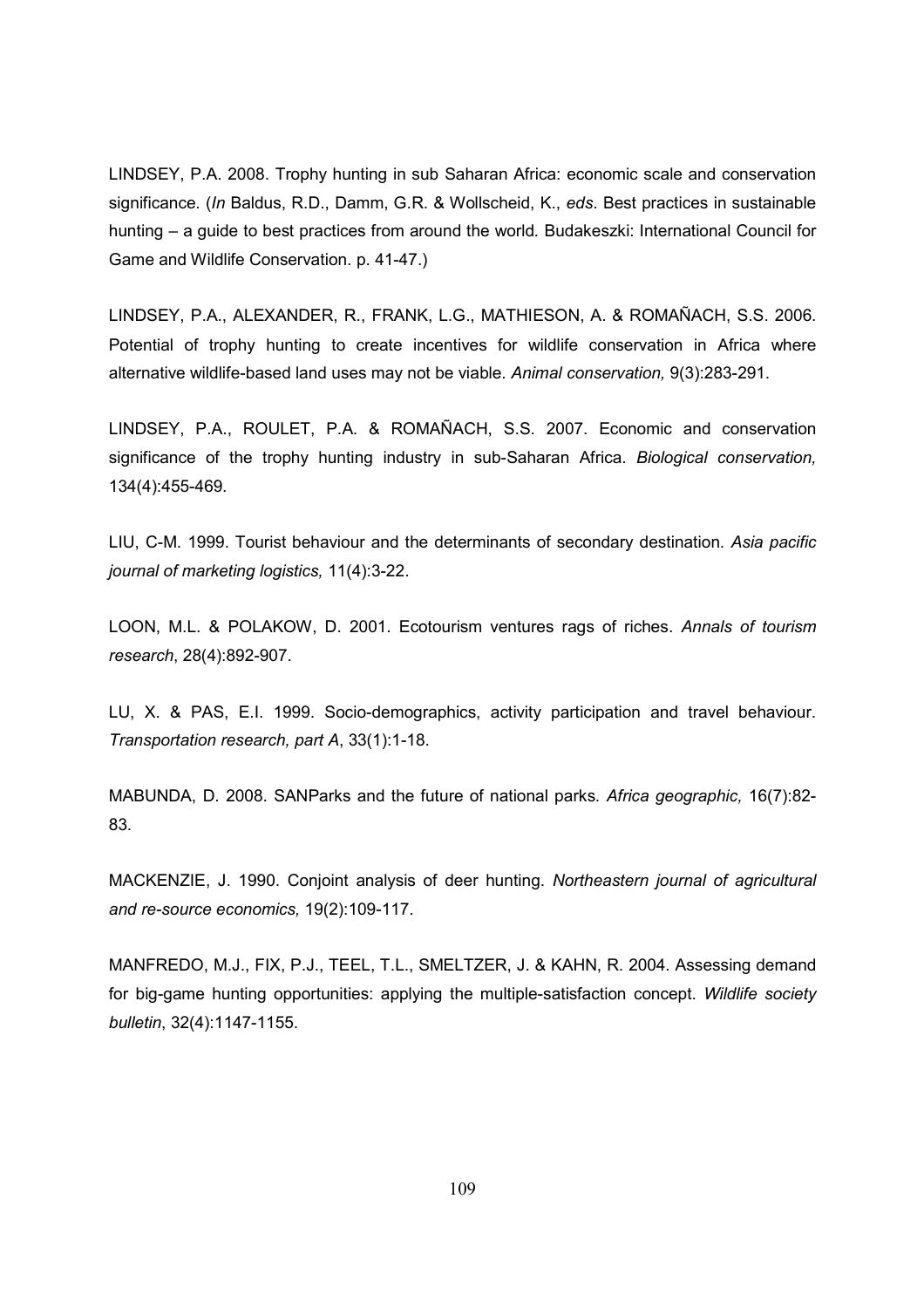MARCHANT, A.N. 2011. Wildlife management – Blesbok: management of blesbok on farmland in KwaZulu-Natal. http://www.kznwildlife.com/index.php?/pdf/Blesbok-Management.pdf Date of access: 14 April 2011.

MAREE, K. & PIETERSEN, J. 2007. Surveys and the use of questionnaires. (*In* Maree, K., *ed*. First steps in research. Pretoria: Van Schaik Publishers. p. 172-181.)

MARTIN, D. 2007. Management learning exercise and trainer's note for building grounded theory in tourism behaviour. *Journal of business research*, 60(7):742-748.

McHONE, W.W. & RUNGELING, B. 1999. Special cultural events: do they attract leisure tourists? *International journal of hospitality management,* 18(2):215-219.

McKERCHER, B. 2008. Segment transformation in urban tourism. *Tourism management,*  29(6):1215-1225.

McKERCHER, B. & LAU, G. 2008. Movement patterns of tourists within a destination. *Tourism geographies,* 10(2):355-374.

McKERCHER, B., WONG, C. & LAU, G. 2006. How tourists consume a destination. *Journal of business research,* 59(5):647-652.

MEHMOOD, S., ZHANG, D. & ARMSTRONG, J. 2003. Factors associated with declining hunting licence sales in Alabama. *Human dimensions of wildlife,* 8(4):246-262.

MENTIS, M. 2009. Mixed domestic and wild ungulate systems in South Africa, in range and animals (*In* Squires, V.E., *ed*. Range and animal sciences and resources management, in Encyclopedia of Life Support Systems (EOLSS). Oxford: Eolss Publishers, Oxford. p. 1-31. http://greenplanet.eolss.net/olssLogn/mss/C10/E5-35-22/E5-35-22-TXT.aspx Date of access. 2 June 2011.

MOK, C. & IVERSON, T.J. 2000. Expenditure-based segmentation: Taiwanese tourists to Guam. *Tourism management,* 21(3):299-305.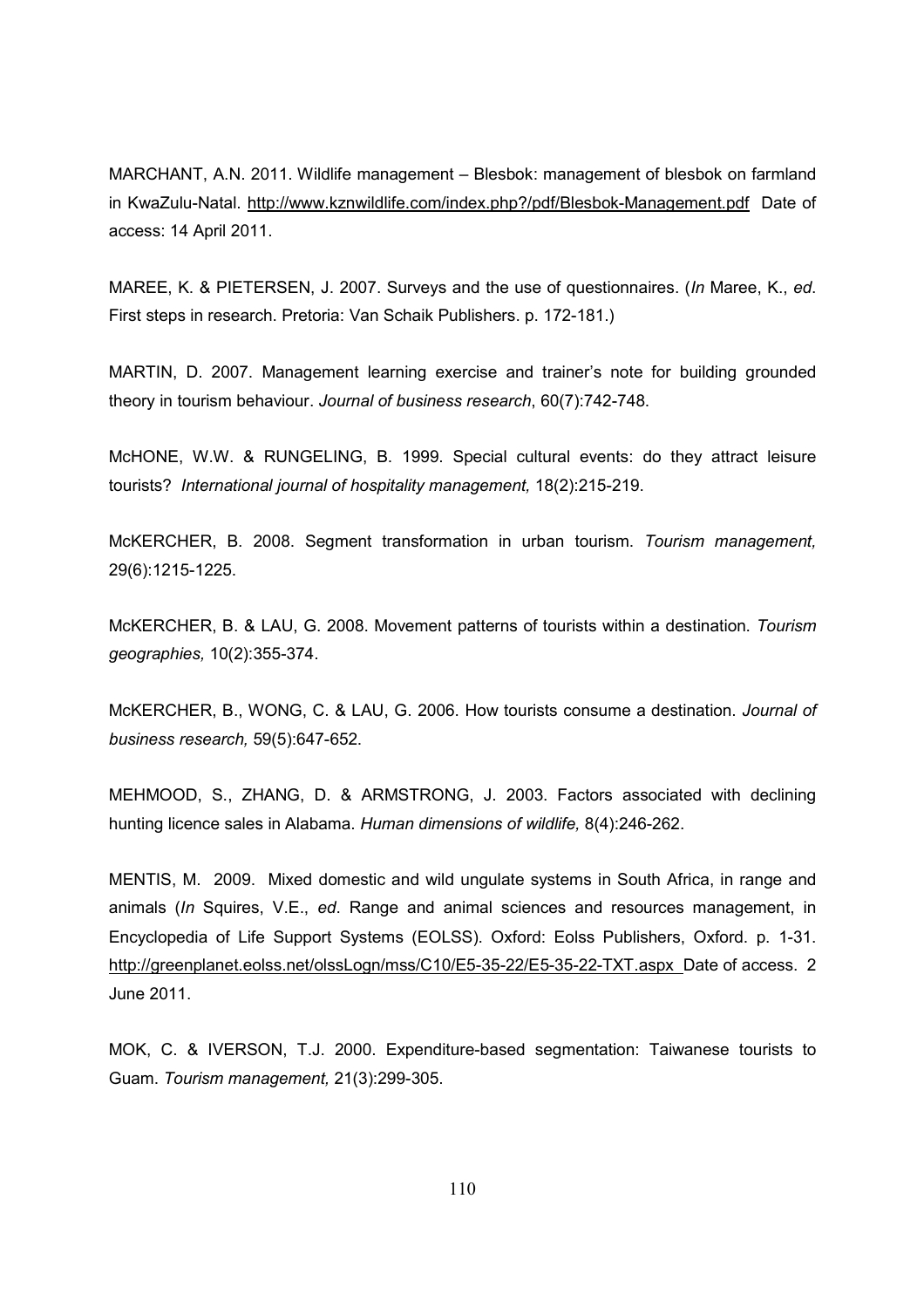MOLERA, L. & ALBALADEJO, I.P. 2007. Profiling segments of tourists in rural areas of South-Eastern Spain. *Tourism management*, 28(3):757-767.

MOREY, E.R., SHAW, W.D. & ROWE, R.D. 1991. A discrete choice model of recreation participation site choice, and activity evaluation when complete trip data are not available. *Journal of environmental economics and management,* 20:181-201, Mar.

MUCINA, L. & RUTHERFORD, M.C. 2006. The vegetation of South Africa, Lesotho and Swaziland. Pretoria: South African National Biodiversity Institute. 807 p.

MULES, T. 1998. Decomposition of Australian tourism expenditure. *Tourism management,*  19(3):267-272.

MUNDET, L. & RIBERA, L. 2001. Characteristics of divers at a Spanish resort. *Tourism management,* 22(5):501-510.

MURPHY, L., BENCKENDORFF, P. & MOSCARDO, G. 2007. Destination brand personality: visitor perceptions of a regional tourism destination. *Tourism analysis,* 12(5-6):419-432.

MURPHY, P., PRITCHARD, M.P. & SMITH, B. 2000. The destination product and its impact on traveller perceptions. *Tourism management,* 21(1):43-52.

MYKLETUN, R.J., CROTTS, J.C. & MYKLETUN, A. 2001. Positioning an island destination in the peripheral area of the Baltics: a flexible approach to market segmentation. *Tourism management*, 22(5):493-500.

NADEAU, J., HESLOP, L., O'REILLY, N. & LUK, P. 2008. Destination in a country image context. *Annals of tourism research*, 35(1):84-106.

NELL, D. 2003. The development of wildlife utilisation in South Africa and Kenya, c 1950-1990. Oxford: Oxford University. (Thesis - DPhil.) 234 p.

NEWSOME, D., DOWLING, R. & MOORE, S. 2005. Aspects of tourism: wildlife tourism. Clevedon: Channel View Publications. 299 p.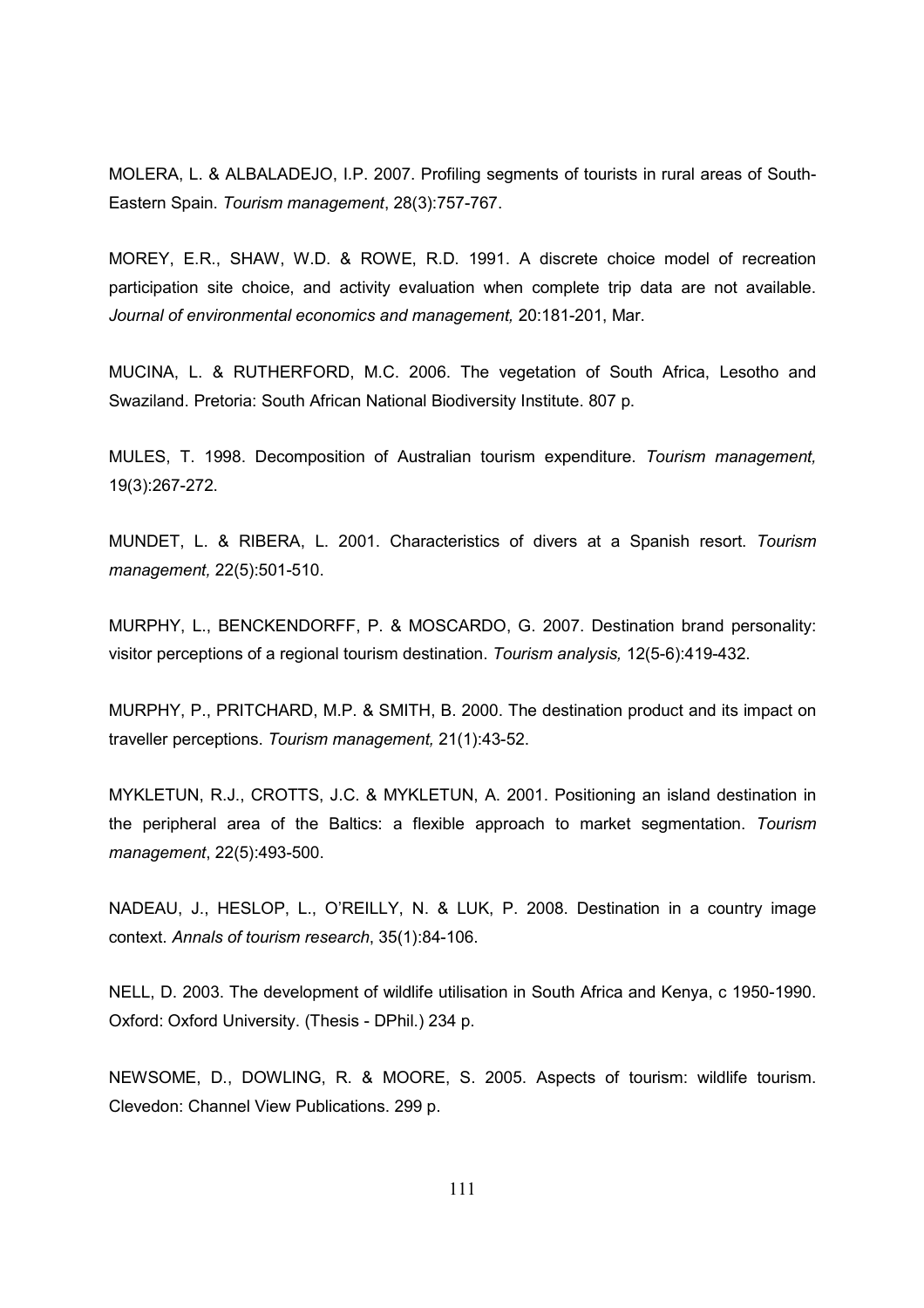NICOLAU, J.L. & MÁS, F.J. 2006. The influence of distance and prices on the choice of tourist destinations: the moderating role of motivations. *Tourism management,* 27(5):982-996.

NYAUPANE, G.P. & GRAEFE, A.R. 2008. Travel distance: a tool for nature based tourism market segmentation. *Journal of travel and tourism marketing,* 25(3-4):355-366.

OIGENBLICK, L. & KIRSCHENBAUM, A. 2002. Tourism and immigration: comparing alternative approaches. *Annals of tourism research,* 29(4):1086-1100.

PARK, D. & YOON, Y. 2009. Segmentation by motivation in rural tourism: a Korean case study. *Tourism management,* 30(1):99-108.

PEARCE, D.G. 2008. A needs-functions model of tourism distribution. *Annals of tourism research,* 35(1):148-168.

PEARCE, P., MORRISON, A.M. & RUTLEDGE, J.L. 1998. Tourism bridges across continents. Sydney: McGraww-Hill. 449. p.

PEREZ, E.A. & SAMPOL, C.J. 2000. Tourist expenditure for mass tourism markets. *Annals of tourism research*, 27(3):623-637.

PIETERSEN, J. & MAREE, K. 2007. Surveys and the use of questionnaires. (*In* Maree, K., *ed*. First steps in research. Pretoria: Van Schaik Publishers. p. 183-196.)

PIKE, S. 2002. Destination image analysis – a review of 142 papers from 1973 to 2000. *Tourism management*, 23(5):541-549.

PIKE, S. 2004. Destination marketing organisations. Amsterdam: Elsevier. 219 p.

PIKE, S. & RYAN, C. 2004. Destination positioning analysis through a comparison of cognitive, affective and conative perceptions. *Journal of travel research,* 42(4):333-342.

PISSOORT, V. & SAAYMAN, M. 2007. Market segmentation of visitors at three selected arts festivals in South Africa. *Acta comercii,* 255-268.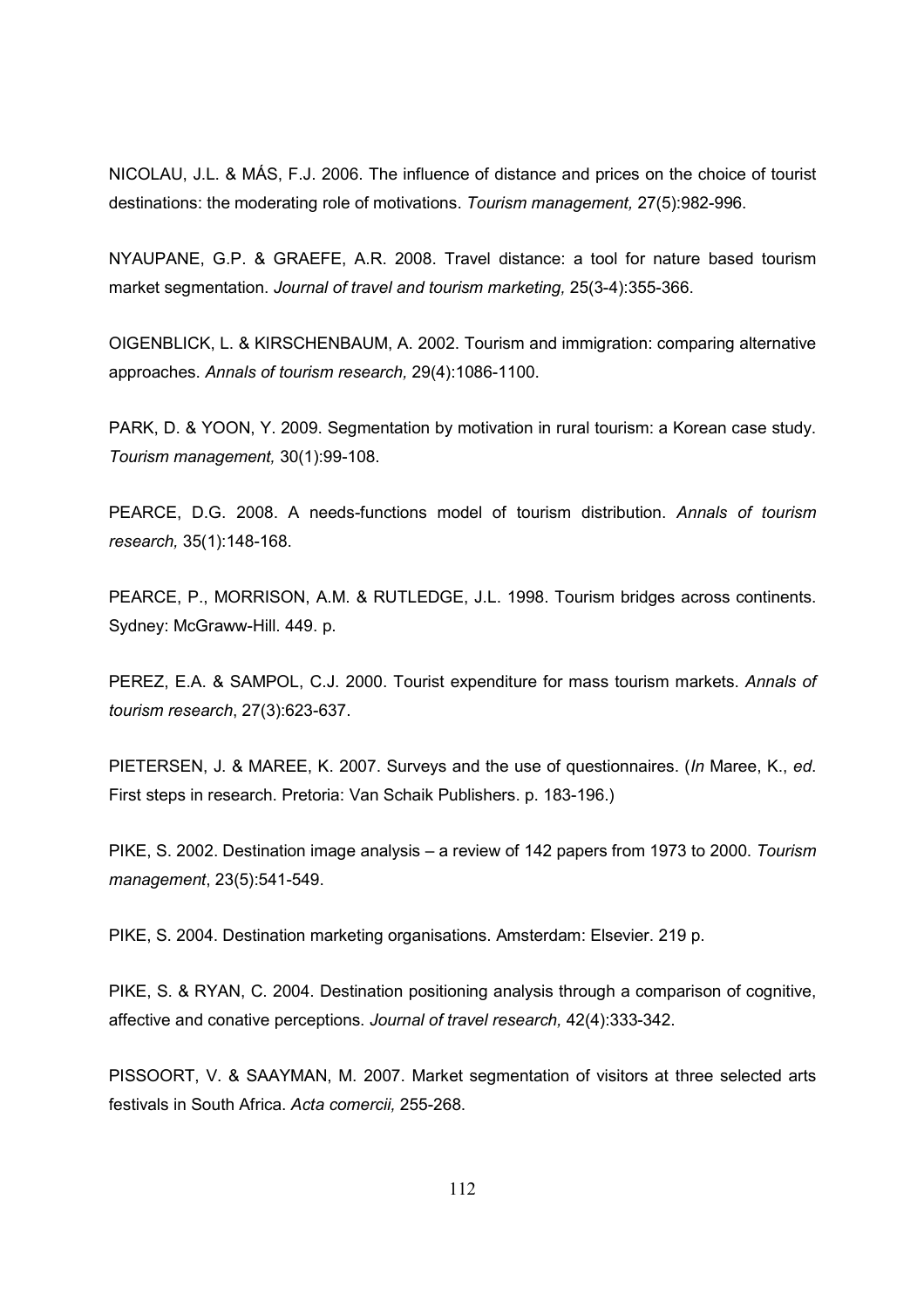PLOG, S.C. 2002. The power of psychographics and the concept of venturesomeness. *Journal of travel research,* 40(3):244-251.

POL, A.P., PASCUAL, M.B. & VAZQUEZ, P.C. 2006. Robust estimates and bootstrap confidence intervals applied to tourism spending. *Tourism management*, 27(1):42-50.

PRIDEAUX, B. 2000. The role of transport systems in destination development. *Tourism management,* 21(1):53-63.

RADDER, L. 2000. Expectations of kudu hunters in the Eastern Cape: a value chain constellation. *South African journal of wildlife research,* 30(3):129-133.

RADDER, L. 2001. The nature, antecedents and role of South African kudu hunters' expectations in sustaining a competitive advantage. *South African journal of wildlife research*, 31(3/4):173-178.

RADDER, L. 2005. Motives of international trophy hunters. *Annals of tourism research,*  32(4):1141-1144.

RADDER, L. & BECH-LARSEN, T. 2008. Hunters' motivations and values: a South African perspective. *Human dimensions of wildlife,* 13(4):252-262.

RADDER, L., VAN NIEKERK, P. & NAGEL, A. 2000. Staging experiences to satisfy needs: a game hunting experience. *Academy of marketing studies journal,* 4(1):23-30.

REGAN, T.H. & DAMONTE, T. 1999. A geoeconomic approach to South Carolina's NASCAR markets. *Public administration quarterly,* 23(3):276-312.

REILLY, B.K., SUTHERLAND, E.A. & HARLEY, V. 2003. The nature and extent of wildlife ranching in Gauteng province, South Africa. *South African journal of wildlife research*, 33(2):141-144.

RENSSEN, M. 2006. Atlas of national parks and reserves of South Africa. Cape Town: Map Studio. 191 p.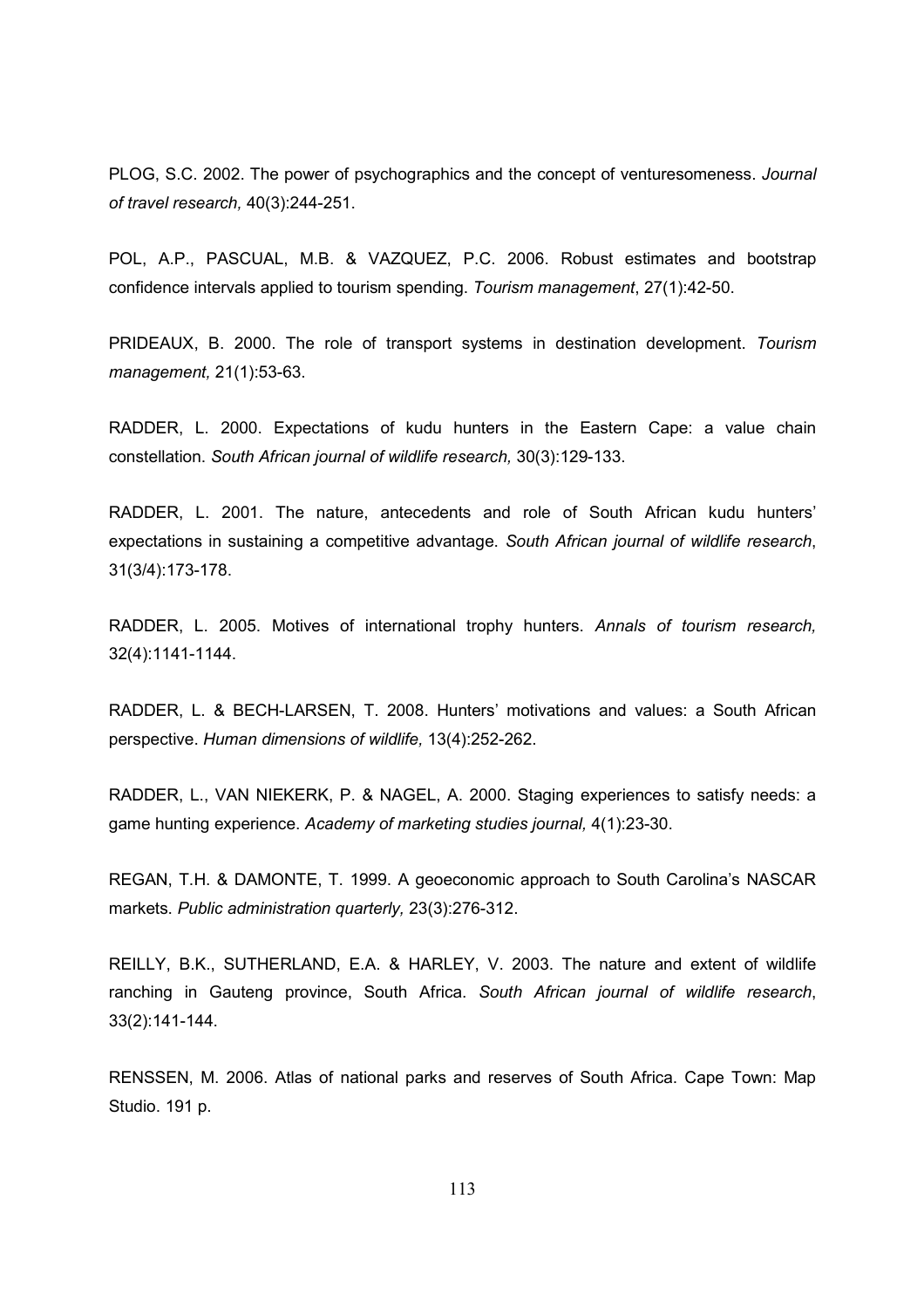REYNOLDS, P.C. & BRAITHWAITE, D. 2001. Towards a conceptual framework for wildlife tourism. *Tourism management,* 22(1):31-42.

RICHARDS, G. 2002. Tourism attraction systems: exploring cultural behaviour. *Annals of tourism research*, 29(4):1048-1064.

RITTICHAINUWAT, B.N. QU, H. & MONGKHONVANIT, C. 2008. Understanding the motivation of travellers repeat visits to Thailand, *Journal of vacation marketing,* 14(1):5-21.

SAAYMAN, M. 2001. A marketing analysis of tourists visiting selected national parks in South Africa. Potchefstroom: Institute for Tourism and Leisure Studies. 107 p.

SAAYMAN, A. & SAAYMAN, M. 2006a. Sociodemographics and visiting patterns of arts festivals in South Africa. *Event management,* 9(4):211-222.

SAAYMAN, A. & SAAYMAN, M. 2006b. Does the location of arts festivals matter for the economic impact? *Papers in regional science,* 85(4):569-584.

SAAYMAN, A., SAAYMAN, M. & NAUDÉ, W.A. 2000. The impact of tourism spending in South Africa: spatial implications. *South African journal of economic and management sciences*, 3(3):369-386.

SAAYMAN, M. & DU PLESSIS, E. 2003. Competitiveness of South Africa as a tourist destination. *South African journal for research in sport, physical education and recreation*, 25(2):57-65.

SAAYMAN, M. & SAAYMAN, A. 2007. Socio-demographic and behavioural determinants of visitor spending at a national arts festival: a panel data analysis. *World journal of events,*  1(1):28-33.

SAS Institute Inc. 2003 The SAS System for Windows Release 9.1 TS Level 1M3 Copyright© by SAS Institute Inc., Cary, NC, USA.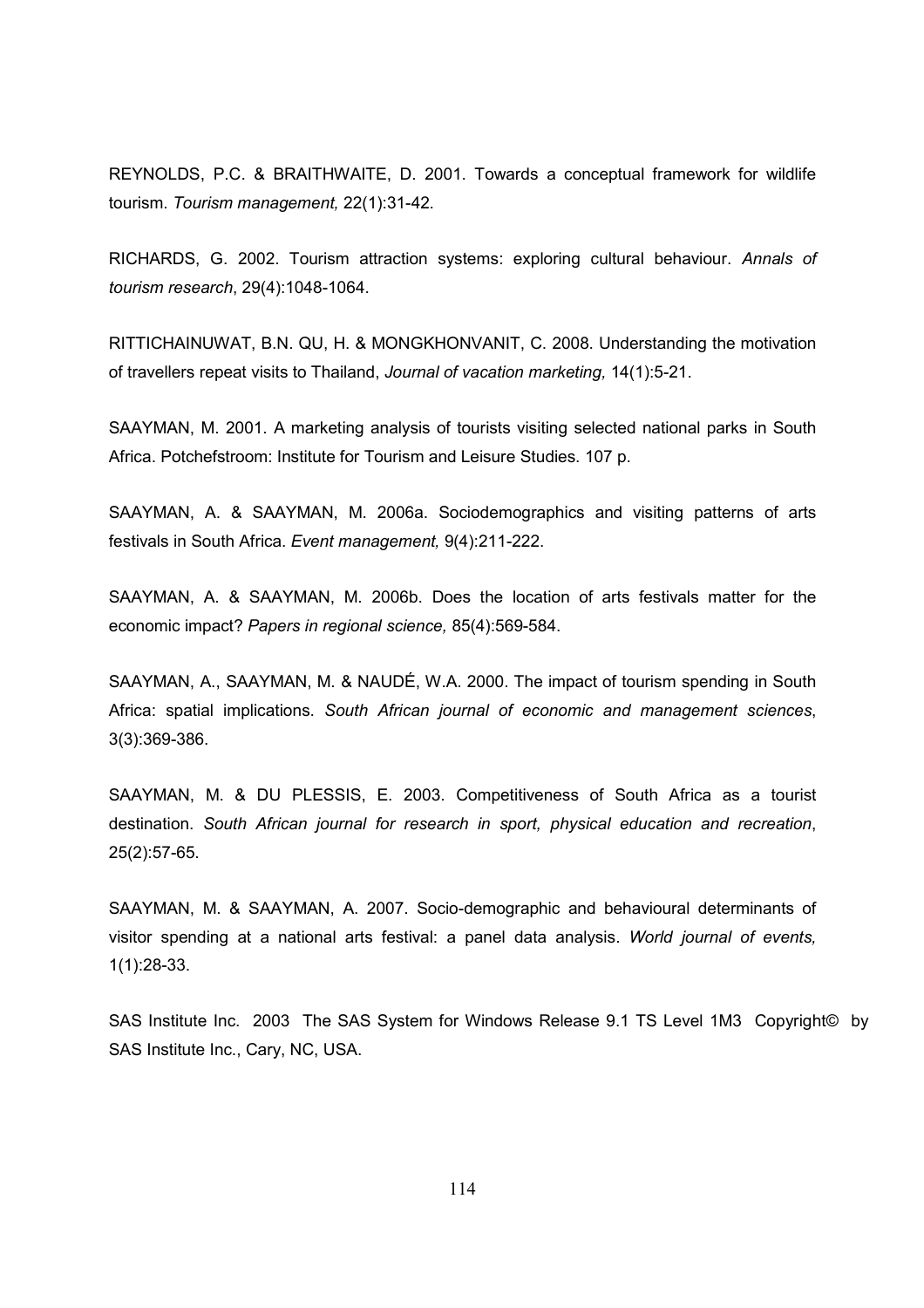SCHOLTZ, M., VAN DER MERWE, P. & SAAYMAN, M. 2010. National profile and economic impact of biltong hunters in South Africa. Potchefstroom: Institute for Tourism and Leisure Studies. 37 p. (Unpublished.)

SCHROEDER, H.W. & LOUVIERE, J. 1999. Stated choice models for predicting the impact of user fees at public recreation sites. *Journal of leisure research,* 31(3):300-324.

SCOTT, D., JONES, B. & KONOPEK, J. 2007. Implications of climate and environmental change for nature-based tourism in the Canadian Rocky Mountains: a case study of Waterton Lakes National Park. *Tourism management,* 28(2):570-579.

SEDDIGHI, H.R. & THEOCHAROUS, A.L. 2002. A model of tourism destination choice: a theoretical and empirical analysis. *Tourism management,* 23(5):475-487.

SEILER, V.L., HSIEH, S., SEILER, M.J. & HSIEH, C. 2002. Modeling travel expenditure for Taiwanese tourism. *Journal of travel and tourism marketing,* 13(4):47-60.

SHELDON, P.J. 1993. Forecasting tourism: expenditures versus arrivals. *Journal of travel research,* 32(1):13-20.

SIDERELIS, C. & MOORE, R.L. 1998. Recreation demand and the influence of site preference variables. *Journal of leisure research,* 30(3):301-318.

SINHA, C.C. 2001. Wildlife tourism: a geographical perspective. (Paper presented during the Geography Curriculum in Service Conference, Tourism Geography: Issues challenges and the changing nature of contemporary tourism, University of Western Sydney, Hawkesbury Campus, 27 July 2001. p. 1-23.)

SIRAKAYA, E. & WOODSIDE, A.G. 2005. Building and testing theories of decision making by travellers. *Tourism management,* 26(6):815-832.

SKINNER, .D. & CHIMIMBA, C.T. 2005. The mammals of the Southern African subregion. New York: Cambridge University Press. 814 p.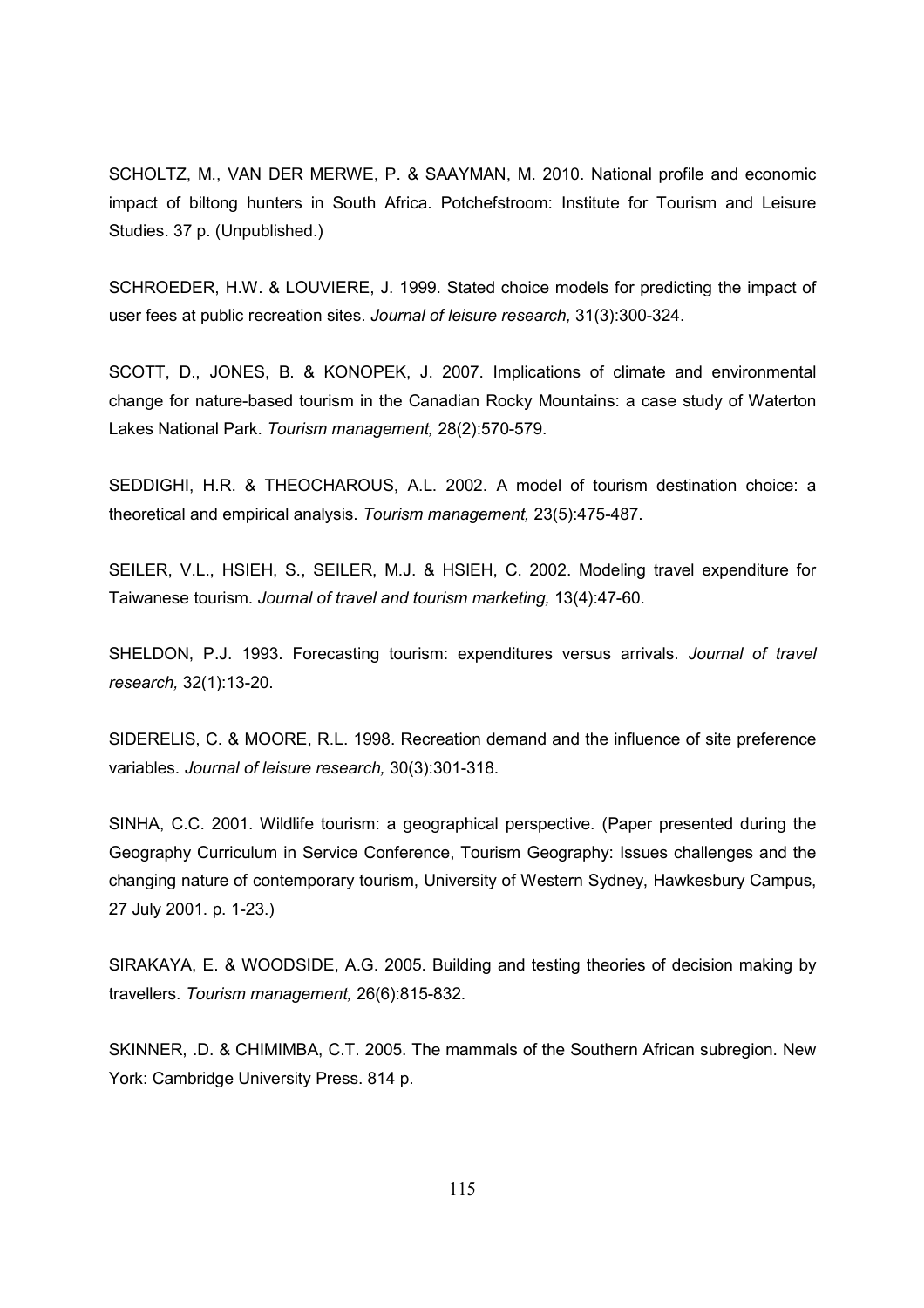SONG, H., ROMILLY, P. & LIU, X. 2000. An empirical analysis of outbound tourism demand in the UK. *Applied economics,* 32(5):611-624.

SONG, H., WONG, K.K.F. & CHON, K.K.S. 2003. Modeling and forecasting the demand for Hong Kong tourism. *Hospitality management,* 22(4):435:451.

SPOTTS, D.M. & MAHONEY, E.M. 1991. Segmenting visitors to a destination region based on the volume of their expenditure. *Journal of travel research,* 29(4):24-31, Spring.

SPSS Inc. 2007. SPSS® 16.0 for Windows, Release 16.0.0, Copyright© by SPSS Inc., Chicargo, Illinois. www.spss.com.

STEENKAMP, C., MARNEWICK, D. & MARNEWICK, K. 2005. A status quo of the conservation impacts from the professional and recreational hunting industry. Third draft. Vuya Impact Assessments. p. 1-59.

STEYN, H.S. 2009. Handleiding vir bepaling van effekgrootte-indekse en praktiese betekenisvolheid. http://www.puk.ac.za/opencms/export/PUK/html/fakulteite/nauttr/skd/ handleiding.html Date of access: 21 February 2011.

STUART, C. & STUART, T. 2007. Field guide to mammals of Southern Africa. Cape Town: Struik. 307 p.

SUH, Y.K. & GARTNER, W.C. 2004. Preferences and trip expenditures - a conjoint analysis of visitors to Seoul, Korea. *Tourism management,* 25(1):127-137.

TASSIOPOULOS, D. & HAYDAM, N. 2008. Golf tourists in South Africa: a demand-side study of a niche market in sports tourism. *Tourism management,* 29(5):870-882.

TIEFENBACHER, J.P., DAY, F.A. & WALTON, J.A. 2000. Attributes of repeat visitors to small tourist orientated communities. *Social science journal,* 37(2):299-308.

TRAIN, K.E. 1998. Recreation demand models with taste differences over people. *Land economics,* 74(2):230-239.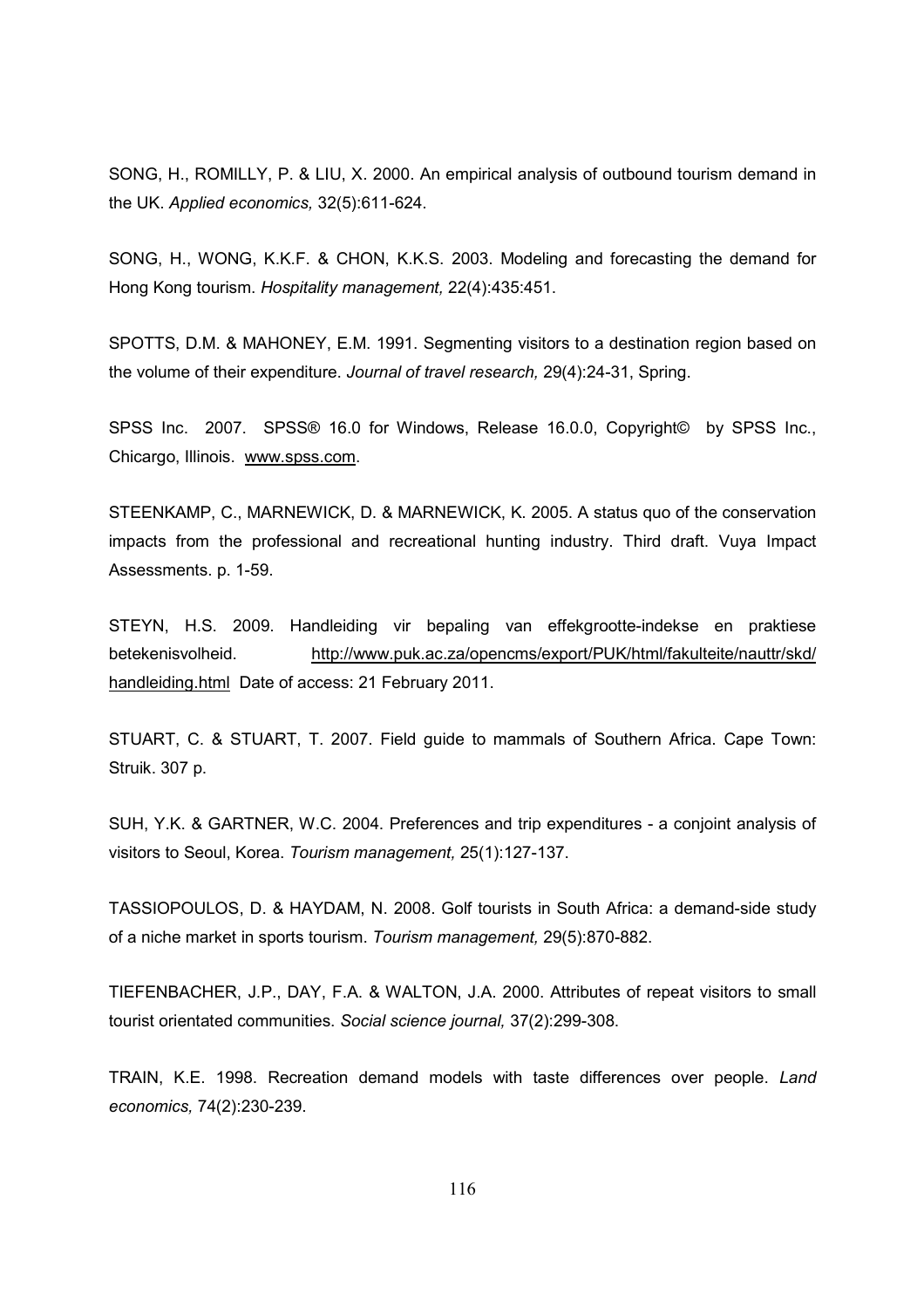TSE, R.Y.C. 2001. Estimating the impact of economic factors on tourism: evidence from Hong Kong. *Tourism economics,* 7(3):277-293.

UYSAL, M., CHEN, J.S. & WILLIAMS, D.R. 2000. Increasing state market share through a regional positioning. *Tourism management,* 21(1):89-96.

VALENTINE, P. & BIRTLES, A. 2004. Wildlife watching. (*In* Higginbottom, K., *ed.* Wildlife tourism: impacts, management and planning. Altona, Vic.: Common Ground Publishing. p. 15- 34.)

VAN DER MERWE, P. 2004. Game farms as sustainable ecotourism attractions. Potchefstroom: PU vir CHO. (Thesis - PhD.) 164 p.

VAN DER MERWE, P. & SAAYMAN, M. 2003. Determining the economic value of game farm tourism. *Koedoe*, 46(2):103-112.

VAN DER MERWE, P. & SAAYMAN, M. 2005. Game farms as sustainable ecotourism attractions. *Koedoe, 48*(2):1-10.

VAN DER MERWE, P. & SAAYMAN, M. 2008. National profile and economic impact of Biltong hunters in South Africa. Potchefstroom: Institute for Tourism and Leisure Studies. 39 p. (Unpublished.)

VAN DER MERWE, P., SAAYMAN, M. & KRUGELL, W. 2004. Factors that determine the price of game. *Koedoe,* 47(2):105-113.

VAN DER MERWE, P., SAAYMAN, M. & KRUGELL, W. 2007. The determinants of spending by biltong hunters. *South African journal of economic and management sciences,* 10(2):184-194.

VAN DER WAAL, C. & DEKKER, B. 2000. Game ranching in the Northern Province of South Africa. *South African journal of wildlife research,* 30(4):151-156.

VAN EYK, M. 2003. Building blocks of marketing strategy for targeting local biltong hunters: an evaluation. Port Elizabeth: Port Elizabeth Technikon. (Dissertation - MTech.) 148 p.